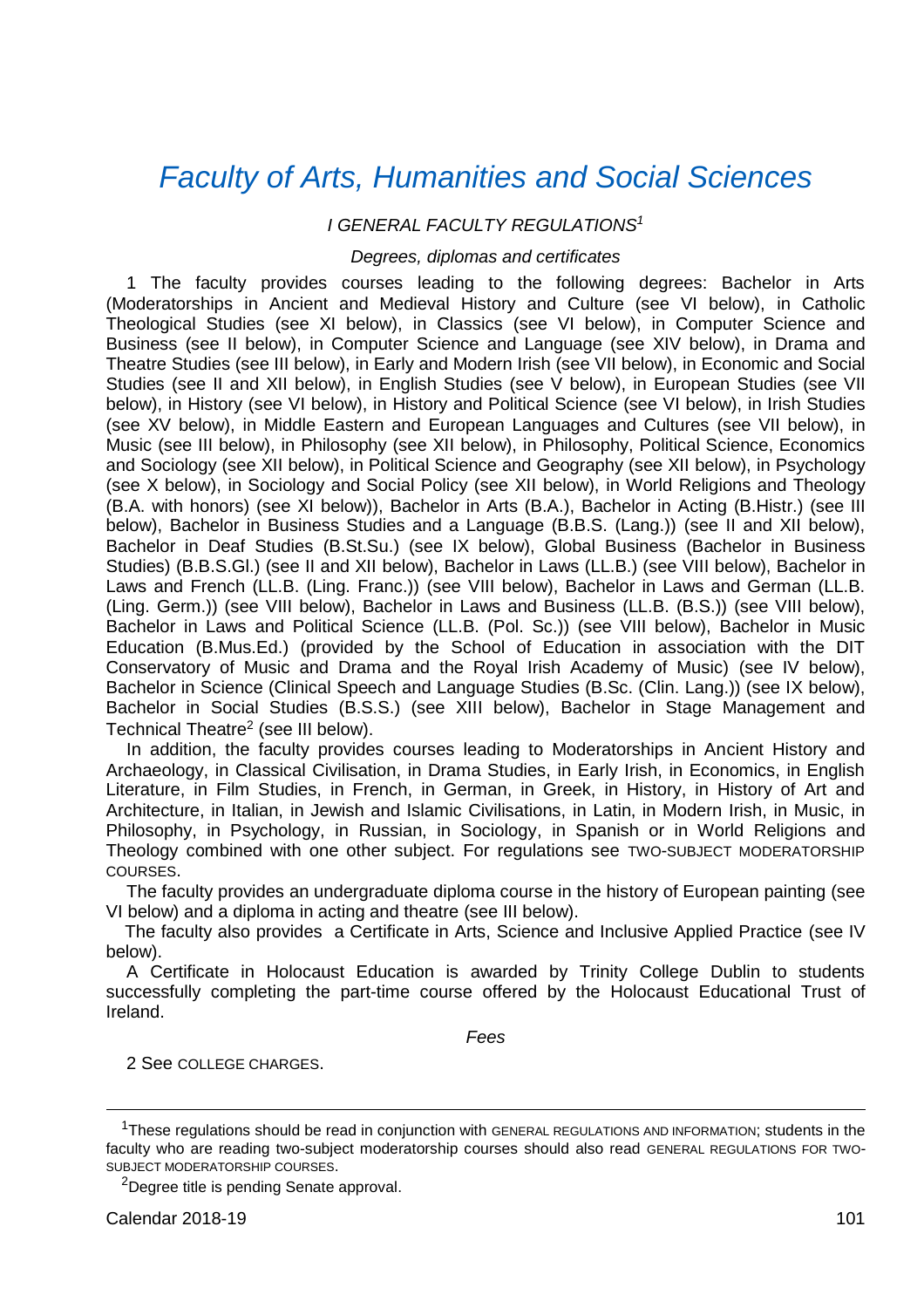#### *Admission*

3 See ADMISSION REQUIREMENTS.

*Advanced entry*

4 See GENERAL REGULATIONS AND INFORMATION.

# *Academic progress*

5 See GENERAL REGULATIONS AND INFORMATION.

### *Examinations and assessment*

6 See GENERAL REGULATIONS AND INFORMATION.

# *Foundation scholarship*

7 Students intending to present themselves for this examination should see FOUNDATION SCHOLARSHIPS.

### *Repetition of year*

8 See GENERAL REGULATIONS AND INFORMATION

### *Transfer of course*

9 See GENERAL REGULATIONS AND INFORMATION.

### *Gold medals and prizes*

10 See GENERAL REGULATIONS AND INFORMATION.

# *II TRINITY BUSINESS SCHOOL*

Trinity Business School offers the degree of Global Business (B.B.S.Gl.). The school also offers the Moderatorship in Economic and Social Studies in conjunction with the School of Social Sciences and Philosophy, the degree of Bachelor in Business Studies and a Language in conjunction with the School of Languages, Literatures and Cultural Studies and the degree of Bachelor in Laws and Business in conjunction with the School of Law. In conjunction with the School of Computer Science and Statistics the school offers the Moderatorship in Computer Science and Business.

# MODERATORSHIP IN ECONOMIC AND SOCIAL STUDIES

Please refer to the full entry in the School of Social Sciences and Philosophy.

# DEGREE OF BACHELOR IN LAWS AND BUSINESS (LL.B. (B.S.))

Please refer to the full entry in the School of Law.

### MODERATORSHIP IN COMPUTER SCIENCE AND BUSINESS

Please refer to the full entry in the Faculty of Engineering, Mathematics and Science, Section II.

### DEGREE OF GLOBAL BUSINESS (BACHELOR IN BUSINESS STUDIES)

# *Introduction*

1 Trinity Business School offers a denominated course in business studies which leads to the degree of Global Business (B.B.S.Gl.).

The ECTS credits for each year of the course are as follows: Junior Freshman 60 credits; Senior Freshman 60 credits; Junior Sophister 60 credits; Senior Sophister 60 credits.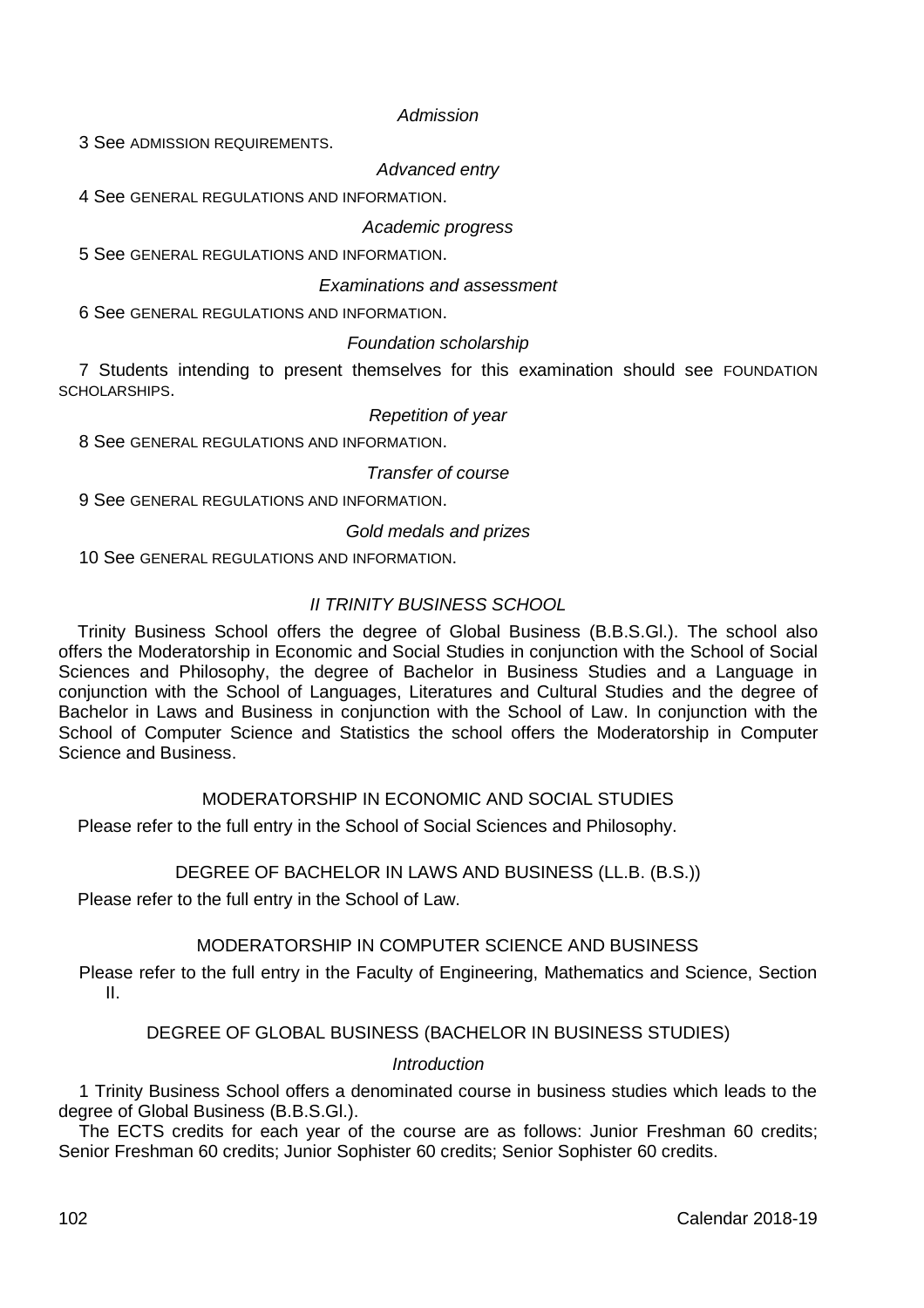Students are required to complete the compulsory modules for their course and to take the required number of elective modules from those offered in the relevant year. In any year, the range of elective modules offered may be limited by staff availability and certain combinations of elective modules may not be available because of timetabling constraints.

#### **Junior Freshmen**

### *Modules*

Students must take 60 credits, 50 credits in compulsory modules and 10 credits in optional modules, with an even distribution of credits over the two semesters. Please see the programme handbook for module options, module prerequisites and programme requirements.

#### *Assessment*

Modules are assessed as outlined in the module descriptors. Modules are weighted according to their credit values.

### **Senior Freshmen**

### *Modules*

Students must take 60 credits, 40 credits in compulsory modules and 20 credits in optional modules, with an even distribution of credits over the two semesters. Please see the programme handbook for module options, module prerequisites and programme requirements.

#### *Assessment*

Modules are assessed as outlined in the module descriptors. Modules are weighted according to their credit values.

# **Junior Sophister**

To meet the College requirement that all students graduating from 2017-18 onwards complete an independent project or dissertation in one of their final two years, B.B.S.Gl. Sophister students must take one of the modules identified as 'IRP' from the list in the programme handbook.

#### *Modules*

Students must take 60 credits, with an even distribution of credits over the two semesters. Please see the programme handbook for module options, module prerequisites and programme requirements.

#### *Assessment*

Modules are assessed as outlined in the module descriptors. Modules are weighted according to their credit values.

#### **Senior Sophister**

To meet the College requirement that all students graduating from 2017-18 onwards complete an independent project or dissertation in one of their final two years, B.B.S.Gl. Sophister students must take one of the modules identified as 'IRP' from the list in the programme handbook.

### *Modules*

Students must take 60 credits, with an even distribution of credits over the two semesters. Please see the programme handbook for module options, module prerequisites and programme requirements.

### *Assessment*

Modules are assessed as outlined in the module descriptors. Modules are weighted according to their credit values.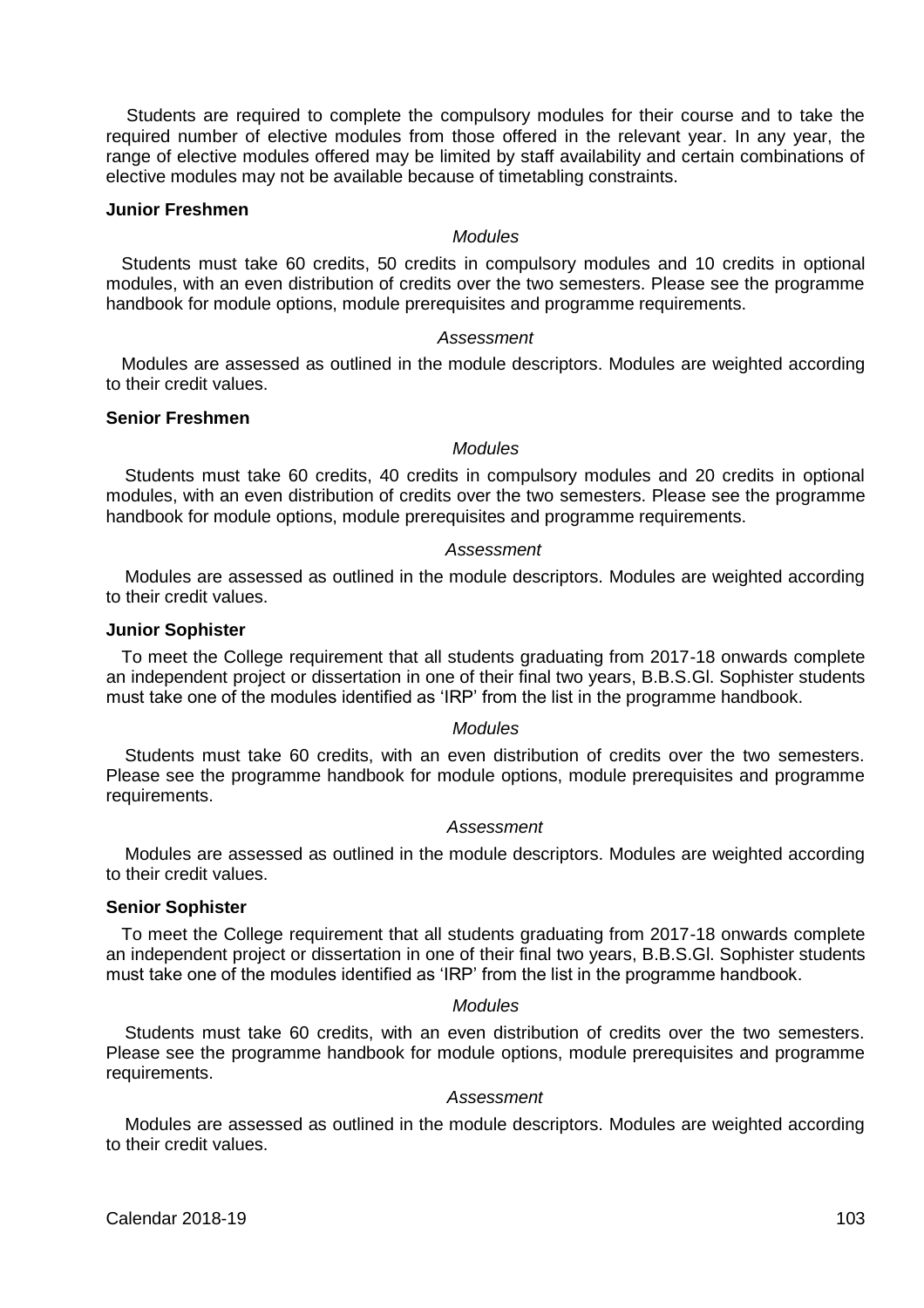### DEGREE OF BACHELOR IN BUSINESS STUDIES AND A LANGUAGE

#### *Introduction*

2 This course is organised by the Trinity Business School in co-operation with the School of Languages, Literatures and Cultural Studies. It aims to provide its graduates with the knowledge and skills necessary to work and communicate internationally and to understand the social, political and cultural contexts of markets, organisations and management across countries. The course, which is of four years' duration with the Junior Sophister year spent abroad, comprises modules in business, economic and social studies together with the study of one language and its associated society, institutions, culture and civilisation.

The ECTS credits for each year of the course are as follows: Junior Freshman 60 credits; Senior Freshman 60 credits; Junior Sophister (year abroad) 60 credits; Senior Sophister 60 credits.

Students are required to complete the compulsory modules for their course and to take the required number of elective modules from those offered in the relevant year. In any year, the range of elective modules offered may be limited by staff availability and certain combinations of elective modules may not be available because of timetabling constraints.

### *Examinations and assessment*

3 To pass the Junior Sophister year, which is taken abroad under the ERASMUS and other exchange programmes, students must meet the conditions of their learning agreement and fulfil the academic and assessment requirements of their host institution. The availability of reassessment is subject to the practice of the host university. Subject to the discretion of the court of examiners, arrangements will normally be made for students who fail the year abroad to repeat the year in Trinity College. Candidates may only repeat any year once, and are permitted to repeat a maximum of two years.

The overall B.B.S. result is based 100 per cent on the Senior Sophister year.

#### 4 **Junior Freshmen**

### *Modules*

Students must take 60 credits, 30 credits in both semesters. They must take 20 credits in compulsory business modules, 20 credits in compulsory language/cilivisation modules in their chosen language programme, and, in each semester, 10 credits in optional modules. Credits must be evenly distributed. Please see the programme handbook for module options, module prerequisites and programme requirements.

### *Assessment*

Modules are assessed as outlined in the module descriptions. Modules are weighted according to their credit values.

# 5 **Senior Freshmen**

### *Modules*

Students must take the six business modules totalling 30 credits, and the two designated modules in their language area totalling 20 credits. In addition, students may choose modules totalling 10 credits from the list of optional modules available. The examination of modules consists of a combination of continuous assessment and end-of-semester examinations. Modules are weighted according to their credit values. Please see the programme handbook for module options, module prerequisites and programme requirements.

#### *Assessment*

Modules are assessed as outlined in the module descriptions. Modules are weighted according to their credit values.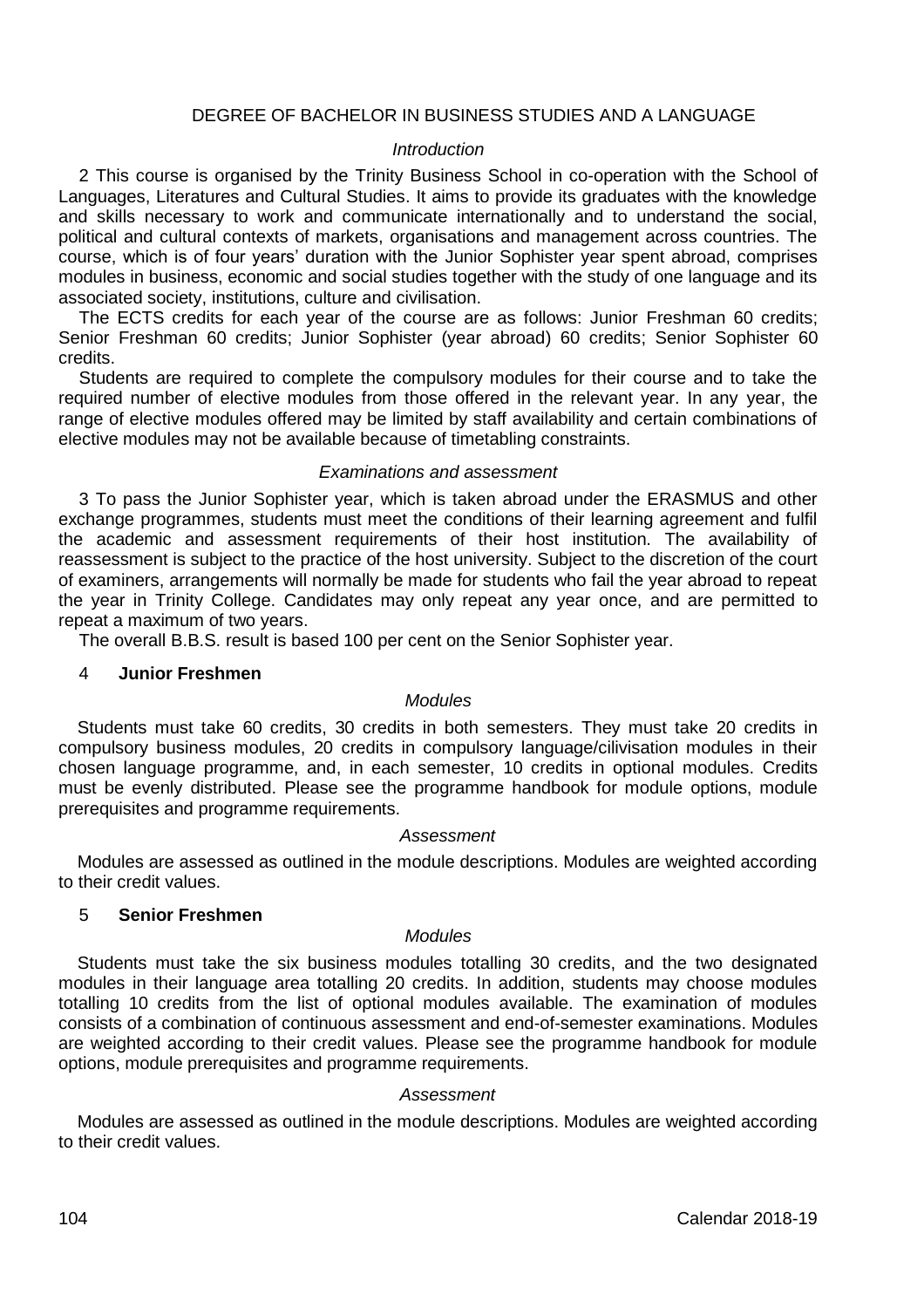### 6 **Junior Sophisters**

#### *Modules*

The Junior Sophister year is spent following approved modules totalling 60 credits in business studies and language for special purposes at a target-language university or recognised thirdlevel business school.

During their year abroad, students will be required to undertake selected activities and assignments relating to their personal and career development. It is expected that students undertake a relevant work experience of a minimum duration of six to eight weeks in an approved organisation or institution using their target language, and this will be reflected on their final transcript. Students should also select a business/commercial organisation for their final year case study and begin to collect relevant primary data and material during their year abroad according to the request of their language department.

#### *Assessment*

Students must pass no fewer than 45 credits, or equivalent, from the host university in order to rise with their year. Students on Erasmus exchange may be reassessed in accordance with the practice of the host university. Subject to the discretion of the court of examiners, arrangements will normally be made for students who fail the year abroad to repeat the year in Trinity College. Students given such permission will be required to take 40 credits in business and 20 credits in the language.

Students who have passed the Junior Sophister year may have the ordinary degree of B.A. conferred if they do not choose, or are not allowed, to proceed to the Senior Sophister year.

### 7 **Senior Sophisters**

# *Modules*

Students must take 60 credits, including a compulsory business module, an optional business module and 30 credits of language modules, including a case study project in the relevant foreign language.

# *Assessment*

Modules are assessed as outlined in the module descriptors. Modules are weighted according to their credit values.

# *III SCHOOL OF CREATIVE ARTS*

The School of Creative Arts comprises the Departments of Drama and Music. The school offers a single honor course in drama and theatre studies, a single honor course in music, a degree of Bachelor in Acting as described below, a degree of Bachelor in Stage Management and Technical Theatre as described below, and three subjects, drama studies, film studies and music as part of the two-subject moderatorship courses (for details see TWO-SUBJECT MODERATORSHIP COURSES). The school also offers a diploma in acting and theatre as described below.

#### *DEPARTMENT OF DRAMA*

### MODERATORSHIP IN DRAMA AND THEATRE STUDIES

Drama and theatre studies combine elements of literary, historical, cultural, theoretical, and film and new media studies with a practical understanding of performance to train students as scholars and artists of the theatre.

Because practical modules rely upon group learning which is not recoverable by individual student study, the department may specify in course handbooks attendance regulations more rigorous than those governed by normal College rules. In the case of unexcused absences,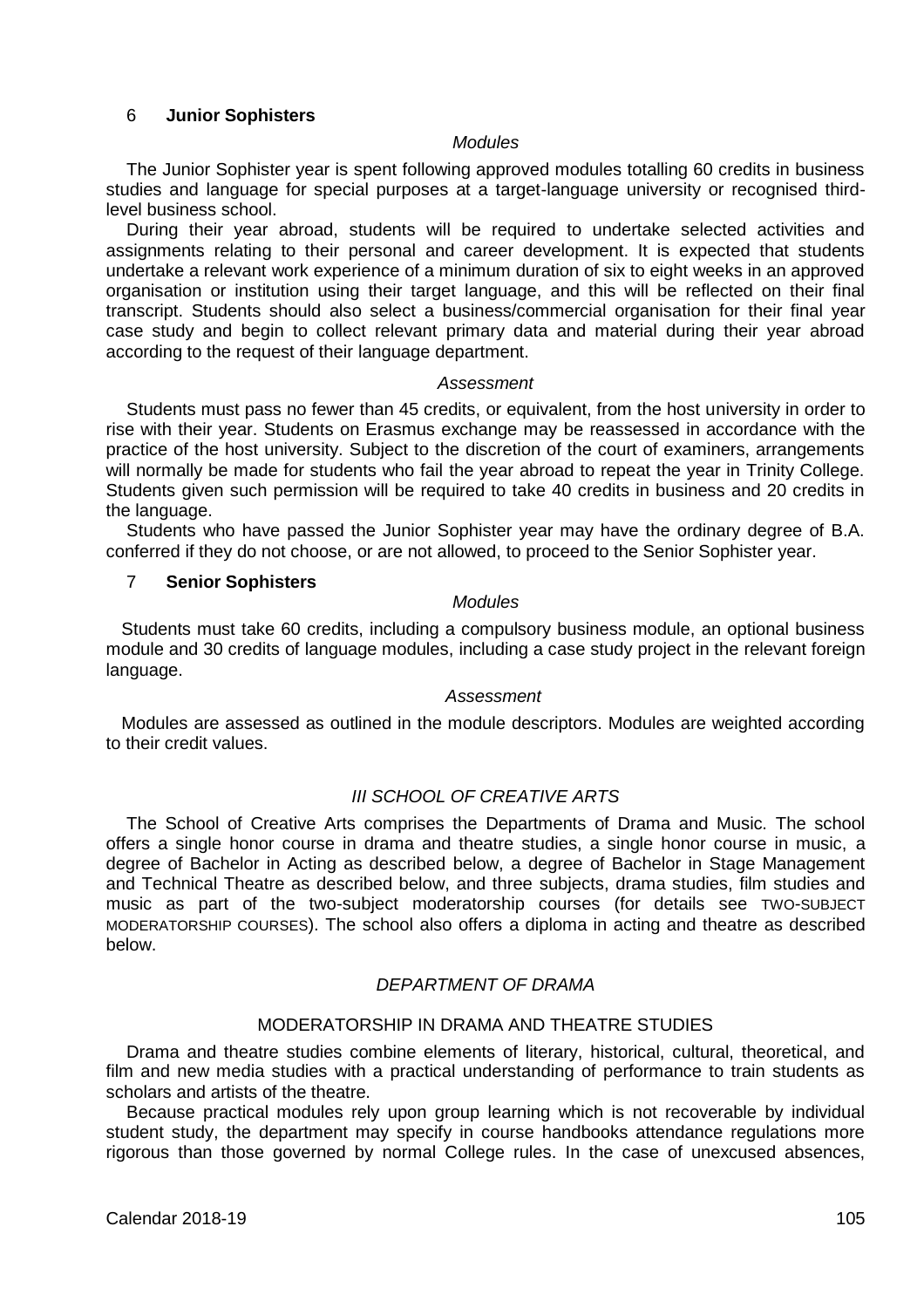students who fail to meet the attendance requirements for one designated module will be returned as non-satisfactory for the term.

The Freshman years of the course introduce students to a wide variety of historical and theoretical concepts and are seen as foundation years. In any year the range of modules may be limited by staff availability. A range of module units allows Sophister students to take modules in both historical and theoretical fields of theatre studies as well as practical aspects of professional theatre. The ECTS value of each year is 60 credits.

In view of the international and often cross-disciplinary nature of the subject, students are entitled to avail of ERASMUS and other exchanges in Europe and the U.S.A. during their Junior Sophister year.

Students are expected to purchase copies of designated core texts in the field, and to attend specified theatre productions in Dublin as assigned. Reading lists and details of individual modules are available from the departmental office in the Samuel Beckett Centre.

### **Junior Freshmen**

*Lectures, seminars and workshops*

- 1 Theatre history 1<br>2 Performance ans
- Performance analysis
- 3 Theatre laboratory 1<br>4 Introduction to perfor
- 4 Introduction to performing 1<br>5 Theatre practice 1 (technica
- 5 Theatre practice 1 (technical theatre)<br>6 Contemporary performance research
- 6 Contemporary performance research 1<br>7 Study skills (research writing and multi
- Study skills (research, writing and multi-media skills)

### *Assessment*

Assessment is based on course work (including essays, presentations, collaborative performance and technical projects, reflective writing and engagement with seminar discussions). Attendance, as laid out in College regulations, is compulsory in all modules. Modules are weighted according to their credit values. Penalty points will be applied for non-attendance and late submission of assignments as described in the departmental handbook.

### **Senior Freshmen**

# *Lectures, seminars and workshops*

The 'Ensemble production project' involves a full commitment to rehearsal and production schedule.

- 1 Theatre history 2<br>2 Performance stud
- 2 Performance studies<br>3 Theatre laboratory 2
- Theatre laboratory 2
- 4 Introduction to performing 2
- 5 Theatre practice 2<br>6 Ensemble producti
- 6 Ensemble production project<br>7 Contemporary performance r
- 7 Contemporary performance research 2

## *Assessment*

Assessment is based on course work (including essays, presentations, collaborative performance and technical projects, reflective writing, *viva voce*, and an ensemble production). There are no end of year written examinations in Drama. Modules are weighted according to their credit values. Penalty points will be applied for non-attendance and late submission of assignments as described in the departmental handbook.

### **Sophister modules**

All students will follow a module in 'Contemporary Irish theatre in context I' (5 credits) in their Junior Sophister year and a module in 'Contemporary Irish theatre in context II' (5 credits) in their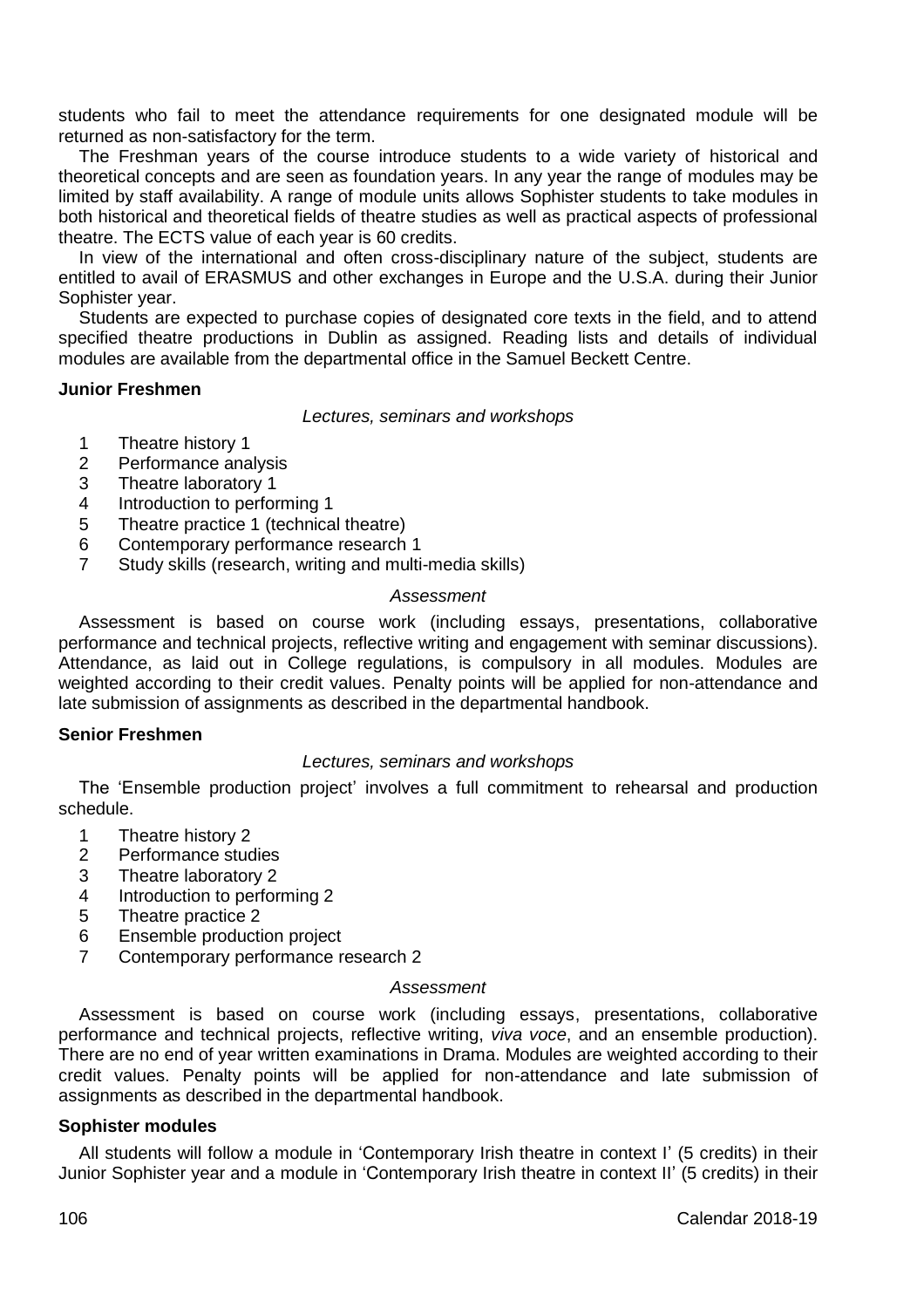Senior Sophister year. In addition in the Junior Sophister year, students will select modules totalling 55 credits, and in the Senior Sophister year they will select modules totalling 35 credits. See below for details on the dissertation requirements and the effect on the number of modules taken. A list of modules for the following year will be made available in Hilary term each year. Sophister modules are divided into three groups: group A modules are predominately practical in nature, group C modules are predominately academic in nature and group B modules involve a studied balance of academic and practical engagement. In each of the Sophister years students must choose at least one module from group C. Some modules may only be offered in alternate years. All modules are offered according to staff availability and student demand. Although every effort will be made to assign students their highest-ranked module choices, the Head of Drama reserves the right to re-prioritise or reassign options as a result of oversubscription and in cases in which a student has failed to choose any modules from the C group. By special arrangement students may take up to two modules offered by another school or department in each of their Sophister years. Modules may include but are not limited to the following:

*Group A*

Acting (10 credits) Principles of devising (5 credits) Applied devising (10 credits) Principles of directing (5 credits) Applied directing (10 credits) Costume design (10 credits) Lighting design (10 credits) Stage design (10 credits)

*Group B*

Principles of drama and community (5 credits) Applied drama and community (10 credits) Principles of performance and technology (5 credits) Applied performance and technology (10 credits) Playwriting (10 credits) Principles of theatre management (5 credits)

*Group C*

Theatre and Ireland 1 (5 credits) Theatre and Ireland 2 (5 credits) Tragedy and the tragic (5 credits) Comedy and the comic (5 credits) Studies in Samuel Beckett (5 credits) American drama (5 credits) Women in theatre (5 credits)

### *Advanced modules*

Most group A and B modules are offered to advanced level in the Senior Sophister year, subject to prerequisites and class quotas. Advanced modules are only available to Senior Sophister students who have completed the preliminary levels of the chosen specialisms and have met the specified criteria.

Some of the advanced modules carry 15 credits and involve a high level of independent responsibility for both project proposal and realisation.

#### *Dissertation*

In the Senior Sophister year, students will submit a dissertation of approximately 10,000 words (20 credits) on a topic that must be approved before the end of the preceding Trinity term. The dissertation should be based on a theoretical, historical, or critical approach to some area of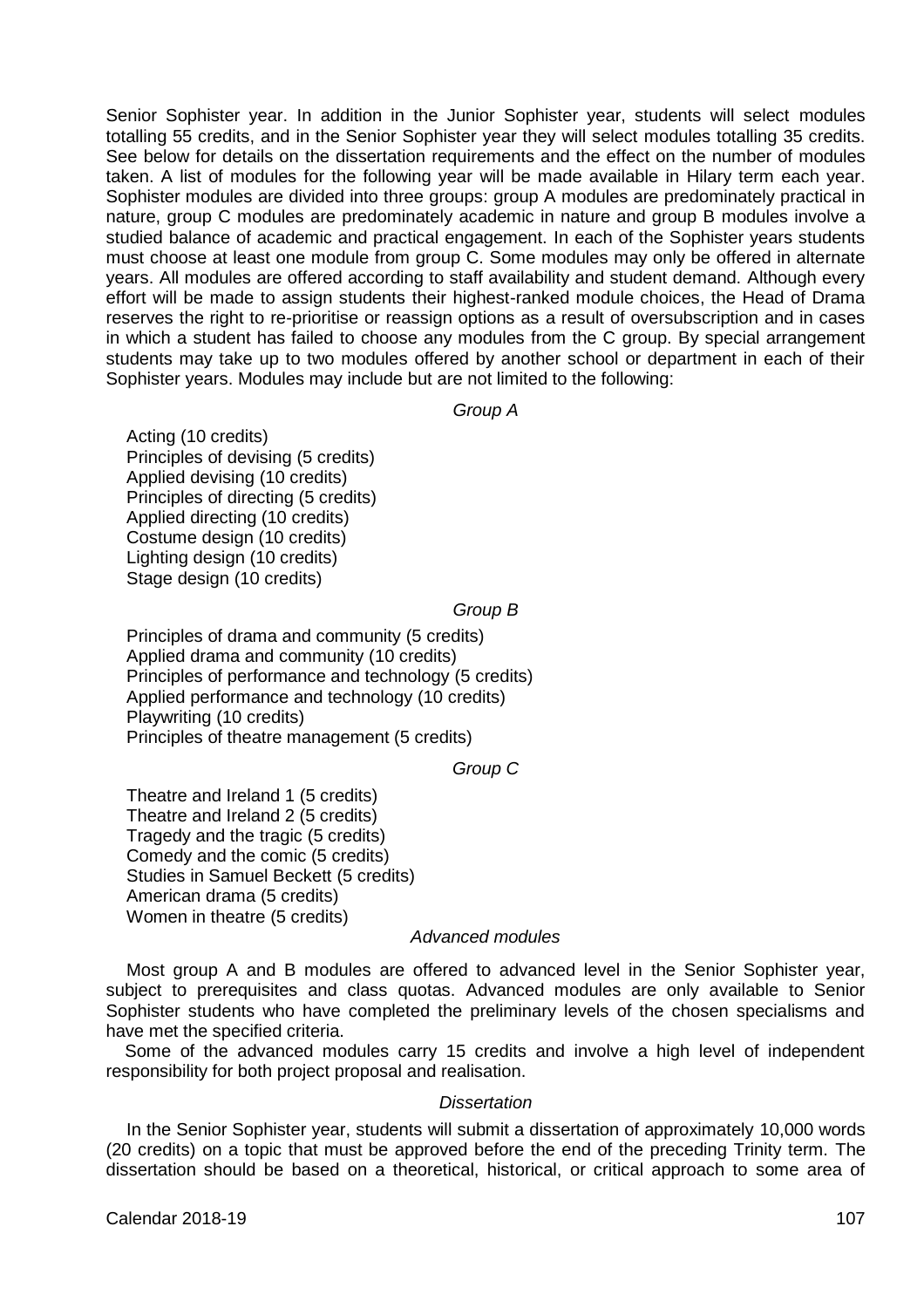theatre or performance studies, although it may, with special permission, be related to a practical project. The dissertation is submitted in the second week of Trinity Term.

### *Assessment*

Details of the nature of assessment in each module may be obtained from the departmental office. According to the nature of the module, assessment may include essays, presentations, individual and collaborative practical and research projects, reflective writing and a *viva voce*. The proportion may vary according to the module. Modules are weighted according to their credit values. There are no written end of year examinations in Drama. Penalty points will be applied for non-attendance and late submission of assignments as described in the departmental handbook.

### *Weighting of Sophister marks*

In drama and theatre studies marks earned during the Junior Sophister year count for 35 per cent of the degree mark, with the Senior Sophister mark counting for 65 per cent.

# BACHELOR IN ACTING (B.HISTR.)

1 A three-year practical degree in acting is offered by The Lir – National Academy of Dramatic Art, in conjunction with the Cathal Ryan Trust in association with the Royal Academy of Dramatic Art, designed to train actors for the professional theatre and related industries through the development of intellectual and creative approaches to performance.

2 The course is structured to develop and extend acting skills through acting classes, improvisation, devising, scene study, text work, voice, movement, and the production of fulllength plays and a film. It is a vocational course with emphasis on the different styles and approaches needed by the contemporary actor.

3 The course places the work of the actor in the wider context of theatre, film and television as cultural practices through classes in the dramaturgy of a range of historical periods, with particular emphasis on classical and modern play texts and scripts. Additional classes in career preparation accompany the core modules to enable students to establish a career upon graduation.

4 The vocational and professional training nature of this course is reflected in the emphasis placed on group learning and development. Students must follow the guidelines as prescribed by the Academy and published in the course handbook. No student may engage in performance work outside of the course without the express permission of the Director of the Academy. Failure to comply with the course regulations may result in exclusion from the course, on the recommendation of the Academic Director of the Academy, and with the approval of the Senior Lecturer.

# *Admission*

5 Entrance requirements for the course are University matriculation and successful audition. Admission is subject to a satisfactory medical report. In respect of matriculation requirements:

- *(a)* E.U. applicants who will be twenty-three years of age on 1 January of the proposed year of entry may be admitted as mature students without normal matriculation requirements.
- *(b)* In special circumstances students with equivalent qualification, achievement or exceptional acting promise may be admitted without normal matriculation requirements.

#### *Course*

6 The degree course consists of the four elements: Acting and text Voice studies Movement studies Theatre and film production (ensemble production) All modules are offered subject to staff availability.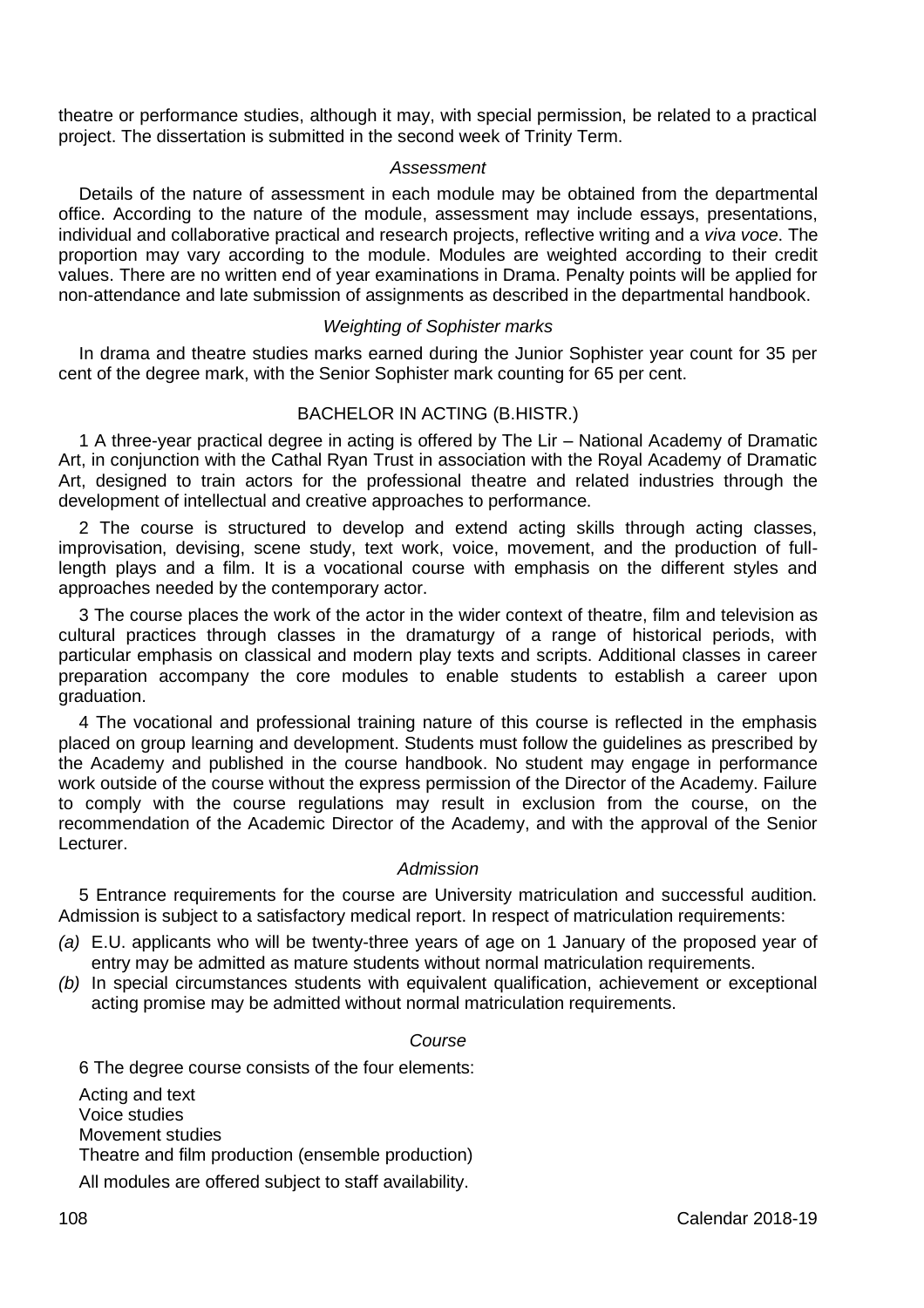### *Assessment*

7 The ECTS value of each year of the course is 80 credits (total 240). All modules are weighted according to their credit values.

To progress to the next year of the course, students must *(a)* attend satisfactorily all prescribed classes, *(b)* perform the prescribed research exercises and practical assignments, *(c)* achieve a credit-weighted average mark of 40 per cent (grade III) by obtaining a pass grade in all modules in each year, *(d)* meet any special requirements as prescribed and published by the Academy. Students who fail to satisfy the assessment requirements (see above) will be excluded from the course. There is no compensation permitted in any year and there is no reassessment.

The degree is awarded on the basis of continuous assessment of course work, practical assignments and production work of the final year.

#### **Year 1**

### *Acting and text (30 credits)*

Acting technique (including storytelling, scene study and play study) Classical text **Dramaturgy** Professional development

*Voice studies (25 credits)*

Voice Speech Sight-reading Dialect studies Musicianship and group singing Individual singing

*Movement studies (25 credits)*

Movement Movement project Physical theatre and improvisation Stage combat Alexander technique

### **Year 2**

*Acting and text (20 credits)*

Acting technique Shakespeare project Greek project Irish repertoire project **Dramaturgy** Professional development Contemporary performance Acting for camera Acting for microphone Portfolio development

*Voice studies (20 credits)*

Voice Speech Sight-reading Dialect studies Speech and dialect

**Calendar 2018-19** 109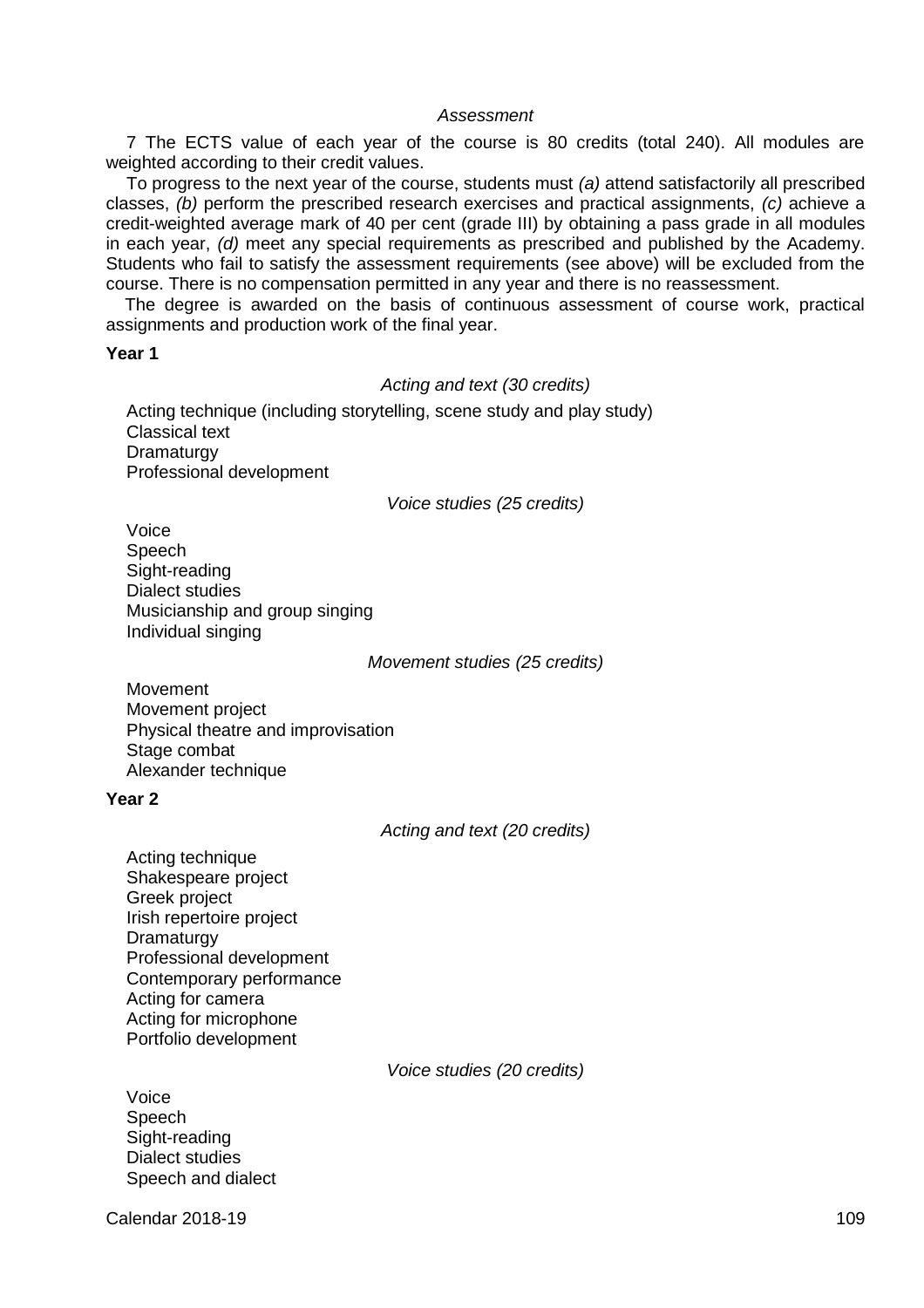Choral singing Individual singing

### *Movement studies (20 credits)*

Movement Period movement Dance Physical theatre and improvisation Stage combat Alexander technique

### *Ensemble production (20 credits)*

### **Year 3**

### *Production year*

The final year of the course concentrates on production work, and students may expect to perform in up to six teaching productions (10 credits per production module), one of which will be for recorded media. Acting, voice and movement support will be offered to support the demands on students in the different productions.

Students will also attend classes in career preparation to enable them to prepare for professional life (10 credits).

Final year students will also work on audition preparation and take part in an audition showcase to which casting directors, theatrical and film agents, and artistic directors are invited (10 credits).

# BACHELOR IN STAGE MANAGEMENT AND TECHNICAL THEATRE

1 A three-year practical degree in stage management and technical theatre is offered by The Lir – National Academy of Dramatic Art, designed to train stage managers and technicians for the professional theatre and related industries.

2 The course aims to equip students of exceptional talent with the skills necessary for a career as a stage manager and/or technical specialist in the professional theatre and related industries through the development of skills, professional practices and creative approaches to theatre production. It encourages a self-reflective approach to learning, with a view to developing independent thinking practitioners of theatre.

3 Through a series of skills-based modules in stagecraft, costume, scenographic construction and painting, lighting and sound, properties and propping, stage/production/technical management, film and television, health and safety, and widely used industry technology, the course seeks to equip students with the skills necessary to realise a theatre production.

4 Classes in theatre history, set, costume and lighting design and professional development will complement the skills-based modules in their analysis of historical periods, styles, forms, conventions and practices, with a view to developing the intellect and the encouragement of a reflective practitioner.

### *Admission*

5 Entrance requirements for the course are University matriculation, and successful interview and portfolio. Admission is subject to a satisfactory medical report. In respect of matriculation requirements:

(a) E.U. applicants who will be twenty-three years of age on 1 January of the proposed year of entry may be admitted as mature students without normal matriculation requirements.

(b) In special circumstances students with equivalent qualification, achievement or exceptional technical promise may be admitted without normal matriculation requirements.

# *Course*

6 The degree course consists of five elements: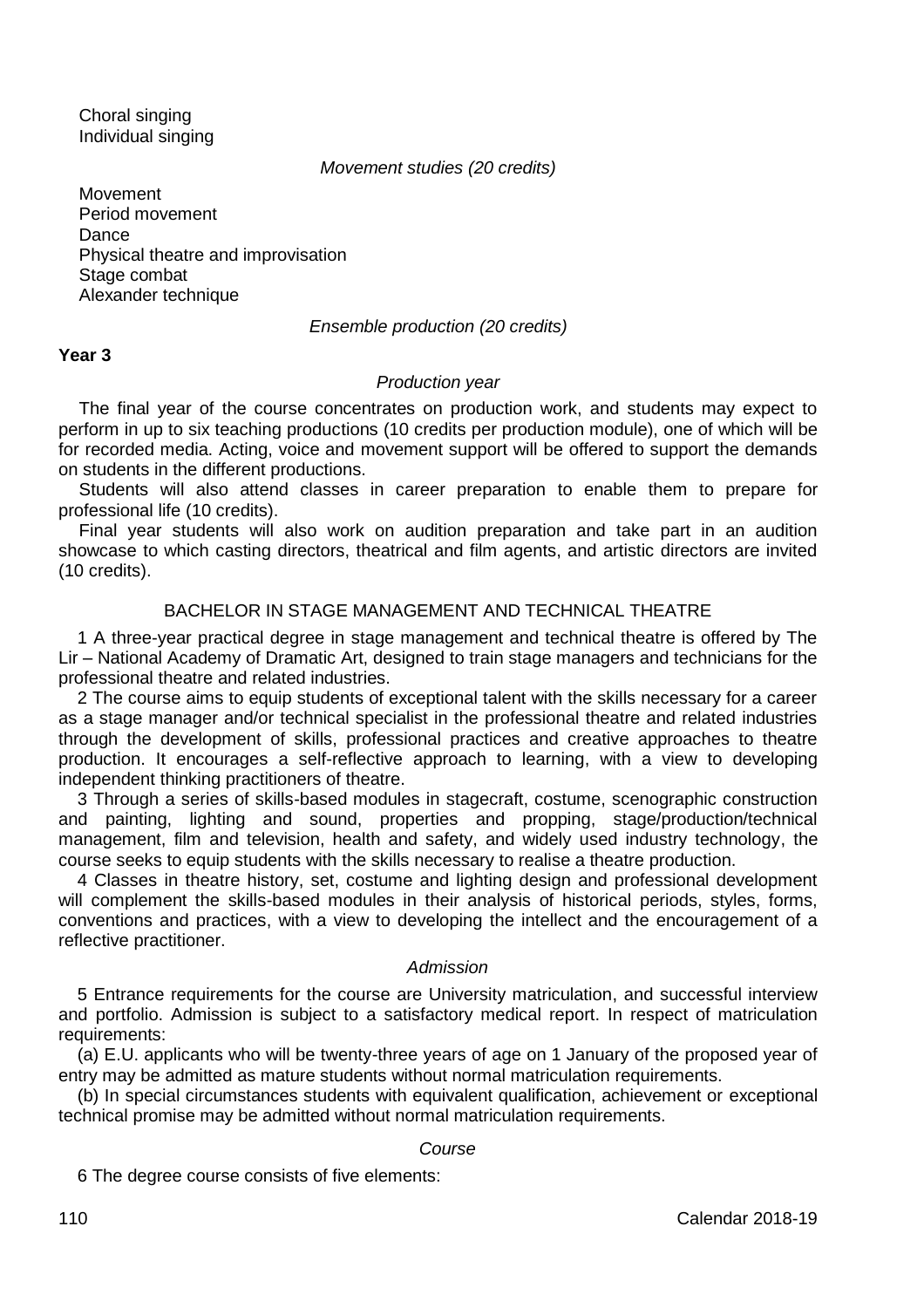Stage technologies Theatre production Stage management Theatre technology Theatre studies All modules are offered subject to staff availability.

#### *Assessment*

7 The ECTS value of each year of the course is 80 credits (total 240). All modules are weighted according to their credit values.

To progress to the next year of the course, students must (a) attend satisfactorily all prescribed classes, (b) perform the prescribed research exercises and practical assignments, (c) achieve a credit-weighted average mark of 40 per cent (grade III) by obtaining a pass grade in all modules in each year, (d) meet any special requirements as prescribed and published by the Academy. Students who fail to satisfy the assessment requirements (see above) will be excluded from the course. There is no compensation permitted in any year and there is no reassessment.

The degree is awarded on the basis of continuous assessment of course work, practical assignments and production work in the final year.

*Modules*

### **Year 1**

Students take the following compulsory modules:

Theatre skills 1 – stage crafts (30 credits)

Theatre skills  $2 -$  stage technologies (30 credits)

Theatre studies (20 credits)

# **Year 2**

Students take the following compulsory modules:

Applied theatre skills (10 credits) Theatre studies 2 (10 credits)

And choose four elective modules from the following:

Principles of stage management (15 credits) Applied stage management 1 (15 credits) Applied stage management 2 (15 credits) Principles of theatre technology: lighting (15 credits) Principles of theatre technology: sound (15 credits) Principles of film technology (15 credits) Applied theatre technology 1 (15 credits) Applied theatre technology 2 (15 credits) Principles of theatre production: technical stage management (15 credits) Principles of theatre production: scenic artist (15 credits) Principles of theatre production: prop maker (15 credits) Principles of theatre production: costume supervisor (15 credits) Principles of theatre production: set construction (15 credits) Applied theatre production 1 (15 credits) Applied theatre production 2 (15 credits)

# **Year 3**

Students take the following compulsory modules:

Advanced theatre skills (30 credits) Advanced theatre studies (25 credits) Industry placement (25 credits)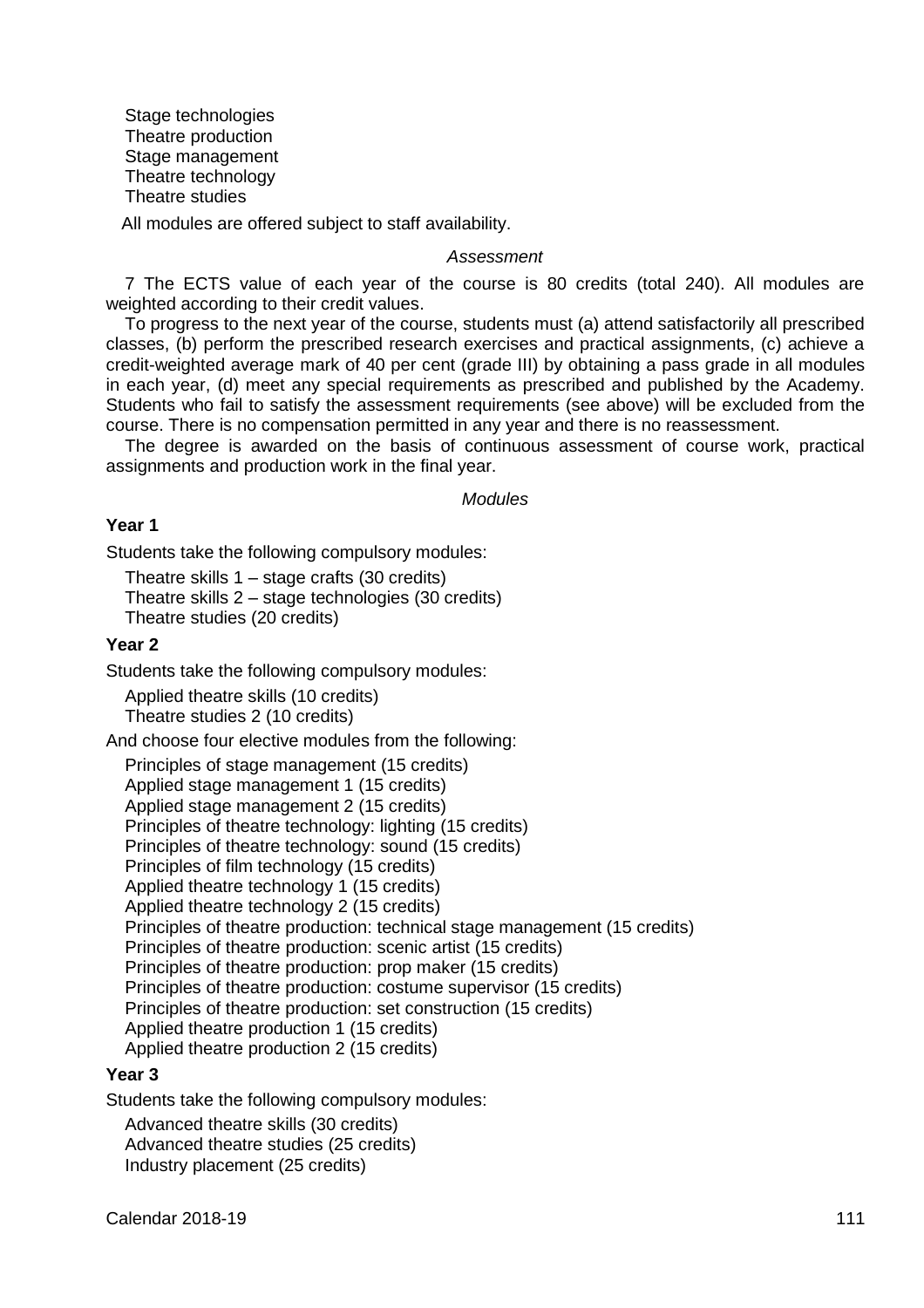### *Interim arrangements for students on the existing course and holders of the Professional Diploma*

Students currently enrolled on the existing Professional Diploma in Stage Management and Technical Theatre can either elect to complete the course and exit with a professional diploma after two years, or transfer to the new degree programme and exit after three years with an honors degree. Students who elect to transfer to the degree programme will achieve the necessary 40 additional ECTS by completing two additional modules: venue technician 1 (20 credits), venue technician 2 (20 credits) or additional professional placements.

For a limited period of two years, graduates who have already been awarded the Professional Diploma in Stage Management and Technical Theatre will have an option to return to complete the additional ECTS required to attain an honors degree in Stage Management and Technical Theatre. They will acquire the additional 120 ECTS over a year and a half by completing the third year (80 ECTS) and two additional modules: venue technician 1 (20 credits), venue technician 2 (20 credits) or additional professional placements.

The previous award of a Professional Diploma in Stage Management and Technical Theatre will be rescinded from graduates before they are awarded the Bachelor in Stage Management and Technical Theatre.

# DIPLOMA IN ACTING AND THEATRE

The one-year diploma course in Acting and Theatre carries 60 ECTS credits and is aimed primarily at school leavers, or those who are undertaking or have completed a similar Level Six course, who are interested in preparing themselves for three-year actor training at conservatoire level, either at The Lir or a similar academy. With an additional focus on broadening students' reading and understanding of plays and theatre history, it also prepares students for broader drama degrees and related areas of study and work. The course is taught by a committed team of teachers, including many of The Lir's core acting tutors and teachers from the Master in Fine Arts programmes. The personal development of students is enhanced by regular individual tutorials with the Course Director, a dedicated member of staff who supervises all aspects of the programme. The course also encourages students to develop their own individual creativity with a focus on collaboration, improvisation and lateral thinking.

# *Admission*

Entrance requirements for the course are University matriculation and successful audition/interview. E.U. applicants who will be twenty-three years of age on 1 January of the proposed year of entry may be admitted as mature students without normal matriculation requirements.

Exceptions to matriculation requirements may be made on the demonstration of exceptional natural talent at audition/interview.

#### *Content*

Introduction to voice, movement and acting technique (20 credits) Acting projects (20 credits) Theatre in context (20 credits)

### *Assessment*

To pass the course, students must (a) attend satisfactorily all prescribed classes, (b) perform prescribed research exercises and practical assignments, (c) achieve a credit weighted average mark of 40 per cent by obtaining a pass grade in all modules, (d) meet any special requirements prescribed and published by the Academy. All three modules are year-long and compulsory. There is no reassessment and no compensation is permitted.

The overall aggregate mark for the year will be a credit-weighted average of the module marks. The Diploma will be awarded as either pass or distinction. A pass will be awarded at 40 per cent and a distinction at an overall average of 70 per cent.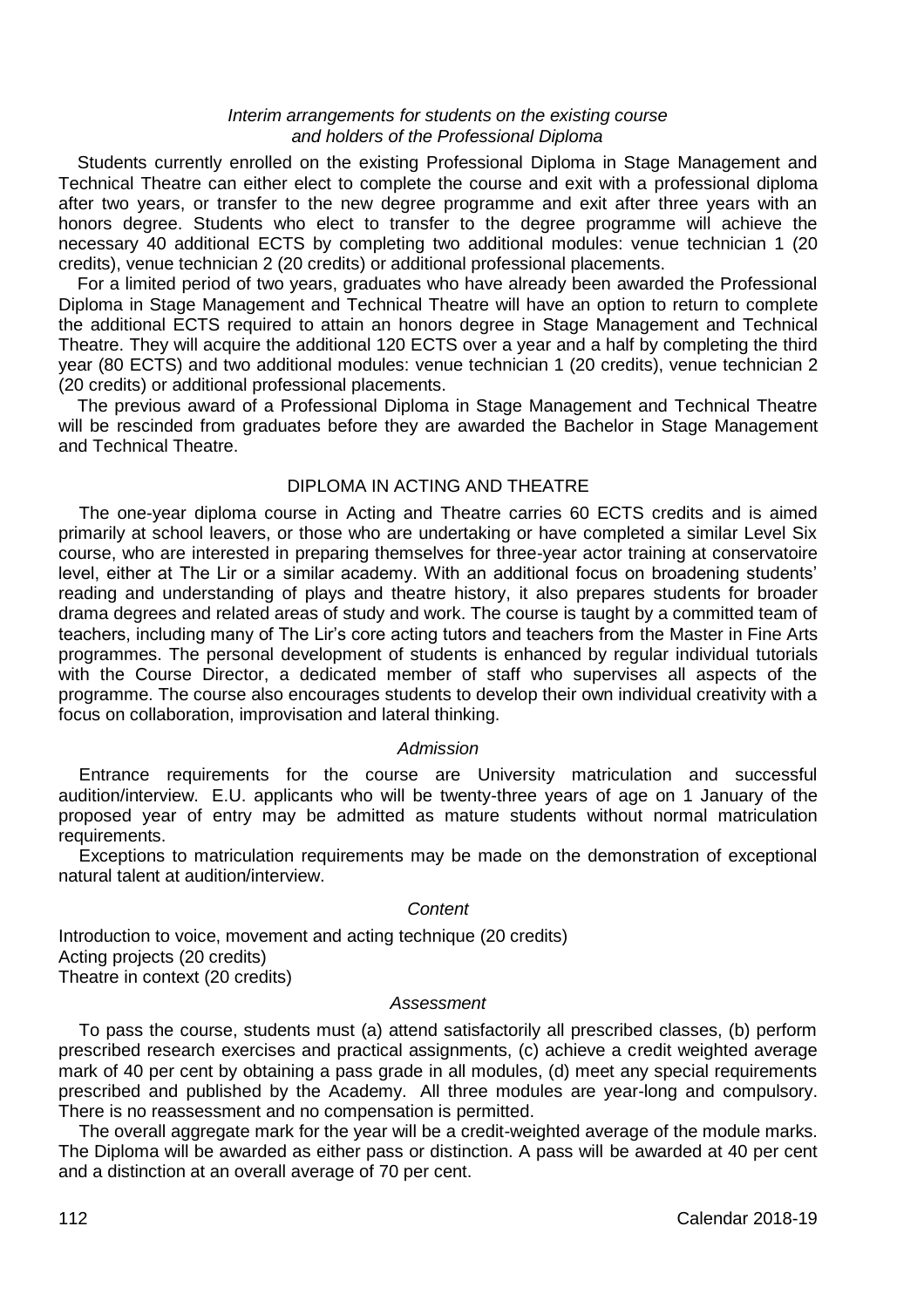# *DEPARTMENT OF MUSIC*

# MODERATORSHIP IN MUSIC

### *Admission*

1 Applicants must satisfy the admission requirements of the University, together with special requirements for entry into the course; see ADMISSION REQUIREMENTS. The decision as to whether an applicant is adequately qualified in music to pursue the honor course shall rest with the Department of Music.

### *Academic progress and assessment*

2 The honor curriculum of the Department of Music is primarily concerned with the study of western musical styles in three principal areas: composition, musicology and music technology. Some modules are shared between Junior and Senior Sophisters.

3 The ECTS value of each year of the course is 60 credits.

4 Students are examined at the end of each semester either by written examination or continuous assessment, or by a combination of both.

5 Sophister examinations and the equivalent submission of project and assessment work may not take place outside the normal examination periods.

6 Attendance is compulsory in all modules.

7 The Department of Music adheres to standard College procedures on academic progress. See GENERAL REGULATIONS AND INFORMATION, ACADEMIC PROGRESS and the Department of Music handbook.

8 A broad outline of core modules and electives is given below. The principal statement outlining core modules, electives, assessment requirements and general regulations is the annually published Department of Music handbook, which can also be viewed on the department web site. All modules are offered subject to staff availability and timetable constraints.

### **Junior Freshmen**

Modules are assessed on the basis of course work and end-of-year examination. Modules are weighted according to their credit values.

*Core modules (60 credits)*

Aural and keyboard skills I A (10 credits) Harmony I A (10 credits) Counterpoint I A (10 credits) History and repertoire I A (10 credits) Music technology I A (10 credits) Introduction to music analysis A (10 credits)

### **Senior Freshmen**

Modules are assessed on the basis of course work and end-of-year examination. Modules are weighted according to their credit values.

*Core modules (50 credits)*

Aural and keyboard skills II A (10 credits) Harmony II A (10 credits) Counterpoint II A (10 credits) History and repertoire II A (10 credits) Methodologies of music analysis (5 credits) Broad Curriculum module (5 credits)

*Electives (10 credits)*

Two of the following:

**Calendar 2018-19** 113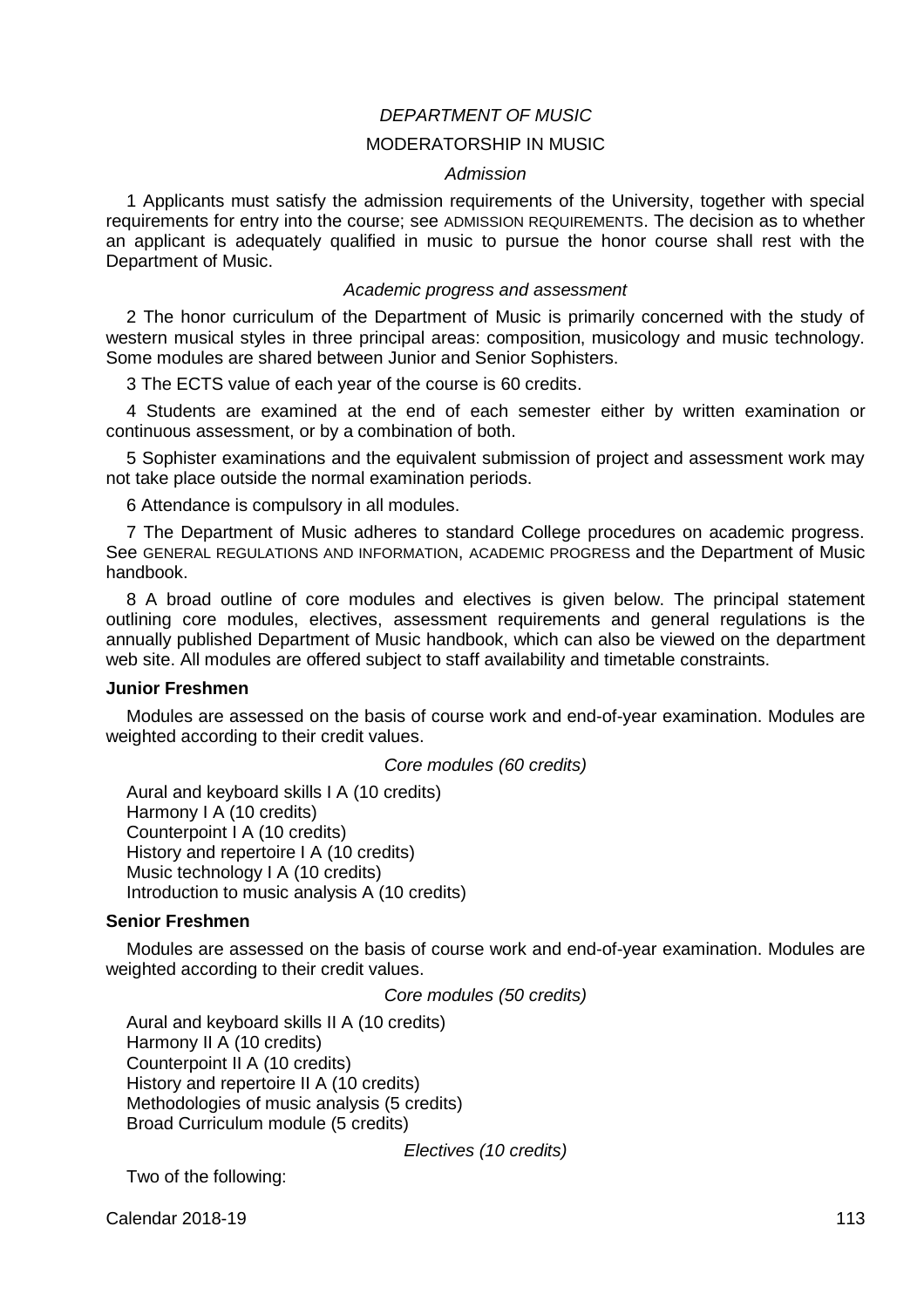Introduction to musicology (5 credits) Introduction to free composition (5 credits) Music technology II (5 credits)

### **Sophister years**

In the Sophister years single honor students may continue with their Senior Freshman electives. Students are given considerable discretion in the range of options they take over the final two years of the course and the order in which they are pursued, subject to staff availability and timetable constraints. Options for the Junior and Senior Sophister years must be finalised at the end of the previous academic year and have the approval of the Department of Music.

Sophister students choose a number of electives from a range which may include those listed below. Some electives are offered only in alternate years and all are subject to availability of resources in a particular year. Assessment for the moderatorship consists of the final project for the area of specialisation and other course work/examinations for the individual modules taken in the Sophister years, amounting to a total of 120 credits (50 per cent of the total moderatorship marks are allotted to the part I examination held in the Junior Sophister year and 50 per cent to part II in the Senior Sophister year). Senior Sophister students may opt to follow a general stream rather than a specialisation, in which case they do not take a project (20 credits) but make up the credit weighting through options offered to their year group, some of which may be subject to prerequisites.

Students may complete a dissertation at Junior Sophister and Senior Sophister levels. Students specialising in composition or technology (non-musicology students) may opt to write a dissertation as an elective in their Junior Sophister or Senior Sophister year (5,000 words - 10 credits). Musicology students write a dissertation in their Junior Sophister year (5,000 words - 10 credits) and in their Senior Sophister year (10,000 words – 20 credits).

Full information on these modules and on assessment and examination requirements is published annually in the Department of Music handbook.

### **Junior Sophisters**

*Core modules (25 credits)*

Instrumentation (5 credits) Specialisation I (5 credits) Specialisation II (5 credits) Project (one of the following): (10 credits) Composition portfolio JS Music technology project JS Dissertation I (5,000 words)

#### *Electives available annually*

Dissertation I (5,000 words) (10 credits) Composition forum (5 credits) Music technology modules (5 credits) Musicology seminar (5 credits) Additional electives (a list will be published at the end of each academic year) Recital (25 minutes in length, subject to audition, and only one recital module can be taken in the Sophister years) (5 credits)

Students take a combination of electives totalling 35 credits.

### **Senior Sophisters**

*Core modules (30 credits)*

Specialisation I (5 credits) Specialisation II (5 credits) Project (one of the following): (20 credits)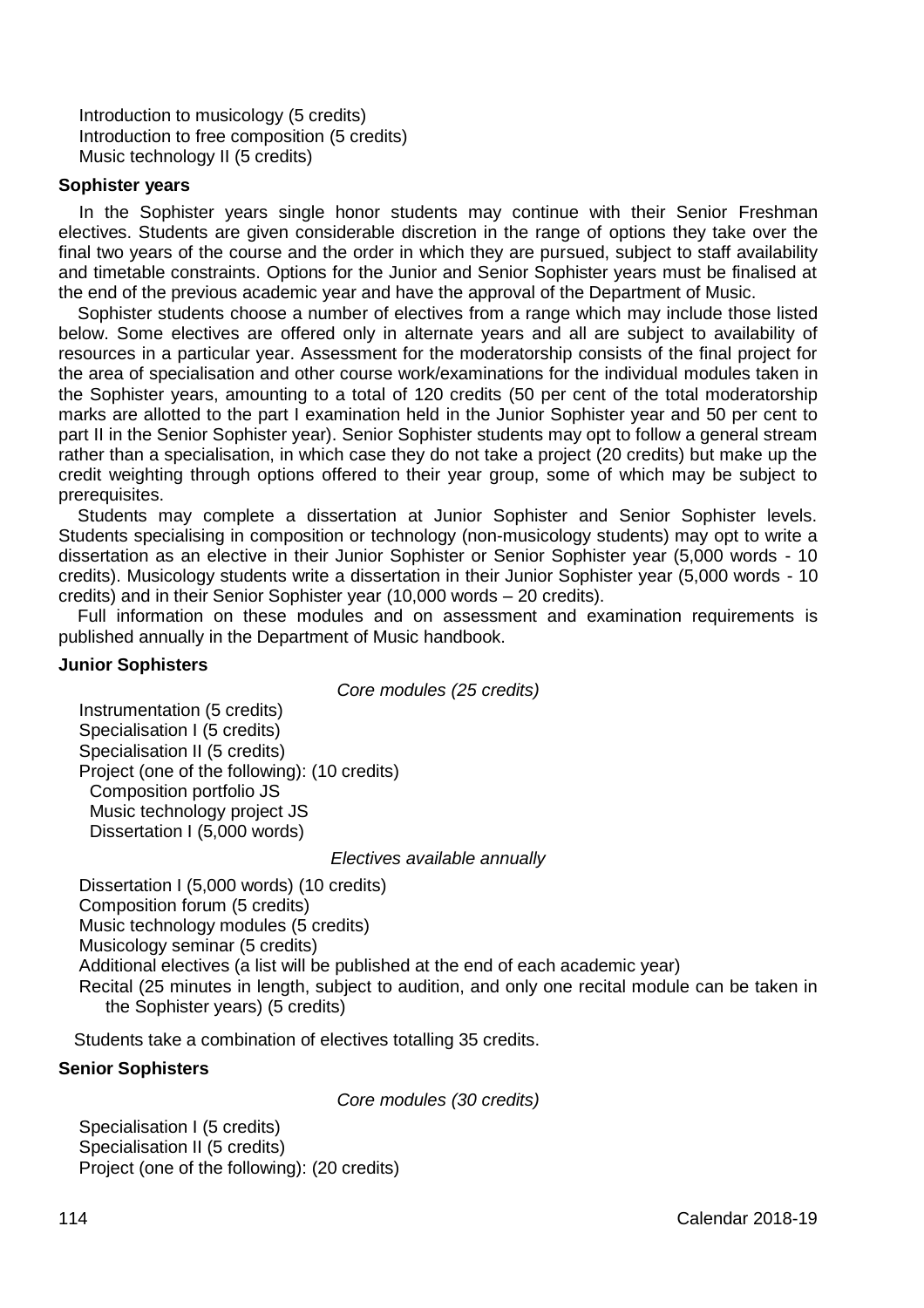Composition portfolio SS Music technology project SS Dissertation II (10,000 words)

*Electives available annually*

 Dissertation II (5,000 words) (10 credits) Composition forum (5 credits) Music technology modules (5 credits) Musicology seminar (5 credits) Additional electives (a list will be published at the end of each academic year) Recital (25 minutes in length, subject to audition, and only one recital module can be taken in the Sophister years) (5 credits)

Students take a combination of electives totalling 30 credits.

#### *Prizes*

For details of the Taylor entrance exhibition, see ENTRANCE AWARDS. For prizes awarded in the Department of Music, see PRIZES AND OTHER AWARDS.

### *IV SCHOOL OF EDUCATION*

The School of Education offers the degree of Bachelor in Music Education and the Certificate in Arts, Science and Inclusive Applied Practice, as described below.

### DEGREE OF BACHELOR IN MUSIC EDUCATION (B.MUS.ED.)

1 The degree of Bachelor in Music Education is a professional degree of the University of Dublin which is intended to provide for the academic and professional requirements of those wishing to become teachers of music in post-primary schools. It is taught in the School of Education in association with the DIT Conservatory of Music and Drama and the Royal Irish Academy of Music. In alternating years students will be admitted to the DIT Conservatory of Music and Drama and the Royal Irish Academy of Music with each group being full students of Trinity College Dublin. The partner college in September 2018 will be the Royal Irish Academy of Music. The partner college in September 2019 will be the DIT Conservatory of Music and Drama.

2 The degree is an integrated course of study designed to equip students with a high standard of performance in their principal study and an associated competence in related musical skills e.g. conducting, keyboard skills, performance in choral, orchestral and chamber music groups, all of which are taught by either the Royal Irish Academy of Music or the DIT Conservatory of Music and Drama. The course also provides for a solid grounding in composition, orchestration, analysis and history of music. Students will study the following educational modules provided by the School of Education in Trinity College and the relevant partner institution: music education including coteaching; educational issues; the sociology of music in education; applied psychology in education; assessment and examinations; the practice of music education; history of education; research methods; school placement. An honors degree of B.Mus.Ed. is awarded at the end of the fourth year. The course is intended to provide for the academic and professional requirements of post-primary teachers of music. Graduates of the course are eligible for registration with the Teaching Council.

### *Admission*

3 In addition to satisfying the academic requirements for the course, applicants are required to attend for tests and may be called for interview.

*Fees*

4 See COLLEGE CHARGES.

**Calendar 2018-19** 115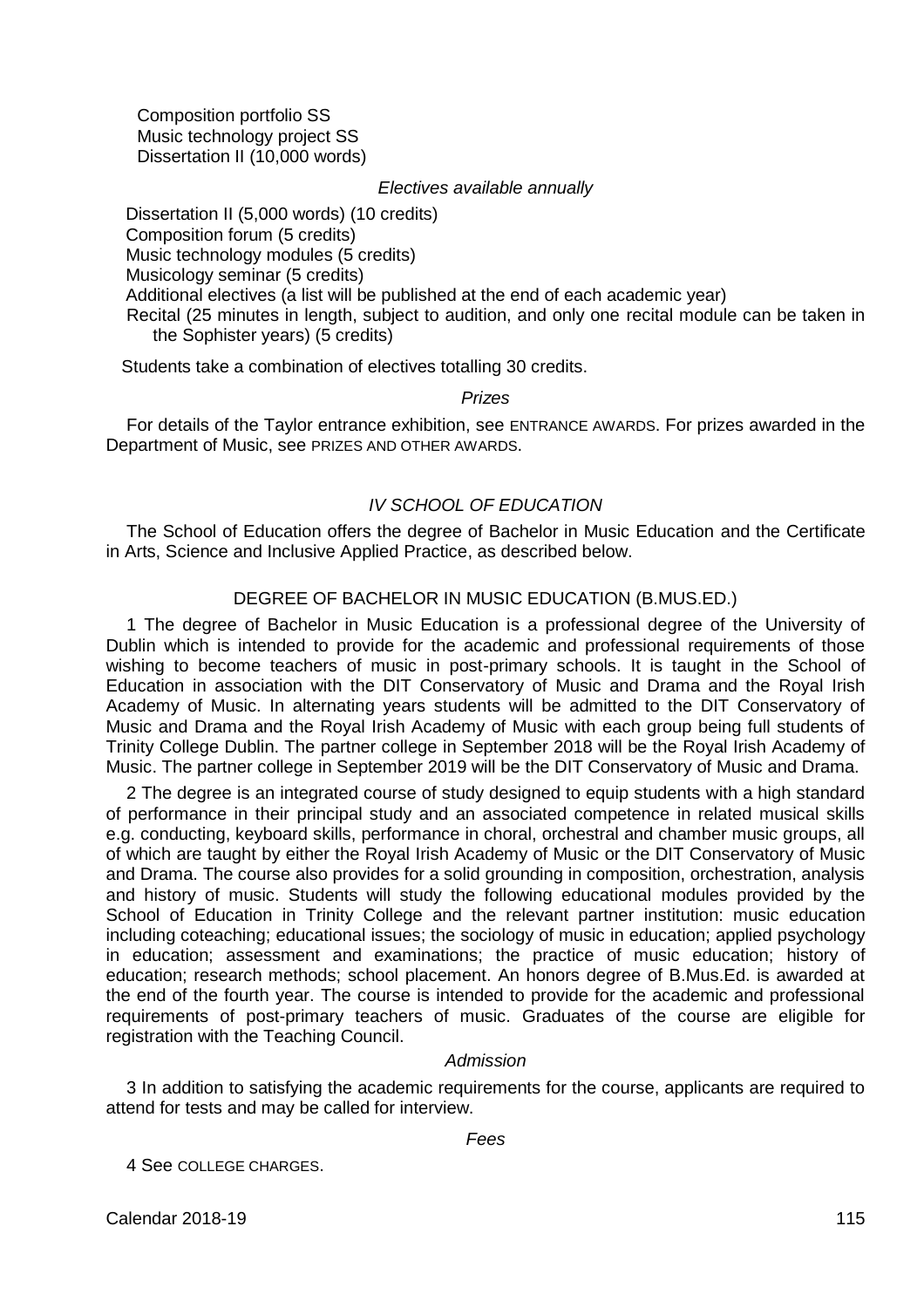### *Academic progress and assessment*

5 The ECTS value of each year of the course is as follows: Junior Freshman 60 credits; Senior Freshman 60 credits; Junior Sophister 60 credits; Senior Sophister 60 credits.

The evaluation of work for the degree involves a combination of continuous assessment, examinations and school placement. In order to advance with their class, students must satisfactorily complete the assignments of the year and pass the required examinations.

Modules are weighted according to their credit values.

Successful candidates for the B.Mus.Ed. (honors) degree examination are placed in three classes: first class honors, second class honors (with two divisions, first and second), and third class honors. The degree classification is based on the work of the Senior Sophister year.

Students will be informed of the method of assessment for each module at the beginning of each semester.

### *Modules*

6 The following is a summary of the component modules of the degree:

### **Junior Freshmen**

Performance Musicianship Compositional techniques Music history Music education Curricular development including school placement

### **Senior Freshmen**

**Performance** Musicianship Compositional techniques Music history Music education Foundation studies 1 School placement

### **Junior Sophisters**

**Performance** Musicianship Foundation studies 2 Music education Foundation studies 3 School placement

### **Senior Sophisters**

In the Senior Sophister year students choose their major option (20 ECTS credits) from one of the following options: 1. Recital and short dissertation; 2. Dissertation and short recital; 3. Free composition and short recital.

Major option Aural perception Compositional techniques Music education Foundation studies 4 Foundation studies 5 School placement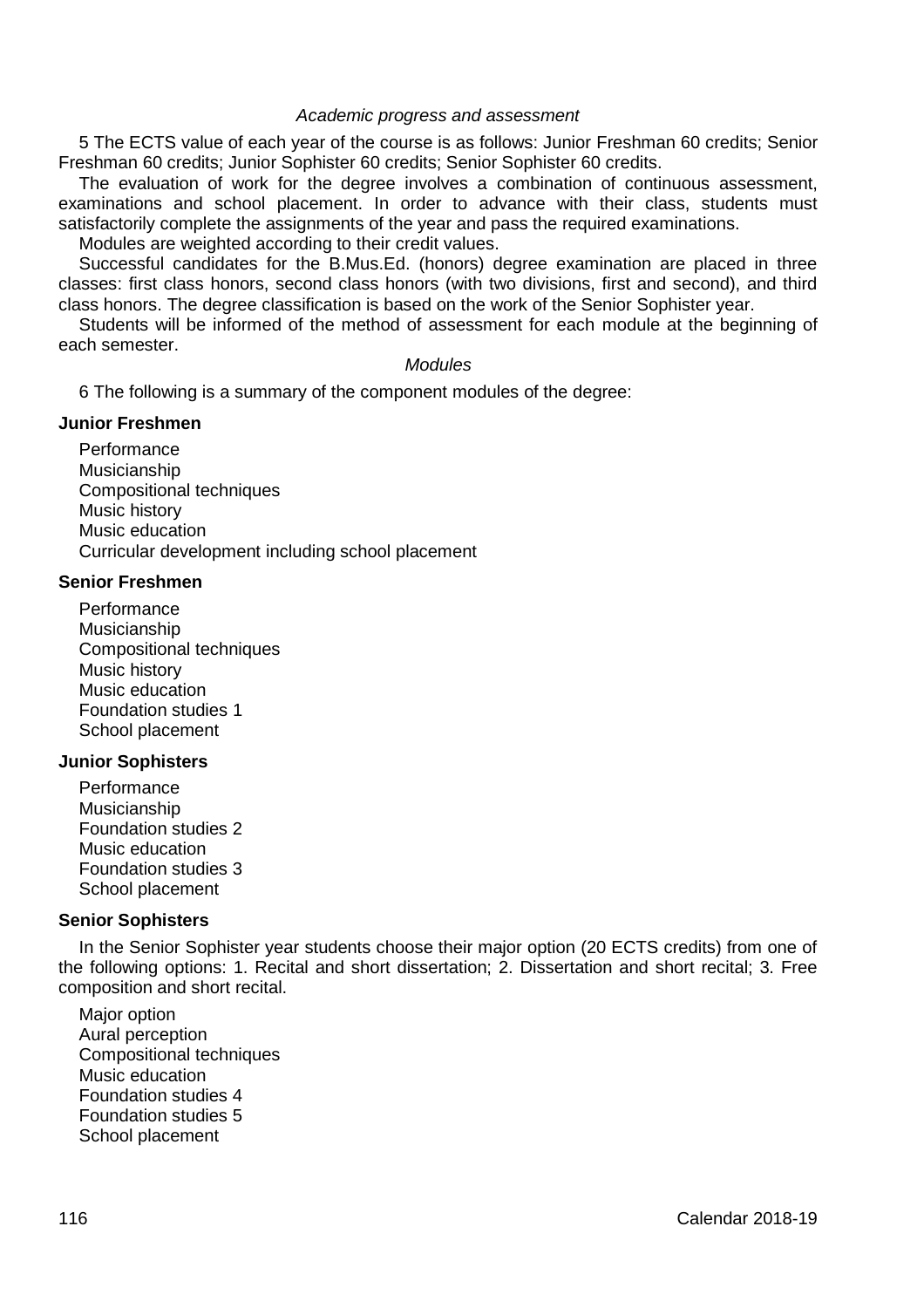# *Teaching terms*

7 Lectures will follow the teaching terms for the faculty as set out in the *Calendar.* School placement however, may fall outside of the faculty teaching terms.

### CERTIFICATE IN ARTS, SCIENCE AND INCLUSIVE APPLIED PRACTICE

8 The Certificate in Arts, Science and Inclusive Applied Practice carries 120 credits and will be taught over four academic terms of twelve weeks each. The total credit weighting for the first academic year is 55 credits and the following academic year is 65 credits. The programme aims to provide students with intellectual disabilities the opportunity to participate in a level 5 major award course based in Trinity College Dublin. The curriculum provides students with knowledge of multiple academic disciplines, and takes an interdisciplinary approach to examine how disability is influenced and reinforced through the various academic perspectives.

### *Admission*

Admission requirements for the course include applicants providing proof that they have completed their Junior Certificate and have achieved a grade of D or above in mathematics and English at foundation, ordinary or higher level. Due to great variability in opportunities that exist for students with intellectual disabilities in regards to completing the Junior Certificate, applications will also be accepted from individuals who have completed an equivalent level 3 course. In certain circumstances applications from individuals who have not received said requirements may be considered for the course within due reason. A completed application package which includes two references from past educators/employers, evidence of a disability document, a form completed by the applicant's current school, employer or service provider and an application form completed by the applicant must be submitted by the applicant to the Trinity Centre for People with Intellectual Disabilities by a stated deadline. Applications that are submitted by the application deadline will be reviewed by a panel. Applicants who are deemed to be suitable for the course based on their application package will be shortlisted and invited to Trinity to participate in a half-day interview. All interviewees will be required to attend on the same day. The half-day will include group tasks, individual interviews, assessment of the applicant's numeracy and literacy skills, and assessment of the applicant's ability to interact with peers, lecturers, and administrative staff. Students will be evaluated on the various activities of the halfday event and a panel of instructors will then decide who from this group would be suitable as a candidate for the programme.

# *Content*

The programme consists of twenty-two modules which are divided into six interdisciplinary themes: 1) advanced learning theories and self-development; 2) applied research theories and practice; 3) applied science, technology and maths; 4) business and marketing; 5) advocacy, rights and culture; 6) fine arts and languages.

### **Year 1**

Mandatory modules to be taken are: learning theory and practice (5 credits), occupational therapy: personal and self-development (5 credits), expressive arts (5 credits), human rights (5 credits), language and society (10 credits), applied health science: body systems and function (5 credits), self-managing services (5 credits), applications of numbers (5 credits), and emergency and disaster management (5 credits). Students are required to take one elective module. Elective modules offered are: Italian for beginners (5 credits) and exploring art: Renaissance to Modern (5 credits).

# **Year 2**

Mandatory modules to be taken are: research: theories and concepts (5 credits), entrepreneurship and disability (10 credits), film analysis (5 credits), research: practice and application (5 credits), work placement (5 credits), STEM and society (5 credits), marketing (10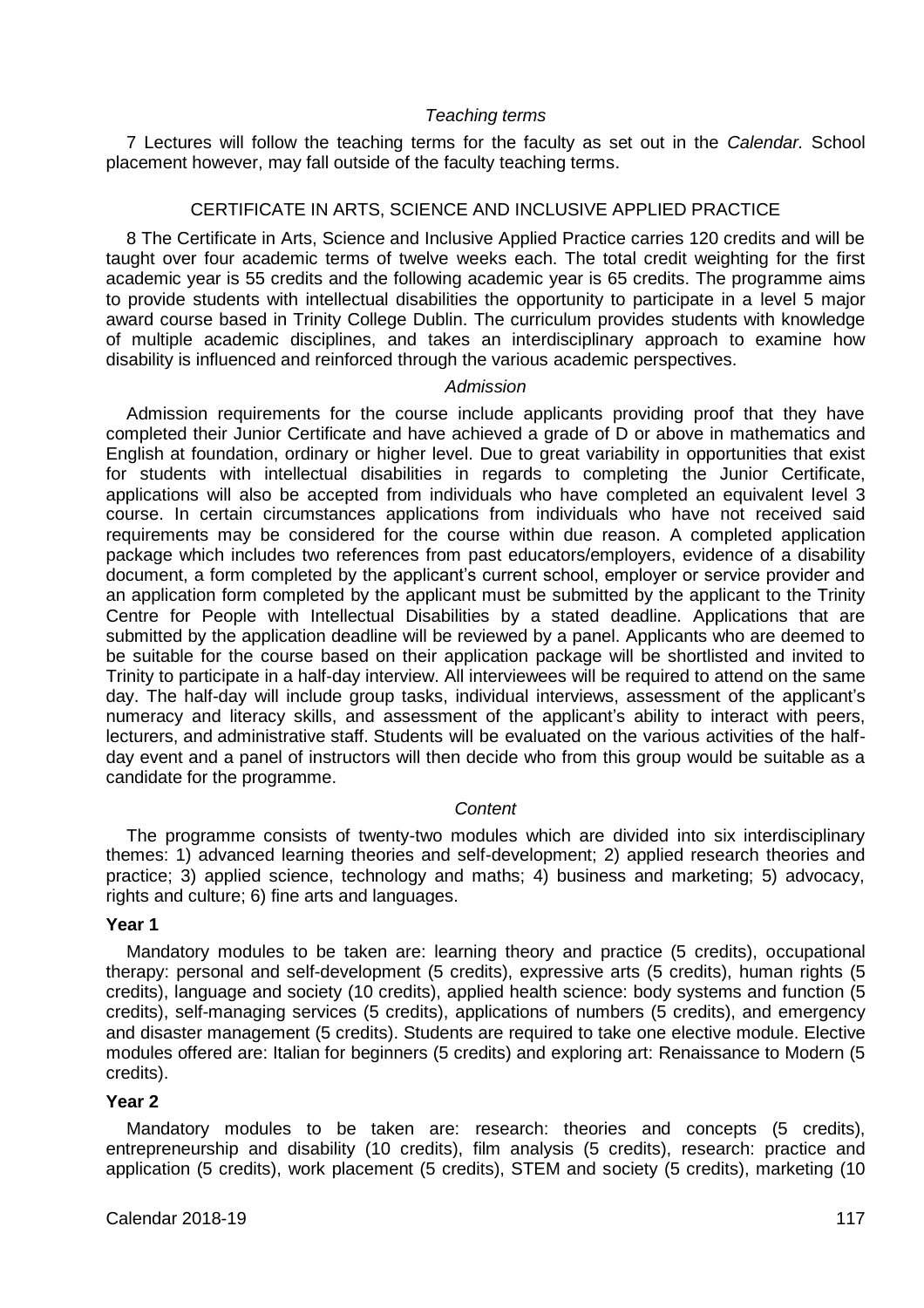credits), occupational therapy: preparing for transition (5 credits), disability rights practicum (10 credits). Students are required to take one elective module. Elective modules offered are: poetry (5 credits) and health promotion and intellectual disabilities (5 credits). The elective options are dependent on student numbers and only one elective may be offered in each year. This will be at the discretion of the course co-ordinator in consultation with teaching staff.

### *Assessment*

The Certificate in Arts, Science and Inclusive Applied Practice will be offered as a level 5 major award. Each module is designed to provide students with multiple and varied assessment types to ensure the learning styles of students are being taken into consideration. The grading bands applicable to component, module and end of year results are as follows.

 $Fail = 39%$  and below  $Pass = 40% - 69%$ Distinction = 70% - 100%

To pass each year of the course, students must perform prescribed assessments and achieve a credit weighted average mark of 40 per cent by obtaining a pass grade in all modules. If the student fails a component of a module they may still pass the module as the results from each assignment are all added together to give an overall grade. In each year students may pass by compensation in the case of failure under three circumstances:

Circumstance 1: Fail one 5 credit module provided that all other modules have passed (minimum mark of 40 per cent) and that a minimum mark of 30 per cent has been achieved in the failed module.

Circumstance 2: Fail two 5 credit modules provided that all other modules have passed (minimum mark of 40 per cent) and that a minimum mark of 35 per cent has been achieved in the failed modules.

Circumstance 3: Fail one 10 credit module provided that all other modules have passed (minimum mark of 40 per cent) and that a minimum mark of 35 per cent has been achieved in the failed module.

In both years of the programme students who fail modules may repeat in the reassessment period, taking such assessments as required. Students who fail a year may, in certain circumstances, be permitted to repeat the year. Students who experience *ad misericordiam* difficulties during the year may be given permission to defer their assessments to the reassessment period. Appeals will be managed through the appeals procedures relevant to the School of Education.

The overall aggregated mark of both years will be the credit-weighted average of the module marks. Each year contributes 50 per cent in the calculation of the award result. The certificate will be awarded as either a pass, merit or distinction. A pass will be awarded at 40 per cent, a merit at 55 per cent and a distinction at an overall average of 70 per cent.

# CERTIFICATE IN FOUNDATION STUDIES FOR HIGHER EDUCATION<sup>3</sup>

9 The one-year Certificate in Foundation Studies for Higher Education carries 60 ECTS credits and aims to provide students, who for social and economic reasons may not otherwise have the opportunity to progress to third level studies, with the academic and personal preparation to undertake degree courses. The course equips students with the skills needed to participate in and benefit from a third level course and prepares them to compete equally for entry to third level.

The course is taught by a committed team of tutors, and there is a strong emphasis placed on the personal and academic development of students, specifically building up students' confidence

<u>.</u>

 $3$ The School of Education is responsible for the academic oversight of the Certificate in Foundation Studies for Higher Education, however, the course is delivered in, and by, the Trinity Access Programmes. See ADMISSION REQUIREMENTS.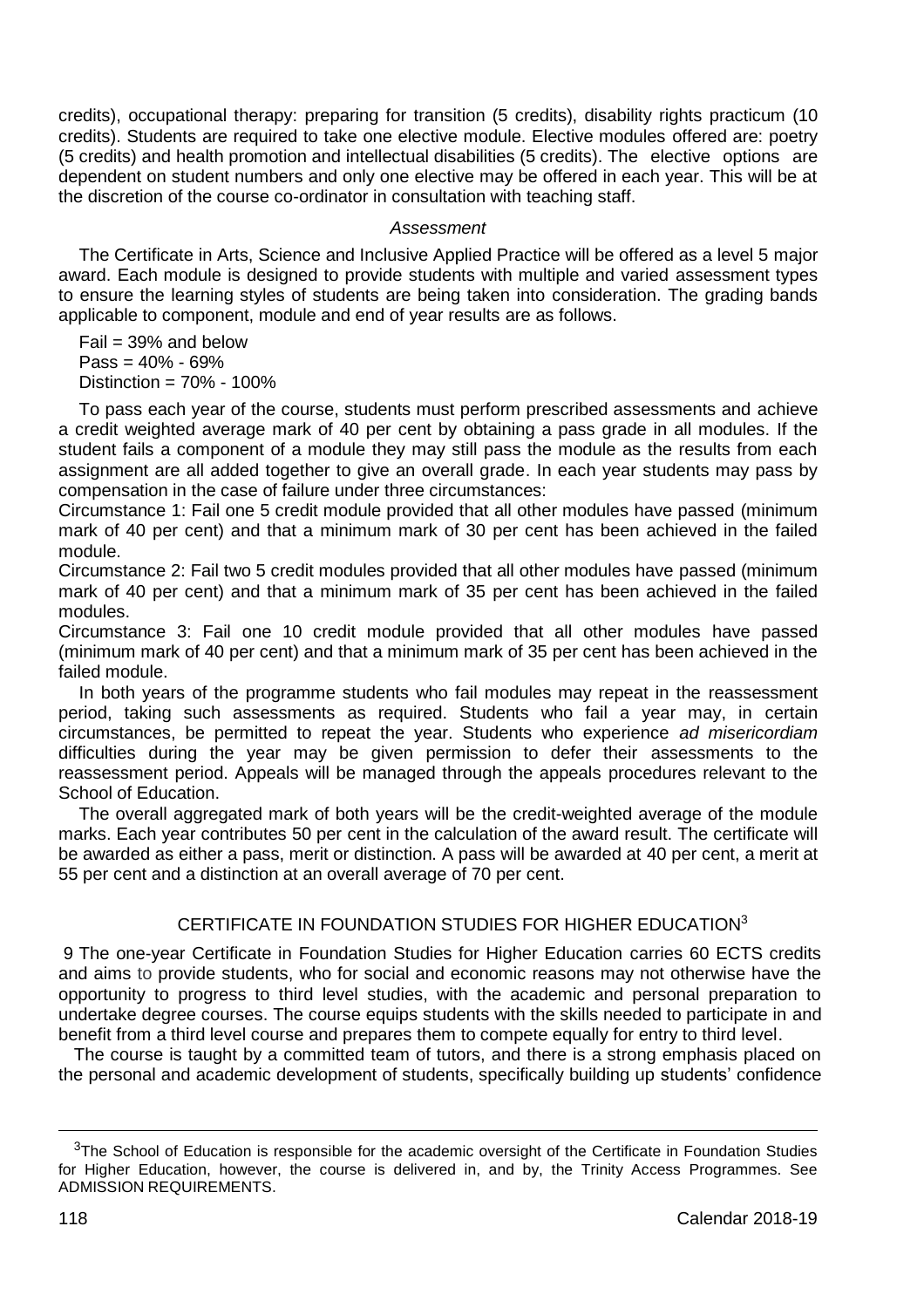in their academic abilities and providing them with an opportunity to experience the satisfaction to be gained from learning in an academic environment.

#### *Admission*

There is an annual intake of fifty E.U. students (twenty-five mature students and twenty-five young adults). Applicants must come from socio-economic groups which are currently underrepresented in higher education.

Young adult applicants must be 21 years of age or younger in the year of application, achieve at least five pass grades and one higher grade 5 in the Leaving Certificate. Applicants must pass English and mathematics in the Leaving Certificate. Applicants may also achieve an overall grade of a distinction in the Leaving Certificate Applied or a complete FETAC level 5 with distinctions in a minimum of three academic modules.

Mature student applicants must be 23 years or older in the year of application. There are no formal academic requirements for mature applicants although the majority of successful applicants have engaged in adult education in the three years prior to applying for the course.

### *Content*

All students must take educational guidance, study skills and information technology in the core skills module (5 credits). Students must also study one of four academic streams, each of which is worth 55 credits:

Science (biology, chemistry, mathematics for STEM and physics modules).

Combined version 1: science/social sciences (biology, mathematics and statistics, psychology, and sociology modules and one other social science module).

- Combined version 2: science/social sciences (biology, mathematics and statistics and English modules and one other social science module).
- Social sciences (mathematics and statistics module, and four of the following modules: psychology, sociology, economics, law, business and political science).

Arts (English, history and philosophy modules).

Students may also combine modules from Arts and Social sciences.

#### *Assessment*

To pass the course, students must (a) attend 80 per cent of all prescribed classes, (b) perform prescribed assignments and examinations, (c) achieve a credit weighted average mark of 40 per cent by obtaining a pass grade in all modules in each year. Core skills and all modules in the academic stream selected are year-long and compulsory.

Students may pass by compensation in the case of failure in one module provided that all other modules have been passed outright and that a minimum mark of 35 per cent has been achieved in the failed module. Students who do not pass at the end-of-semester examination session, either outright or by compensation, must be reassessed in all modules in which they did not achieve a mark of at least 40 per cent by taking such assessment components, as required, during the reassessment period.

The overall aggregate mark for the year will be a credit-weighted average of the module marks. The certificate will be awarded as either pass, merit or distinction. A pass will be awarded at 40 per cent, a merit at 55 per cent and a distinction at an overall average of 70 per cent.

Students who pass the course with a minimum grade of 50 per cent can compete for places on degree courses in Trinity subject to achieving minimum grade and subject requirements.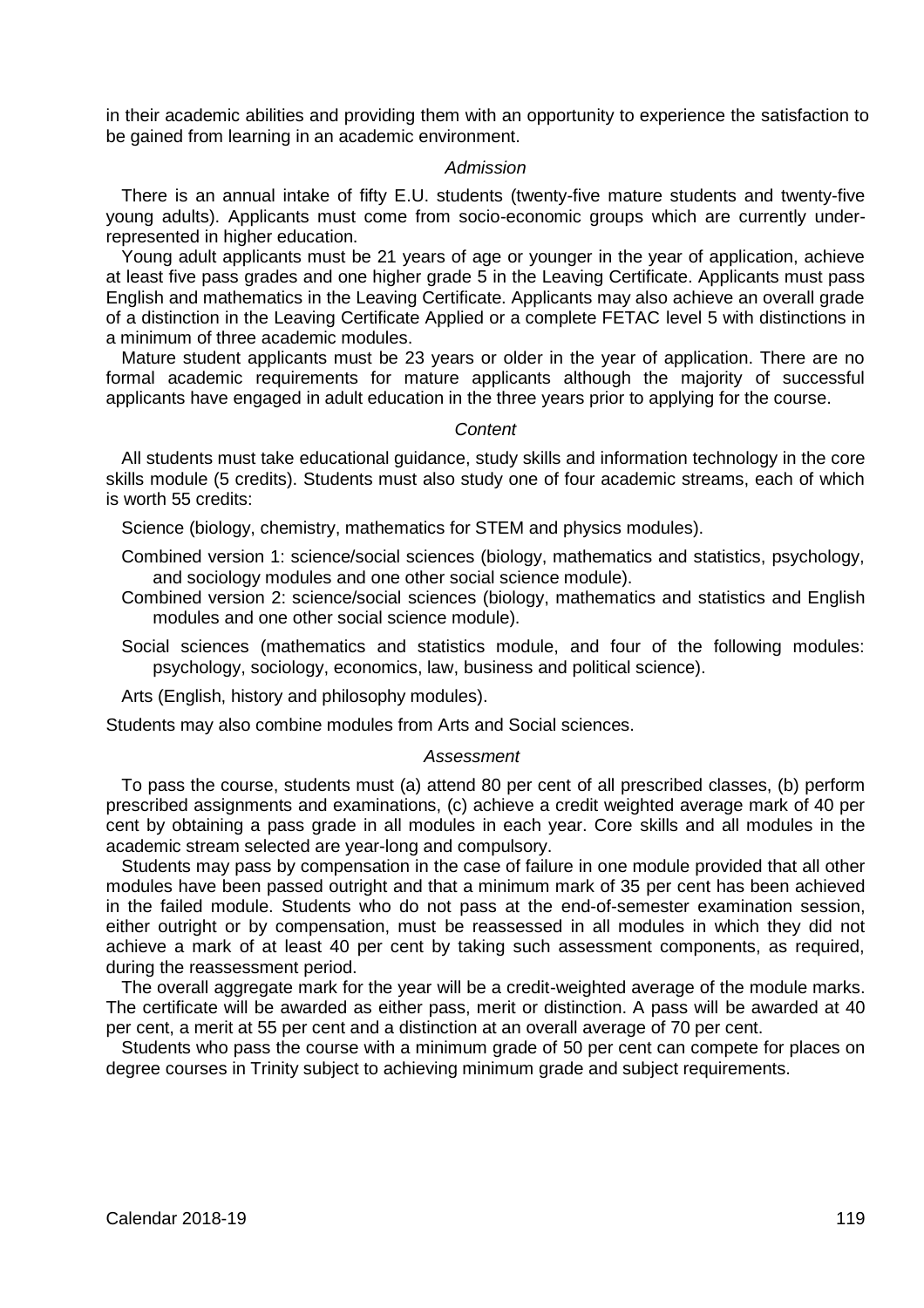# *V SCHOOL OF ENGLISH*

The School of English offers the honors course described below, and a two-subject moderatorship course in English literature (for details see TWO-SUBJECT MODERATORSHIP COURSES).

### MODERATORSHIP IN ENGLISH STUDIES

This course covers the history and criticism of English and related literatures from Old English to the present day, providing a grounding in knowledge of anglophone literatures, and introducing students to a wide variety of critical methodologies and cultural studies. In the Freshman years, students are introduced to literary theory and to central aspects of the history of English and related literatures. Teaching is through a combination of lectures and tutorials. In the Sophister years, students take a compulsory element and choose from a variety of optional modules in consultation with the Head of Sophisters. Teaching in the Sophister years is mainly through seminar. In any year the range of modules may be limited by staff availability. Each year carries 60 credits.

Reading lists and details of individual modules may be obtained from the School of English **Office** 

*Modules*

### **Junior Freshmen**

Introduction to literary and critical methodologies; survey/thematic/genre modules in the history of English and related literatures; Old English

### **Senior Freshmen**

Further survey/thematic modules in the history of English and related literatures. Students may take a Broad Curriculum module. The assessment methods for these modules may differ from those offered by the School.

### *Assessment*

Examination methods in both Junior and Senior Freshman years consist of formal examination papers and assessed essays. Modules are weighted according to their credit values.

#### **Sophister modules**

Students in their Junior Sophister year take a compulsory module on the Book carrying 10 credits, and choose five one-semester optional modules carrying 10 credits each. Students in their Senior Sophister year take modules to the value of 60 credits comprising one compulsory 20 credit dissertation/research module, and four optional semester-long modules carrying 10 credits each. Further details about the dissertation and Sophister modules may be obtained from the School of English Office. Optional modules are offered to students in their Sophister years in the following areas subject to availability of staff in any given year.

- 1 Old English<br>2 Middle Engl
- 2 Middle English literature<br>3 Early Modern literature
- Early Modern literature
- 4 Seventeenth-century literature
- 5 Eighteenth-century literature<br>6 Nineteenth-century literature
- Nineteenth-century literature
- 7 Literature since 1900
- 8 Irish writing in English<br>9 U.S. literature
- U.S. literature
- 10 Women's literature
- 11 Literary theory and literary history
- 12 Cultural studies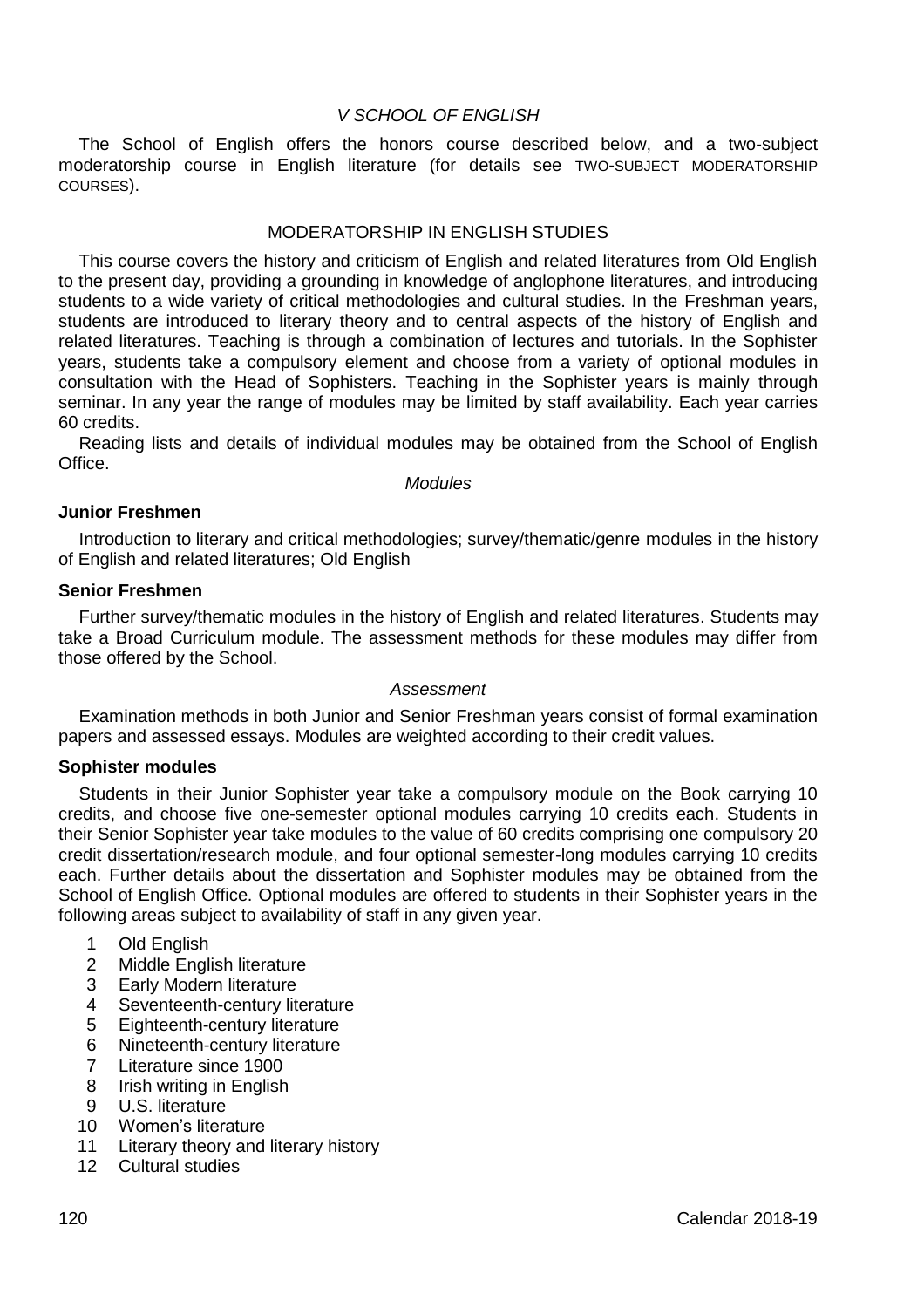- 13 Post-colonial literature
- 14 Children's literature
- 15 Popular literature
- 16 Creative writing

The same modules cannot be taken in both Sophister years and the choice of modules remains subject to approval by the Head of Sophisters. Modules are weighted according to their credit values.

Details of the specific modules offered each year and the regulations relating to them may be obtained from the School of English Office.

### *Moderatorship examination, part I*

Moderatorship part I is held in the Junior Sophister year and consists of examination and assessment, the details of which may be obtained from the School of English Office. The moderatorship part I contributes 50 per cent to the calculation of the overall degree result.

### *Moderatorship examination, part II*

Moderatorship part II is held in the Senior Sophister year and consists of examination and assessment, the details of which may be obtained from the School of English Office. The moderatorship part II contributes 50 per cent to the calculation of the overall degree result. Candidates must satisfy the examiners in both parts of moderatorship to be awarded an honors degree.

# MODERATORSHIP IN ENGLISH STUDIES (DUAL B.A. DEGREE PROGRAMME WITH COLUMBIA UNIVERSITY)

### *Admission*

1 For E.U. students, the C.A.O. requirements for English Studies apply. Additional application materials are required and each applicant is interviewed. For non-E.U. students, general college requirements apply, plus additional application materials, and each applicant is interviewed.

#### *Aim of course and subjects of study*

2 The dual degree programme combines the course in English Studies in Trinity College with the liberal arts programme offered by the School of General Studies at Columbia University. The dual degree in English Studies is an interdisciplinary course which covers the history and criticism of English and related literatures from Old English to the present day, providing a grounding in knowledge of anglophone literatures, and introducing students to a wide variety of critical methodologies and cultural studies. In the Freshman years in Trinity College, students are introduced to literary theory and to central aspects of the history of English and related literatures. In their Senior Freshman year, students will also be required to take two language modules out of a range of options, including French, German, Spanish, Polish, Italian and Russian. Teaching is through a combination of lectures and tutorials.

3 Students register with both institutions in all four years of the course. In the first two years students are bound by Trinity's regulations, policies and procedures and in the final two years, by those applicable in Columbia. Trinity's regulations, policies and procedures will also apply to the additional modules (60 credits) required by Trinity in the final two years. Students are required to familiarise themselves with both institutions' regulations.

4 To meet Columbia's degree requirements, students must attain a minimum of 55 per cent in each module taken at Freshman level in order for these to count as credit towards the Columbia core. In their Junior and Senior Sophister years, students will be resident in Columbia, and take a range of modules. The dual degree programme enables students to strengthen areas of interest developed in the first two years, by providing extensive module choices across the related disciplines in years three and four, while improving the students' language skills and offering access to further educational resources to a range of modules in English and the humanities.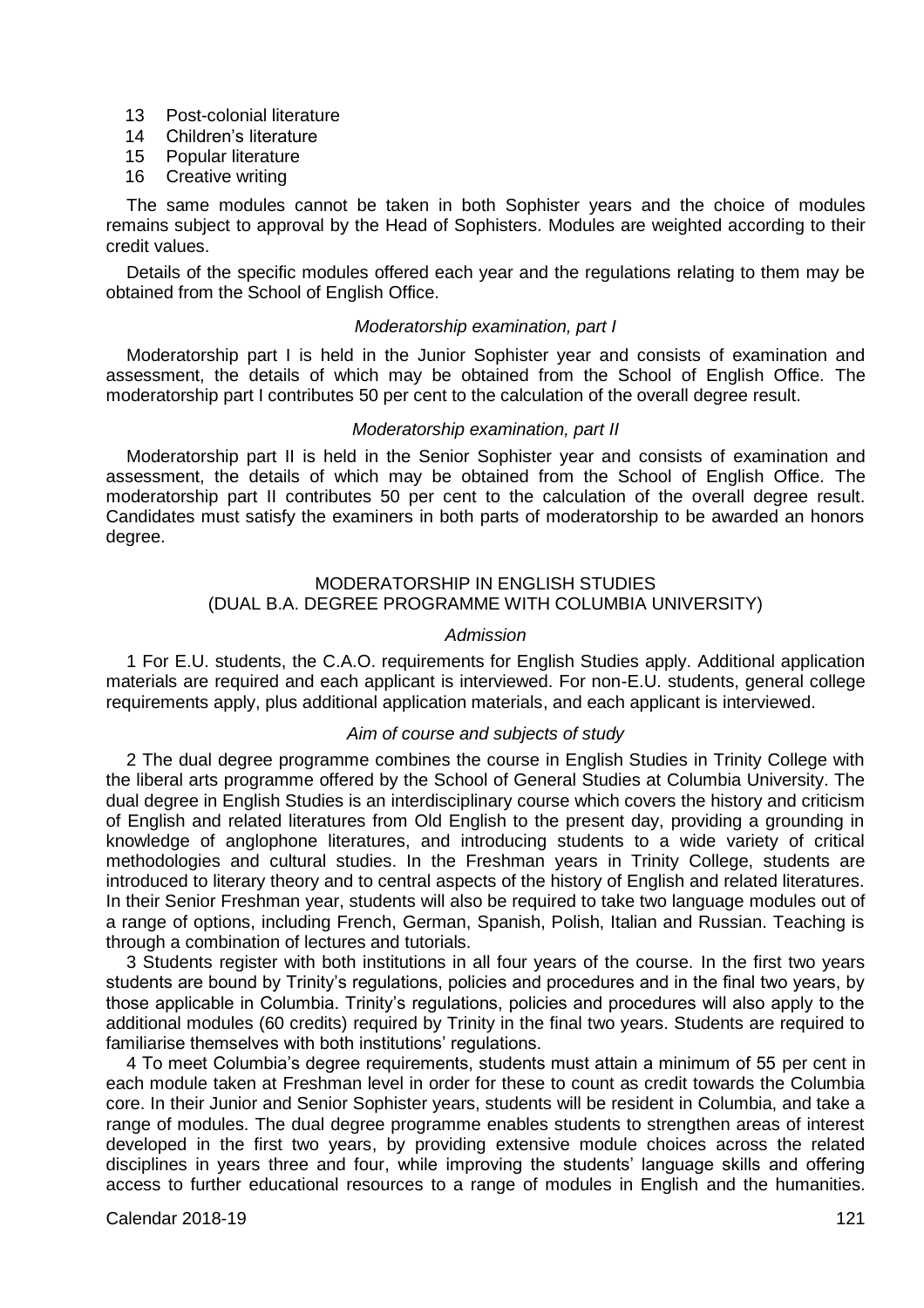While in their Sophister years, students take a further 60 ECTS of credits in the Trinity Sophister programme. The Senior Sophister year allows students to develop their research skills by writing a 6,000-8,000-word dissertation/project supervised by a staff member from both institutions.

5 The ECTS value of each year of the course is as follows: Junior Freshman 60 credits; Senior Freshman 60 credits; Junior Sophister and Senior Sophister 60 credits; at Columbia students must complete a minimum of 64 credits (equivalent approx. to 120 ECTS).

# **Junior Freshmen**

Students will follow the core course in English Studies. The Freshman years include foundation modules in the study of anglophone literatures, as well as introductions to the theoretical study of literature and the discipline of English.

# **Senior Freshmen**

Senior Freshmen will take 40 ECTS of modules in English.

Students will also take two language modules in their choice from the following:

- 1 French written language 1
- 2 German language 1
- 3 Spanish grammar and syntax
- 4 Italian language 1
- 5 Polish language 1
- 6 Polish language for advanced speakers 1
- 7 Russian language 1
- 8 Russian language for advanced speakers 1

Students may substitute two Broad Curriculum modules for one of their language options.

### **Sophister Years**

In the final two years, students take a minimum of 64 credits (approximately 120 ECTS credits) at Columbia and 60 credits at Trinity. The 60 Trinity credits in the Sophister years are gained through four modules: an open archives module taken by rising Junior Sophister students early in the summer session which requires engagement with College's archival and print collections (20 credits); a 'general paper' which requires students to demonstrate an ability to think critically and draw upon content, sources and methodologies encountered in work done since commencing their course of study, set by the School of English in Trinity, but taken while the student is in Columbia in their Junior Sophister year (10 credits); a seminar module, based on one of the Sophister options available to single honors and TSM students in English Studies and English Literature, delivered by a member of the School of English while the student is in Columbia in their Junior Sophister year (10 credits); and a senior essay/independent study, co-supervised by a member of the School of English and a Columbia faculty member, assessed by two distinct outputs - for Columbia, students will complete their dissertation under the regulations of the relevant department in the School of General Studies, while for Trinity, students will complete a separate 6,000-8,000-word piece of writing on this work and their research (20 credits).

# *Additional Trinity modules*

Open archives project English literature option General paper Dissertation

# *Assessment and progression regulations*

Trinity's progression regulations are applicable in the first two years of the programme.

# *Moderatorship*

The degree classification is calculated based on the conversion of Columbia's results from the final two years and weighted inclusion of the additional Trinity Sophister elements of the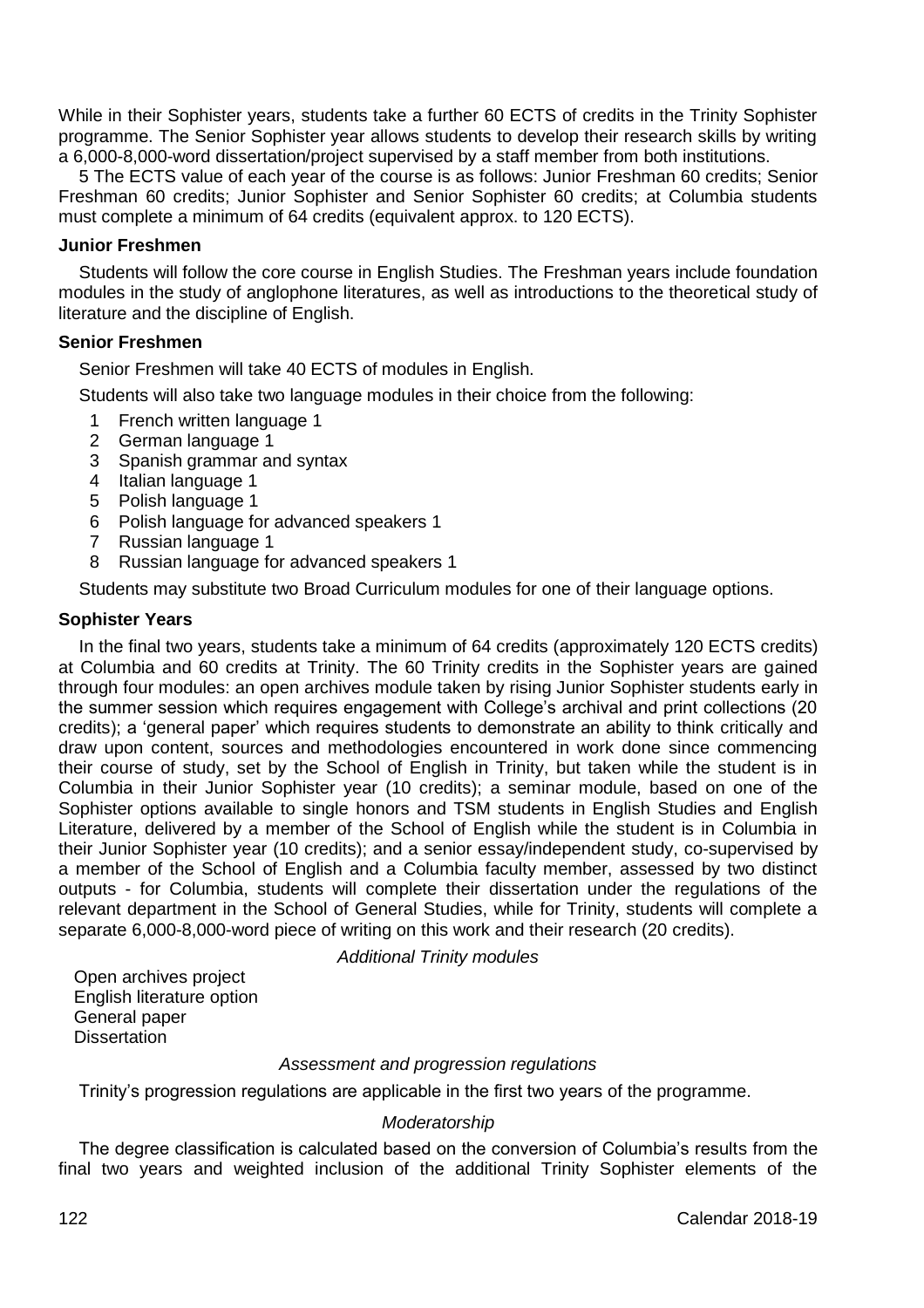programme at the end of the Senior Sophister year on a two-thirds to one-third basis, respectively.

# *VI SCHOOL OF HISTORIES AND HUMANITIES*

The School of Histories and Humanities comprises the Departments of Classics, History, History of Art and Architecture, and the Centre for Gender and Women's Studies. The school offers a single honor course in ancient and medieval history and culture, a single honor course in classics,<sup>4</sup> a single honor course in history as described below; it also offers a degree in history and political science in conjunction with the School of Social Sciences and Philosophy as described below, a Moderatorship in Irish Studies in conjunction with the School of English and the School of Languages, Literatures and Cultural Studies (see XV below) and six subjects, ancient history and archaeology, classical civilisation, Greek, history, history of art and architecture and Latin, as part of two-subject moderatorship courses (for details, see TWO-SUBJECT MODERATORSHIP COURSES).

#### MODERATORSHIP IN ANCIENT AND MEDIEVAL HISTORY AND CULTURE

1 This course offers an interdisciplinary approach to the study of ancient and medieval history and culture. It will introduce students to a broad range of disciplines including archaeology, architectural history, art history, history, language and literature. Teaching is through a combination of lectures, seminars and tutorials and language classes where appropriate.

2 Students at all levels must attend all the lectures and tutorial classes. In order to pass any history module, students at all levels must also complete all the prescribed exercises.

3 In the Junior Freshman year students are offered modules in ancient history, art history and history. There is an opportunity to study Latin.

4 In the Senior Freshman year students take three compulsory modules, one each in ancient history, art history and history. Students also take three further optional modules to a total of 30 ECTS from a range on offer. There is an opportunity to continue further study in Latin.

5 In the Junior Sophister year students take a compulsory module on the culture and history of the city of Rome and further modules (at least 10 ECTS in each area) in ancient history, art history and history. There is an opportunity to continue further study in Latin.

6 In the Senior Sophister year students choose two modules from a range on offer. They will also be required to submit a dissertation prepared and presented in conformity with the requirements set out in the course handbook.

7 The ECTS value of each of the four years of the course is 60 credits.

8 The Junior and Senior Sophister examinations together constitute the moderatorship examination to which they contribute 35 per cent and 65 per cent of the marks respectively.

9 Each piece of assessed classwork must conform to the requirements set out in the course handbook and must be submitted by the date specified therein. No piece of work will be accepted for the moderatorship examination unless credit has been obtained for the preceding pieces of work required for the module concerned. The late submission of assessed work will be penalised. Details of penalties for late submission are given in the relevant course handbook.

10 The optional modules offered may vary from year to year.

<u>.</u>

<sup>4</sup>Provision for the study of Greek in combination with Latin is made only in the single honor course in classics. Students taking this course must have a matriculation qualification in at least one of the two languages.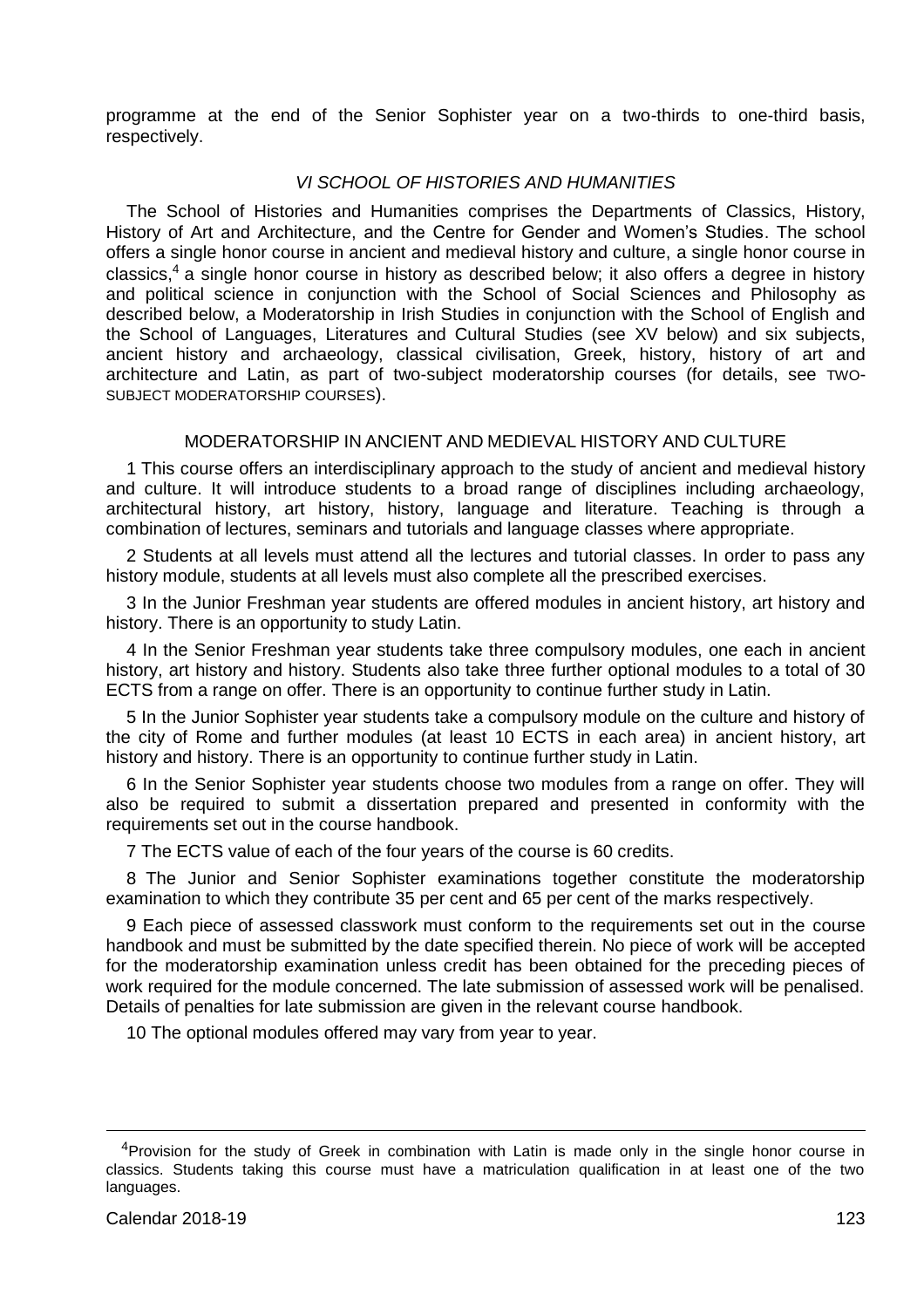# **Junior Freshmen**

#### *Modules*

- 1 Greek and Roman history (10 credits)<br>2 Greek and Roman art and architecture
- Greek and Roman art and architecture (10 credits)
- 3 Two modules in art history  $(10 \text{ credits each})$ <br>4 A module in medieval history  $(10 \text{ credits})$
- 4 A module in medieval history (10 credits)<br>5 Two modules in medieval history (5 credit
- Two modules in medieval history (5 credits each)

Students who wish to study beginners Latin may, with the agreement of the course director, substitute modules 1 and 2 with a language element. Those who wish to take Latin at an advanced level may, with the agreement of the course director, substitute the first half of module 2 above for a language element.

# *Assessment*

Examination methods consist of formal examination papers, assessed essays, other assigned exercises and, where appropriate, language tests. Modules are weighted according to their credit values.

### **Senior Freshmen**

#### *Modules*

- 1 One module in ancient history (10 credits)<br>2 One module in the history of art (10 credits)
- 2 One module in the history of art (10 credits)<br>3 One module in medieval history (10 credits)
- One module in medieval history (10 credits)
- 4 Additional modules (details available from the course director) (to a total of 30 credits)

Students who wish to study Latin at an advanced level may, with the agreement of the course director, substitute one module under 4 above for the language element.

### *Assessment*

Examination methods consist of formal examination papers, assessed essays, other assigned exercises and, where appropriate, language tests. Modules are weighted according to their credit values.

#### **Junior Sophisters**

### *Modules*

- 1 Rome: city, culture, history (10 credits)
- 2 One module or modules in ancient history/archaeology (to a total of 10 credits)
- 3 One module or modules in the history of art (to a total of 10 credits)
- 4 One module or modules in history (to a total of 10 credits)
- 5 Additional modules (details available from the course director) (to a total of 20 credits)

Students who wish to study Latin at an advanced level may, with the agreement of the course director, substitute one module under 5 above for the language element.

#### *Moderatorship examination, part I, papers, essays, marks*

Moderatorship part I is held in the Junior Sophister year and will consist of formal examination papers, assessed essays and other assigned course work. Modules are weighted according to their credit values.

### **Senior Sophisters**

*Modules*

- 1 Dissertation (20 credits)
- 2 Two special subject modules (details available from the course director) (20 credits each)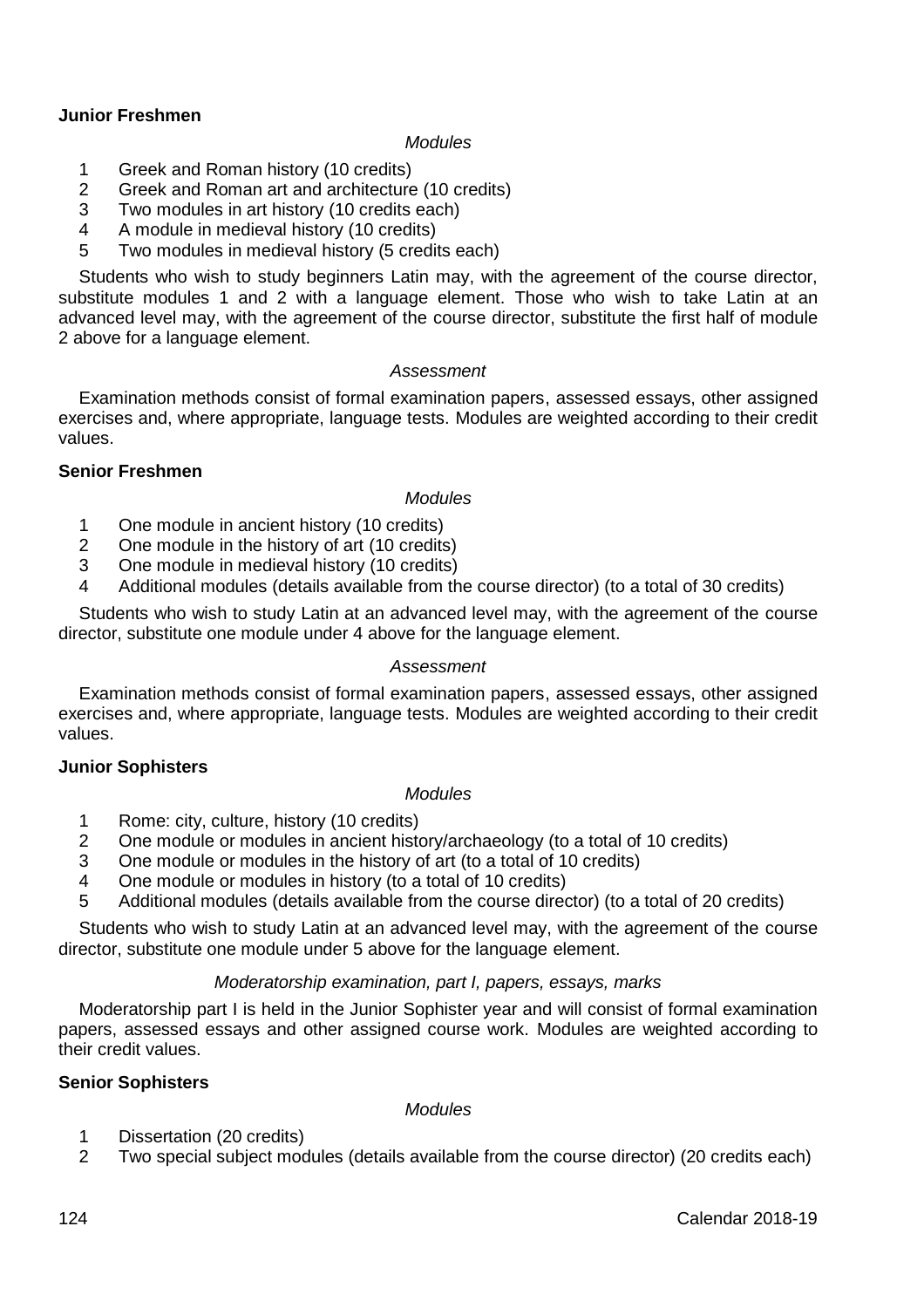### *Moderatorship examination, part II, papers, essays, marks*

Moderatorship part II is held in the Senior Sophister year and will consist of four 3-hour papers of equal weight, two in each of the two modules studied in the Senior Sophister year. Candidates also submit a dissertation. Modules are weighted according to their credit values.

# *CENTRE FOR GENDER AND WOMEN'S STUDIES*

For information on the activities of the Centre for Gender and Women's Studies, see *Calendar* PART I - RESEARCH INSTITUTES AND CENTRES.

### *DEPARTMENT OF CLASSICS*

### MODERATORSHIP IN CLASSICS

## *Subjects of study*

1 This course focuses on the detailed study of literary, linguistic and historical aspects of the Greek and Latin classical authors, and includes general lectures on the political, social, and cultural history of Greek and Roman worlds. Students with little or no previous knowledge of either Greek or Latin may take up both languages at undergraduate level.

2 The ECTS value of each of the four years of the course is 60 credits.

3 Candidates are examined on Greek and Latin language, prescribed authors, and ancient history. Passages are also set for unseen translation.

4 The Junior and Senior Sophister examinations together constitute the moderatorship examination to which they contribute 35 per cent and 65 per cent of the marks respectively.

5 The optional modules offered may vary from year to year.

### **Junior Freshmen**

Students take modules in Greek and/or Latin language, in ancient history and culture depending on level of entry. Modules carry either 5 or 10 credits each.

Further details are available in the departmental handbook.

### **Senior Freshmen**

Students take modules in Greek and Latin language, in Greek and/or Latin literature and in ancient history depending on level of entry. Modules carry either 5 or 10 credits each. The Broad Curriculum and school elective modules are optional.

Further details are given in the departmental handbook.

### *Assessment*

#### *Junior and Senior Freshman*

Modules are weighted according to their credit values. Examination methods consist of formal examination papers, assessed language tests, and other assigned course work.

#### **Junior Sophisters**

Students take modules in Greek and Latin language, in Greek and Latin literature, and in ancient history. The Broad Curriculum and school elective modules are optional. Modules carry either 5 or 10 credits each. Further details are given in the departmental handbook.

### *Assessment*

### *Moderatorship examination, part I*

Moderatorship part I is held during the Junior Sophister year and will consist of formal examination papers, assessed language tests, assessed presentations, and other assigned course work. Modules are weighted according to their credit values.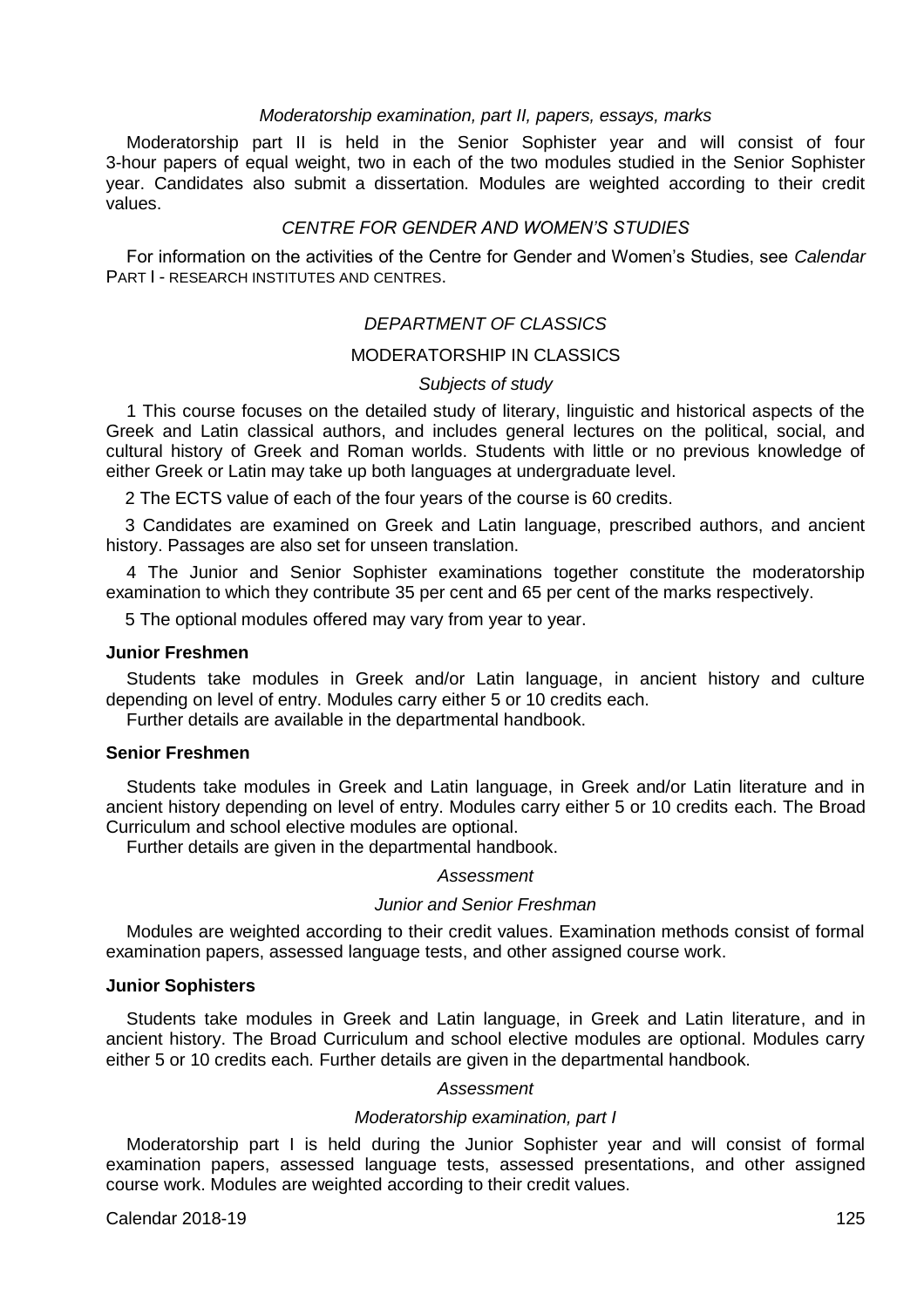### **Senior Sophisters**

In the Senior Sophister year students are required to engage with special topics of considerable complexity, and to write a dissertation. Exact content of the modules may vary from year to year according to the availability of teaching expertise. Detailed information about the modules offered each year and their credit values are available in the departmental handbook.

Students in their Senior Sophister year take two modules in Greek and two in Latin, and write a dissertation of not more than 12,000 words. Modules carry either 10 or 20 credits each. Further details are given in the departmental handbook.

#### *Assessment*

### *Moderatorship examination, part II*

Moderatorship part II is held during the Senior Sophister year and will consist of formal examination papers, assessed presentations, and other assigned course work. Candidates also submit a dissertation. Modules are weighted according to their credit values.

#### *DEPARTMENT OF HISTORY<sup>5</sup>*

# MODERATORSHIP IN HISTORY

1 In the Freshman years, students are offered a range of modules on Irish, European and non-European history. Junior Freshmen may substitute electives of up to 5 credits in modern languages for a module in history. Senior Freshmen may substitute electives of up to 5 credits.

2 In the Sophister years, students are offered a range of modules. The procedure for allocation of modules is governed by the regulations set out in the course handbook.

3 Senior Sophisters must submit a dissertation, prepared and presented in conformity with the requirements set out in the department's *Guide to dissertations.* Two alternative proposals of topic must be submitted to the History Office on a date outlined in the programme handbook.

4 Students at all levels must attend all the lectures and tutorial classes. In order to pass any history module, students at all levels must also complete all the prescribed exercises.

5 The ECTS value of each of the four years of the course is 60 credits.

6 The Junior and Senior Sophister examinations together constitute the moderatorship examination to which they contribute 35 per cent and 65 per cent of the marks respectively.

7 Assessed essays form a component of the examinations for Freshmen and Sophisters. Each essay must conform to the requirements set out in the course handbook and must be submitted to the History Office by the date specified therein. The late submission of assessed work will be penalised. Details of penalties for late submission are given in the relevant course handbook.

8 Available modules will be listed in the programme handbook each year.

### **Junior Freshmen**

### *Modules*

A selection of 5 credit and 10 credit modules will be offered.

Students may substitute electives of up to 5 credits in modern languages for one of the history modules.

### *Examination and assessment<sup>6</sup>*

Students sit examinations or submit equivalent assessed work in each module as specified in the departmental handbook. Students also submit formative essays and tutorial assignments depending on the module concerned. Modules are weighted according to their credit values.

-

<sup>&</sup>lt;sup>5</sup>For details of history in combination with other subjects, see TWO-SUBJECT MODERATORSHIP COURSES.

 $6$ Students are advised to consult the handbook for further examination and assessment information.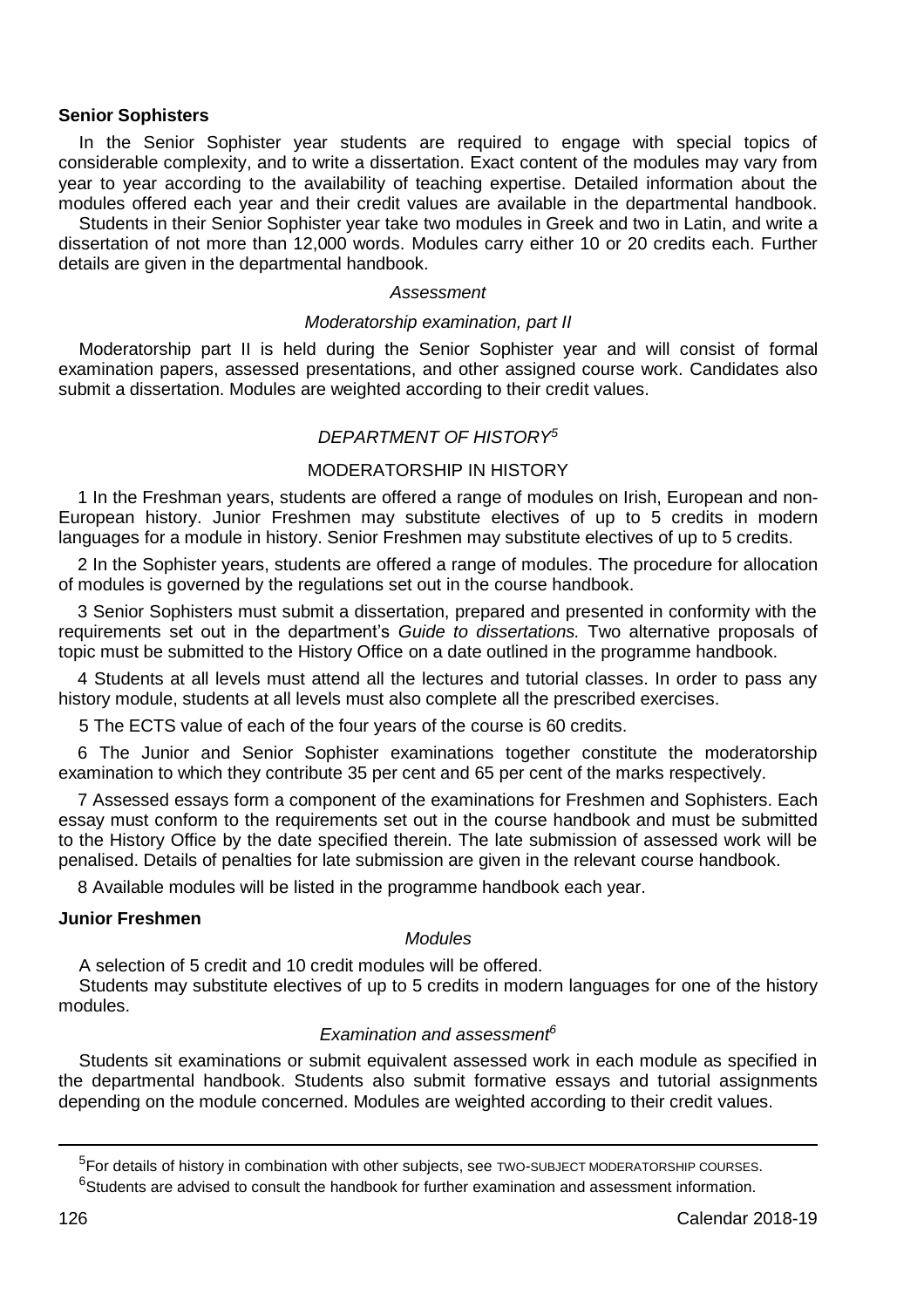# **Senior Freshmen**

### *Modules*

A selection of 5 credit and 10 credit modules will be offered. There is also a group project to be assessed as equivalent to two five-credit modules.

Students may substitute electives of up to 5 credits for one of the 5 credit history modules.

# *Examination and assessment 7*

Students sit examinations or submit equivalent assessed work in each module as specified in the departmental handbook. Students also submit formative essays and tutorial assignments depending on the module concerned. Modules are weighted according to their credit values.

### **Junior Sophisters**

### *Modules*

- A One module from list I (20 credits)
- B (i) Two modules from list II semester-long options (20 credits) *and*
	- (ii) Two modules from list II year-long options (20 credits)

# *Moderatorship examination, part I*

Students sit examinations or submit equivalent assessed work in each module as specified in the departmental handbook. Students also submit formative essays and tutorial assignments depending on the module concerned. Modules are weighted according to their credit values. The combined mark obtained carries the weight of 35 per cent of the total moderatorship marks.

### **Senior Sophisters**

# *Modules*

- A One module from list I, not taken in the Junior Sophister year (20 credits)<br>B Two modules from list II semester-long options, not taken in the Junior So
- Two modules from list II semester-long options, not taken in the Junior Sophister year (20 credits)
- C A dissertation on an approved topic (20 credits)

# *Moderatorship examination, part II*

Students sit examinations or submit equivalent assessed work in each module as specified in the departmental handbook. Students also submit formative essays and tutorial assignments depending on the module concerned. Modules are weighted according to their credit values.

The combined mark obtained carries the weight of 65 per cent of the total moderatorship marks.

# MODERATORSHIP IN HISTORY

# (DUAL B.A. DEGREE PROGRAMME WITH COLUMBIA UNIVERSITY)

1 The Junior and Senior Freshman years are taught in Trinity College, and students study the two Sophister years at Columbia University, New York. In the Freshman years, students are offered a range of modules in Irish, European and non-European history. Junior Freshman students take modules to the value of 50 credits in history, and the remaining 10 credits are taken in electives from other subjects. Senior Freshman students take modules worth 40 credits in history, with the remaining 20 credits taken from electives in classics, history of art and architecture, languages, sciences, and social sciences. In the final two years at Columbia, students are offered a range of more specialised modules in history, their curriculum balancing chronological periods and geographical regions. In addition, students must continue to take

<u>.</u>

 $7$ Students are advised to consult the handbook for further examination and assessment information.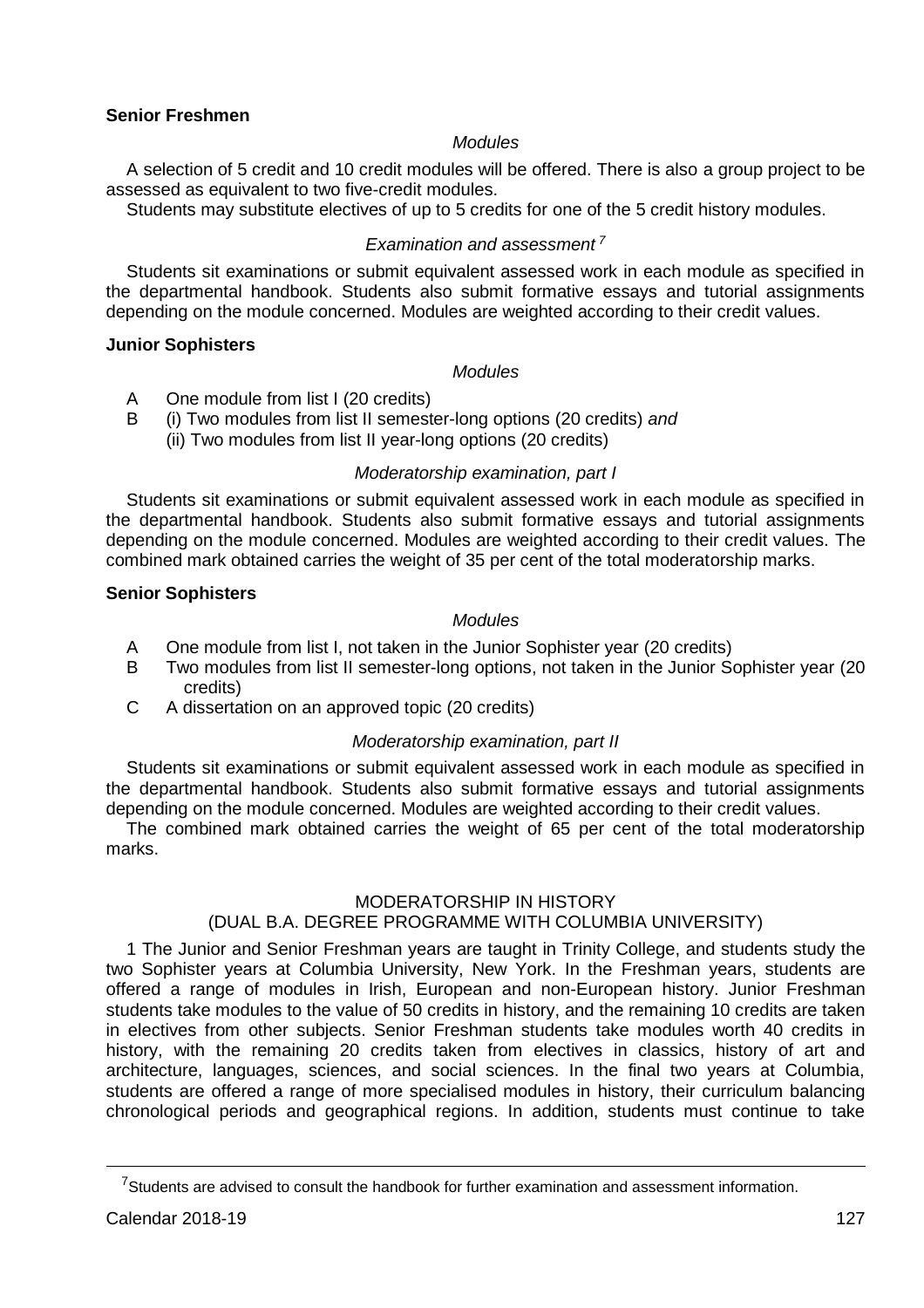modules in other subjects, according to the requirements of Columbia University. During the Sophister years students will additionally take 60 credits of Trinity modules.

2 Overall the dual degree programme carries 300 ECTS credits. Each of the first two years of the course carries 60 credits. In the last two years of the course students must take the equivalent of another 60 credits in each year at Columbia and, across the two years, a total of an additional 60 credits of Trinity modules.

3 Students register with both institutions in all four years of the course. In the first two years students are bound by Trinity's regulations, policies and procedures and in the final two years by those applicable in Columbia. Trinity's regulations, policies and procedures will also apply to the additional modules required by Trinity (60 credits) in the final two years. Students are required to familiarise themselves with both institutions regulations.

4 Students at all levels must attend all the lectures and tutorial classes. In order to pass any history module, students at all levels must also complete all the prescribed exercises.

5 Trinity's progression regulations are applicable in the first two years of the programme. For modules to be recognised by Columbia towards its degree requirements, students must achieve a mark of at least 55 per cent in each module.

6 For the award of dual degrees, students must satisfy the regulations of both Columbia University and Trinity College. For Trinity's purposes, the award classification will be based on the grade point average achieved by students in the final two years in Columbia (equivalent to 120 credits) combined on a weighted basis with the marks achieved the additional modules (60 credits) required by Trinity on a two-thirds to one-third basis.

7 Assessed essays form a component of the examinations for students at Freshman and Sophister levels. Each essay for a Trinity module must conform to the requirements set out in the course handbook and must be submitted electronically to the history office by the date specified therein. No essay will be accepted for the moderatorship examination unless credit has been obtained for the preceding essay or essays required for the module concerned. The late submission of assessed work will be penalised. Details of penalties for late submission are given in the relevant course handbook. Columbia modules are regulated by Columbia University.

### **Junior Freshmen**

#### *Modules*

- A 1 Doing history (5 credits)
- B Modules totalling forty-five credits in:
	- 1 The history of medieval Ireland
	- 2 The history of medieval Europe
	- 3 The history of early modern Ireland
	- 4 The history of early modern Europe
- C Elective modules totalling ten credits in other approved subjects, for which the course handbook provides further detail.

### *Assessment*

Assessment in the Junior Freshman year will comprise both examinations and assessed coursework. Examination will be by means of one 3-hour paper on each 10 credit history module and one 2-hour paper, or equivalent, on each 5 credit history module.

Modules are weighted according to their credit values.

# **Senior Freshmen**

# *Modules*

- A Modules totalling forty credits in:
	- 1 The history of modern Ireland
	- 2 The history of modern Europe
	- 3 American history
	- 4 Global or international history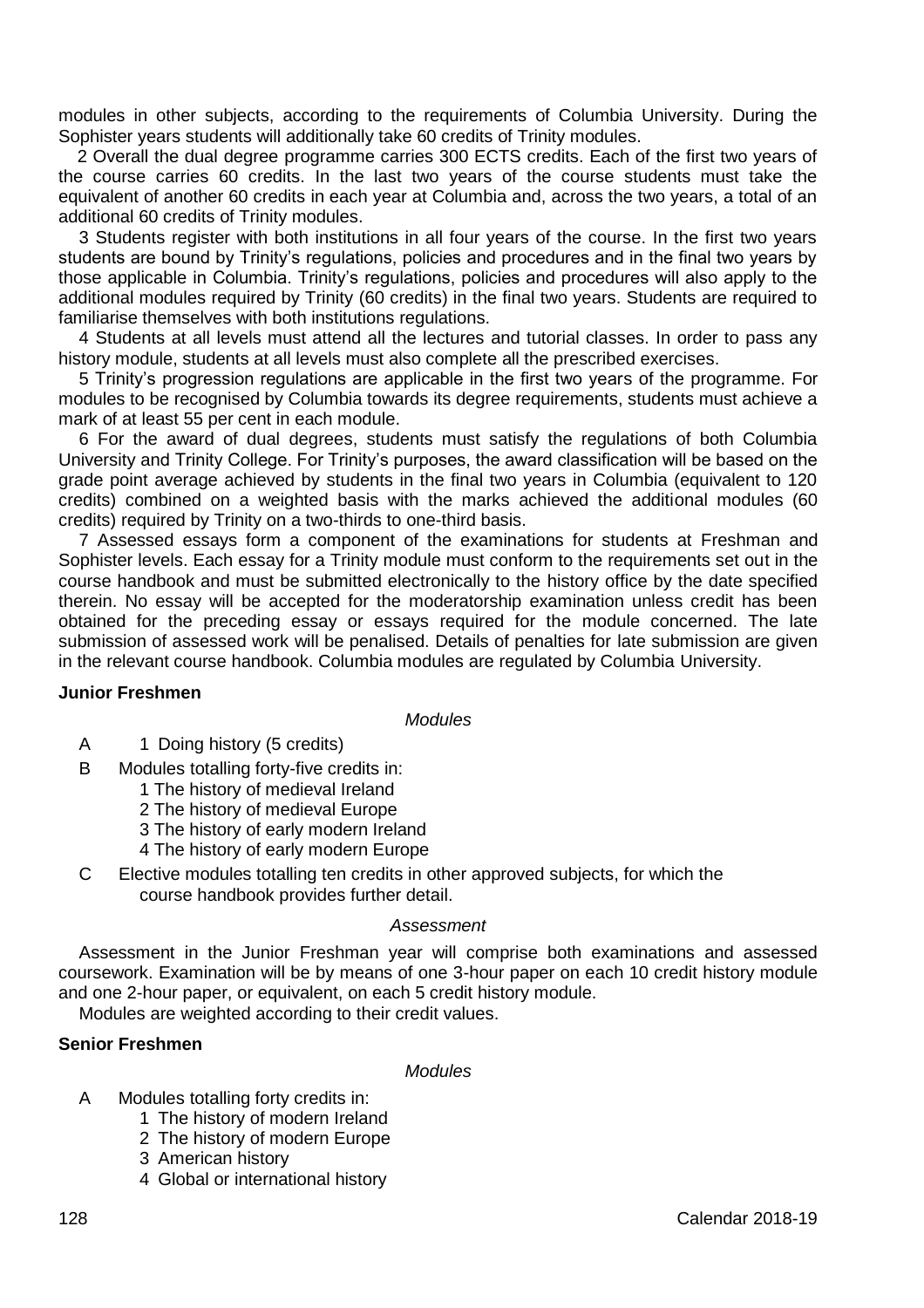B Elective modules totalling 10 credits in other subjects, for which the course handbook provides further detail.

### *Assessment*

Assessment in the Senior Freshman year will comprise both examinations and assessed coursework. Each 10 credit history module will include one three-hour examination as part of its overall assessment.

Trinity modules are weighted according to their credit values.

#### **Sophister Years**

Students will take modules to the equivalent of 120 credits offered at Columbia University. They must complete elements of the 'Columbia core' in addition to meeting the requirements of the history major. The regulations of Columbia University will apply to the selection and grading of these modules. In addition, students will take a further 60 credits of Trinity modules across the final two years. The regulations of Trinity College will apply to the selection and grading of these modules. They will include an internship (10 credits) or a summer school (10 credits), two intensively taught modules (10 credits each) on specialised topics which will change annually, a general paper module (10 credits) and a dissertation/research project, jointly supervised by staff from Trinity and Columbia (20 credits), which will result in the production of a dissertation for Columbia and an extended assessment of relevant primary sources for Trinity.

Trinity modules are weighted according to their credit values.

# MODERATORSHIP IN HISTORY AND POLITICAL SCIENCE

1 For the first three years of this course, both subjects are taken on an equal basis. In the Senior Sophister year, students may choose to take both subjects equally or either subject alone.

2 For the requirements and regulations concerning the preparation and presentation of written work, the allocation of subjects and attendance at classes, see the course handbook.

3 The ECTS value of each year of the course is 60 credits.

4 Some options may not be available in a particular year.

### **Joint honors**

For students taking both subjects equally in the Senior Sophister year, the moderatorship part I and moderatorship part II contribute 35 per cent and 65 per cent respectively to the overall moderatorship mark.

# **Single honors**

For students majoring in one subject in the Senior Sophister year, the moderatorship part I and moderatorship part II each contribute 50 per cent to the overall moderatorship mark.

### **Junior Freshmen**

#### *Modules*

### A POLITICAL SCIENCE

Students must take 30 credits in political science related modules, with an even distribution of credits over the two semesters. Please see the programme handbook for module options.

B HISTORY

Students take modules to the value of 30 credits, 15 credits in each teaching term. Students may substitute optional modules up to the value of 5 credits with Broad Curriculum language modules of an identical credit value. See departmental handbook for further information. Students may participate in organised field trips.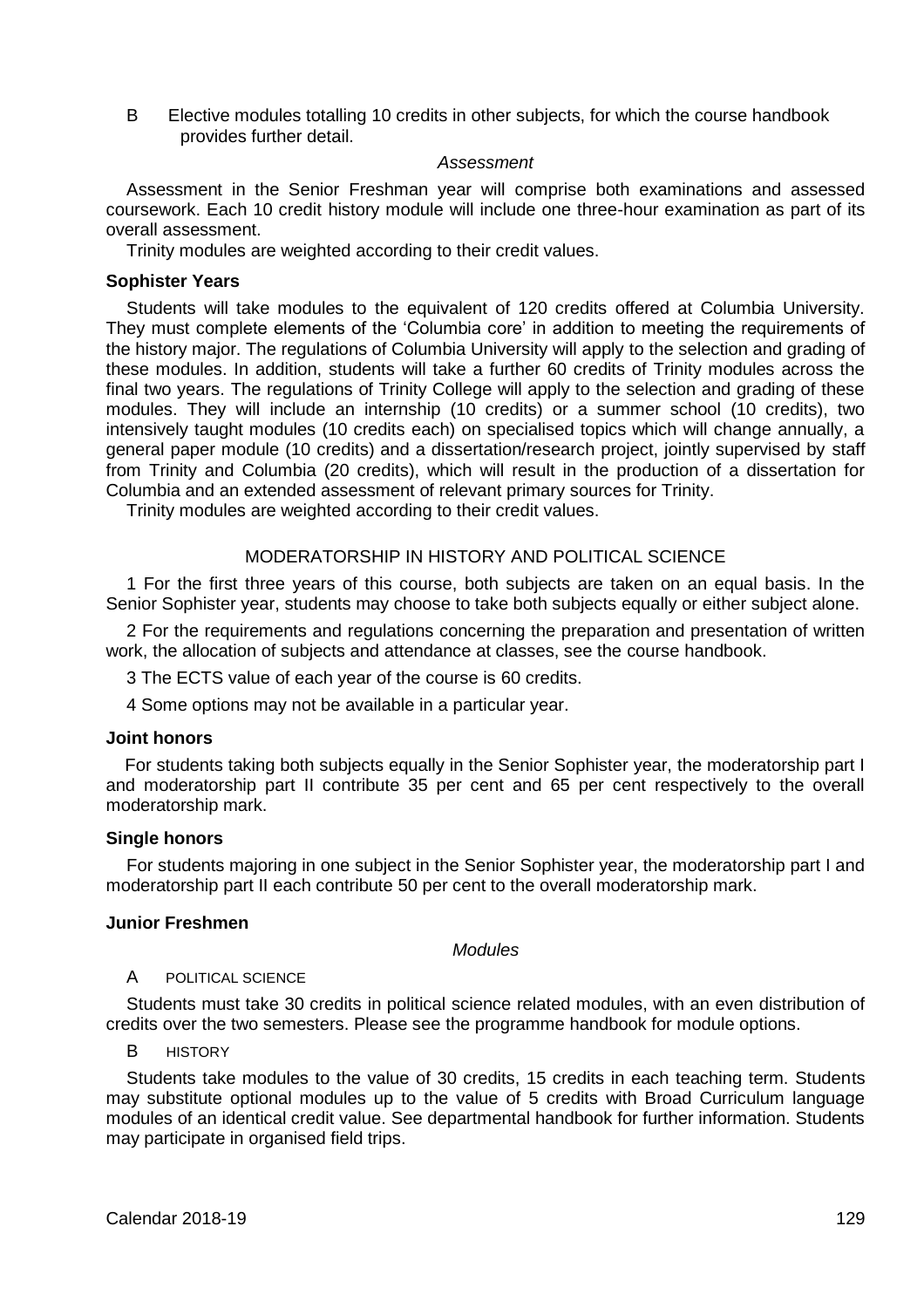# *Assessment<sup>8</sup>*

The assessment will consist of the following elements:

1 POLITICAL SCIENCE

Students will be assessed in each political science module as outlined in the module descriptions.

2 HISTORY

Students sit examinations or submit equivalent assessed work in each module as specified in the departmental handbook. Students also submit formative essays and tutorial assignments depending on the module concerned. Modules are weighted according to their credit values.

Students must attend all the lectures and tutorial classes. In order to pass any history module students must also complete all the prescribed exercises.

### **Senior Freshmen**

#### *Modules*

# A POLITICAL SCIENCE

Students must take 30 credits in political science, with an even distribution of credits over the two semesters. Please see the programme handbook for module options, programme requirements and module prerequisite information.

B HISTORY

Students take modules to the value of 30 credits, 15 credits in each teaching term. Students may substitute up to 5 credits of history modules with Broad Curriculum modules of an identical credit value. See departmental handbook for further information.

### *Assessment*

The assessment will consist of the following elements:

POLITICAL SCIENCE

Students will be assessed in each political science module as outlined in the module descriptions.

2 HISTORY

Students sit examinations or submit equivalent assessed work in each module as specified in the departmental handbook. Students also submit formative essays and tutorial assignments depending on the module concerned. Modules are weighted according to their credit values.

Students must attend all the lectures and tutorial classes. In order to pass any history module students must also complete all the prescribed exercises.

### **Junior Sophisters**

*Modules*

# A POLITICAL SCIENCE

Students must take 30 credits in political science, with an even distribution of credits over the two semesters. Please see the programme handbook for module options.

R HISTORY

One module from list I (20 credits) One module from list II (b) (10 credits)

<u>.</u>

<sup>&</sup>lt;sup>8</sup>Students are advised to consult the handbook for further examination and assessment information.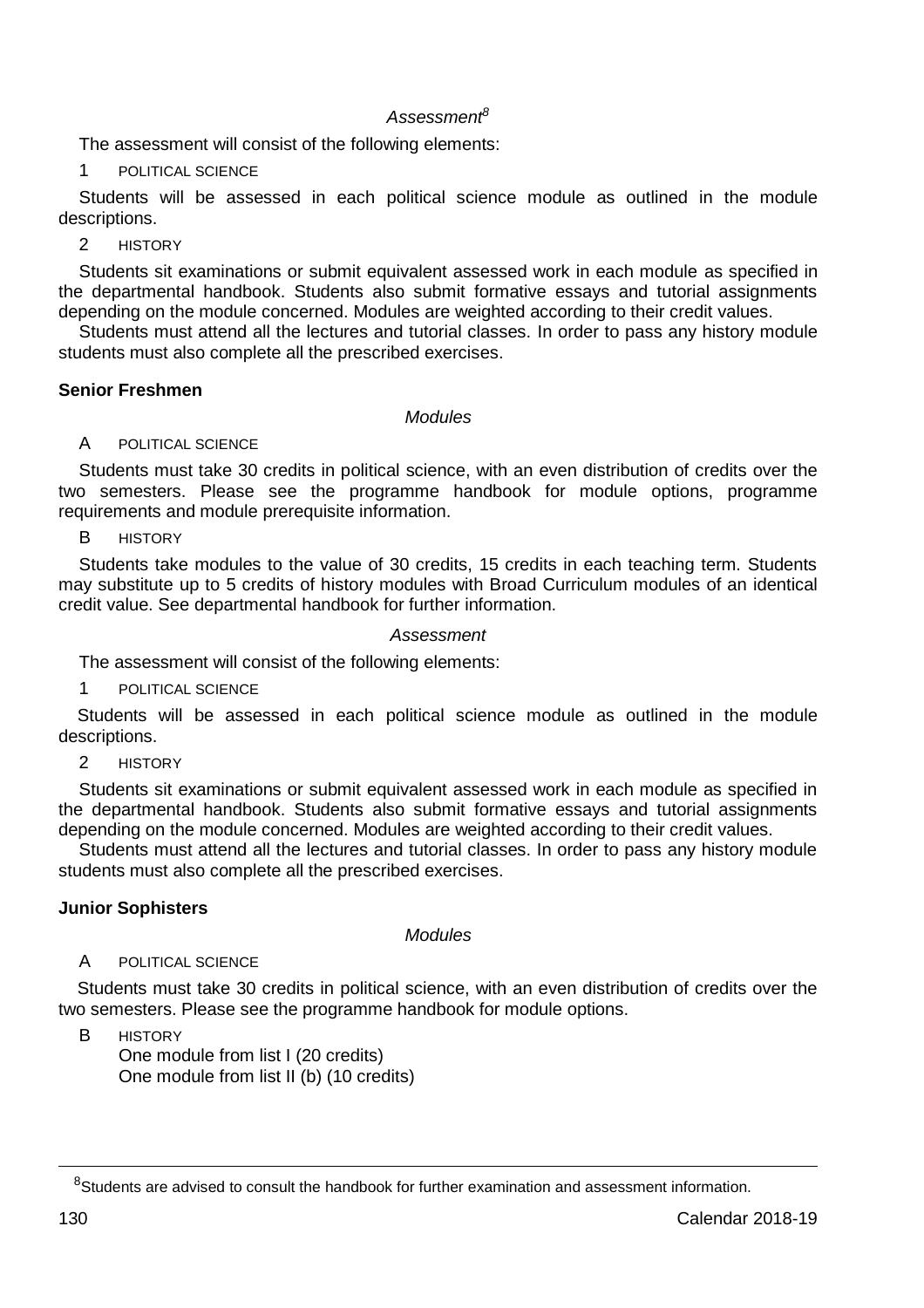Note: Students intending to concentrate exclusively on political science in their Senior Sophister year must consult the programme handbook for programme requirements and module prerequisite information.

*Moderatorship examination, part I*

POLITICAL SCIENCE

Students will be assessed in each module as outlined in the module descriptions.

**HISTORY** 

Students sit examinations or submit equivalent assessed work in each module as specified in the departmental handbook. Students also submit formative essays and tutorial assignments depending on the module concerned. Modules are weighted according to their credit values.

Students must attend all the lectures and tutorial classes. In order to pass any history module students must also complete all the prescribed exercises.

#### **Senior Sophisters**

#### *Students taking both subjects equally*

#### *Modules*

### A POLITICAL SCIENCE

Students must take 30 credits in political science, with an even distribution of credits over the two semesters, taking note of module options, programme requirements and module prerequisite information as outlined in the programme handbook.

R HISTORY

One module from list I (20 credits), not taken in the Junior Sophister year One module from list II (b) (10 credits), not taken in the Junior Sophister year

#### *Moderatorship examination, part II*

POLITICAL SCIENCE

Students in political science will be assessed as outlined in the module descriptions.

**HISTORY** 

Students sit examinations or submit equivalent assessed work in each module as specified in the departmental handbook. Students also submit formative essays and tutorial assignments depending on the module concerned. Modules are weighted according to their credit values.

Students must attend all the lectures and tutorial classes. In order to pass any history module students must also complete all the prescribed exercises.

### *Students taking history alone*

# *Modules*

- A One module from list I (20 credits), not taken in the Junior Sophister year
- B Two modules from list II, taken in pattern (a), not taken in the Junior Sophister year in either pattern (20 credits)
- C A dissertation on an approved topic (20 credits)

#### *Moderatorship examination, part II*

Students sit examinations or submit equivalent assessed work in each module as specified in the departmental handbook. Students also submit formative essays and tutorial assignments depending on the module concerned. Modules are weighted according to their credit values.

Students must attend all the lectures and tutorial classes. In order to pass any history module students must also complete all the prescribed exercises.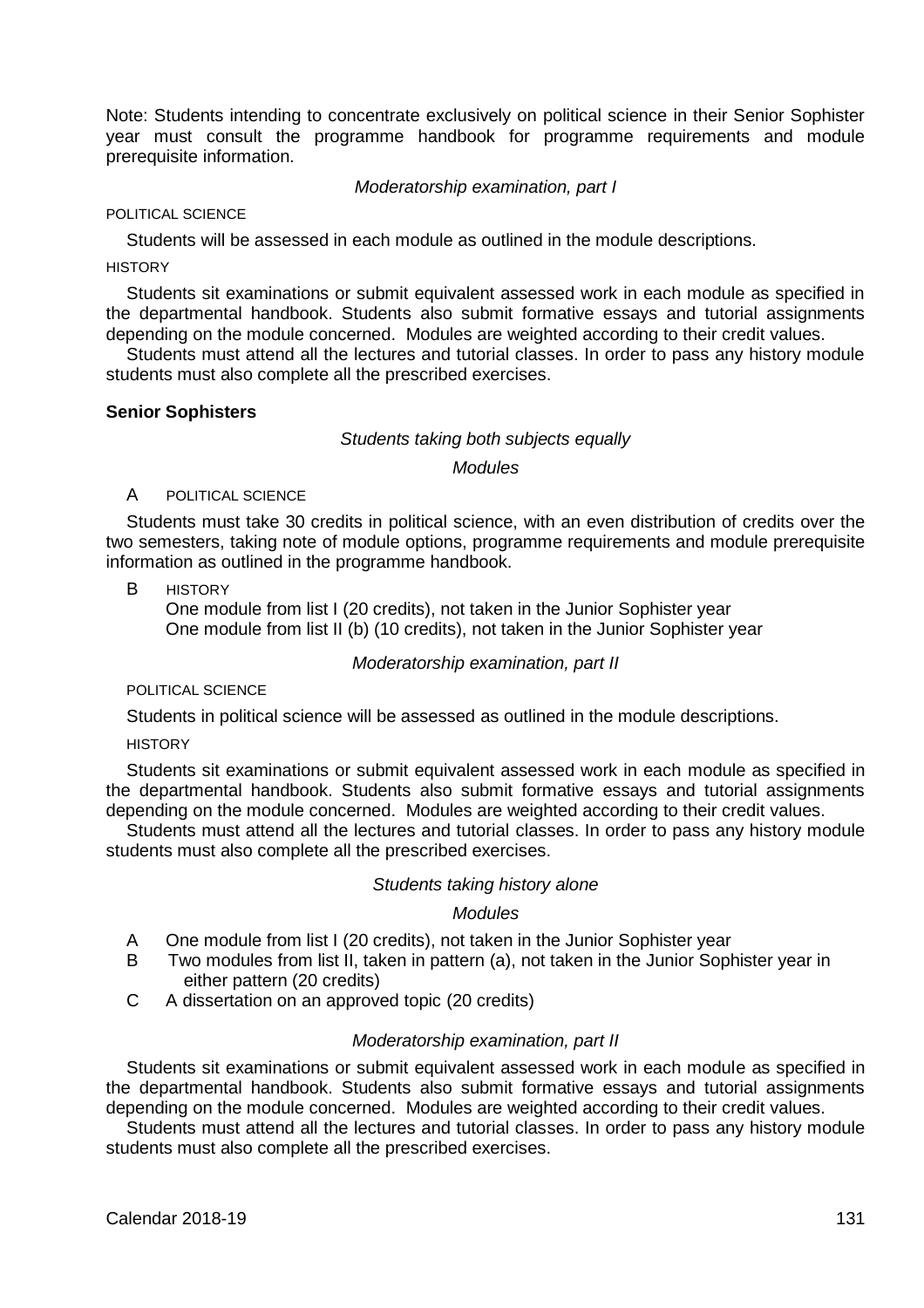### *Students taking political science alone*

### *Modules*

Students are required to take 60 credits, with an even distribution of credits over the two semesters, taking note of module prerequisites and programme requirements as outlined in the programme handbook.

### *Moderatorship examination, part II*

Students will be assessed in the above as outlined in the module descriptions. All modules are weighted according to their credit values.

For lists I and II, see the programme handbook.

## *DEPARTMENT OF HISTORY OF ART AND ARCHITECTURE*

The Department of History of Art and Architecture, which is noted for its interest in the history of architecture as well as painting, has particular expertise in Irish, British and Spanish art. History of art and architecture is provided as part of two-subject moderatorship courses (for details, see TWO-SUBJECT MODERATORSHIP COURSES). A substantial part of the teaching is conducted in local galleries and museums, and some modules may involve compulsory study visits in Ireland. The department also offers the Diploma in the History of European Painting.

### DIPLOMA IN THE HISTORY OF EUROPEAN PAINTING

1 The course provides an introductory overview of the development of European art, and consists of weekly lectures and seminars. Within a historical framework, which extends from classical antiquity until the twenty-first century, the teaching covers various types of media, iconographical and stylistic issues, and different genres. Consideration is also given to the visual and critical analysis of paintings.

### *General regulations*

2 Application for a place on the course should be submitted to Trinity College Dublin by 15 June. Further information on the application procedures can be found at [http://www.tcd.ie/admissions.](http://www.tcd.ie/admissions) The number of places is limited. Those admitted to the course are required to pay the appropriate fees (see COLLEGE CHARGES).

3 The Diploma in the History of European Painting is awarded to the candidates who achieve an overall mark of 40 per cent and above in the examination. Candidates who gain an overall mark of 70 per cent or above will be awarded the diploma with distinction. Candidates with 39 per cent or less will be deemed to have failed the course. There is no reassessment.

### *Assessment*

4 The course is assessed by examination, which may include a *viva voce* examination, and course work, details of which are provided in the student handbook.

### *Scholarship and prize*

5 In the year 1934 Miss Sarah Purser and Sir John Purser Griffith, desiring to encourage the study of the history of art, and to help train persons who intend to take up the study as a career, gave £1,000 each to form two funds of equal amount, one to be administered by Trinity College Dublin, and the other by University College Dublin.

6 The income of the fund held by Trinity College is applied to provide a travelling scholarship and a prize, both of which are awarded on the basis of the examination for the Diploma in the History of European Painting. The value of the scholarship is approximately €508 and the value of the prize is €96.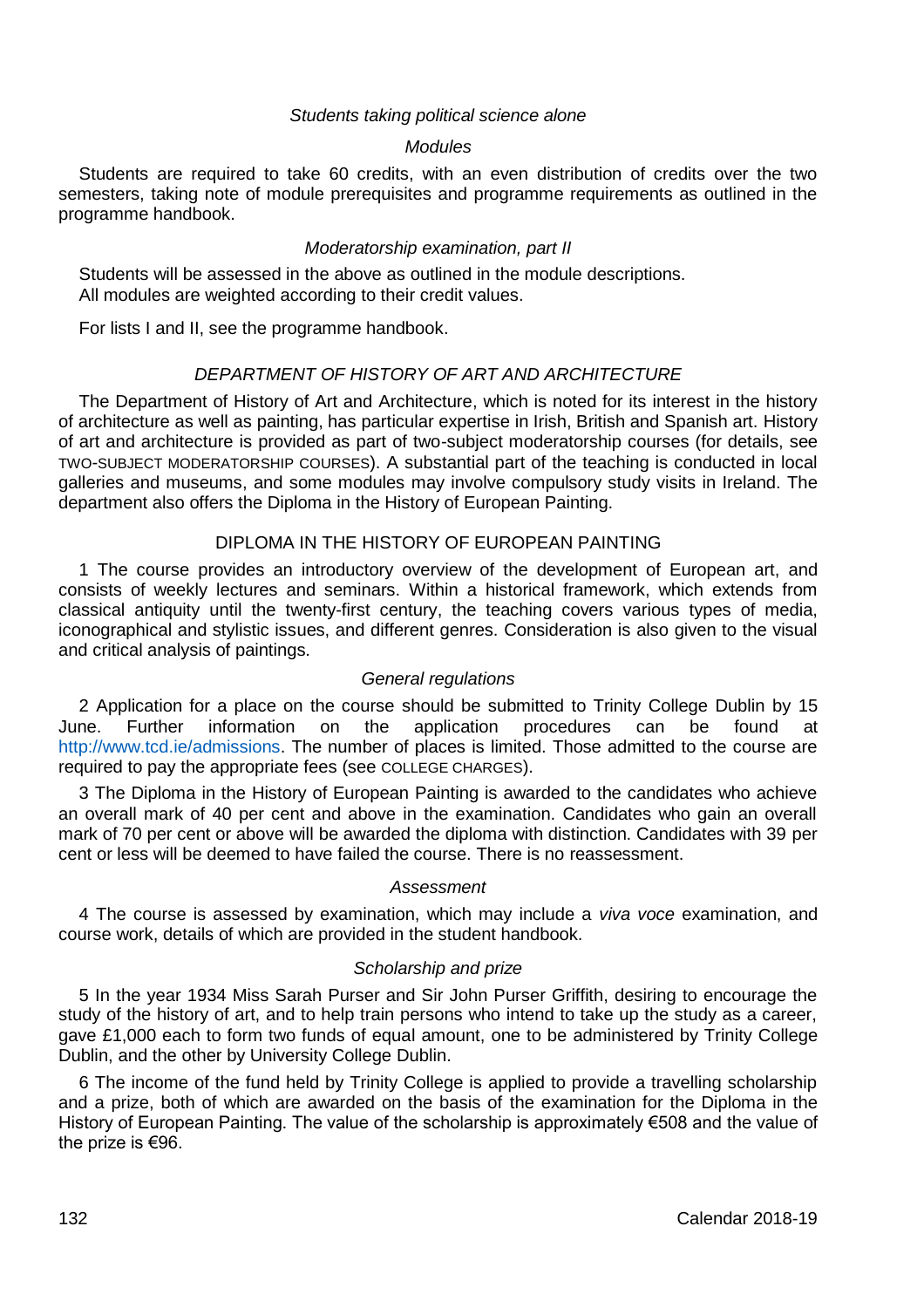### *VII SCHOOL OF LANGUAGES, LITERATURES AND CULTURAL STUDIES*

The School of Languages, Literatures and Cultural Studies comprises the Departments of French, Germanic Studies, Hispanic Studies, Irish and Celtic Languages, Italian, Near and Middle Eastern Studies, Russian and Slavonic Studies and the Centre for European Studies. The school offers single honor courses in early and Modern Irish, in European studies and in Middle Eastern and European languages and cultures as described below. The school also offers the degrees of Bachelor in Laws and German and Bachelor in Laws and French in conjunction with the School of Law (see VIII below), the degree of Bachelor in Business Studies and a Language in conjunction with the Trinity Business School (see II above) and the Moderatorship in Irish Studies in conjunction with the School of Histories and Humanities and the School of English (see XV below). Eight subjects, early Irish, French, German, Italian, Jewish and Islamic civilisations, Modern Irish, Russian and Spanish are offered as part of two-subject moderatorship courses (for details see TWO-SUBJECT MODERATORSHIP COURSES). It also provides the language components of the Moderatorship in Computer Science and Language (see XIV below).

### DEGREE OF BACHELOR IN BUSINESS STUDIES AND A LANGUAGE

Please refer to the full entry in the Trinity Business School.

# *DEPARTMENT OF IRISH AND CELTIC LANGUAGES*

# MODERATORSHIP IN EARLY AND MODERN IRISH

1 Early and Modern Irish provides students with a training in the critical study of the language, literature and culture of Ireland and Gaelic Scotland from the earliest period from which records are extant down to modern times. A wide range of texts and authors is studied and students are introduced to the basic skills of linguistic and literary analysis as well as to the elements of social history, palaeography and comparative philology.

The course has two components, an early component which comprises all aspects of the subject down to the twelfth century, and a modern component which similarly covers the period from the end of the twelfth century to the present day. The early component includes a study of the Celtic and Indo-European relationships of the Irish language.

Senior Freshmen and Junior Sophisters may, in place of aspects of literary study, opt to take modules in linguistics offered by the Centre for Language and Communication Studies. Details of the arrangement are agreed at the beginning of each year with the students concerned.

In their Senior Sophister year students continue their studies in either the early or the modern component alone. The specific aim of the modules in the Senior Sophister year is to develop in the students the skills and talents required for independent study and research. In particular the dissertation provides an opportunity and a stimulus in that direction; while the module in Irish palaeography is designed to give students an awareness of the manuscript tradition and to enable them to deal with manuscript texts, should they wish to pursue research in the earlier textual tradition.

Lists of prescribed books and recommended reading are available from the Department of Irish and Celtic Languages.

The ECTS value of each year of the course is 60 credits.

### *Examinations*

2 The examination held in the Junior Sophister year is part I of the moderatorship examination; the examination held in the Senior Sophister year is part II of the moderatorship examination, with part I and part II contributing equally to the calculation of the degree result.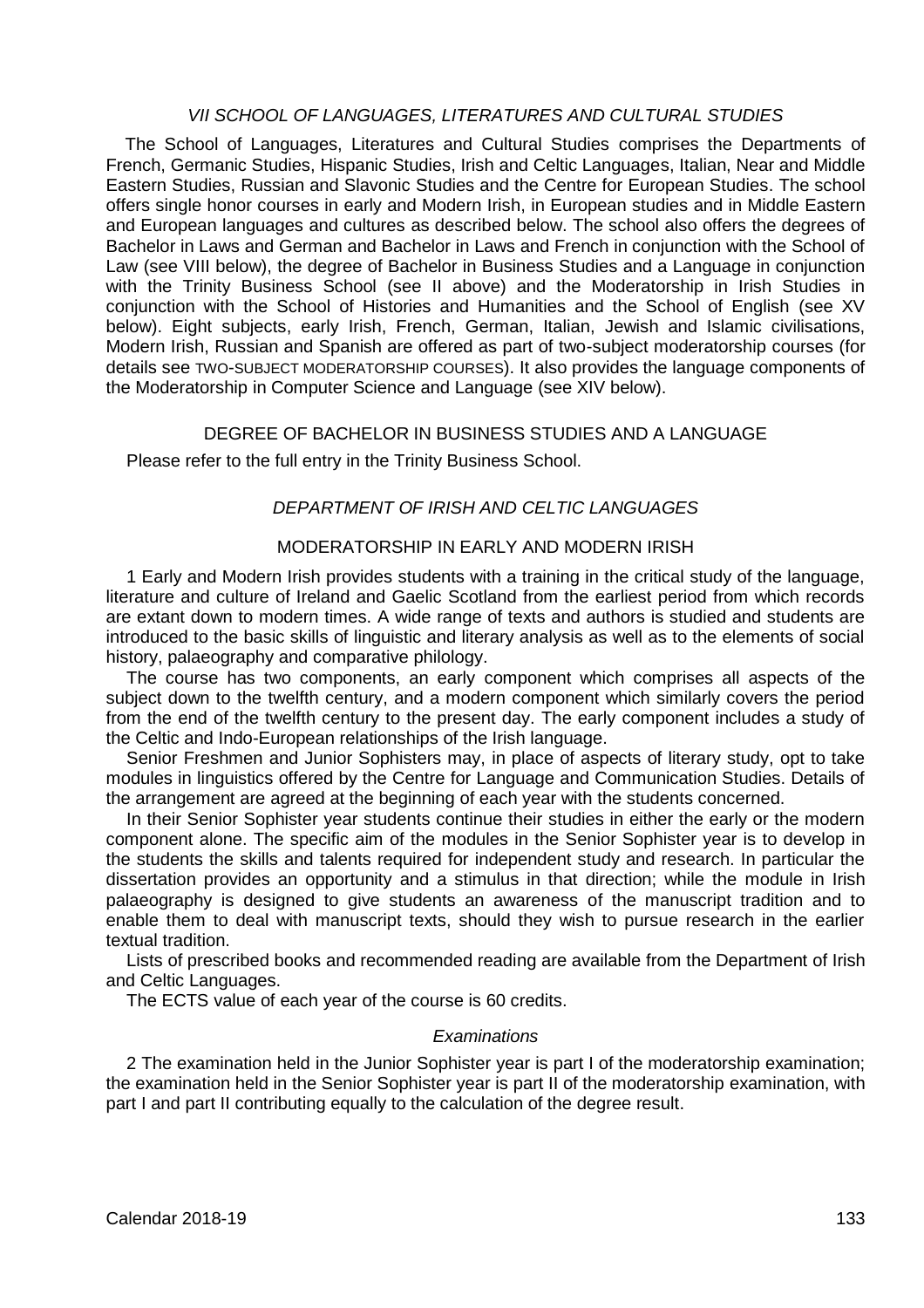#### *Modules and examinations*

# **Junior Freshmen**

*Modules*

EARLY COMPONENT Introduction to Old Irish I Old Irish prose I Early Irish sagas I The sources of early Irish literature and introduction to poetry

MODERN COMPONENT Language study and language laboratory practice Social history of Modern Irish Selected twentieth-century poetry and fiction Introduction to Classical Modern Irish prose and verse

#### *Assessment and examination*

3 Students submit essays, practical projects and other course work. Full details of assessment requirements are available in module outlines. All modules have some element of continuous assessment, based on class presentations, in-class tests, ongoing engagement, projects and written submissions. Language modules may include examinations (written, oral and/or aural). Modules are weighted according to their credit values.

# **Senior Freshmen**

*Modules*

EARLY COMPONENT Old Irish glosses Introduction to Old Irish II Early Irish sagas II Old Irish prose II Old Irish poetry II

MODERN COMPONENT

Language study and language laboratory practice Introduction to Scottish Gaelic Survey of Irish oral literature<sup>9</sup> Readings in Classical Modern Irish verse Twentieth-century poetry

## *Examination*

Students submit essays, practical projects and other course work. Full details of assessment requirements are available in module outlines. All modules have some element of continuous assessment, based on class presentations, in-class tests, ongoing engagement, projects and written submissions. Language modules may include examinations (written, oral and/or aural). Modules are weighted according to their credit values.

### **Junior and Senior Sophisters**

*Modules*

EARLY COMPONENT

*Junior Sophisters* Introduction to Middle Irish History of the language (Primitive Irish and Ogam)

<sup>9</sup>Students may, with the permission of the head of department, take a Broad Curriculum module as a substitute for this module.

-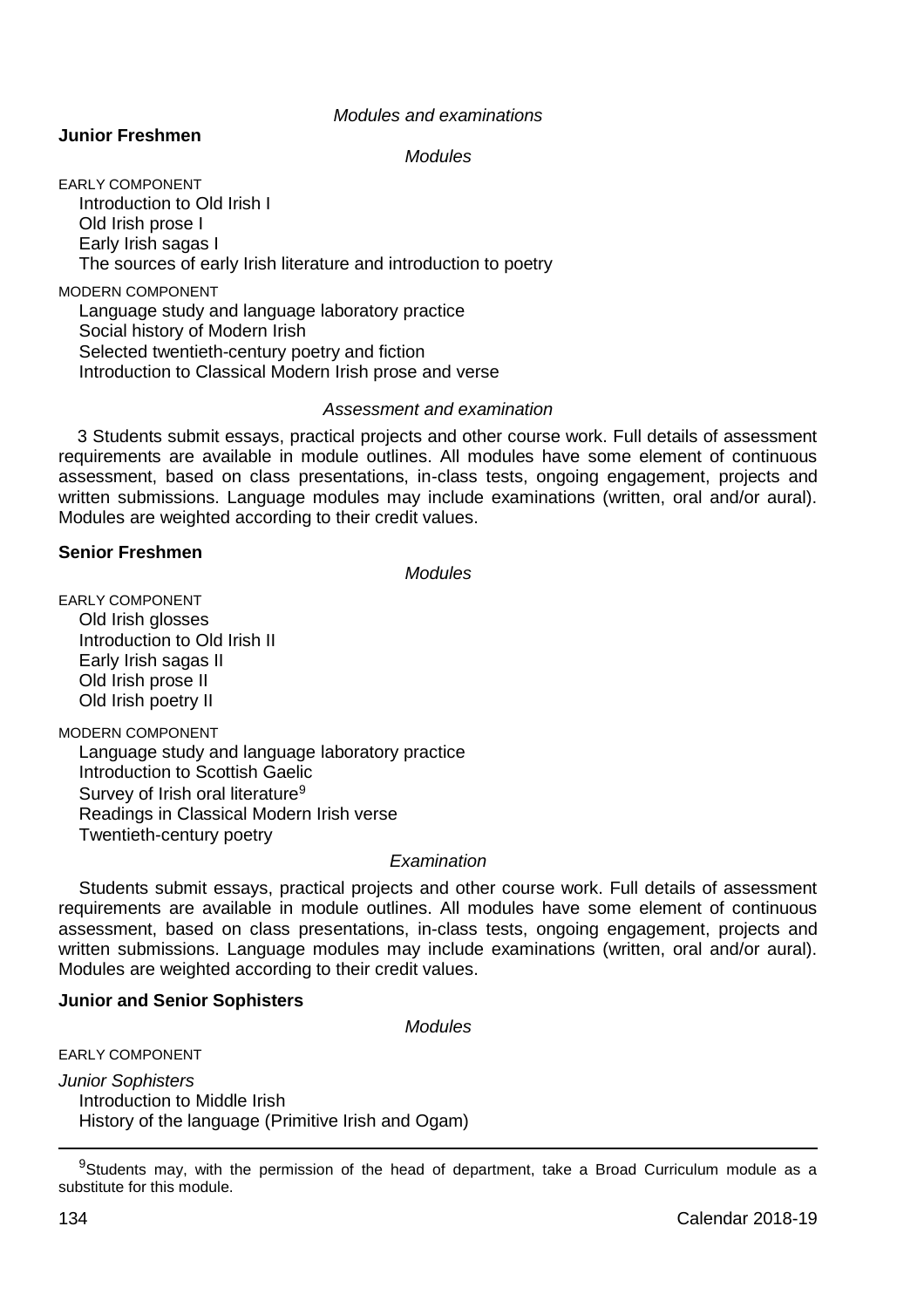Texts<sup>10</sup> Middle Irish texts A Early Irish poetry A Ecclesiastical prose A Secular narrative A

*Senior Sophisters*

Early Irish legal texts History of the language (comparative morphology and phonology) Irish palaeography Texts<sup>11</sup> Middle Irish texts B Early Irish poetry B Ecclesiastical prose B Secular narrative B

Senior Sophisters are required to write a dissertation (of about 10,000 words) on a topic approved by the head of department.

MODERN COMPONENT

*Core modules*

*Junior Sophisters* **Composition** Scottish Gaelic language

*Senior Sophisters* Irish palaeography Early Irish saga **Composition** Scottish Gaelic language

*Options*

In addition to the core modules, which are obligatory, students are required to take four options in each Sophister year, two from list 1 and two from list 2. (Availability of options will depend on availability of staff and on student demand. Options paired *(a)* and *(b)* will be offered in alternate years.)

- 1.1 *(a)* Seventeenth-century post-Classical poetry
- *(b)* The Midnight Court and other texts 1.2 *(a)* Ossianic and romantic prose
- 1.2 *(a)* Ossianic and romantic prose
	- *(b)* Ossianic poetry
- 1.3 *(a)* Classical Modern Irish verse A
- *(b)* Classical Modern Irish verse B<br>1.4 *(a)* History of the Irish language
- 1.4 *(a)* History of the Irish language
- *(b)* History of Irish personal names and surnames
- 2.1 *(a)* Language variation
- *(b)* Oral literature<br>2.2 *(a)* Eighteenth-ce
- 2.2 *(a)* Eighteenth-century verse
- *(b)* Nineteenth-century literature and the revival 2.3 *(a)* Twentieth-century prose I novel or short s
	- Twentieth-century prose I novel or short story
	- *(b)* Twentieth-century prose II autobiography or drama

-

<sup>&</sup>lt;sup>10</sup>These and texts B in the Senior Sophister year will be taken by Junior and Senior Sophisters together in alternate years.

<sup>&</sup>lt;sup>11</sup>These and texts A in the Junior Sophister year will be taken by Junior and Senior Sophisters together in alternate years.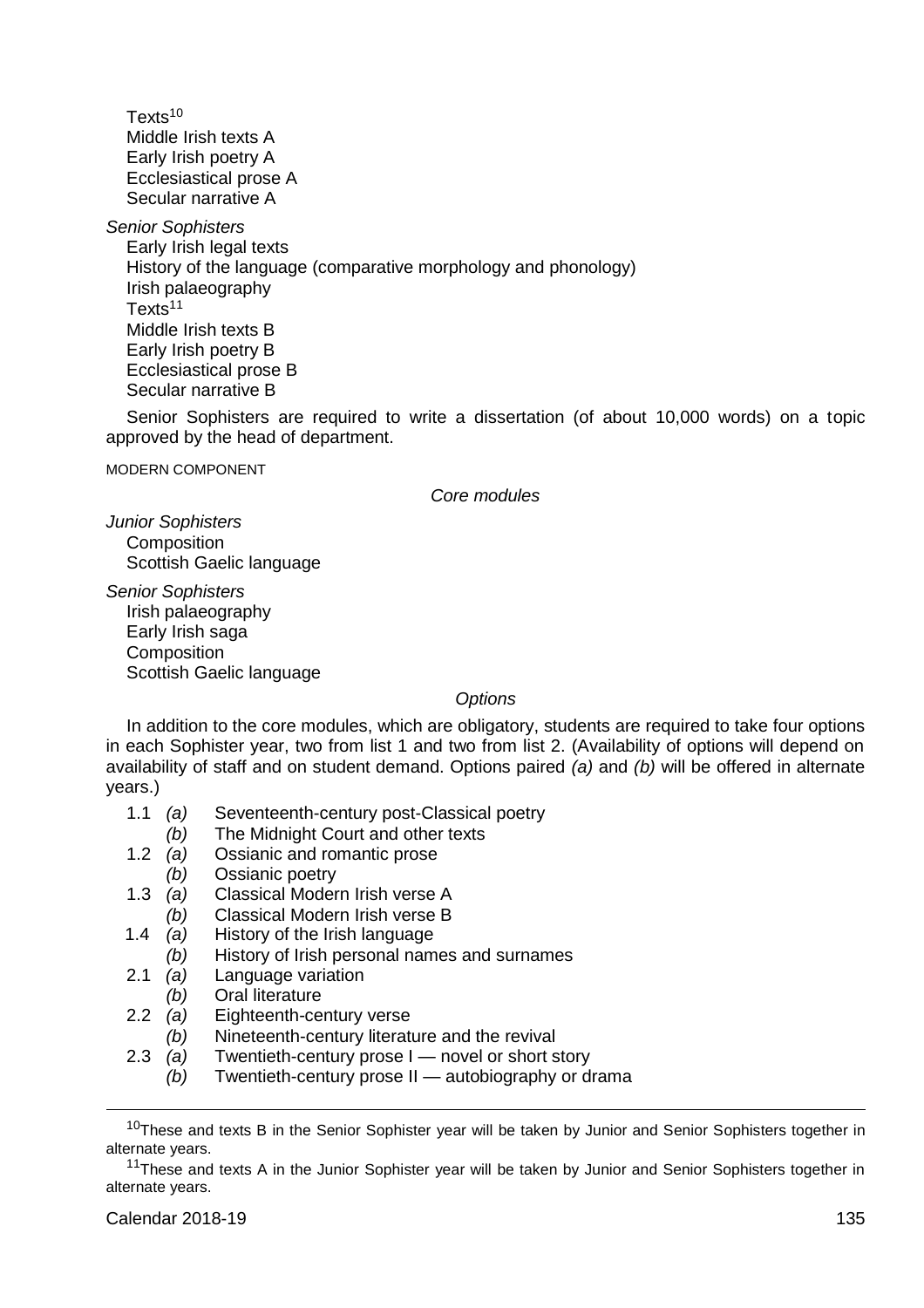Senior Sophisters are required to write a dissertation (of about 10,000 words) on a topic approved by the head of department.

### *Examinations*

### *Junior Sophister assessment*

Students submit essays, practical projects and other course work. Full details of assessment requirements are available in module outlines. All modules have some element of continuous assessment, based on class presentations, in-class tests, ongoing engagement, projects and written submissions. Language modules may include examinations (written, oral and/or aural). Modules are weighted according to their credit values.

### *Senior Sophister assessment*

Students submit essays, practical projects and other course work. Full details of assessment requirements are available in module outlines. All modules have some element of continuous assessment, based on class presentations, in-class tests, ongoing engagement, projects and written submissions. Language modules may include examinations (written, oral and/or aural). Modules are weighted according to their credit values.

# *CENTRE FOR EUROPEAN STUDIES*

### MODERATORSHIP IN EUROPEAN STUDIES

### *Admission*

1 Students entering this course will study two languages from French, German, Italian, Polish, Russian and Spanish. Italian, Polish, Russian and Spanish are available from beginner level. No student may study more than one language as a beginner. Applicants must present with at least one European language (other than English and Irish) in the Leaving Certificate (or equivalent). If candidates are presenting one language (other than English or Irish), they must attain a grade of H3 or higher. If candidates are presenting two or more languages, they must present at least one of French, German, Greek, Italian, Latin, Polish, Russian, Spanish, and they must attain at least the following grades: Leaving Certificate H3 if presenting French or German, H4 if presenting any other language. For further details contact the [Academic Registry,](https://www.tcd.ie/academicregistry/index.php) Trinity College, Dublin 2, before 1 February of the proposed year of entry.

# *Aim of course and subjects of study*

2 European studies is an interdisciplinary course with three related aims: to give students practical mastery of two of six languages (French, German, Italian, Polish, Russian and Spanish); to introduce them to three academic disciplines – history of ideas, history, and social sciences; and through these disciplines to focus, as the area of study, on Europe. A year's study at a continental university is a compulsory part of the course.<sup>12</sup>

3 Two languages are studied equally in each of the Freshman years. One is chosen by the beginning of Hilary term of the Senior Freshman year as the major language for the Junior Sophister year, spent abroad, and for moderatorship. The second language is studied as a minor language for moderatorship. In moderatorship, students are examined in productive and receptive skills in the major language, and principally in receptive skills in the minor language. A distinction in spoken language may be awarded in moderatorship, at the discretion of the examiners, to candidates in the major language. Language teaching is related to the needs and subject matter of the course as a whole.

<u>.</u>

 $12$ Applicants should bear in mind that although normally no tuition fees are payable to universities in continental Europe (with the exception of Russia), financing the year abroad may be more onerous than in the case of a normal year's study.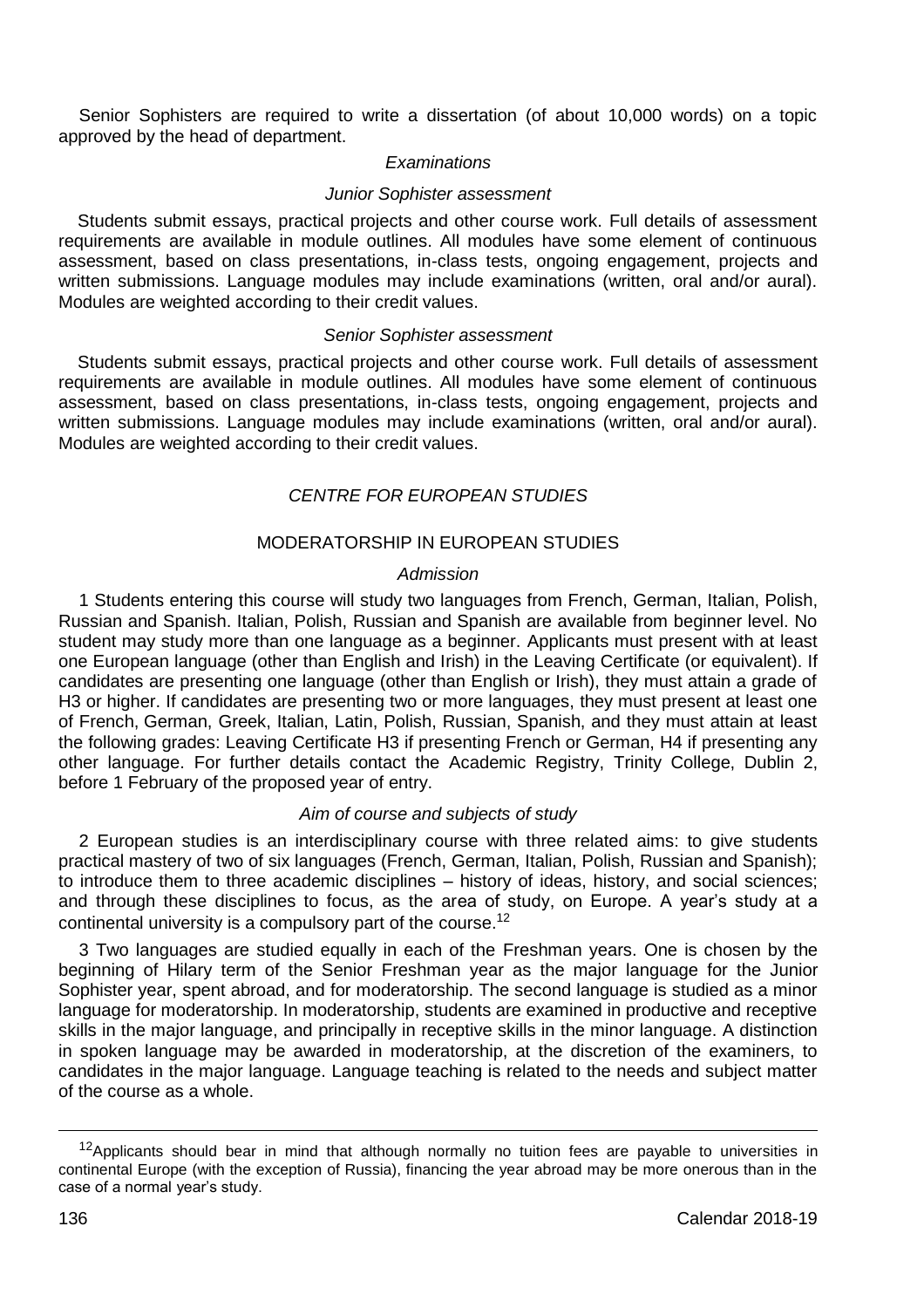4 In addition to language work, the Junior Freshman year consists of a foundation module in a social science and in the history of ideas, and a module in early modern history. The Senior Freshman year contains a compulsory module in the history of ideas in the age of Enlightenment and revolution, and a module in modern history. Students will take a further module, chosen from either history or a social science.

5 The Sophister years allow students to define their own academic path at an advanced level within the disciplines of the course. In the Junior Sophister year abroad, students choose from a prescribed range of options at their exchange university. The Senior Sophister year, in addition to language work, comprises a compulsory module 'Modernity and society: ideas and culture in Europe since 1850' based on a series of major European texts and specialised study in options available in all three disciplines.

6 The ECTS value of each year of the course is as follows: Junior Freshman 60 credits; Senior Freshman 60 credits; Junior Sophister 45-60 credits, or equivalent; Senior Sophister 60 credits.

*Modules*

# **Junior Freshmen**

- 1 Two of the following:
	- *(a)* French language
	- *(b)* German language
	- *(c)* Italian language
	- *(d)* Polish language
	- *(e)* Russian language
	- *(f)* Spanish language
- 2 Early modern European history
- 3 An introductory social science module
- Introduction to the history of ideas

# **Senior Freshmen**

- 1 Two of the following:
	- *(a)* French language
	- *(b)* German language
	- *(c)* Italian language
	- *(d)* Polish language
	- *(e)* Russian language
	- *(f)* Spanish language
- 2 Modern European history
- 3 The making of modernity, 1750-1820
- One of the following: a social science module from those listed in the course handbook, subject to JF prerequisites, (students may choose a module from a social science for which they have completed the JF introductory module), or a history module from those listed in the course handbook.<sup>13</sup>

## **Junior Sophisters**

Modules are taken from a prescribed range of options at an exchange university in the country of the student's major language. Students must comply with the assessment requirements at the foreign university to the satisfaction of the home examiners. Students must obtain not less than 45 ECTS, or equivalent, from the exchange university in order to pass the year. Language modules are not normally taken into account when calculating these credits. Students who fail the

-

<sup>&</sup>lt;sup>13</sup>In order to take any political science module in the Senior Sophister year, students must pass one of the Senior Freshman modules offered in that subject area with a minimum mark of 40 per cent. In addition, students intending to take the international relations module in the Senior Sophister year must pass the Senior Freshman international relations module with a minimum mark of 40 per cent.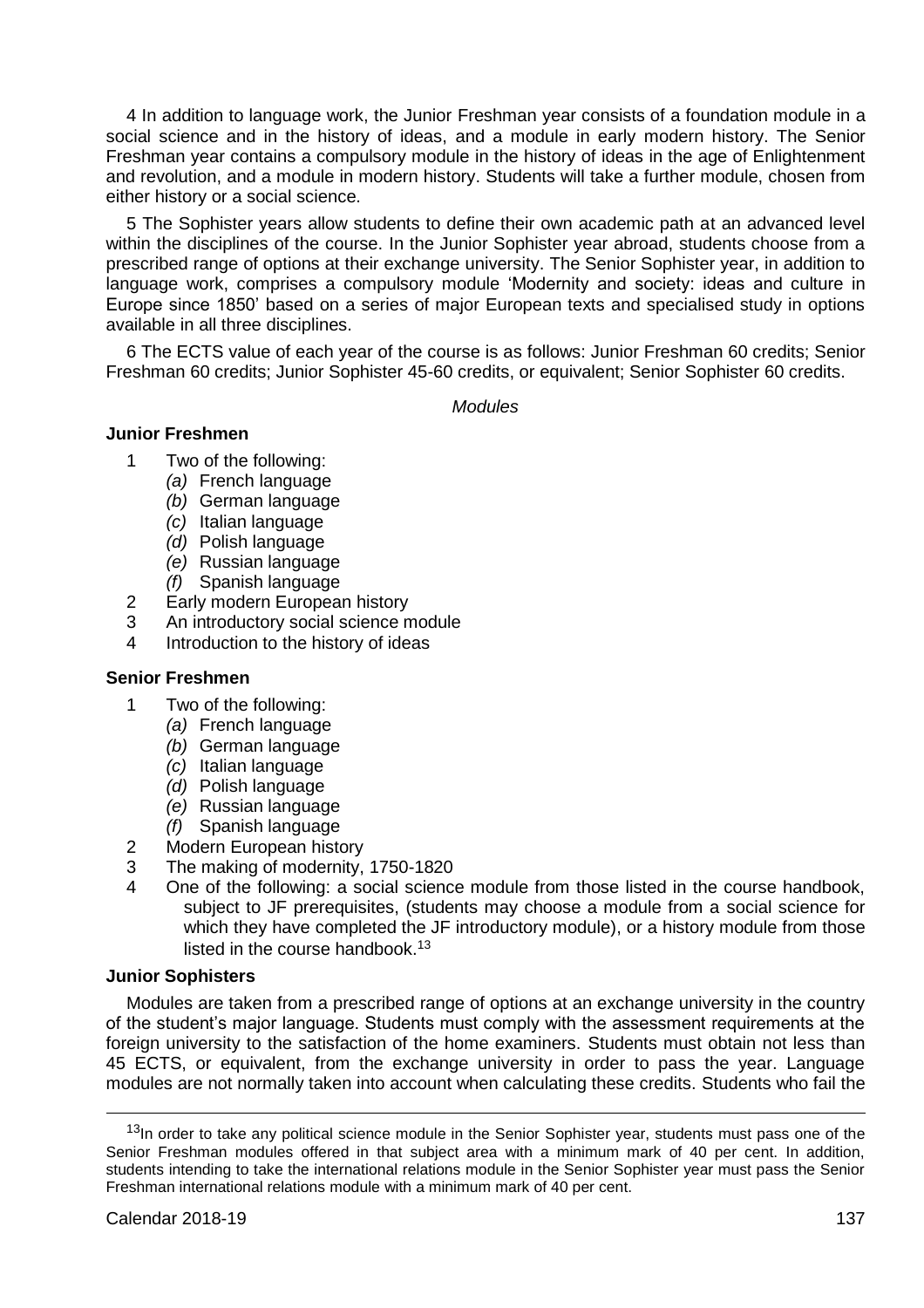year at their exchange university may take supplemental examinations in accordance with the practice at that university. Otherwise, arrangements will be made for the year to be repeated in Trinity College, subject to the discretion of the examiners.

# **Senior Sophisters**

- 1 Two of the following (one as major, the other as minor, language):
	- *(a)* French language
	- *(b)* German language
	- *(c)* Italian language
	- *(d)* Polish language
	- *(e)* Russian language
	- *(f)* Spanish language
- 2 Modernity and society: ideas and culture in Europe since 1850<br>2 (a) One module from those listed under list 1 in the course has
	- 3 *(a)* One module from those listed under list 1 in the course handbook or
		- *(b)* Modules to the value of 20 ECTS from those listed under list 2 in the course handbook

## *Moderatorship*

Moderatorship assessment is taken in the Senior Sophister year. In some languages, an element of these papers may consist of assessed work completed prior to the examination. In some list 1 and list 2 modules, submitted course work counts for a proportion of the moderatorship mark. The module 'Modernity and society: ideas and culture in Europe since 1850' is examined by assessment of an independent research project. In calculating the moderatorship result all modules are weighted according to their credit values.

The ECTS credits are allocated as follows:

|                                                                        | ECIS     |
|------------------------------------------------------------------------|----------|
| Languages:<br>Major language<br>Minor language                         | 20<br>10 |
| Modernity and society: ideas and culture<br>in Europe since 1850       | 10       |
| In addition students can select one of the following two combinations: | 20       |
| One list 1 module<br>Two list 2 modules                                |          |

# MODERATORSHIP IN EUROPEAN STUDIES (DUAL DEGREE PROGRAMME WITH COLUMBIA UNIVERSITY)

#### *Admission*

1 For E.U. students, the C.A.O. requirements for the standard European studies course apply. The submission of additional application materials is required and each applicant is interviewed. For non-E.U. students, minimum College requirements apply, plus applicants must submit additional application materials and undergo an interview.

# *Aim of course and subjects of study*

2 European studies is an interdisciplinary course with three related aims: to give students practical mastery of two of six languages (French, German, Italian, Polish, Russian and Spanish); to introduce them to three academic disciplines – history of ideas, history, and social sciences (including politics); and through these disciplines to focus, as the area of study, on Europe.

 $=$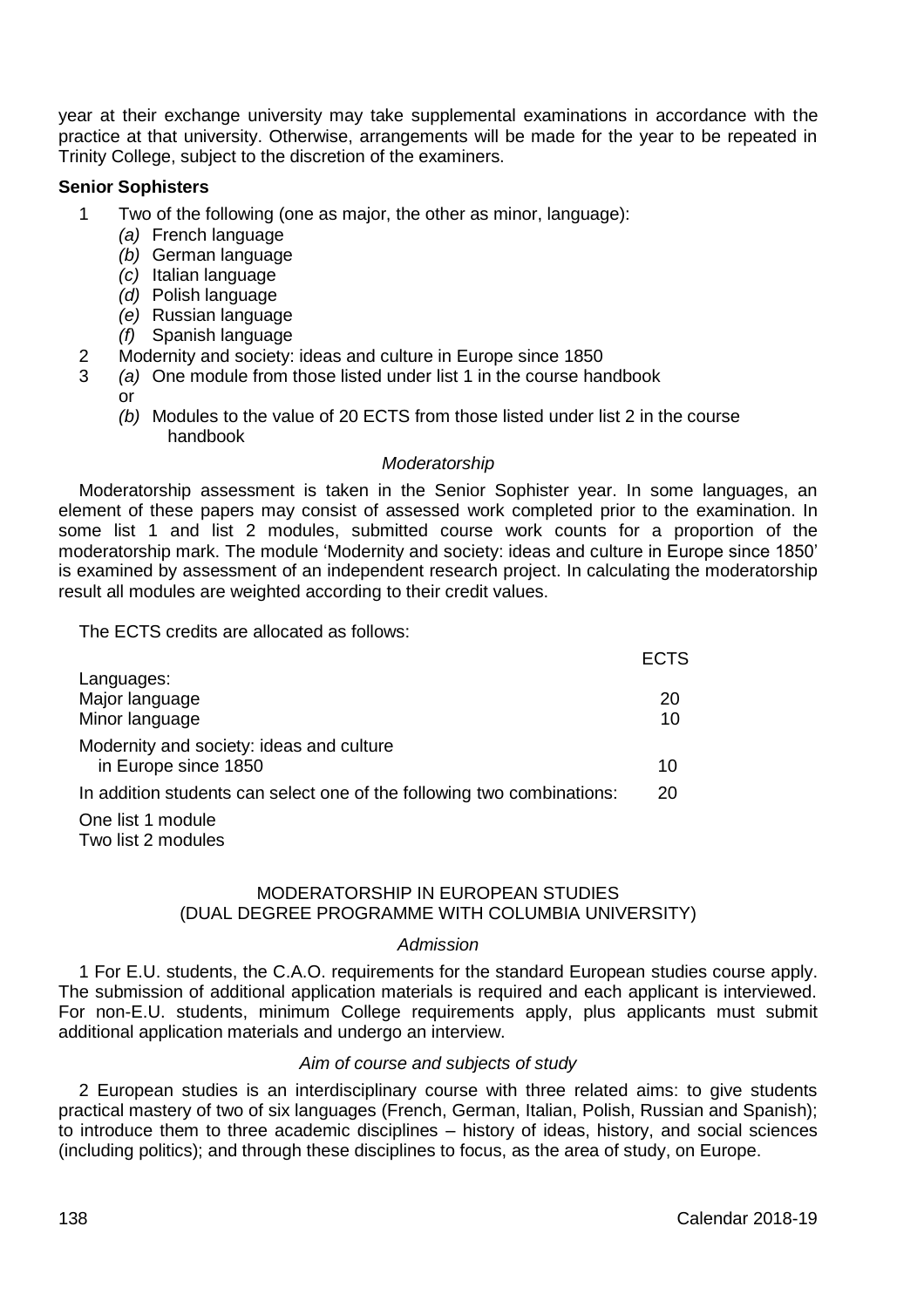3 Two languages are studied equally in each of the Freshman years (French, German, Italian, Polish, Russian and Spanish). In addition to language work, the Junior Freshman year consists of foundation modules in social sciences and in the history of ideas, and a module in early modern history. The Senior Freshman year contains a compulsory module in the history of ideas, and a module in modern history. Students will take a further module, chosen from either history or social sciences.

4 The Sophister years allow students to define their own academic path at an advanced level within the disciplines of the course. This will be pursued by the choice of a 'major' subject of study at Columbia University.

5 The ECTS value of each year of the course is as follows: Junior Freshman 60 credits; Senior Freshman 60 credits; Sophister years 60 credits at Trinity and the equivalent of 120 credits at Columbia University (64 Columbia credits).

6 Students register with both institutions in all four years of the course. In the first two years students are bound by Trinity's regulations, policies and procedures and in the final two years, by those applicable in Columbia. Trinity's regulations, policies and procedures will also apply to the additional modules (60 credits) required by Trinity in the final two years. Students are required to familiarise themselves with both institutions' regulations.

*Modules and assessment*

## **Junior Freshmen**

- 1 Two of the following:
	- *(a)* French language
	- *(b)* German language
	- *(c)* Italian language
	- *(d)* Polish language
	- *(e)* Russian language *(f)* Spanish language
- 2 Farly modern Furopean history
- 3 Social science modules from those listed in the course handbook
- 4 Introduction to the history of ideas

Candidates are required to satisfy the examiners in each of the components listed above. Trinity's progression regulations are applicable in the Junior Freshman year of the programme. Students must achieve a minimum of 55 per cent in each module studied for this to be recognized for credit within their Columbia core programme.

# **Senior Freshmen**

- 1 Two of the following:
	- *(a)* French language
	- *(b)* German language
	- *(c)* Italian language
	- *(d)* Polish language
	- *(e)* Russian language
	- *(f)* Spanish language
- 2 Modern European history
- 3 The making of modernity, 1750-1820
- 4 One of the following:
	- *(a)* Social science modules from those listed in the course handbook
	- *(b)* History module(s) from those listed in the course handbook

Candidates are required to satisfy the examiners in each of the components listed above. Trinity's progression regulations are applicable in the Senior Freshman year of the programme. Students must achieve a minimum of 55 per cent in each module studied for this to be recognized for credit within their Columbia core programme.

**Calendar 2018-19** 139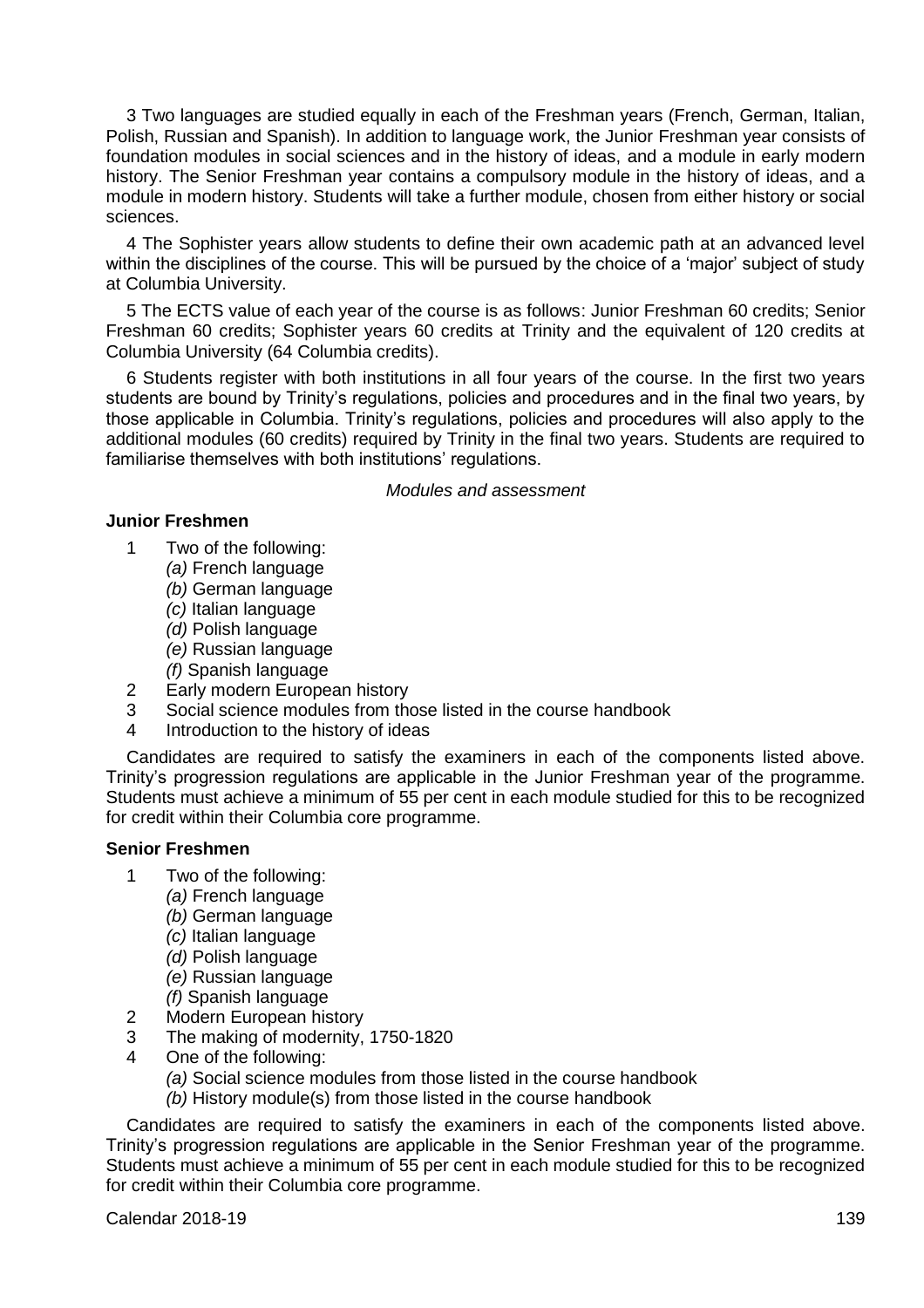# **Sophister Years**

The range of subjects to be studied in the Sophister years of study at Columbia depends on the student's selection of a 'major' subject of study (history, political science, Hispanic studies, French, German literature and cultural history, Italian, and Slavic studies). Students must also complete the requirements of the 'Columbia core' across the four years of their degree programme. This requires study of foreign languages, art humanities, music humanities, literature/ humanities, contemporary civilization/ social sciences, global studies, quantitative reasoning, science, and writing. Students must take any remaining elements of the 'Columbia core' not completed during their Freshman years at Trinity within their final two years at Columbia. Students must pass a minimum of the equivalent of 120 ECTS during their Sophister years at Columbia to complete the requirements of the 'Columbia core' and to complete the requirements of their 'major' subject of study.

Students must also complete 60 credits at Trinity following their Senior Freshman years.

- *(a)* Approved programme of study in and through a modern European language.
- *(b)* An approved internship in a context relevant to the academic disciplines of the programme.
- *(c)* A capstone project based upon independent research and writing.

## *Moderatorship*

Columbia degrees in the major subject of study are calculated with a grade point average (GPA) on the modules taken in the third and fourth year on 64 Columbia credits (equivalent of 120 ECTS). A degree at Trinity will be awarded based on the conversion of this GPA. The Trinity degree calculation will add the Trinity Sophister elements of study (60 ECTS) alongside the conversion to Trinity marking scales of the Columbia (GPA) on a one-third to two-thirds basis respectively.

## MODERATORSHIP IN MIDDLE EASTERN AND EUROPEAN LANGUAGES AND CULTURES

## *Admission*

1 Students entering this course will study one language from French, German, Italian, Polish, Russian and Spanish from year one, and one language from Arabic, Hebrew and Turkish starting in year two. Arabic, Hebrew, Italian, Polish, Russian and Turkish are available from beginner level. Applicants must present with at least one European language (other than English and Irish) in the Leaving Certificate (or equivalent). If candidates are presenting one language (other than English or Irish), they must attain a grade of H3 or higher. If candidates are presenting two or more languages, they must attain at least the following grades: H4-H5 in two of French, German, Greek, Italian, Latin, Polish, Russian, Spanish, Arabic, Hebrew studies; H3 if presenting French or German; and H4 if presenting another language.

For advanced GCE (A-Level), applicants must present with Grade B in one language other than English or Irish, or Grade C in two languages other than English or Irish (as listed above).

For further details contact the Academic Registry, Trinity College, Dublin 2, before 1 February of the proposed year of entry.

## *Aim of course and subjects of study*

2 Middle Eastern and European Languages and Cultures is an interdisciplinary course with three related aims: to give students practical mastery of one European language and one Middle Eastern language; to engage with the cultures and societies of their areas of language study; to engage critically with, and contribute to, current discussions about the cultures, history and religious affairs of the Middle East and their relationship with European societies as well as Europe's millennia-long history of engagement with this region. A year's study at a university abroad is a compulsory part of the course.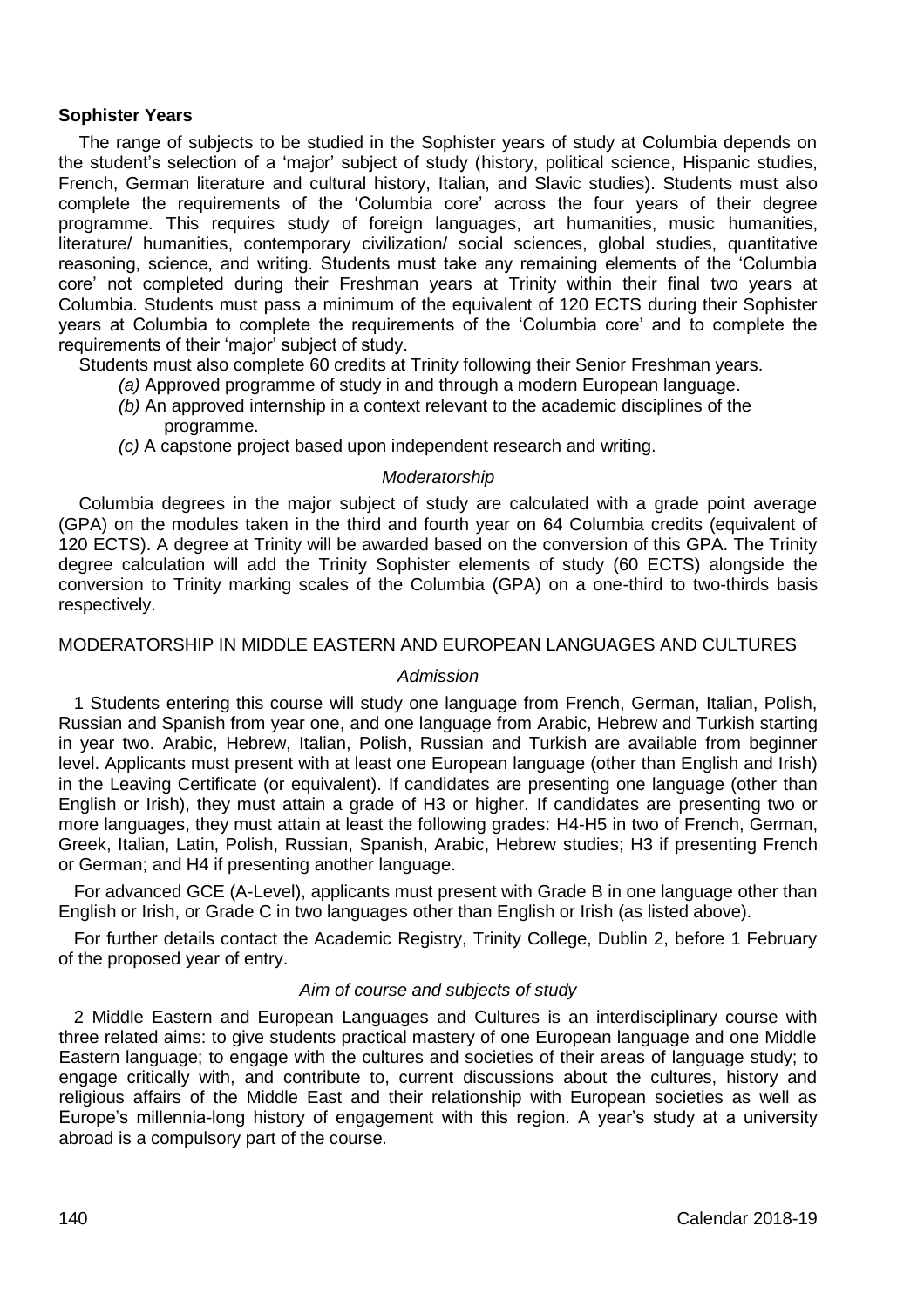3 The study of the European language starts in the Junior Freshman year and the Middle Eastern language in the Senior Freshman year. Language teaching is related to the needs and subject matter of the course as a whole.

4 In addition to language study, the Freshman years include foundation modules in the relevant area studies, the study of the Middle East and the study of the interaction between the Middle East and Europe.

5 In the Sophister years students will deepen their understanding and engagement with their chosen languages and will spend the third year abroad, either in Europe or in the Middle East. The Senior Sophister year allows students to define their own academic pathway. In addition to language study of their European choice of language and (where the student chooses) of their Middle Eastern choice of language, students may select from a wide range of modules offered. A dissertation of 10,000 words is compulsory.

6 The ECTS value of each year of the course is as follows: Junior Freshman 60 credits; Senior Freshman 60 credits; Junior Sophister 45-60 credits, or equivalent; Senior Sophister 60 credits.

#### *Modules and examinations*

## **Junior Freshmen**

In the Junior Freshman year, modules totalling 60 ECTS credits are distributed in the following way: 20 credits for the European language, 20 credits for modules offered by the Department of Near and Middle Eastern Studies, 10 credits for a European studies module, and 10 credits for the module on cultural encounters between the Middle East and Europe.

Students submit essays, practical projects and other course work. Full details of assessment requirements are available in module outlines. All modules have some element of continuous assessment, based on class presentations, ongoing engagement, projects and written submissions. Language modules may include examinations (written, oral and/or aural). Modules are weighted according to their credit values.

# **Senior Freshmen**

In the Senior Freshman year, modules totalling 60 ECTS credits are distributed in the following way: 20 credits for the European language, 10 credits for the Middle Eastern language, 10 credits for non-language modules offered by the Department of Near and Middle Eastern Studies, 10 credits for the module on cultural encounters between the Middle East and Europe, 5 credits for a European studies module, and 5 credits for a Broad Curriculum module.

Students submit essays, practical projects and other course work. Full details of assessment requirements are available in module outlines. All modules have some element of continuous assessment, based on class presentations, ongoing engagement, projects and written submissions. Language modules may include examinations (written, oral and/or aural). Modules are weighted according to their credit values.

# **Junior Sophister**

The Junior Sophister year is spent abroad either in a university in Europe or in the Middle East. Modules are taken from a prescribed range of options at an exchange university in the country of one of the student's languages. Students must comply with the assessment requirements at the foreign university to the satisfaction of the home examiners. Students who fail the year at their exchange university may take supplemental examinations in accordance with the practice at that university. Otherwise, arrangements will be made for the year to be repeated in Trinity College, subject to the discretion of the examiners. Students will normally be required to achieve a 2.1 in their chosen Middle Eastern language and a 2.1 overall in their Senior Freshman examinations to be permitted to attend a Middle Eastern university. Students who do not achieve such results will be directed towards suitable European institutions for their year abroad.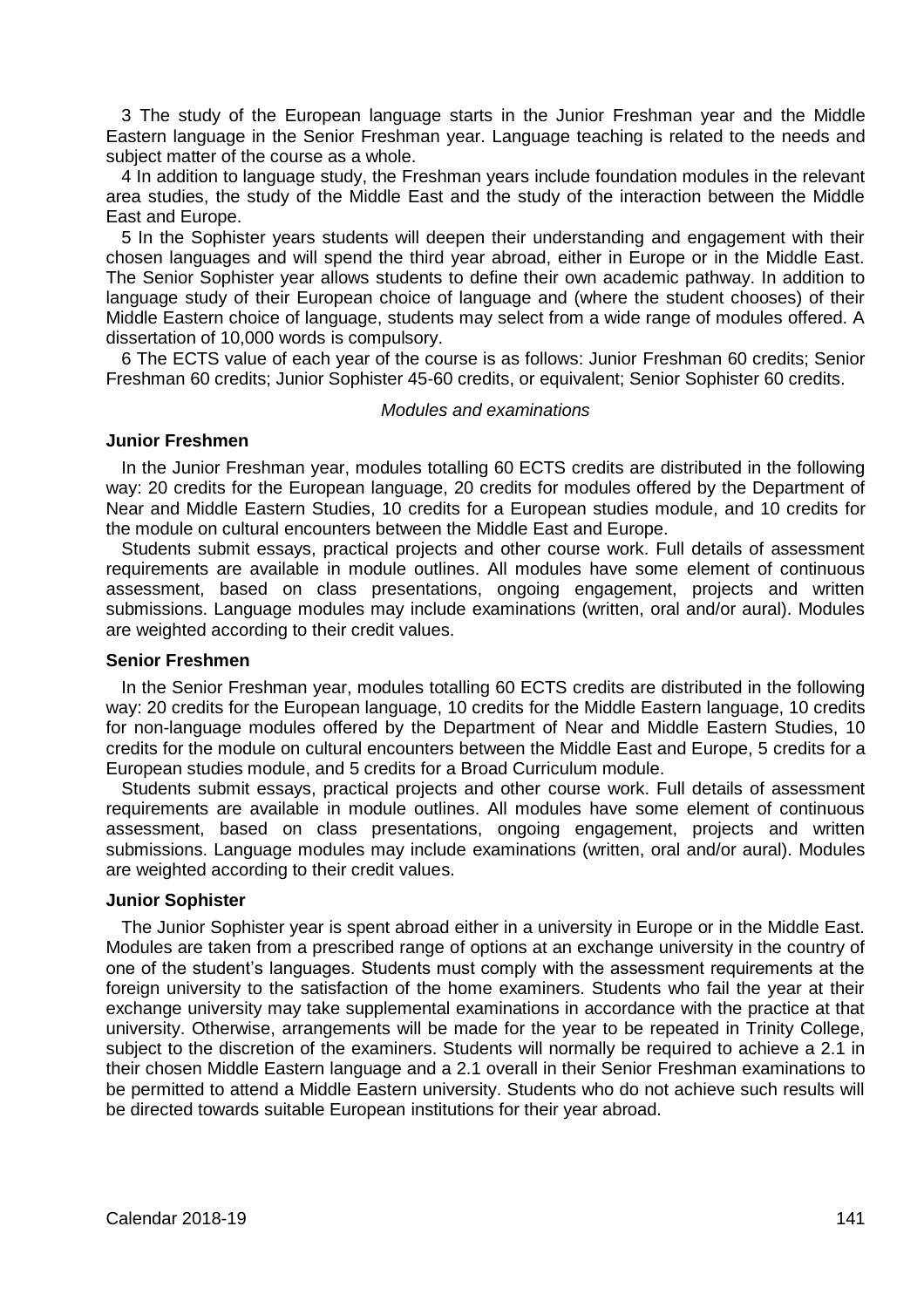## **Senior Sophister**

#### *Moderatorship*

Moderatorship is taken in the Senior Sophister year. An element of these papers may consist of assessed work completed prior to the examination. In some modules, submitted course work counts for a proportion of the moderatorship mark. In calculating the moderatorship result all modules are weighted according to their credit values.

Students write a dissertation of 10,000 words (20 credits). Students continue their chosen European language (10 credits) and a topic in area studies related to that language (10 credits).

Students may continue their chosen Middle Eastern language at either advanced or intermediate level (10 credits) depending on their year abroad programme. If they choose not to continue their Middle Eastern language, they can take two Broad Curriculum modules and one Senior Sophister area studies module offered by the Department of Near and Middle Eastern Studies, or two area studies modules offered by the Department of Near and Middle Eastern Studies (10 credits each) if they do not take the Broad Curriculum modules.

## MODERATORSHIP IN MIDDLE EASTERN AND EUROPEAN LANGUAGES AND CULTURES (DUAL B.A. DEGREE PROGRAMME WITH COLUMBIA UNIVERSITY)

#### *Admission*

1 For E.U. students, the C.A.O. requirements for the standard Middle Eastern and European Languages and Cultures course apply. Additional application materials are required and each applicant is interviewed. Students entering this course will study one language from French, German, Italian, Polish, Russian and Spanish from year one, and one language from Arabic, Hebrew and Turkish starting in year two. Arabic, Hebrew, Italian, Polish, Russian and Turkish are available from beginner level. For further details contact the Academic Registry, Trinity College Dublin, Dublin 2, before 1 February of the proposed year of entry.

## *Aim of course and subjects of study*

2 The dual degree programme combines the course in Middle Eastern and European Languages and Cultures with the liberal arts programme offered by the School of General Studies at Columbia University. The dual degree in Middle Eastern and European Languages and Cultures is an interdisciplinary course with three related aims: to give students practical mastery of one European language and one Middle Eastern language; to engage with the cultures and societies of their areas of language study; to engage critically with, and contribute to, discussions about the cultures, history and religious affairs of the Middle East and their relationship with European societies as well as Europe's millennia-long history of engagement with this region. The dual degree programme enables students to strengthen areas of interest developed in the first two years by providing extensive module choices across the related disciplines in years three and four while improving students' language skills and offering access to further educational resources.

3 The study of the European language starts in the Junior Freshman year and the Middle Eastern language in the Senior Freshman year. Language teaching is related to the needs and subject matter of the course as a whole.

4 In addition to language study, the Freshman years include foundation modules in the relevant area studies, the study of the Middle East and the study of the interaction between the Middle East and Europe.

5 To meet Columbia's degree requirements, students must attain a minimum of 55 per cent in each module taken at Freshman level in order for these to count as credit towards the Columbia core.

6 In the Sophister years students will deepen their understanding and engagement with their chosen languages by taking an intensive course during the summer between years two and three and will continue the study of one or two languages in years three and four.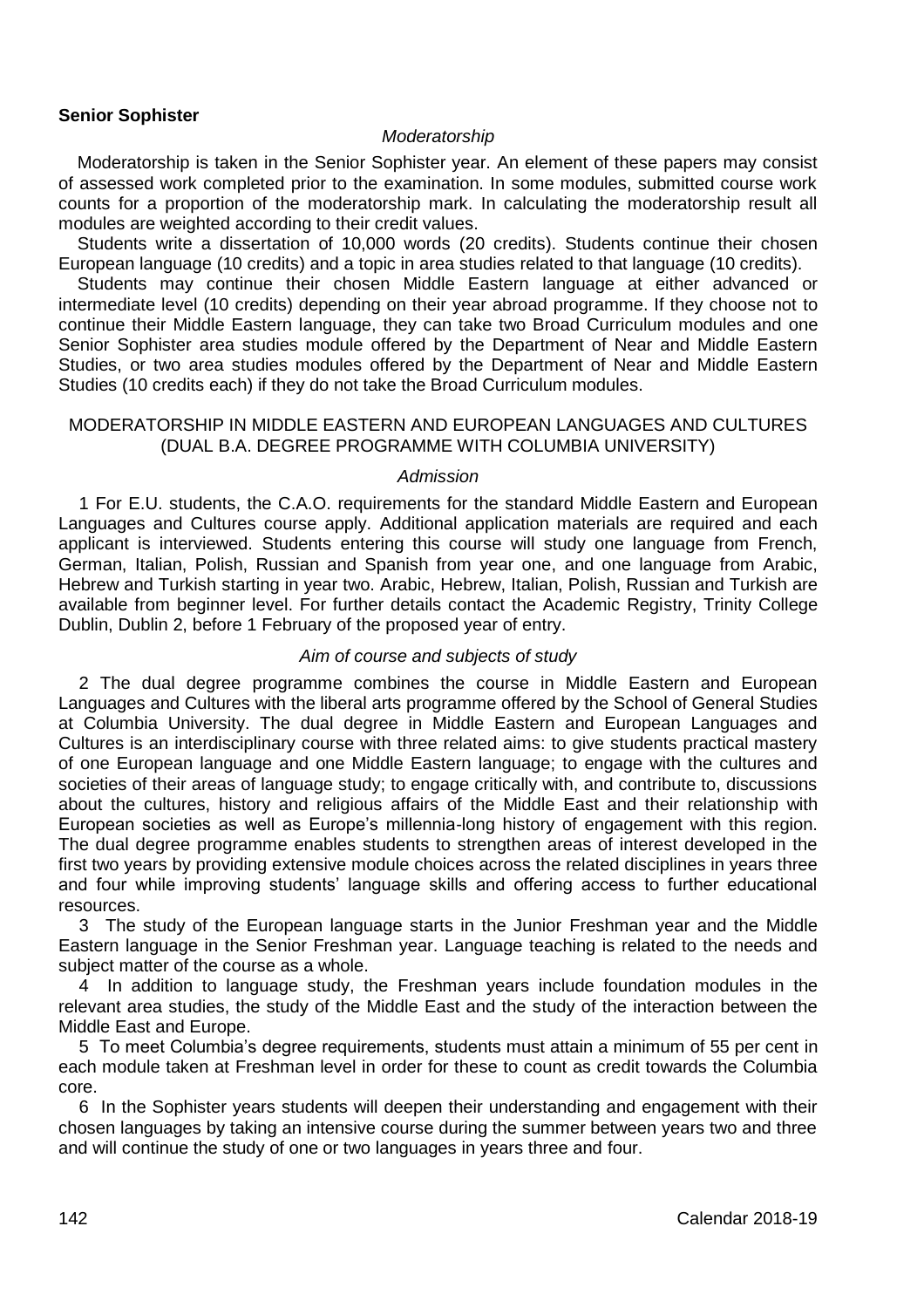7 Students in the dual degree course will have the possibility of declaring a major at Columbia in any one of the following programmes: i. Middle Eastern studies; ii. Religion (with a focus on Jewish and Islamic studies); and iii. History (European and Middle Eastern).

8 Students will have the opportunity to undertake an internship in the summer between years three and four.

9 The Senior Sophister year allows students to develop their research skills by writing a 10,000-12,000-word dissertation/project supervised by a staff member from both institutions.

10 Students who have passed the third year may have the ordinary degree of B.A. conferred if they do not choose to proceed to the final year. Except by special permission of the University Council, on the recommendation of the court of examiners, the ordinary degree of B.A. may normally be conferred only on candidates who have spent at least three years in the University.

11 The ECTS value of each year of the course is as follows: Junior Freshman 60 credits; Senior Freshman 60 credits; Junior Sophister and Senior Sophister 60 credits from Trinity as well as a minimum of 64 credits from Columbia.

#### *Modules and examinations*

#### **Junior Freshmen**

In the Junior Freshman year, modules totalling 60 ECTS credits are distributed in the following way: 20 credits for the European language, 20 credits for the modules offered by the Discipline of Near and Middle Eastern Studies, 10 credits for a European studies module, and 10 credits for the module on cultural encounters between the Middle East and Europe.

Students submit essays, practical projects and other course work. Full details of assessment requirements are available in module outlines. All modules have some element of continuous assessment, based on class presentations, ongoing engagement, projects and written submissions. Language modules may include examinations (written, oral and/or aural). Modules are weighted according to their credit values. Candidates are required to satisfy the examiners in each of the components listed above. To pass the Junior Freshman year students must achieve an overall credit-weighted average mark of at least 40 per cent (grade III) for the year and accumulate 60 credits by *(a)* passing all modules outright or *(b)* passing by compensation. To pass by compensation students must pass outright modules totalling 50 credits and achieve a minimum mark of 35 per cent in any failed module(s). Students, in the Junior Freshman year, who do not pass, either outright or by compensation, must be reassessed in all modules in which they did not achieve a mark of at least 40 per cent (grade III) by taking such assessment components, as required, during the reassessment period.

#### **Senior Freshmen**

In the Senior Freshman year, modules totalling 60 ECTS credits are distributed in the following way: 20 credits for the European language, 10 credits for the Middle Eastern language, 10 credits for non-language modules offered by the Discipline of Near and Middle Eastern Studies, 10 credits for the module on cultural encounters between the Middle East and Europe, 5 credits for a European studies module and 5 credits for a Broad Curriculum module.

Students submit essays, practical projects and other course work. Full details of assessment requirements are available in module outlines. All modules have some element of continuous assessment, based on class presentations, ongoing engagement, projects and written submissions. Language modules may include examinations (written, oral and/or aural). Modules are weighted according to their credit values. To pass the Senior Freshman year students must achieve an overall credit-weighted average mark of at least 40 per cent (grade III) for the year and accumulate 60 credits by *(a)* passing all modules outright or *(b)* passing by compensation. To pass by compensation students must either pass outright modules totalling 50 credits and achieve a minimum mark of 35 per cent in any failed module(s). Students, in the Senior Freshman year, who do not pass, either outright or by compensation, must be reassessed in all modules in which they did not achieve a mark of at least 40 per cent (grade III) by taking such assessment components, as required, during the reassessment period.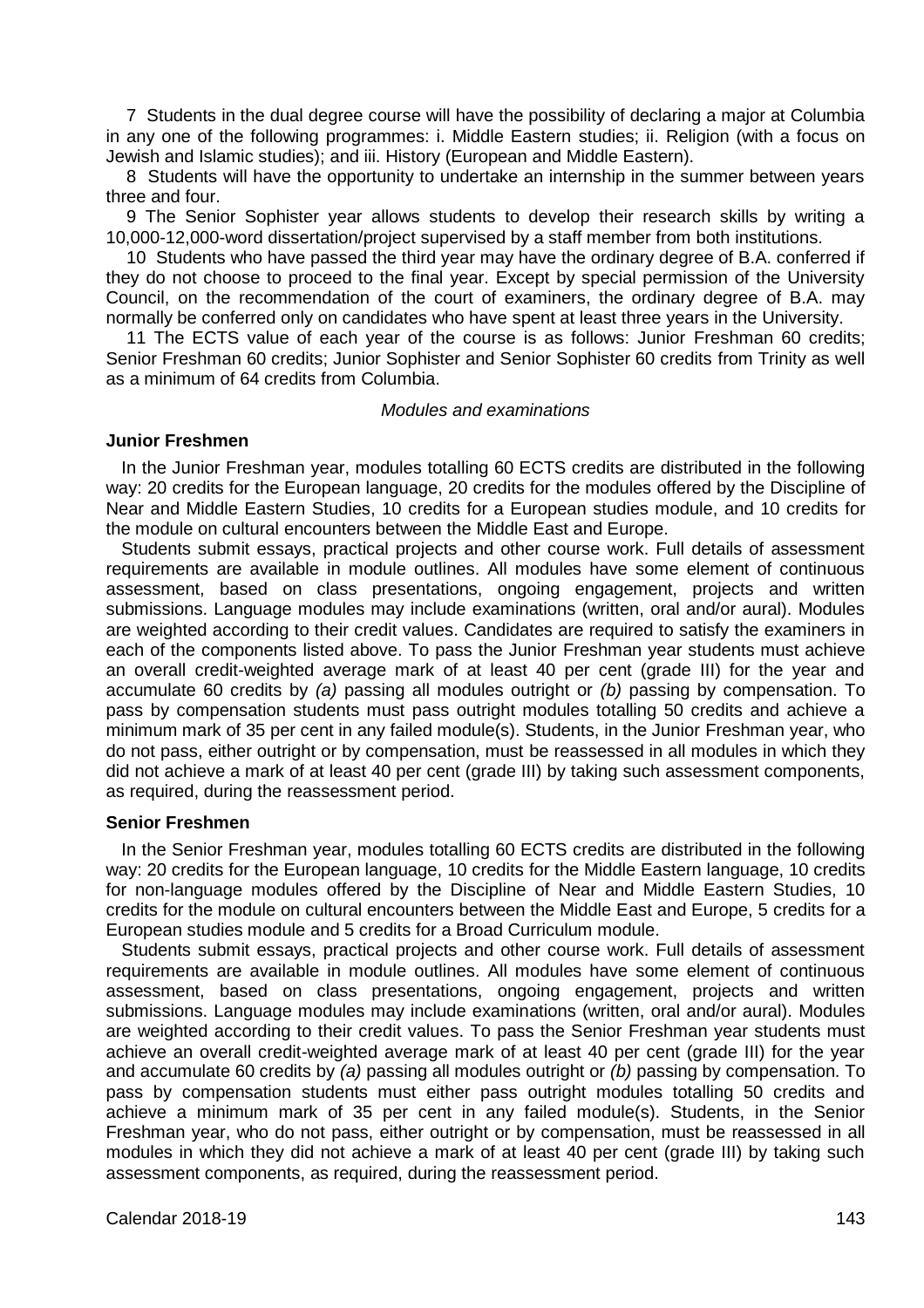#### **Sophister Years**

In years three and four, students take a minimum of 64 credits at Columbia and 60 credits at Trinity. Trinity credits are gained by an intensive language course in the summer between years two and three (30 credits); an internship in the summer between years three and four with a report/essay (10 credits); and a dissertation/project of 10,000-12,000 words (20 credits).

#### *Moderatorship*

Moderatorship is calculated based on the conversion of Columbia's results and weighted inclusion of Trinity elements of the programme at the end of the Senior Sophister year. In calculating the moderatorship result all modules are weighted according to their credit values.

# *VIII SCHOOL OF LAW*

1 The School of Law offers the degree of Bachelor in Laws. In conjunction with the School of Languages, Literatures and Cultural Studies, the School of Law offers the degrees of Bachelor in Laws and German and Bachelor in Laws and French as described below. In conjunction with the Trinity Business School, the School of Law offers the degree of Bachelor in Laws and Business. In conjunction with the School of Social Sciences and Philosophy, the School of Law offers the degree of Bachelor in Laws and Political Science. None of these degrees entitles a person to practise law as a barrister or solicitor. Information about this should be obtained from the appropriate professional body.

## DEGREE OF BACHELOR IN LAWS (LL.B.)

#### *Introduction*

2 The degree of Bachelor in Laws (LL.B.) normally requires four years of study. In the Junior and Senior Freshman years students study the common law, statutory law and European Union law. In the Junior and Senior Sophister years, students choose from groups of modules. In the Sophister years, students must complete a substantial piece of independent research, either through the Senior Sophister research project module, or as part of a study abroad programme, in the manner prescribed by the School of Law in its LL.B. handbook. The degree course is specifically designed to enable students to participate in the ERASMUS programme (and other similar international exchange arrangements to which the School of Law is a signatory). In particular, the ERASMUS programme involves study for one academic year at another European university outside the State. The student's academic performance at that university counts towards a significant portion of his or her overall degree.

The ECTS value of each of the four years of the course undertaken in the College is 60 credits. A different credit value for a year studied in another institution as part of the ERASMUS or other exchange programme may be approved subject to a minimum of 45 credits.

3 *Modules*

#### **Junior Freshmen**

Foundations of law (10 credits) Law of contract (10 credits) Constitutional law I (10 credits) Legislation and regulation (10 credits) Law of tort (10 credits) Criminal law (10 credits)

## **Senior Freshmen**

Constitutional law II (10 credits) European Union law (10 credits) Land law (10 credits)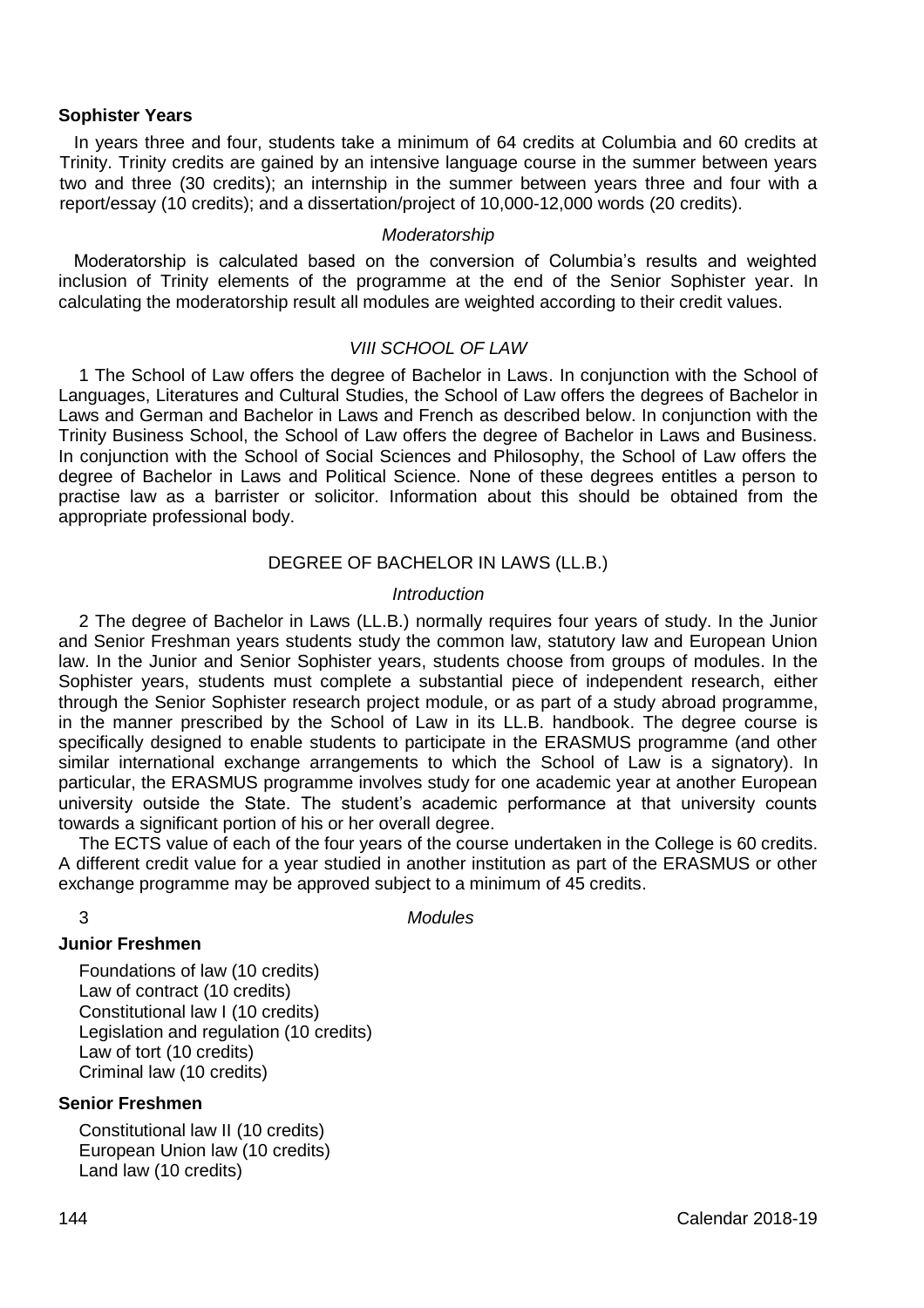Equity (10 credits) Administrative law (10 credits) Private law remedies (10 credits)

## **Junior and Senior Sophisters**

In each of the Sophister years, students must complete 60 credits composed of modules drawn from a number of modules, with different groupings available for Junior and Senior Sophisters. The research dissertation module listed below is not available to Junior Sophister students. Students must inform the head of the school or his/her nominee of their choice of modules for the following year on or before the eighth Friday of Hilary term. Students are reminded that the professional bodies insist on certain modules being studied at University. The school has the right to fix a quota for any particular module, or to withdraw a module, or, in a particular academic year, to decline to offer a module or to introduce an additional module.

The Sophister modules are as follows:

Advanced European Union law (10 credits) Food law (10 credits) Clinical legal education (10 credits) Information technology law (10 credits)<br>Collective labour law (10 credits) Insolvency law (5 credits) Collective labour law (10 credits)<br>Commercial law (10 credits) Company law (10 credits)  $\begin{array}{ccc} \hbox{International human rights law (10 credits)} \\ \hbox{Conflict of laws (10 credits)} \end{array}$  International trade law (5 credits) Corporate governance (5 credits)<br>Criminology (10 credits) Critical perspectives on law (5 credits) Media law (10 credits) Economic and legal aspects of Medical law and ethics (10 credits)<br>
competition policy (10 credits) Penology (5 credits) competition policy (10 credits)<br>Employment law (10 credits) Employment law (10 credits)<br>
Fublic interest law (10 credits)<br>
Public international law (10 cre Environmental law (10 credits)<br>Equality law (10 credits) European human rights law (10 credits) Evidence (10 credits) Broad Curriculum (5 credits) Family law (10 credits) **Comparative law dissertation for students**<br>
Financial services law (10 credits) **Comparative studying abroad in the JS** vear (5 credits

Intellectual property law (10 credits) International trade law (5 credits)<br>Jurisprudence (10 credits) Legal philosophy (5 credits) Public international law (10 credits)<br>Refugee law (10 credits) Research project (10 credits)<br>Tax law (10 credits) studying abroad in the JS year (5 credits)

The school will determine in which group a module is placed and which semester and at what time each module will be offered. The school reserves the right to timetable modules at the same time. The school may require that a student have undertaken a particular 10 credit module as a precondition of undertaking a particular 5 credit module. Students may undertake a module offered under the Broad Curriculum other than one offered by the School of Law.

#### *Examinations and assessment*

4 In the Junior Freshman, Senior Freshman, Junior Sophister and Senior Sophister years, there are three examination sessions: two end-of-semester sessions and a reassessment session. Students are, in the first instance, required to present for examination at the end-ofsemester sessions for their class. Junior Sophisters studying at a foreign university are subject to that university's assessment procedures. The requirements for students to successfully pass the Junior Sophister year and rise into the Senior Sophister year are set out in the course handbook and exchange programme regulations.

Subject to prior approval, an examiner may award marks for a module in respect of class work. Successful candidates at examinations are placed in three classes: first class honors, second class honors (with two divisions, first and second), and third class honors.

The School of Law examination conventions are determined by the court of examiners and provide detailed guidelines on examination and assessment, including the research dissertation.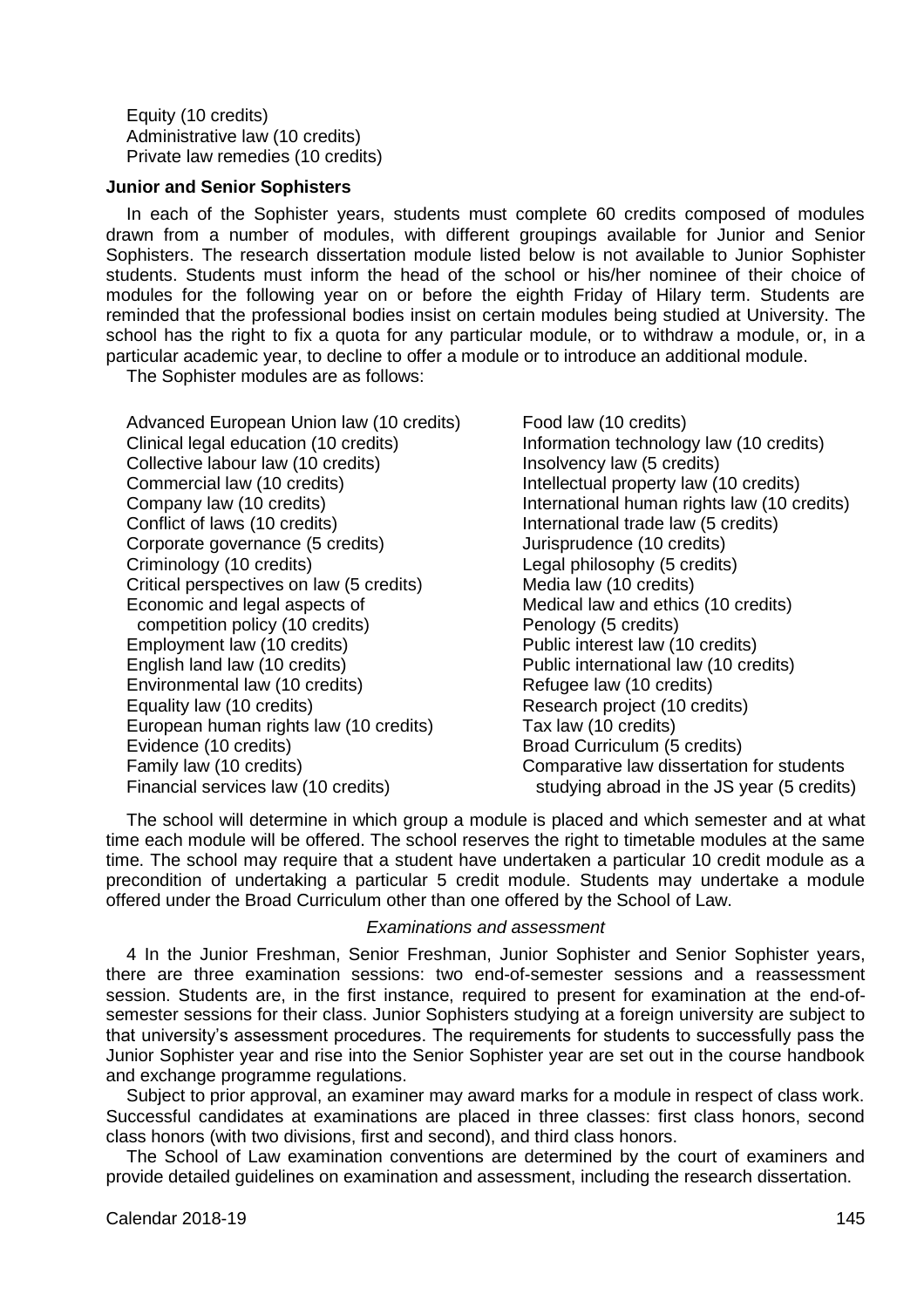# *Junior Freshman*

In the Junior Freshman year, assessment of modules may take a variety of forms, as set out in the LL.B. handbook.

# *Senior Freshman*

In the Senior Freshman year, assessment of modules may take a variety of forms, as set out in the LL.B. handbook.

## *Junior and Senior Sophister*

The LL.B. degree examination is held in the Junior Sophister year (part I), and in the Senior Sophister year (part II) with each year contributing equally to the calculation of the degree result. Assessment of modules may take a variety of forms, as set out in the LL.B. handbook. Each module carries its credit weighting in determining the overall mark for the year.

# DEGREE OF BACHELOR IN LAWS AND GERMAN (LL.B. (Ling. Germ.))

# *Introduction*

5 The honor course in law and German normally requires four years of study, worth 240 credits in total. In the Junior and Senior Freshman years, undergraduates study aspects of the Irish and German legal systems, together with elements of common law and civil law. In addition, they study German language and culture. The Junior Sophister year is spent abroad, studying legal or related modules in a German speaking university, within the framework of the ERASMUS exchange programme. 35 per cent of final degree marks will be awarded on the basis of grades obtained during this year. In the Sophister years, students must complete a substantial piece of independent research.

The ECTS value of each year of the course is as follows: Junior Freshman 70 credits; Senior Freshman 65 credits; Junior Sophister (year abroad) 45 credits; Senior Sophister 60 credits.

6 *Modules*

# **Junior Freshmen**

Foundations of law (10 credits) Law of contract (10 credits) Constitutional law I (10 credits) Criminal law (10 credits) Introduction to the German legal system (10 credits) German language (10 credits) German textual analysis (5 credits) German area studies (5 credits)

# **Senior Freshmen**

Law of tort (10 credits) Private law remedies (10 credits) Equity (10 credits) Land law (10 credits) German civil law (10 credits) German language (10 credits) German cultural history (5 credits)

## **Junior Sophisters**

Students will spend this year studying legal or related modules in a German speaking university. Students will also be required to pursue specified language modules at the host university. Students are required to take at least 45 credits of substantive modules taught through German during this year. 35 per cent of final degree marks will be awarded on the basis of grades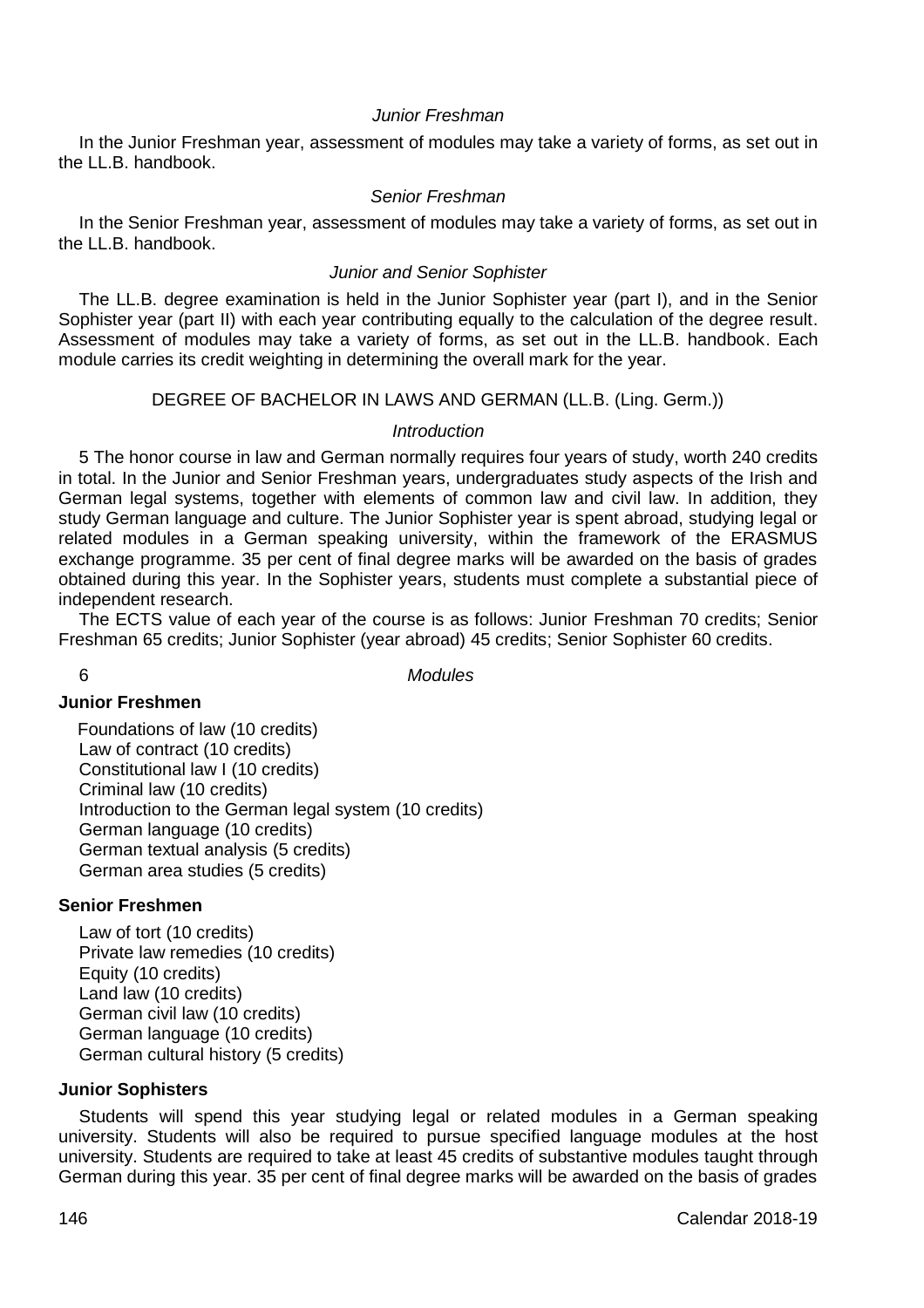obtained during this year, as converted by the court of examiners into Trinity College grades according to the conversion tables in force and weighted according to the regulations in the course handbook.

#### **Senior Sophisters**

Students will be required to study optional modules in law totalling 40 credits in addition to the compulsory Senior Sophister modules in German language and law which total 20 credits. In all cases, credits for the Senior Sophister year total 60.

Optional law modules may be selected from the groupings of modules available to Sophister students of the LL.B. degree, in the manner prescribed in the module selection process and subject to the same provisions of the *Calendar* that apply to those modules, as well as any modules offered to Freshman students, with the exception of legislation and regulation, of the LL.B. degree not already studied.

As an alternative to an optional taught module in law, a student may (i) subject to the consent of the Department of Germanic Studies, take a module offered by that department, (ii) take one of the modules offered under the Broad Curriculum other than one offered by the School of Law, or a Centre for Language and Communication Studies language module on an equivalent basis, or (iii) write a research dissertation on a specific area of law (in German). The topic of the research dissertation is to be chosen by the student and is subject to the approval of the head of the school or his/her nominee.

Students must inform the head of the school or his/her nominee of their choice of modules for the following year on or before the eighth Friday of Hilary term. Students are reminded that the professional bodies insist on certain modules being studied at University. The School of Law reserves the right to fix a quota for any particular module, or to withdraw a module, or, in a particular academic year, to decline to offer a module or to introduce an additional module.

In addition to the 40 credits of optional modules described above, Senior Sophister students in law and German must follow the prescribed 20 credits of German language and law modules, as detailed in the course handbook. Senior Sophister German modules include translation and Rhetorik, as well as German law. Written and spoken German language skills will be assessed by a combination of written and oral examinations. The Fachseminar on aspects of German and/or European law will be assessed by two essays or one dissertation and in the oral examination.

#### *Examinations and assessment*

7 In the Junior Freshman and Senior Freshman years there are three examination sessions: one at the end of each semester and a reassessment session. Students are, in the first instance, required to present for the end-of-semester examinations for their class.

To pass the Junior Freshman year students must achieve an overall credit-weighted average mark of at least 40 per cent (grade III) and accumulate 70 credits by *(a)* passing all modules outright or *(b)* passing by compensation. To pass by compensation students must pass outright modules totalling 60 credits and achieve a minimum mark of 35 per cent in the failed module(s). Students who do not pass at the end-of-semester examination sessions, either outright or by compensation, must be reassessed in all modules in which they did not achieve a mark of at least 40 per cent (grade III) by taking such assessment components, as required, during the reassessment period.

To pass the Senior Freshman year, students must achieve an overall credit-weighted average mark of at least 40 per cent (grade III) and accumulate 65 credits by *(a)* passing all modules outright or *(b)* passing by compensation. To pass by compensation students must pass outright modules totalling 55 credits and achieve a minimum mark of 35 per cent in the failed module(s). Students who do not pass at the end-of-semester examination sessions, either outright or by compensation, must be reassessed in all modules in which they did not achieve a mark of at least 40 per cent (grade III) by taking such assessment components, as required, during the reassessment period.

Junior Sophisters studying at a foreign university are subject to that university's assessment procedures. The requirements for students to successfully pass the Junior Sophister year and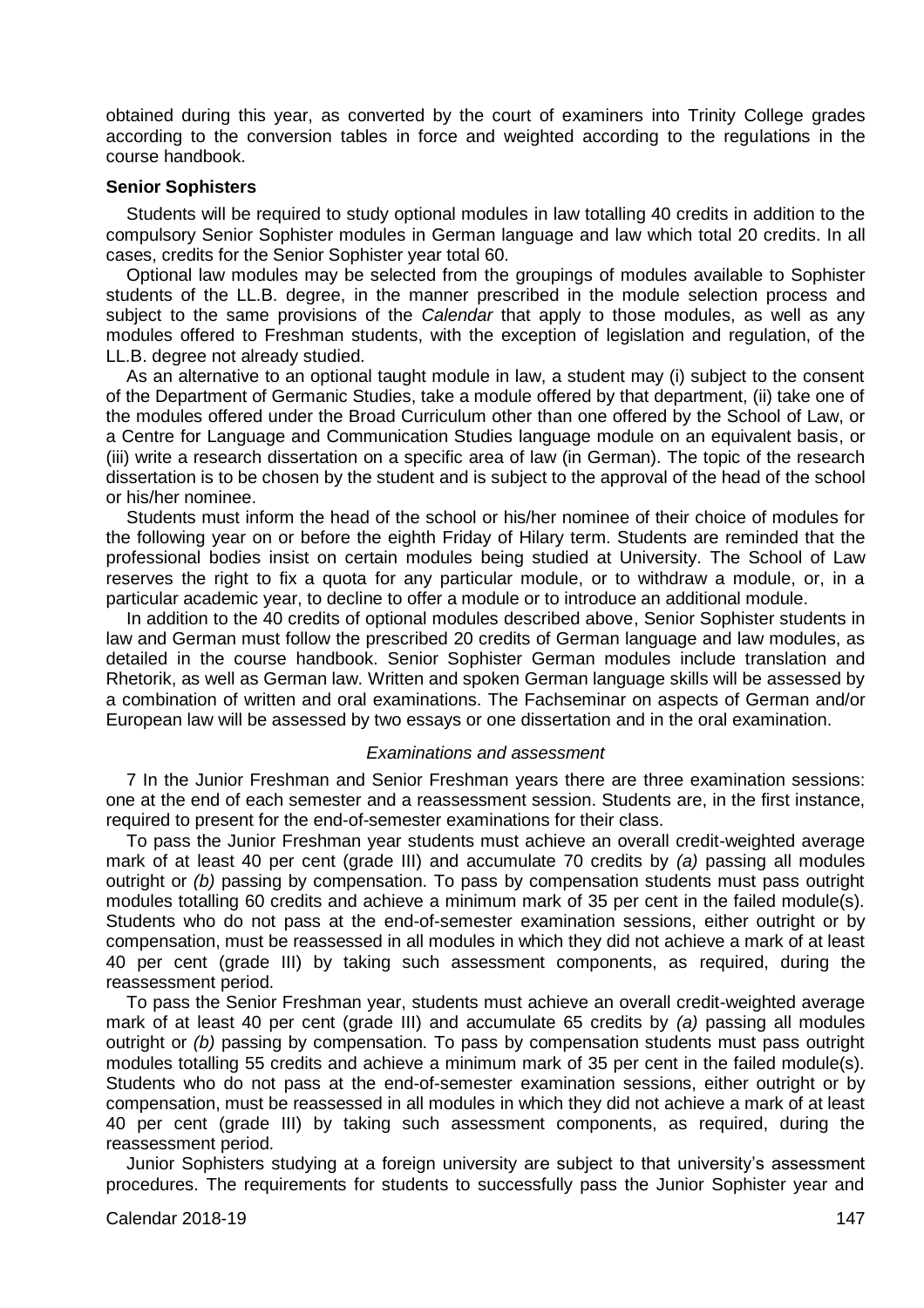rise into the Senior Sophister year are set out in the course handbook and exchange programme regulations. A student who fails to pass this year will be required to repeat any failed modules through modules deemed academically equivalent offered in Trinity College. The court of examiners may direct the student to take certain compulsory law modules.

To pass the Senior Sophister year, students must achieve an overall credit-weighted average mark of at least 40 per cent (grade III) and accumulate 60 credits by *(a)* passing all modules outright or *(b)* passing by compensation. To pass by compensation students must pass outright modules totalling 50 credits and achieve a minimum mark of 35 per cent in the failed module(s). Students who do not pass at the end-of-semester examination sessions, either outright or by compensation, must be reassessed in all modules in which they did not achieve a mark of at least 40 per cent (grade III) by taking such assessment components, as required, during the reassessment period.

Subject to prior approval, an examiner may award marks for a module in respect of class work. Successful candidates at examinations are placed in three classes: first class honors, second class honors (with two divisions, first and second), and third class honors. The School of Law examination conventions are determined by the court of examiners and provide detailed guidelines on examination and assessment, including the research dissertation.

# *Junior Freshman*

In the Junior Freshman year, examination and assessment of the Law, German language, German area studies and German law modules may comprise course work, written, aural and oral examinations. Details are contained in the module outlines. The mark for the year is the overall credit-weighted average mark.

#### *Senior Freshman*

In the Senior Freshman year, examination and assessment of the Law, German language, German cultural history and German law modules may comprise course work, written, aural and oral examinations. Details are contained in the module outlines. Subject to prior approval, an examiner may award marks for a module in respect of class work.

### *Junior and Senior Sophister*

The LL.B. (Ling. Germ.) degree examination comprises examinations in the Junior Sophister year (part I) and at the end-of-semester examination sessions of the Senior Sophister year (part II). Part I counts for 35 per cent of each student's degree grade and part II for 65 per cent. Assessment of the Junior Sophister year abroad (part I) follows the form and procedures of the host university. Marks obtained from examination in a host university shall be approved and converted into Trinity College grades by the court of examiners in order to establish a grade for part I of the LL.B. (Ling. Germ.) degree. Part II of the degree examination takes place in Trinity College in the Senior Sophister year. Part II comprises assessment in each of the optional law modules studied in that year, combined with assessment of modules in German language and law. Examination and assessment may comprise course work, written, aural and oral examinations. Details are provided in the module outlines. Subject to prior approval, an examiner may award marks for a module in respect of class work.

#### *Transfers to and from the single honors LL.B. course*

8 In certain circumstances detailed below, students may transfer between the LL.B. (Ling. Germ.) and the LL.B. degree course. Students so transferring will be required to study specific modules essential to their new course.

A student who has successfully passed the Junior Freshman year in law and German may apply to transfer to the single honors LL.B. course without loss of year but will be required to take a modified Senior Freshman course. Furthermore, by the end of the Senior Sophister year, a transferee student must have fulfilled all the requirements that an originating single honors LL.B. student studies by the end of the Senior Freshman year.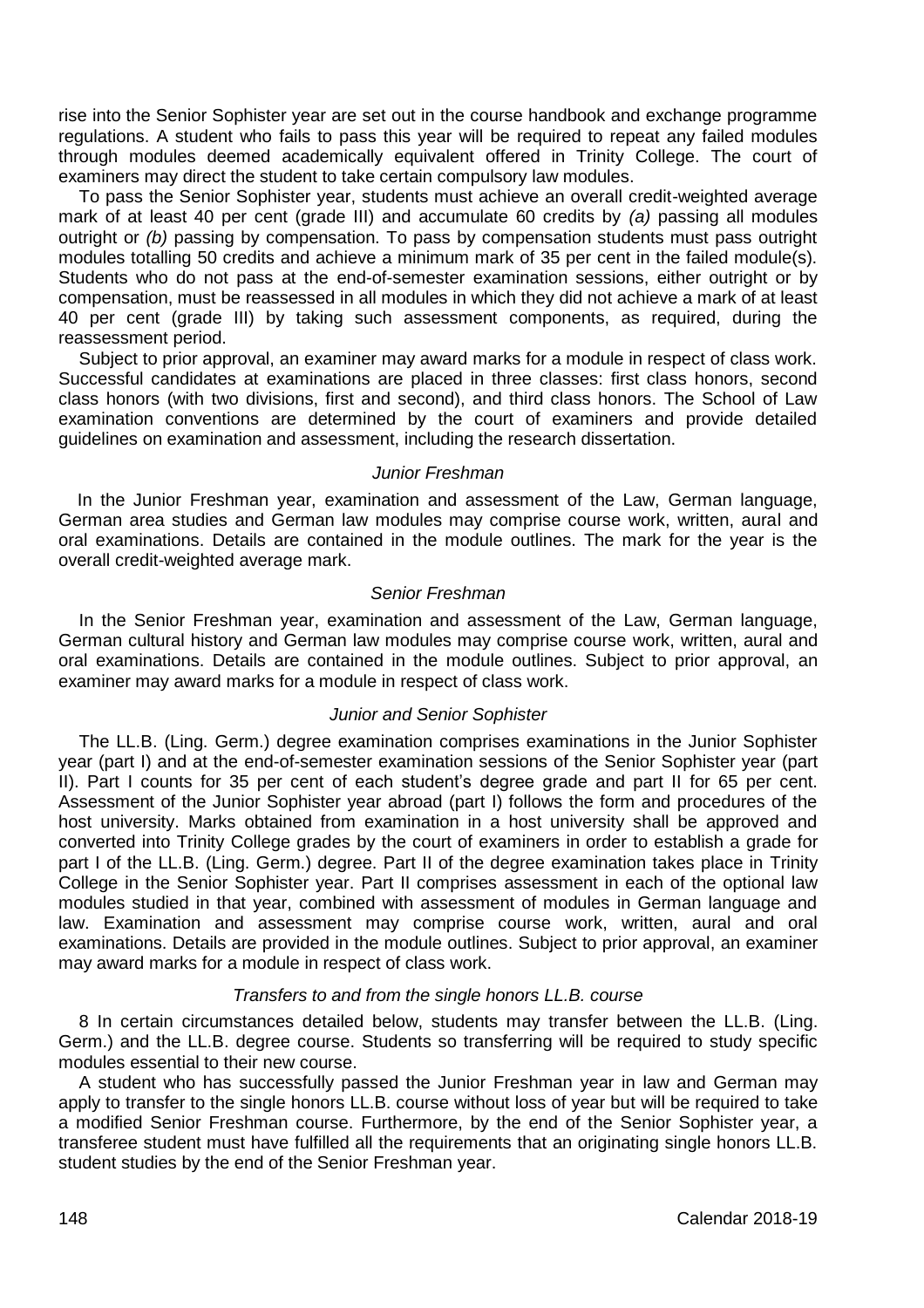A student who has successfully passed the Senior Freshman year in law and German may apply to transfer to the Junior Sophister year of the single honors LL.B. course. By the end of the Senior Sophister year, a transferee student must have studied all modules that an originating single honors LL.B. student studies by the end of the Senior Freshman year.

#### *Transfer within year*

9 A student may apply to transfer to the single honors LL.B. course by the Friday of the seventh week of Michaelmas teaching term.

DEGREE OF BACHELOR IN LAWS AND FRENCH (LL.B. (Ling. Franc.))

## *Introduction*

10 The honor course in law and French normally requires four years of study. In the Junior and Senior Freshman years, students study aspects of the Irish and French legal systems, together with elements of common law and civil law, as well as French civilisation. The Junior Sophister year is spent abroad, studying legal or related modules in a French speaking university, within the framework of the ERASMUS exchange programme. Students' academic performance at that university counts towards a significant portion of their overall degree. 35 per cent of final degree marks will be awarded on the basis of grades obtained during this year. In the Sophister years, students must complete a substantial piece of independent research.

Students must study 240 ECTS of modules over the course of the degree. The ECTS value of each year of the course is 60 credits.

11 *Modules*

#### **Junior Freshmen**

Foundations of law Law of contract Constitutional law I Criminal law French law French language

## **Senior Freshmen**

Law of tort Land law **Equity** Private law remedies French law French language

#### **Junior Sophisters**

Students will spend this year studying legal or related modules in a French speaking university. Students will also be required to pursue a specified language module at the host university. Students are required to take at least 45 credits of substantive modules taught through French during this year. The marks received for these modules will be converted by the court of examiners into Trinity College grades according to the conversion tables in force and weighted according to the regulations in the course handbook. The highest marks received in modules amounting to 45 credits will be counted towards the student's final degree result. 35 per cent of final degree marks will be awarded on the basis of grades obtained during this year. A student who fails to pass this year will be required to repeat any failed modules through modules deemed academically equivalent offered in Trinity College. The court of examiners may direct the student to take certain compulsory law modules.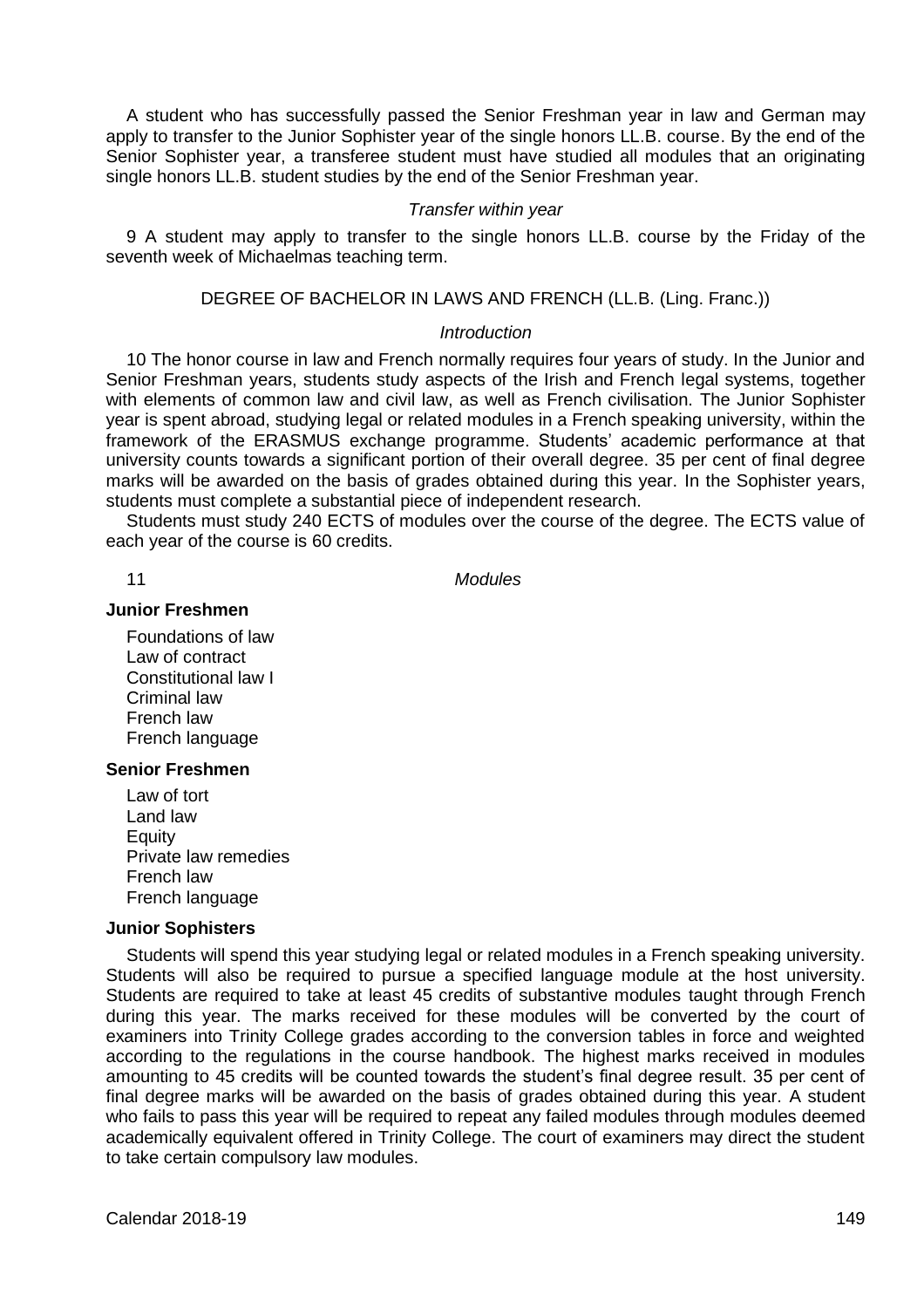# **Senior Sophisters**

Students must study the following compulsory French module:

French report writing (5 credits)

Students must choose additional modules amounting to 55 credits. Optional law modules may be selected from either of the two groupings of modules available to Sophister students of the LL.B. degree, with a limited scope to combine modules across the two groupings and subject to the same provisions of the *Calendar* that apply to those modules, as well as any modules offered to Freshman students, with the exception of legislation and regulation, of the LL.B. degree not already studied. A student may, subject to the approval of the head of school or his/her nominee, undertake a dissertation in French law. A student may, subject to the consent of the Department of French, take a module offered by that department. Timetabling constraints may result in two modules being scheduled at the same time. In those circumstances, a student will be assigned to another module.

Students must inform the head of the school or his/her nominee of their choice of modules for the following year on or before the eighth Friday of Hilary term. Students are reminded that the professional bodies insist on certain modules being studied at University. The School of Law reserves the right to fix a quota for any particular module, or to withdraw a module, or, in a particular academic year, to decline to offer a module or to introduce an additional module.

## *Examinations and assessment*

12 In the Junior Freshman and Senior Freshman years, there are three examination sessions: one at the end of each semester and a reassessment session. Students are, in the first instance, required to present for examination at the end-of-semester sessions for their class. Junior Sophisters studying at a foreign university are subject to that university's assessment procedures. The requirements for students to successfully pass the Junior Sophister year and rise into the Senior Sophister year are set out in the course handbook and exchange programme regulations.

Subject to prior approval, an examiner may award marks for a module in respect of class work. Successful candidates at examinations are placed in three classes: first class honors, second class honors (with two divisions, first and second), and third class honors.

The School of Law examination conventions are determined by the court of examiners and provide detailed guidelines on examination and assessment, including the research dissertation.

# *Junior Freshman*

Assessment of modules may comprise a combination of methods: details of assessment methods and weightings are provided in the course handbook.

# *Senior Freshman*

Assessment of modules may comprise a combination of methods: details of assessment methods and weightings are provided in the course handbook.

## *Junior and Senior Sophister*

The LL.B. (Ling. Franc.) degree examination comprises examinations in the Junior Sophister year (part I) and at the end-of-semester examination sessions of the Senior Sophister year (part II). Part I counts for 35 per cent of each student's degree grade and part II for 65 per cent. Assessment of the Junior Sophister year abroad (part I) follows the form and procedures of the host university. Marks obtained from examination in a host university shall be approved and converted into Trinity College grades by the court of examiners in order to establish a grade for part I of the LL.B. (Ling. Franc.) degree. Part II of the degree examination takes place in Trinity College in the Senior Sophister year. Part II comprises assessment of each of the optional modules studied in that year, combined with assessment of the French report writing module. Details are provided in the course handbook. Subject to prior approval, an examiner may award marks for a module in respect of class work. All modules are weighted according to their credit values.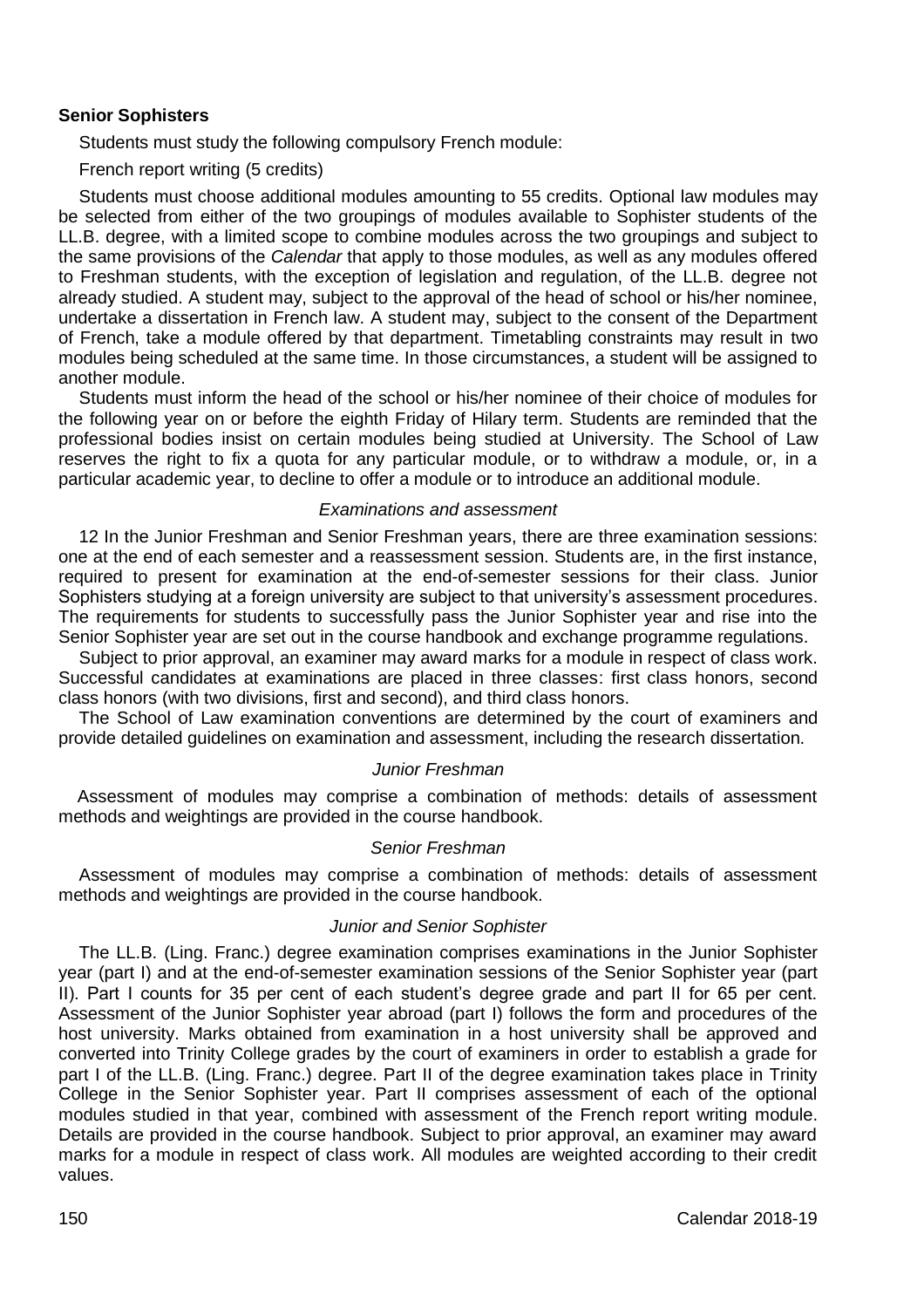## *Transfers to and from the single honors LL.B. course*

13 In certain circumstances detailed below, students may transfer between the LL.B. (Ling. Franc.) and the LL.B. degree course. Students so transferring will be required to study specific modules essential to their new course.

A student who has successfully passed the Junior Freshman year in law and French may apply to transfer to the single honors LL.B. course without loss of year but will be required to take a modified Senior Freshman course. Furthermore, by the end of the Senior Sophister year, a transferee student must have studied all modules that an originating single honors LL.B. student studies by the end of the Senior Freshman year.

A student who has successfully passed the Senior Freshman year in law and French may apply to transfer to the Junior Sophister year of the single honors LL.B. course. By the end of the Senior Sophister year, a transferee student must have studied all modules that an originating single honors LL.B. student studies by the end of the Senior Freshman year.

#### *Transfer within year*

14 A student may apply to transfer to the single honors LL.B. course by the Friday of the seventh week of Michaelmas teaching term.

#### DEGREE OF BACHELOR IN LAWS AND BUSINESS (LL.B. (B.S.))

## *Introduction*

15 This course offers students a firm grounding in the disciplines of law and business and enables them to develop a critical understanding of both the legal framework of business activity and the economic and commercial context in which law operates.

In the Junior Freshman year students study the common law, constitutional law, as well as management, economics, mathematics and statistics or a language. In the Senior Freshman year, students study the three compulsory law modules – constitutional law, land law and criminal law, and the three compulsory business modules – management I (organisational behaviour and principles of marketing), management II (introduction to accounting and financial analysis) and management III (introduction to finance and introduction to operations management). In the Junior and Senior Sophister years they have a wide choice of law and business modules, including European Union law, which is a compulsory module in the Junior Sophister year. In the Sophister years, students must complete a substantial piece of independent research. The Senior Sophister year also includes the option of specialising in either law or business.

Subject to approval by the Law and Business Programme Management Committee and subject to any conditions that may be set by the committee, students may participate in the ERASMUS programme (and other similar international exchange arrangements to which either the School of Law or the Trinity Business School is a signatory). The student's academic performance during the exchange counts towards a significant portion of his or her overall degree.

## *Structure of the degree*

16 In addition to the prescribed lectures, students must attend designated seminars, classes and tutorials. They must also undertake prescribed assessments. Their performance in these exercises may be taken into account in assessing the year's work. Students are required to take modules to the value of 60 credits in each of the four years.

# **Junior Freshmen**

*Modules*

**BUSINESS** 

| EC1040 | Introduction to economic policy (10 credits) |  |  |
|--------|----------------------------------------------|--|--|
|--------|----------------------------------------------|--|--|

- BU1511 Fundamentals of management and organisation (10 credits)
- BU1530 Quantitative methods for business (10 credits)

Calendar 2018-19 151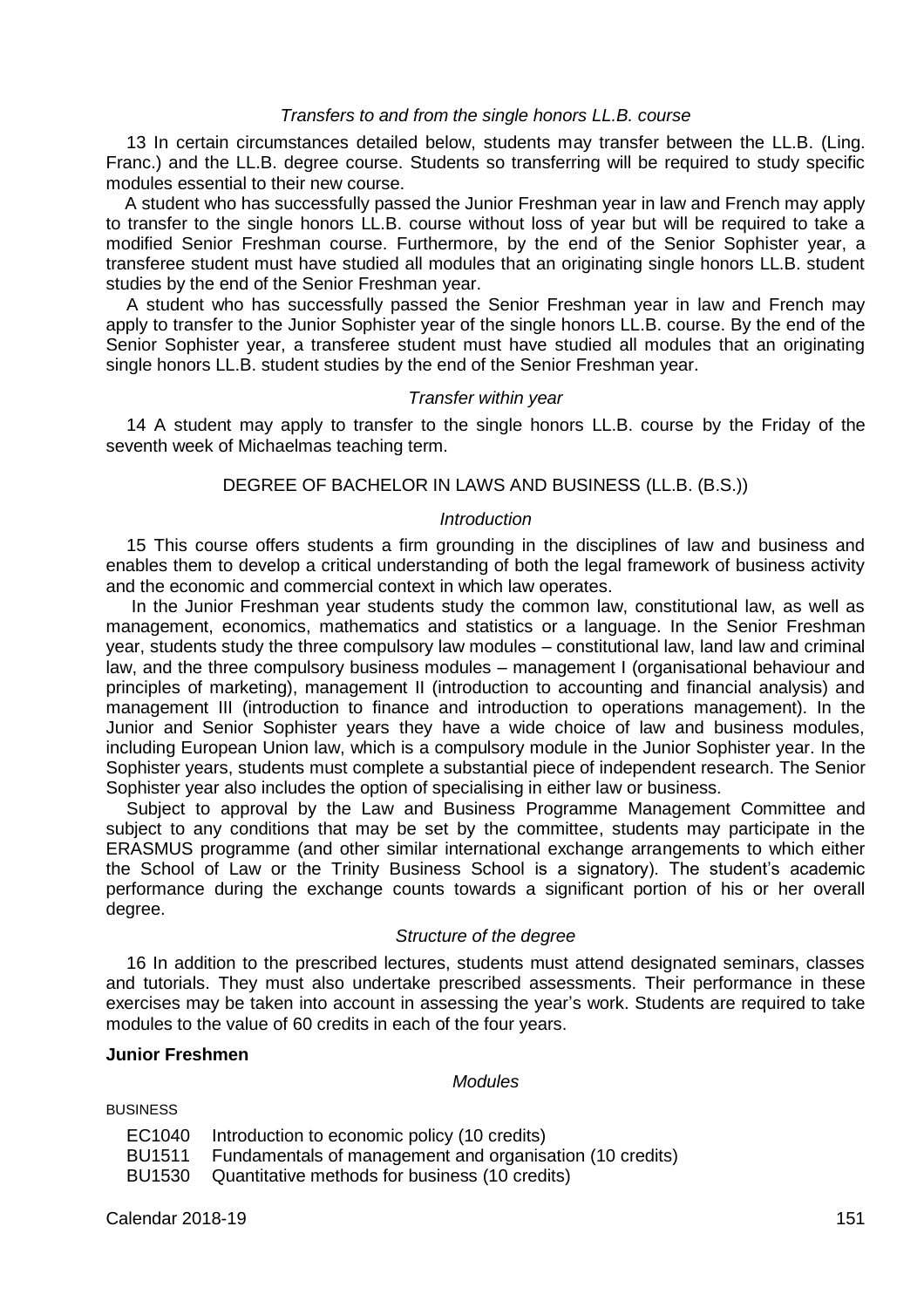|                    | FR1040 Language – French (10 credits)                                        |
|--------------------|------------------------------------------------------------------------------|
| GR1004             | Language – German (10 credits)                                               |
| PLF100             | Language – Polish (10 credits)                                               |
| RUF100             | Language – Russian (10 credits)                                              |
| SP <sub>1018</sub> | Language – Spanish (10 credits)                                              |
| RUF603             | Introduction to Central, East European and Russian area studies (10 credits) |
|                    |                                                                              |

#### LAW

- LA1015 Law of tort (10 credits)
- LA1023 Foundations of law (10 credits)
- LA1204 Law of contract (10 credits)

#### *Course requirements*

Students must take six modules – the three law modules, EC1040, BU1511, and either BU1530, one of FR1040-RUF100 or RUF603. Students may take a language module in the Junior Freshman year only.

#### **Senior Freshmen**

#### *Modules*

**PREREQUISITES** 

**BUSINESS** 

Students are required to take the following modules:

| BU2510        | Organisational behaviour (5 credits)                                 | <b>BU1511</b> |
|---------------|----------------------------------------------------------------------|---------------|
| BU2520        | Principles of marketing (5 credits)                                  | <b>BU1511</b> |
| BU2530        | Introduction to accounting (5 credits)                               | <b>BU1511</b> |
| BU2550        | Introduction to finance (5 credits)                                  | <b>BU1511</b> |
| <b>BU2560</b> | Introduction to operations management (5 credits)                    | <b>BU1511</b> |
| BU2570        | Creative thinking, innovation and entrepreneurial action (5 credits) | <b>BU1511</b> |
| ،۸۸           |                                                                      |               |

LAW

LA1016 Constitutional law I (10 credits)<br>LA1203 Criminal law (10 credits)

Criminal law (10 credits)

LA2020 Land law (10 credits)

*Course requirements*

Students must take the three law modules and the six business modules as above.

## **Sophister years**

In each of the Sophister years, students must complete 60 credits. Students will be required to notify their choice of modules in accordance with procedures determined by the Law and Business Programme Management Committee. Students are reminded that the professional legal bodies insist on certain modules being studied at University. Schools have the right to fix a quota for any particular module, or to withdraw a module, or, in a particular academic year, to decline to offer a module or to introduce an additional module.

Students may be required to take certain 10 credit modules as prerequisites to undertake particular 5 credit modules. Students should consult the course handbook for details. Students may undertake a module offered under the Broad Curriculum other than one offered by the School of Law or the Trinity Business School.

# **Junior Sophisters**

*Modules*

BUSINESS

| <b>BU3520</b> | Management accounting for business decisions (10 credits) |
|---------------|-----------------------------------------------------------|
| <b>BU3530</b> | Financial accounting (10 credits)                         |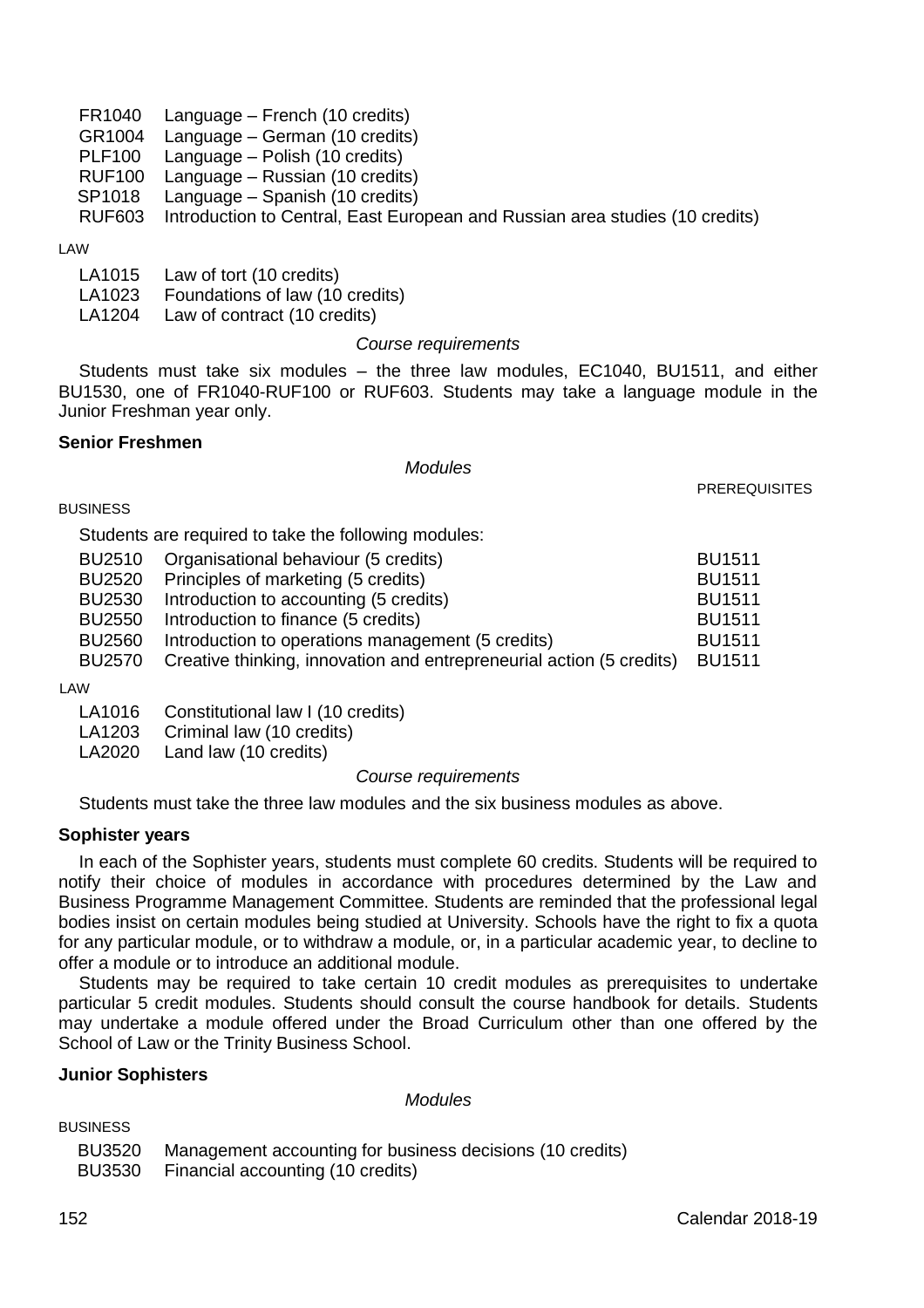| <b>BU3571</b> | Human resource management (5 credits)                                              |
|---------------|------------------------------------------------------------------------------------|
| <b>BU3591</b> | Business in society (5 credits) (includes independent project or dissertation)     |
| <b>BU3601</b> | Innovation, entrepreneurship and business modelling (5 credits)                    |
| <b>BU3620</b> | Introduction to fixed income securities and business modelling (5 credits)         |
| <b>BU3631</b> | Corporate finance and equity valuation (5 credits)                                 |
| <b>BU3640</b> | Services management (5 credits) (includes independent project or dissertation)     |
| <b>BU3650</b> | Digital technology in operations (5 credits) (includes independent                 |
|               | project or dissertation)                                                           |
| <b>BU3660</b> | Organisation theory and organisational analysis (5 credits)                        |
| <b>BU3680</b> | Investment (5 credits) (includes independent project or dissertation)              |
| <b>BU3690</b> | Social entrepreneurship (5 credits) (includes independent project or dissertation) |
| <b>BU3700</b> | Contemporary marketing management (5 credits) (includes independent                |
|               | project or dissertation)                                                           |
| <b>BU3710</b> | Consumer behaviour (5 credits)                                                     |

#### LAW

Students must study European Union law (10 credits) and must choose modules from the selection of Sophister modules or Freshman modules (not already studied), with the exception of legislation and regulation and private law remedies, from the relevant grouping listed in the LL.B. (Bachelor in Laws) entry above. Students who undertake an ERASMUS exchange (or other equivalent international exchange) in their Junior Sophister year must study European Union law in either the partner institution or in their Senior Sophister year. In exceptional circumstances, the School of Law may waive this requirement.

#### *Course requirements*

Students must take a combination of modules to achieve a total credit weighting of 60 ECTS – European Union law as noted above, one or two other modules from the list of law modules amounting to 10 credits, business modules amounting to 20 credits, and a combination of other modules amounting to 20 credits.

## **Senior Sophisters**

#### *Modules*

| <b>BUSINESS</b> |  |
|-----------------|--|
|-----------------|--|

| <b>BU4511</b><br><b>BU4522</b> | International business and the global economy (15 credits)<br>Exploring organisational experiences (15 credits) (includes independent project or<br>dissertation) |
|--------------------------------|-------------------------------------------------------------------------------------------------------------------------------------------------------------------|
|                                |                                                                                                                                                                   |
| <b>BU4530</b>                  | Financial reporting and analysis (15 credits) (includes independent project or<br>dissertation)                                                                   |
| <b>BU4550</b>                  | Advances in marketing theory and practice (15 credits)                                                                                                            |
| <b>BU4580</b>                  | Managing new product development (15 credits) (includes independent project or<br>dissertation)                                                                   |
| BU4621                         | Social innovation and social impact (15 credits) (includes independent project or<br>dissertation)                                                                |
| BU4630                         | Economic policy and business history (15 credits) (includes independent project or<br>dissertation)                                                               |
| <b>BU4640</b>                  | Derivatives and international finance (15 credits) (prerequisite BU2550) (includes<br>independent project or dissertation)                                        |
|                                |                                                                                                                                                                   |

LAW

Students must choose modules from the selection of Sophister modules or Freshman modules (not already studied), with the exception of legislation and regulation and private law remedies, in the relevant grouping listed in the LL.B. (Bachelor in Laws) entry above.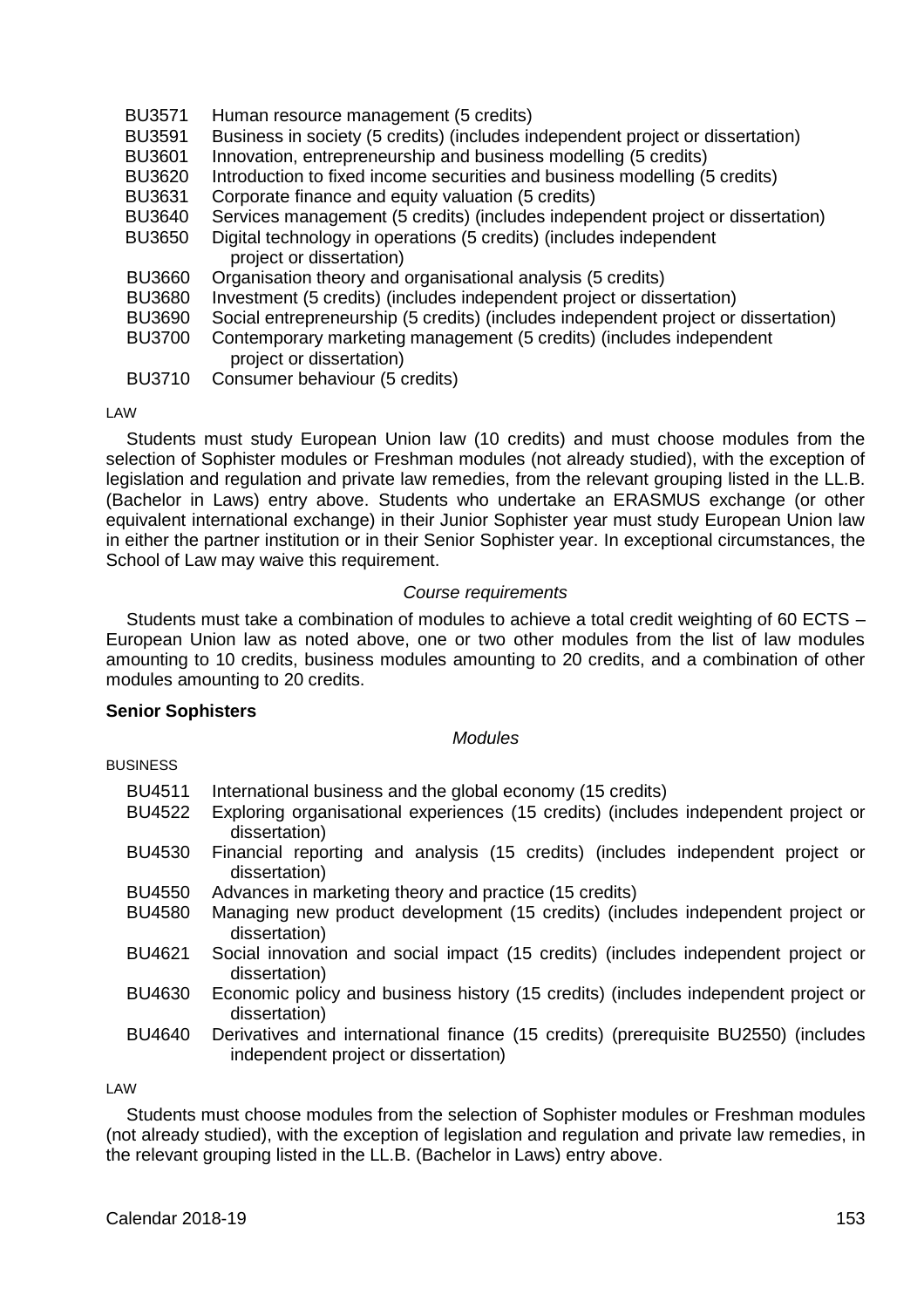#### *Course requirements*

Students may choose a combination of modules from the above list of options, totalling 60 credits. Students may choose to emphasise either business or law modules in this year.

#### *Examinations and assessment*

17 In the Junior Freshman, Senior Freshman, Junior Sophister and Senior Sophister years, there are three examination sessions: one at the end of each semester and a reassessment session. Students are, in the first instance, required to present for examination at the end-ofsemester sessions for their class. Junior Sophisters studying at a foreign university are subject to that university's assessment procedures. The requirements for students to successfully pass the Junior Sophister year and rise into the Senior Sophister year are set out in the course handbook and exchange programme regulations.

Subject to prior approval, an examiner may award marks for a module in respect of class work. Successful candidates at examinations are placed in three classes: first class honors, second class honors (with two divisions, first and second), and third class honors.

The examination conventions are determined by the Law and Business programme management committee, subject to approval by the court of examiners. The conventions provide detailed guidelines on examination and assessment, including the law research dissertation.

#### *Junior Freshman*

In the Junior Freshman year, assessment of modules may take a variety of forms, as set out in the course handbook.

#### *Senior Freshman*

In the Senior Freshman year, assessment of modules may take a variety of forms, as set out in the course handbook.

## *Junior and Senior Sophister*

The degree examination is held in the Junior Sophister year (part I), and in the Senior Sophister year (part II) with each year contributing equally to the calculation of the degree result. Assessment of modules may take a variety of forms, as set out in the course handbook.

Each module carries its credit weighting in determining the overall mark for the year.

# *Transfers to the single honors LL.B. course*

18 A student who has successfully passed the Junior Freshman year in law and business may apply to transfer to the single honors LL.B. course without loss of year but will be required to take a modified Senior Freshman course. Furthermore, by the end of the Senior Sophister year, a transferee student must have fulfilled all the requirements that an originating single honors LL.B. student studies by the end of the Senior Freshman year.

## *Transfer within year*

19 A student may apply to transfer to the single honors LL.B. course by the Friday of the seventh week of Michaelmas teaching term.

# DEGREE OF BACHELOR IN LAWS AND POLITICAL SCIENCE (LL.B. (Pol. Sc.))

20 Students may take both subjects on an equal basis throughout the four years of the course; they may take both subjects on an equal basis for three years and concentrate exclusively on political science in the fourth year; they may take both subjects on an equal basis for three years and concentrate exclusively on law in the fourth year; or they may take both subjects on an equal basis for three years and a combination of modules from each subject in their fourth year. In the Sophister years, students complete a substantial piece of independent research.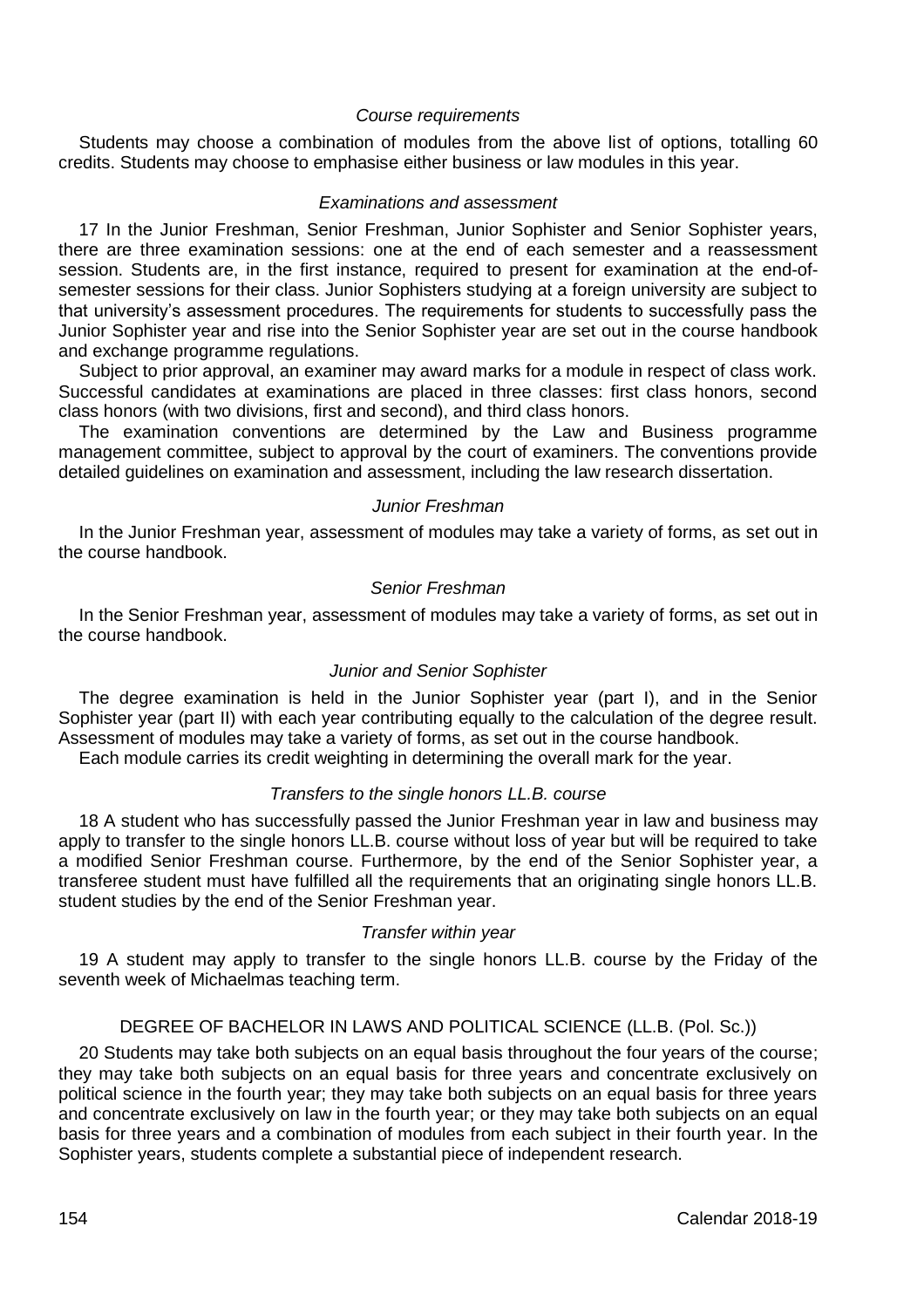The ECTS value of each of the four years of the course undertaken in Trinity College is 60 credits. A different credit value for a year studied in another institution as part of the ERASMUS or other exchange programme may be approved subject to a minimum of 45 credits.

The law modules studied as part of this course are drawn from the modules offered as part of the LL.B. (Bachelor in Laws). Subject to any express statement to the contrary below, the law modules are offered and examined in the same way as prescribed above for the LL.B. (Bachelor in Laws) course.

## *Modules and examinations*

#### **Junior Freshmen**

POLITICAL SCIENCE

1 Students must take 30 credits, with an even distribution of credits over the two semesters. Please see the programme handbook for module options.

LAW

- 2 *(a)* LA1015 Law of tort (10 credits)
	- *(b)* LA1023 Foundations of law (10 credits)
	- *(c)* LA1204 Law of contract (10 credits)

## *Course requirements*

Students must take 60 credits – the 30 law credits and the 30 political science credits.

#### *Examinations and assessment*

#### POLITICAL SCIENCE

Students will be assessed as outlined in the module descriptions.

LAW

The law modules will be examined in the same way as determined for that module under the LL.B. (Bachelor in Laws) entry above.

#### **Senior Freshmen**

POLITICAL SCIENCE

1 Students must take 30 credits, with an even distribution of credits over the two semesters. Please see the programme handbook for module options. Students may replace one Senior Freshman political science module (10 credits) with two modules (5 credits each) from the Broad Curriculum and language options. Students should note the module prerequisites as outlined in the programme handbook.

LAW

- 2 *(a)* LA1016 Constitutional law I (10 credits)
	- *(b)* LA1203 Criminal law (10 credits)
	- *(c)* LA2020 Land law (10 credits)

## **Junior Sophisters**

Students must take modules to the value of 60 credits, 30 from each subject. Modules on offer may vary from year to year.

## POLITICAL SCIENCE

Students must take 30 credits, with an even distribution of credits across the two semesters, and take note of the module options, programme requirements and module prerequisites as outlined in the programme handbook.

#### LAW

Students must study European Union law (10 credits) and must choose modules from the selection of Sophister modules or Freshman modules (not already studied), with the exception of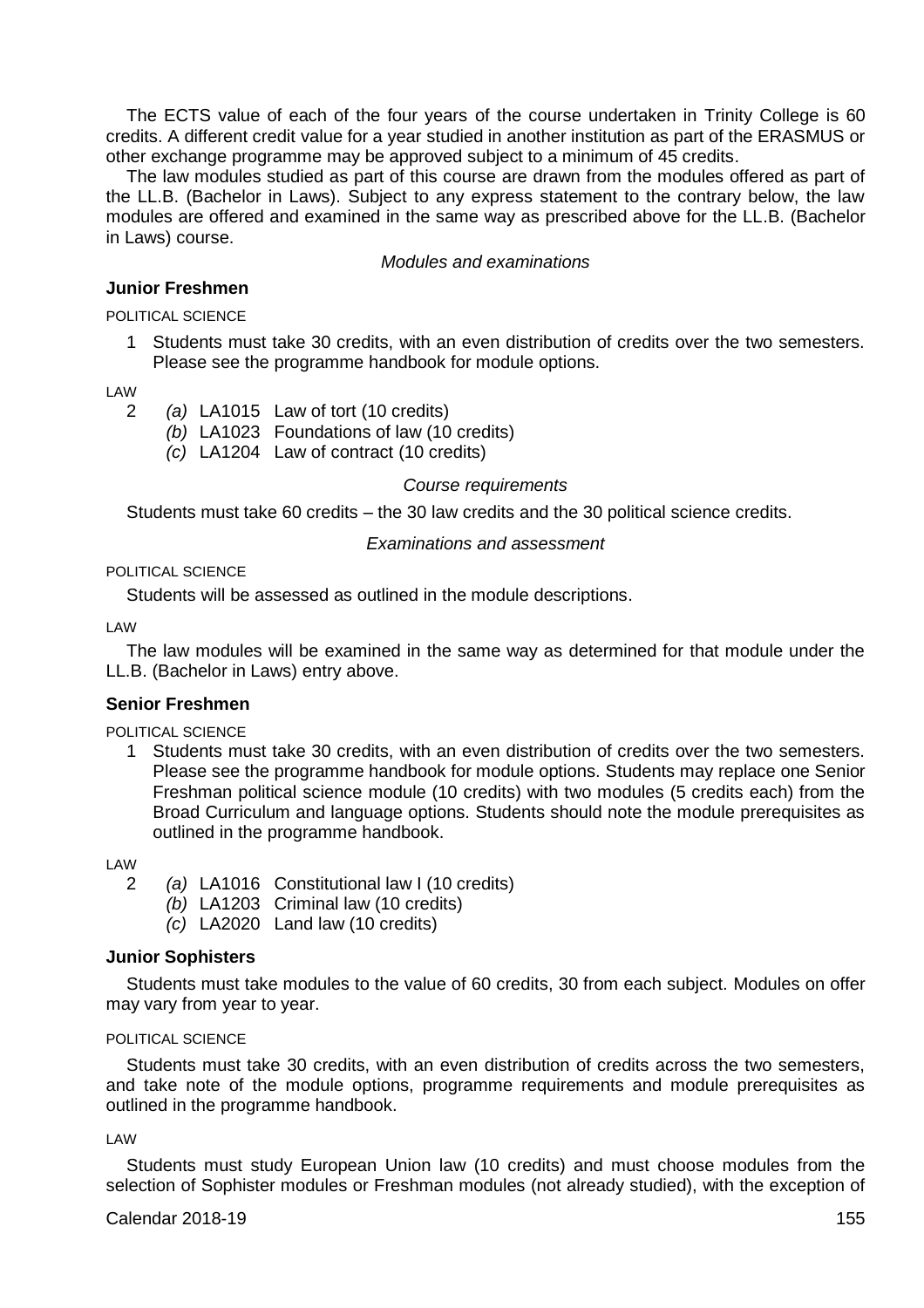legislation and regulation and private law remedies, from the relevant grouping listed in the LL.B. (Bachelor in Laws) entry above, save that they may not study advanced European Union law in the Junior Sophister year. The total weighting for law modules must be 30 credits.

Students may undertake a module offered under the Broad Curriculum other than one offered by the School of Law.

Students who undertake an ERASMUS exchange (or other similar exchange arrangement) in their Junior Sophister year must study European Union law either in the partner institution or in their Senior Sophister year. In exceptional circumstances, the School of Law may waive this requirement.

#### **Senior Sophisters**

Students are required to take 60 credits in their Senior Sophister year.

*Students taking both subjects equally in the Senior Sophister year* must take modules and assessments to the value of 60 credits, 30 from each subject. Students must take an even distribution of credits over the two semesters, taking note of the module options, programme requirements, and module prerequisites as outlined in the programme handbook.

*Students concentrating exclusively on political science in the Senior Sophister year* must take 60 credits in political science, with an even distribution of credits across the two semesters, and must take note of the programme and module requirements as outlined in the programme handbook.

*Students concentrating exclusively on law in the Senior Sophister year* will be examined in law in the same way as determined for the relevant modules under the LL.B. (Bachelor in Laws) entry above.

*Students taking a combination of modules from both subjects in the Senior Sophister year* may continue to take combinations of both subjects ensuring a total credit load of 60 credits, spread evenly across the two semesters. Students must take note of the module options, programme requirements, and module prerequisites as outlined in the programme handbook.

## *Examinations and assessment*

In the Junior Freshman, Senior Freshman, Junior Sophister and Senior Sophister years, there are three examination sessions: one at the end of each semester and a reassessment session. Students may be required to present for examination at the end-of-semester sessions for their class. Students will be assessed as outlined in the module descriptions for each subject. Junior Sophisters studying at a foreign university are subject to that university's assessment procedures. The requirements for students to successfully pass the Junior Sophister year and rise into the Senior Sophister year are set out in the course handbook and exchange programme regulations.

Subject to prior approval, an examiner may award marks for a module in respect of class work. Successful candidates at examinations are placed in three classes: first class honors, second class honors (with two divisions, first and second), and third class honors.

The examination conventions are determined by the law and political science programme management committee, subject to approval by the court of examiners. The conventions provide detailed guidelines on examination and assessment, including the law research dissertation.

#### *Junior Freshman*

In the Junior Freshman year, assessment of modules may take a variety of forms, as set out in the course handbook.

## *Senior Freshman*

In the Senior Freshman year, assessment of modules may take a variety of forms, as set out in the course handbook.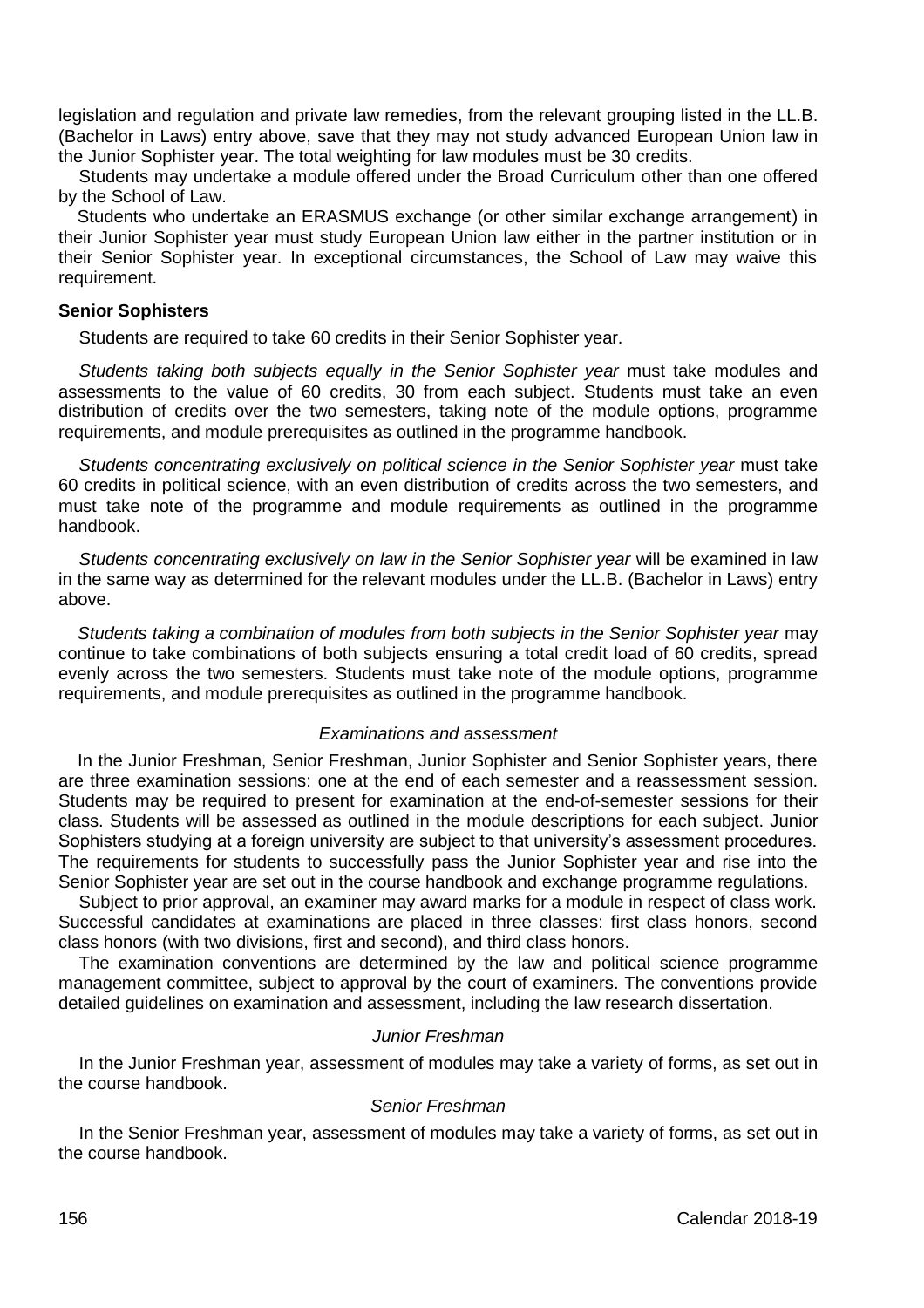#### *Junior and Senior Sophister*

The degree examination is held in the Junior Sophister year (part I), and in the Senior Sophister year (part II) with each year contributing equally to the calculation of the degree result. Assessment of modules may take a variety of forms, as set out in the course handbook.

Each module carries its credit weighting in determining the overall mark for the year.

## *Transfers to the single honors LL.B. course*

21 A student who has successfully passed the Junior Freshman year in law and political science may apply to transfer to the single honors LL.B. course without loss of year but will be required to take a modified Senior Freshman course. Furthermore, by the end of the Senior Sophister year, a transferee student must have fulfilled all the requirements that an originating single honors LL.B. student studies by the end of the Senior Freshman year.

#### *Transfer within year*

22 A student may apply to transfer to the single honors LL.B. course by the Friday of the seventh week of Michaelmas teaching term.

#### *IX SCHOOL OF LINGUISTIC, SPEECH AND COMMUNICATION SCIENCES*

The School of Linguistic, Speech and Communication Sciences comprises the Centre for Language and Communication Studies, the Department of Clinical Speech and Language Studies, the Centre for Deaf Studies, and the Trinity Centre for Asian Studies. The school offers a four-year honor course leading to the degree of B.Sc. in Clinical Speech and Language Studies (a professional qualification in speech and language therapy) and a four-year honor course leading to the degree of Bachelor in Deaf Studies. It also provides the linguistics components of the Moderatorship in Computer Science and Language (see XIV below), modules in theoretical and applied linguistics, and language and linguistic modules within the College's Broad Curriculum scheme.<sup>14</sup> The school's language learning facilities and resources (Arts Building, room 4091) can be used by all staff and registered students of the College.

# *DEPARTMENT OF CLINICAL SPEECH AND LANGUAGE STUDIES*

# DEGREE OF BACHELOR IN SCIENCE (CLINICAL SPEECH AND LANGUAGE STUDIES) (B.Sc. (Clin. Lang.))

# *Regulations<sup>15</sup>*

1 The undergraduate course in clinical speech and language studies involves an integrated course of study which is designed to equip students with a broad spectrum of knowledge, skills and competencies related to the profession of speech and language therapy. The course offered is a four-year course of honor standard leading to a degree of Bachelor in Science in Clinical Speech and Language Studies.

Graduates of the course are professionally recognised by the relevant professional organisations in Ireland and the United Kingdom and are eligible to apply to register as a professionally qualified speech and language therapist with the Health and Social Care Professionals Council (CORU).

## *Garda/police vetting*

2 Students in clinical speech and language studies are required to undergo vetting by the Garda Síochána, through the [National Vetting Bureau,](https://vetting.garda.ie/) or other relevant police force. If, as a result of the outcome of these vetting procedures, a student is deemed unsuitable to attend

-

<sup>14</sup>See GENERAL REGULATIONS AND INFORMATION, section I.

<sup>&</sup>lt;sup>15</sup>These regulations should be read in conjunction with GENERAL REGULATIONS AND INFORMATION.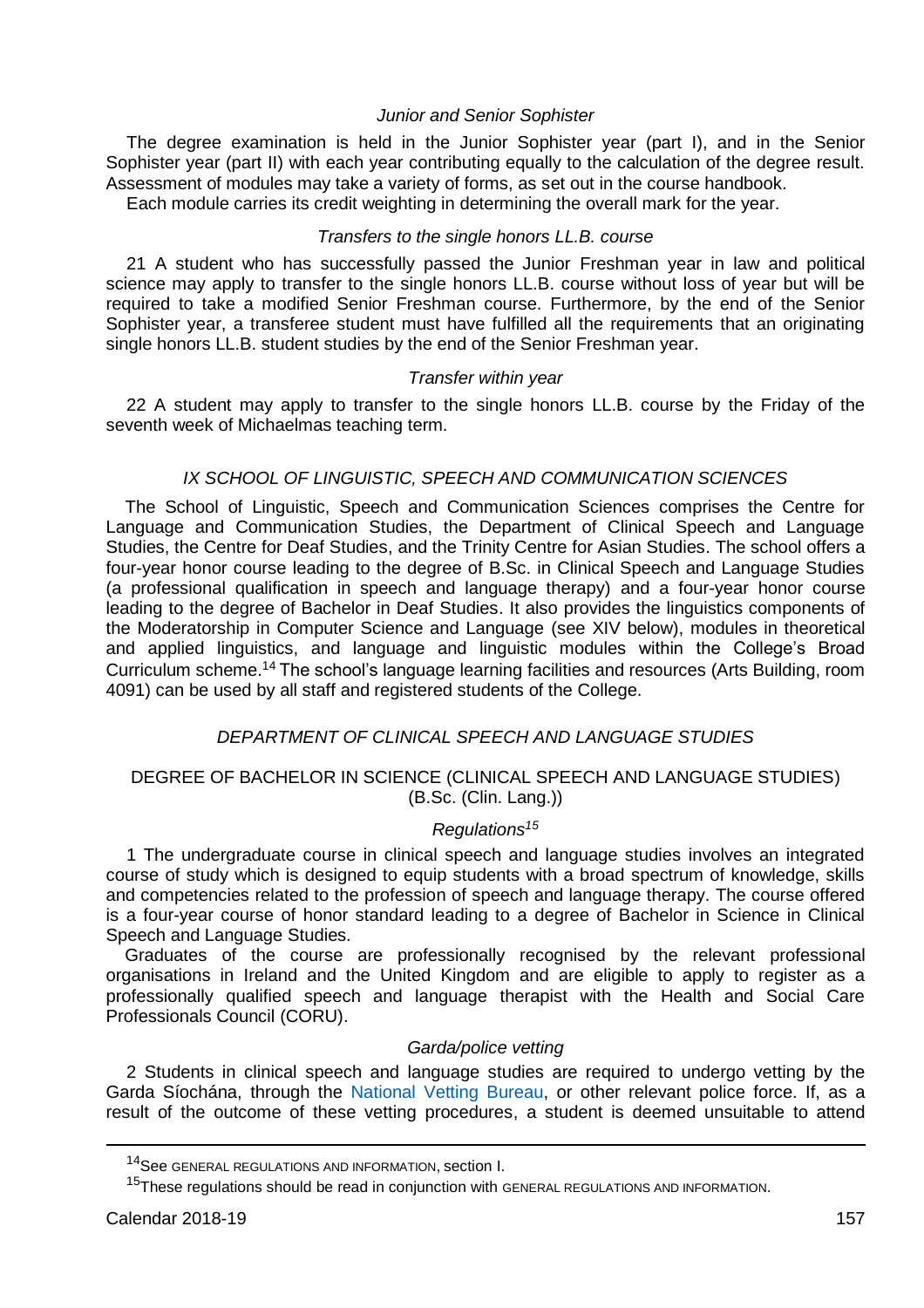clinical or other professional placements, he/she may be required to withdraw from his/her course of study. Further details and procedures are available from the Academic Registry and from the relevant school office.

#### *Health screening and vaccination*

3 All health care professionals have a duty of care to the public. In the interests of reducing the risk of the transmission of infectious disease from patients to students, or students to patients, all new entrants to the Department of Clinical Speech and Language Studies must attend a registered general practitioner or the College Health Service and submit the completed required health screening and vaccination documents to the department prior to the first Friday in October to certify their vaccination status or immunity to tuberculosis, measles, mumps, rubella and chickenpox. In addition, students must produce evidence of their hepatitis B and C status and where appropriate confirmation that they do not have active disease. Students who are hepatitis B negative but not already deemed to be immune to hepatitis B will be required to undergo a course of vaccination. Complete details of the vaccination programmes and the blood borne viruses (BBV) policy must be adhered to and are communicated to applicants as part of the admissions process (in the health screening and vaccination information booklet) and are available from the school office and website. Students will be also be advised to seek vaccination against influenza each year for the duration of their course of studies. Students who fail to complete the above requirements will be made withdrawn from their course of study and a readmission fee may apply.

In the rare circumstances where during their studies a student acquires a BBV infection, the school will consider reasonable accommodations in accordance with statutory requirements. Details of the management of students who become infected with a BBV during their course are outlined in the BBV policy. In the event that a student has, or during the course of study becomes aware of, any life threatening infectious condition that could be transmitted to a patient or fellow health worker, such as HIV, hepatitis B, hepatitis C, tuberculosis, chickenpox, influenza, measles or rubella they should advise their school office and consult a registered general practitioner or the College Health Service to confirm they are not contagious. If they are contagious they should obtain a medical certificate confirming the diagnosis and should refrain from patient contact until cleared medically.

Advice for applicants who test positive for a BBV can be arranged through the College Health Service. Applicants with active infection who successfully undergo treatment, which renders them no longer an infectious risk to patients, may then continue with their course. Students should be advised that restricted practice and monitoring arrangements including re-testing requirements may apply. In order to ensure that students are properly supported and monitored and to minimise any detrimental effects on the provision of training to other students and most importantly to ensure protection of all patients, the University will only admit and retain students that it can reasonably accommodate who are positive with a BBV at any one time. If the University is unable to reasonably accommodate a student with a BBV, the offer of a place for new entrants or re-registration for those previously registered will be rescinded and all fees paid will be refunded.

If Irish law, or official guidance, changes between the date of publication of this documentation and the date of registration of new applicants to this course, the Department of Clinical Speech and Language Studies reserves the right to require that the criteria adopted in relation to the ability to practise clinically in Ireland be satisfied before registration is permitted. All costs associated with tests for health screening and vaccination must be met by the student.

#### *Students with disabilities*

4 Students with disabilities are encouraged to register with the Disability Service to seek supports where the disability could affect their ability to participate fully in all aspects of the course, including clinical and professional placements.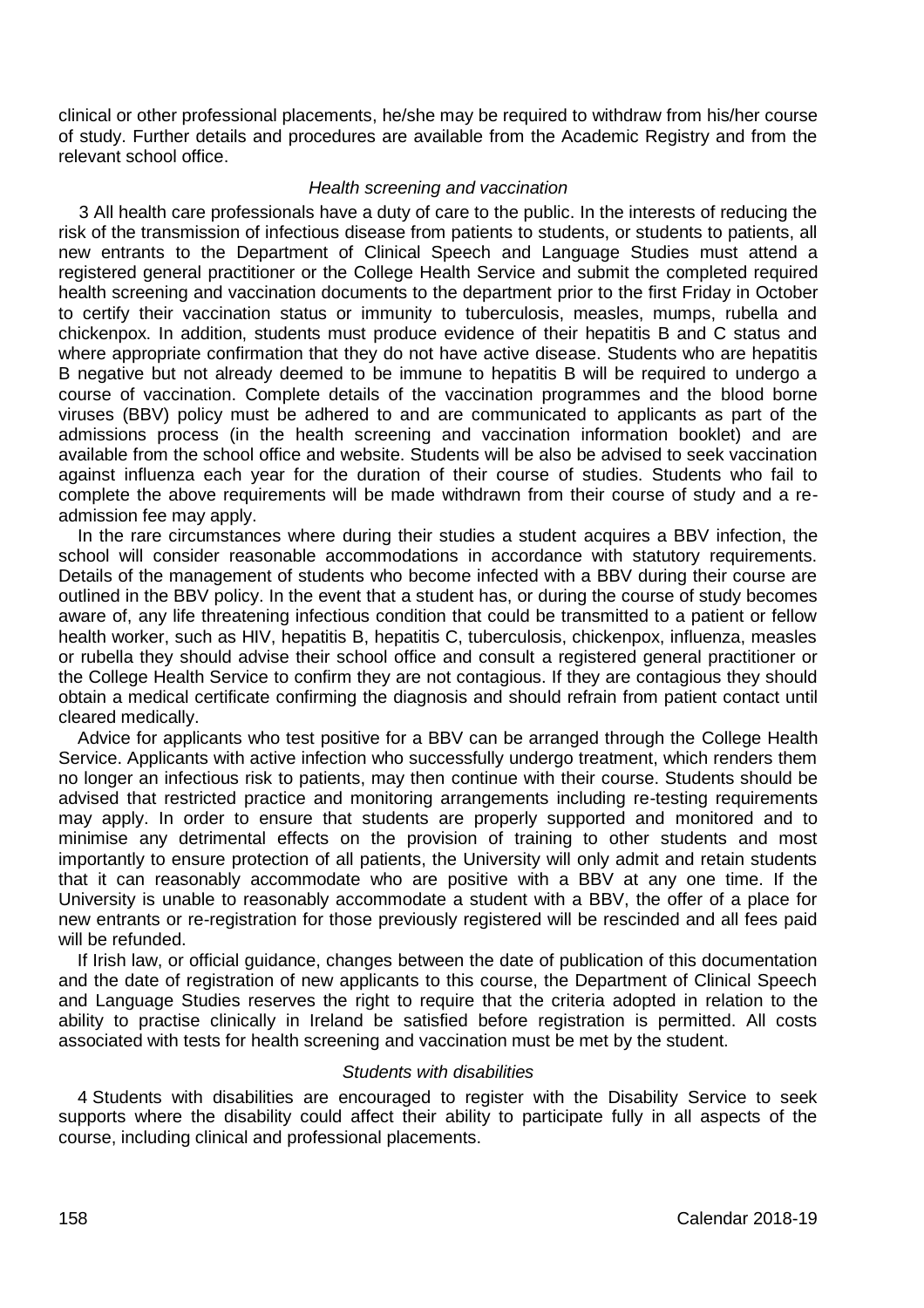## *Placements*

5 The School of Linguistic, Speech and Communication Sciences is responsible for preparing future professionals who will work in areas requiring serious responsibilities and trust. The undergraduate programme includes clinical placements which are often physically, intellectually, emotionally and ethically demanding. In clinical speech and language studies, and health sciences generally, the interests of the patient take precedence over those of the practitioner. Students who, for any reason, are unable to safely participate in clinical or other professional placements and, who therefore, could cause harm to themselves or to others in such situations are required to disclose such reasons to the head of discipline or his/her nominee. The College fitness to practise procedures will be applied where concerns are raised in relation to a student's fitness to participate in clinical or other placements.

## *Requirements for the B.A. degree*

6 Students who proceed to the Senior Sophister year but subsequently are unsuccessful in that year, may nevertheless be allowed the ordinary B.A. degree based on successful completion of the Junior Sophister year, provided that a special recommendation to that effect is made by the court of examiners. Except by permission of the University Council, on the recommendation of the executive committee of the school, the ordinary degree of B.A. may normally be conferred only on candidates who have spent at least three years in the University. The ordinary B.A. degree does not carry a license to practise and graduates with this degree are not eligible to register with the Health and Social Care Professionals Council (CORU).

#### *Subjects of study*

7 Throughout the undergraduate curriculum, component subjects in each year are addressed under two headings: (i) theory and (ii) clinical practice. Emphasis is placed on the study of basic sciences, psychology, linguistics, in addition to aspects of speech, language and communication impairment, swallowing disorders and disability. Clinical and other practical work is a feature of each year of the course and may be scheduled both during and outside university teaching terms. This work takes place in the College itself, in clinics in Dublin and elsewhere in Ireland. Students may be assigned to any such clinic in order to fulfil their clinical requirements.

#### *Academic progress and assessment*

8 The calculation of the degree award will be based on marks achieved in the final two years of the programme (Junior Sophister and Senior Sophister) on a 30/70 basis, for students first registering in the academic year 2018-19. Reassessment is available in all years. Students are permitted to repeat all years. Students should not repeat any academic year more than once within the degree programme and may not repeat more than two academic years within the degree programme. The maximum number of years to complete the undergraduate degree is six years.

For professional reasons attendance at lectures, tutorials (including problem-based learning tutorials), and clinics is compulsory in all years. Students who have not satisfied the departmental requirements for attendance will be returned to the Senior Lecturer as non-satisfactory, in keeping with the regulations of the University Council. Notwithstanding the provisions of any other regulation, exclusion from the course may be recommended to the University Council at any stage in respect of any student whose progress or performance is unsatisfactory or to the Board of Trinity College in respect of any student whose conduct is unsatisfactory.

9 Professional ethics and standards of conduct in relation to clinical practice must be observed throughout the course. Students are instructed on professional matters and regulations, including clinical attendance, and are required to observe these regulations at all times. A student may be required to defer clinical practice, including any practical examination, if the head of discipline, on the recommendation of the practice education co-ordinator, determines that such a deferral is necessary on professional grounds. Any student who behaves in an unprofessional manner in relation to their clinical duties will be subject to disciplinary procedures, in accordance with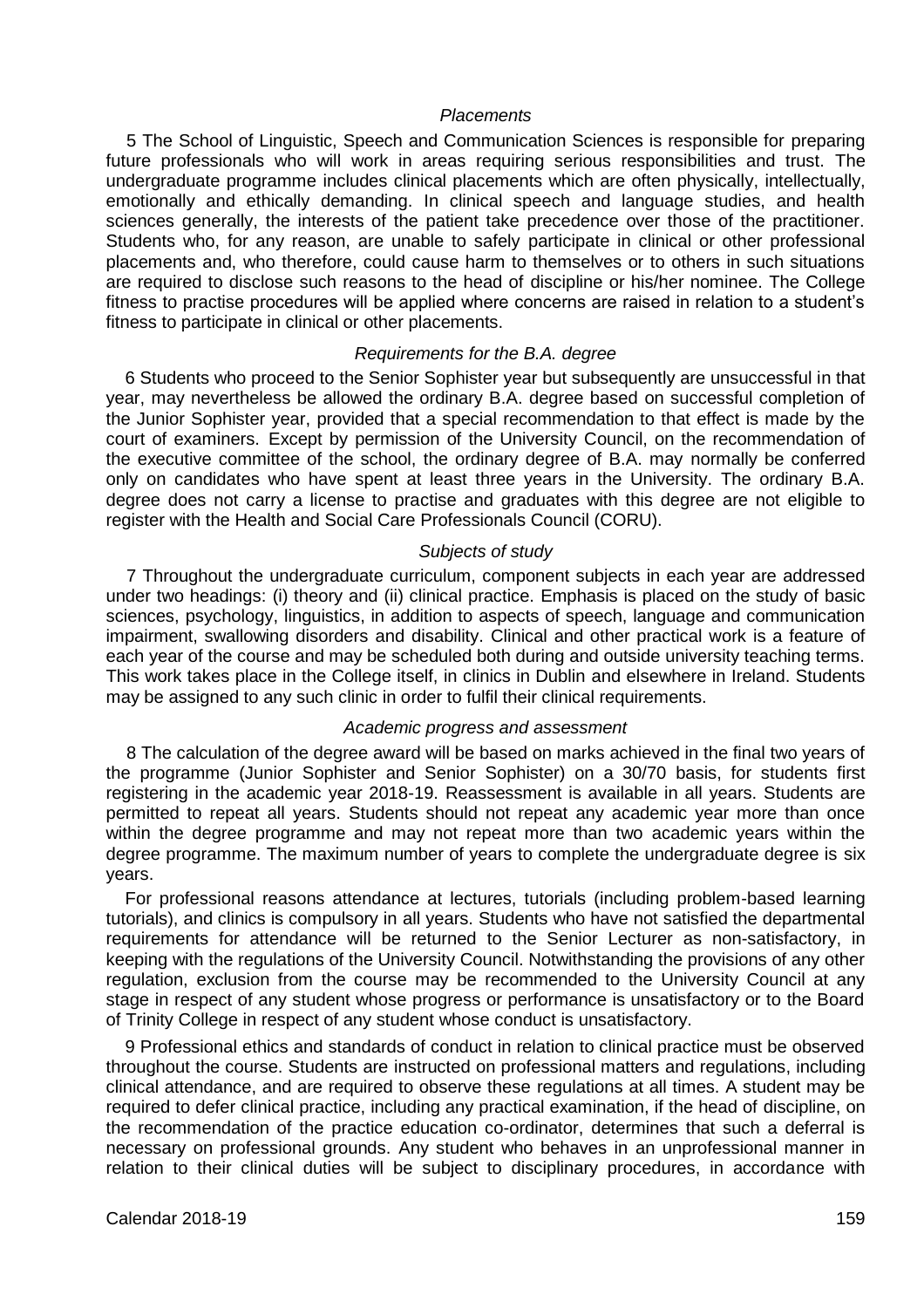College regulations (see GENERAL REGULATIONS AND INFORMATION).

10 Marks are awarded to students for continuous assessment, project work, formal examination and clinical practice. Students are required to perform satisfactorily in each type of activity. Compensation within or across modules is not permitted. In order to rise with their class, students must obtain credit for the academic year by satisfactory attendance at lectures and tutorials, and by carrying out, submitting and sitting the required assessment components. In addition, students must pass the year by achieving a pass mark in each module and by accumulating 60 credits.

11 There are examination sessions at the end of semester one (Michaelmas term) and following the end of semester two (held in Trinity term). Successful candidates at the examination are placed in three classes: first class honors, second class honors (with two divisions, first and second), and third class honors. There is one reassessment session which is held at the beginning of Michaelmas term.

Students who are unsuccessful in their examinations may be required to resubmit continuous assessment or project work, to sit a formal reassessment paper, or to be re-assessed in clinical practice, as appropriate.

#### *Modules and assessment*

#### **Junior Freshmen**

#### *Modules*

Anatomy (10 credits) Physiology allied health (5 credits) Phonetics (10 credits) Language, the individual and society (5 credits) Introduction to syntax (5 credits) Introduction to language acquisition (5 credits) Speech, hearing and swallowing (5 credits) Social psychology and lifespan development (5 credits) Foundation clinical studies (10 credits)

Foundation clinical studies will include visits to healthcare, educational and community settings.

## *Examination and assessment*

Assessment is through a combination of course work, practical assignment and examination. Modules are weighted according to their credit values. Students take written examinations in the following:

Anatomy Physiology allied health Introduction to syntax Social psychology and lifespan development

## **Senior Freshmen**

# *Modules*

Nature of speech, voice, fluency and swallowing disorders (5 credits) Assessment of speech, voice, fluency and swallowing disorders (10 credits) Nature of language and communication disorders (5 credits) Assessment of language and communication disorders (10 credits) Linguistics (5 credits) Phonetics and phonology (5 credits) Cognitive and neuropsychology (5 credits) Practice education 1 (10 credits) Ethics and professional studies (5 credits)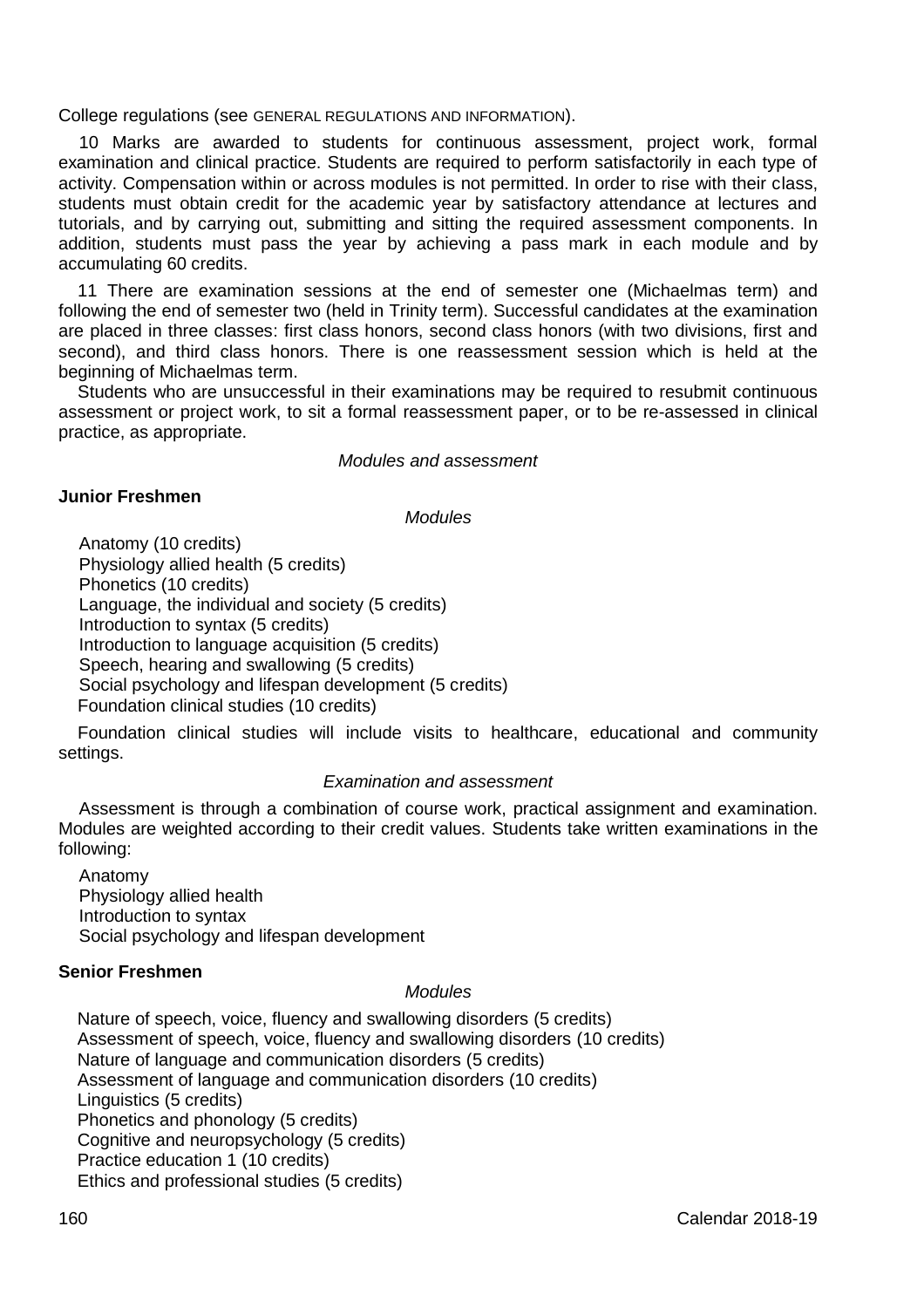#### *Examination and assessment*

Assessment is through a combination of course work, practical assignment and examination. Modules are weighted according to their credit values. Students take written examinations in the following:

Assessment of speech, voice, fluency and swallowing disorders Assessment of language and communication disorders **Linguistics** Cognitive and neuropsychology

#### **Junior Sophisters**

## *Modules*

Intervention for speech, voice, fluency and swallowing disorders (10 credits) Intervention for language and communication disorders (10 credits) Evidence based practice (5 credits) Discourse analysis (5 credits) Dynamics of discourse (5 credits) Neurology and psychiatry (5 credits) Research design (5 credits) Research methods and statistics (5 credits) Practice education 2 (10 credits)

#### *Examination and assessment*

Assessment is through a combination of course work, practical assignment and examination. Modules are weighted according to their credit values. Students take written examinations in the following:

Intervention for speech, voice, fluency and swallowing disorders Intervention for language and communication disorders **Psychiatry** Research methods and statistics Evidence based practice

#### **Senior Sophisters**

#### *Modules*

Advanced studies in communication and swallowing (5 credits) Advanced studies in communication, disability and society (5 credits) Research project (20 credits) Practice education 3 (10 credits) Practice education 4 (10 credits) Counselling principles and practice (5 credits) Reflective studies (5 credits)

#### *Examination and assessment*

Assessment is through a combination of course work, practical assignment and examination. Modules are weighted according to their credit values. Students take written examinations in the following:

Advanced studies in communication and swallowing Reflective studies

There is no compensation within or across modules. Students are required to pass all assessment components and all examinations for all modules. Additionally, students are assessed on an independent research project and are required to submit evidence of the relevant ethics committee's approval with their dissertation in order to pass the module.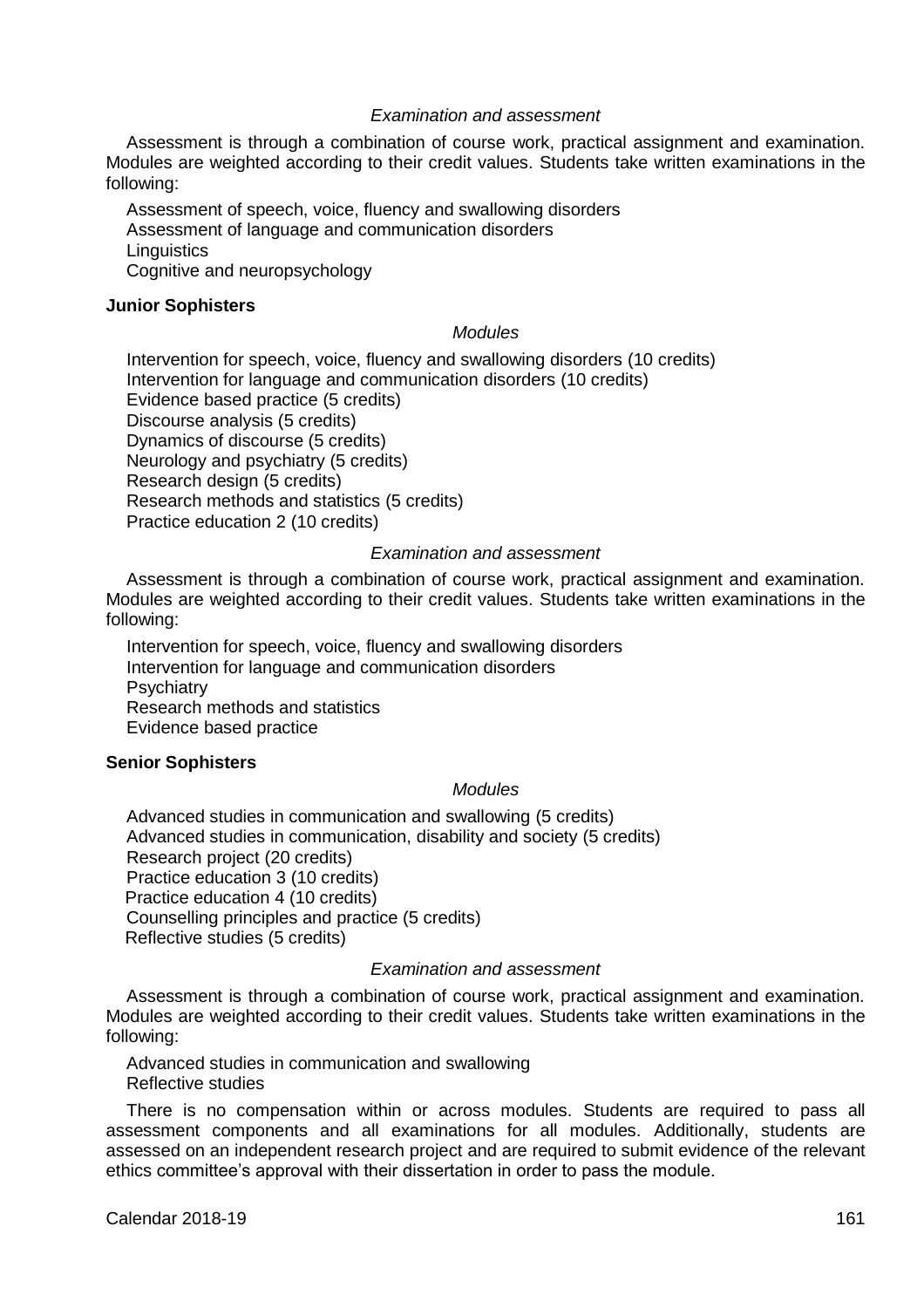*Clinical practice:* Students are assessed in clinical practice during the year. In order to be returned as satisfactory in clinical practice, a student must receive a mark of 40 per cent or more on all assessments. Students must submit certified clinical practice hours within a week of completion of their placement, in accordance with the regulations of the department.

#### *CENTRE FOR DEAF STUDIES*

## BACHELOR IN DEAF STUDIES (B.St.Su.)

#### *Regulations*

1 The undergraduate course in Deaf studies involves an integrated course of study which is designed to equip students with a broad spectrum of knowledge, skills and competencies related to the Deaf community, its history and culture, and for those following specific paths, the profession of Irish Sign Language/English interpreting or Irish Sign Language teaching. The course offered is a four-year course of honors standard leading to a degree of Bachelor in Deaf Studies.

2 The Sophister years of the Bachelor in Deaf Studies will include specialist training options in (i) Deaf studies, (ii) Irish Sign Language (ISL)/English interpreting or (iii) Irish Sign Language (ISL) teaching. To specialise in Irish Sign Language (ISL)/English interpreting, students must achieve a minimum average mark of 60 per cent and no mark lower than 50 per cent in their Senior Freshman results for the modules 'Irish Sign Language 3', 'Irish Sign Language 4' and 'translation and interpreting: philosophy and practice'. To specialise in Irish Sign Language (ISL) teaching, students must achieve a minimum average mark of 60 per cent and no mark lower than 50 per cent in their results for the modules 'Irish Sign Language 3' and 'Irish Sign Language 4'.

3 Current holders of the College's undergraduate diplomas in Deaf studies, ISL/English interpreting, or ISL teaching, awarded prior to 2011, who have also achieved an overall grade of second class (second division) or higher, may be considered for entry to the Sophister years of the degree at the discretion of the course committee.

#### *Garda/police vetting*

4 Students in Deaf studies are required to undergo vetting by the Garda Síochána, through the [National Vetting Bureau,](https://vetting.garda.ie/) or other relevant police force. If, as a result of the outcome of these vetting procedures a student is deemed unsuitable to attend professional placements he/she may be required to withdraw from his/her course of study. Further details and procedures are available from the Academic Registry and from the relevant school office.

#### *Students with disabilities*

5 Students with disabilities are encouraged to register with the Disability Service to seek supports where the disability could affect their ability to participate fully in all aspects of the course, including professional placements.

#### *Placements*

6 Students will work in areas requiring serious responsibilities and trust. Students who, for any reason, are unable to safely participate in professional placements and, therefore, could cause harm to themselves or to others in such situations, are required to disclose such reasons to the head of discipline or his/her nominee. The College fitness to practise procedures will be applied where concerns are raised in relation to a student's fitness to participate in professional placements.

## *Areas of study*

7 The component modules in each year are grouped under two headings: (i) theory and (ii) practice. Throughout the course considerable emphasis is placed on the study of culture, language and linguistics, in addition to aspects of policy relating to the situation of Deaf people educationally, legally and linguistically. Practical placement is a feature of the Junior Sophister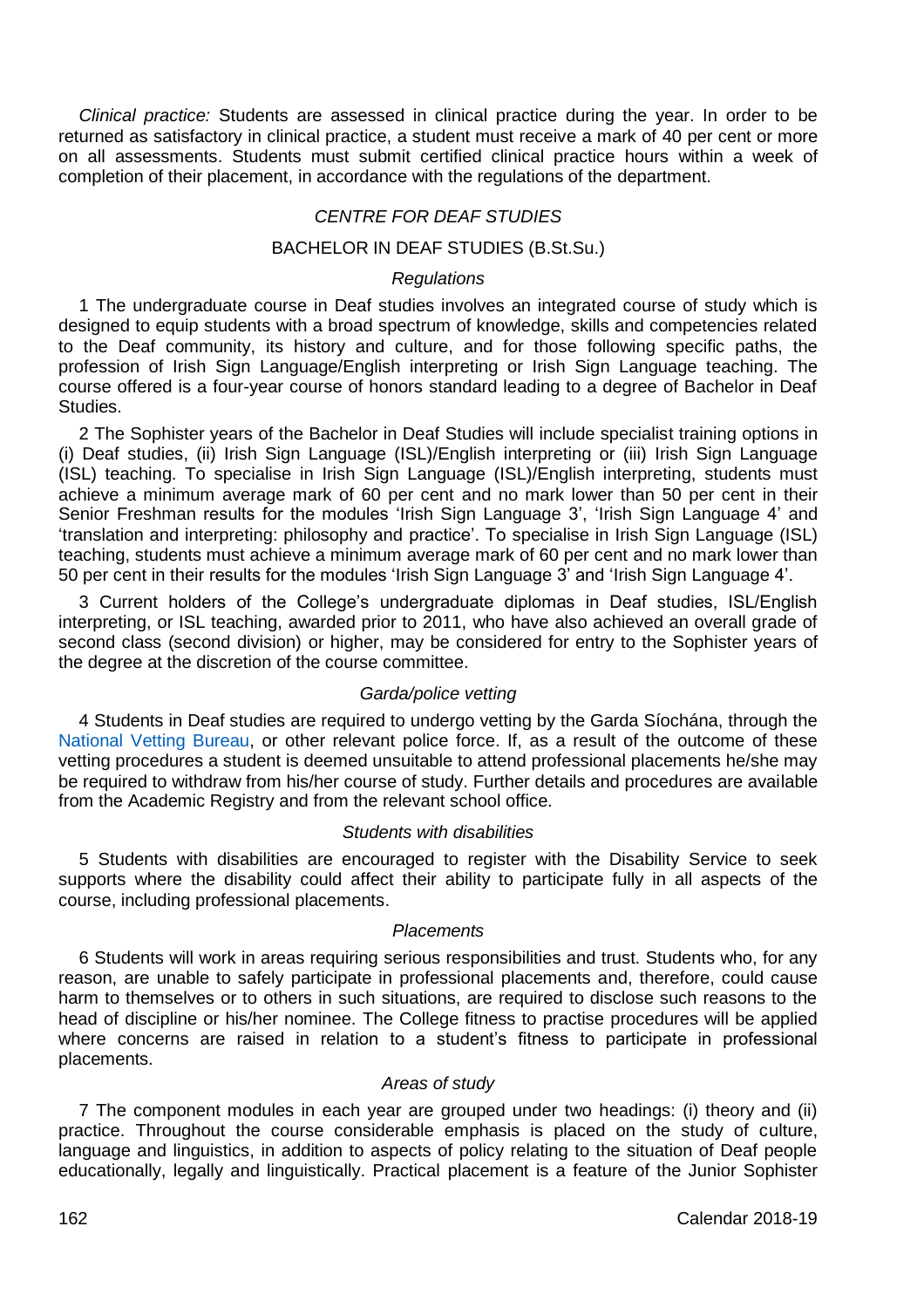and Senior Sophister years of the course and may be scheduled both during and outside university teaching terms. This work takes place in the College itself, in organisations of/for the deaf and hard of hearing, and in locations where deaf/hard of hearing people access services in Dublin, elsewhere in Ireland, and abroad. Students may be assigned to any such placement location in order to fulfil their placement requirements.

## *Academic progress and examinations*

8 Attendance at lectures, tutorials (including problem-based learning tutorials), and on placements is compulsory in all years. Students who have not satisfied the requirements for attendance will be returned to the Senior Lecturer as non-satisfactory, in keeping with the regulations of the University Council. Notwithstanding the provisions of any other regulation, exclusion from the course may be recommended to the University Council at any stage in respect of any student whose progress or performance is unsatisfactory or to the Board of Trinity College in respect of any student whose conduct is unsatisfactory.

9 Professional ethics and standards of conduct in relation to practice must be observed throughout the course. Students are given written instructions in regard to professional matters, including attendance at placements, and are required to observe these regulations at all times. A student may be required to defer practical placement, including any practical examination, if the course co-ordinator, on the recommendation of the CDS placement co-ordinator and the student's placement tutor, determines that such a deferral is necessary on professional grounds. Any student who behaves in an unprofessional manner in relation to their placement duties will be subject to disciplinary procedures, in accordance with College regulations (see GENERAL REGULATIONS AND INFORMATION).

10 Marks are awarded to students for continuous assessment, project work, formal examination and practical placement. Students are required to submit work and perform satisfactorily in each type of activity.

11 All students must present for examinations during the assessment sessions at the end of Michaelmas term and in Trinity term. Students who are unsuccessful at these examinations will be required to present for reassessment at the beginning of Michaelmas term.

12 If a student has achieved both fail and qualified pass grades at the first sitting or has exceeded the 10 credit limit allowed for compensation and is not permitted to rise with their year, they must present for reassessment in all failed components of all modules for which they obtained a qualified pass and/or fail. Students who are required to repeat tasks that were originally assessed as part of a group will in such instances be set individual tasks. Students who are unsuccessful in a practical placement may be permitted to sit a supplemental practical assessment.

13 Students who fail to satisfy the requirements of their year at the reassessment session are permitted to repeat the year.

#### *Course modules*

14 Assessment of modules may take the form of prescribed written assessments, performance in practical placements, sign language tests, interpreting tests, portfolio submissions, creation of multimedia materials and written examinations. The specific requirements for each module are set out in the course handbook. All modules are weighted according to their credit values.

# **Junior Freshmen**

#### *Modules*

- 1 Irish Sign Language 1 (ISL 1) (10 credits)
- 2 Irish Sign Language 2 (ISL 2) (10 credits)
- 3 Working with the Deaf community (10 credits)
- 4 Perspectives on deafness (10 credits)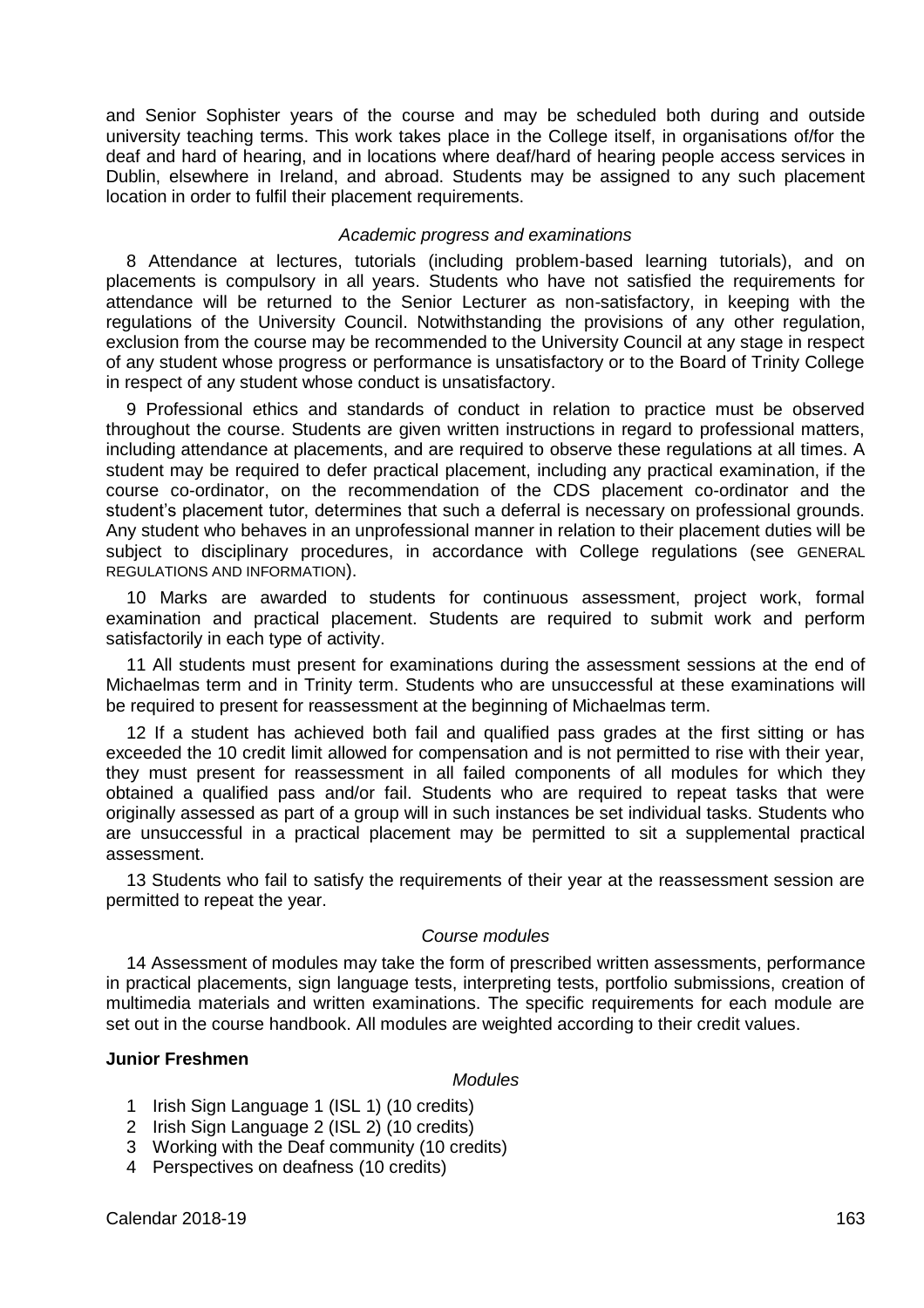- Language acquisition and deafness (10 credits)
- Aspects of written language (5 credits)
- Broad Curriculum (5 credits)

## **Senior Freshmen**

#### *Modules*

- Irish Sign Language 3 (ISL 3) (10 credits)
- Irish Sign Language 4 (ISL 4) (10 credits)
- Translation and interpreting: philosophy and practice (10 credits)
- Introduction to sign linguistics (10 credits)
- Deaf education (5 credits)
- Sociolinguistics (5 credits)
- Ethics 1 (5 credits)
- Broad Curriculum (5 credits)

# **Junior Sophisters**

#### *Modules*

DEAF STUDIES STRAND

- Irish Sign Language 5 (ISL 5) (10 credits)
- Irish Sign Language 6 (ISL 6) (10 credits)
- Ethics 2 (5 credits)
- Research methods (10 credits)
- Deaf people and the media (10 credits)

*Practical placement:* Students are assessed on placements (15 credits).

ISL/ENGLISH INTERPRETING STRAND

- Irish Sign Language 5 (ISL 5) (10 credits)
- Irish Sign Language 6 (ISL 6) (10 credits)
- Ethics 2 (5 credits)
- Introduction to interpreting (10 credits)
- Research methods (10 credits)

*Practical placement:* Students are assessed on placements (15 credits).

ISL TEACHING STRAND

- Irish Sign Language 5 (ISL 5) (10 credits)
- 2 Irish Sign Language 6 (ISL 6) (10 credits)
- Ethics 2 (5 credits)
- Curriculum planning (10 credits)
- Research methods (10 credits)

*Practical placement:* Students are assessed on placements (15 credits).

# **Senior Sophisters**

*Modules*

#### DEAF STUDIES STRAND

- Irish Sign Language 7 (ISL 7) (10 credits)
- Irish Sign Language 8 (ISL 8) (10 credits)
- Advanced topics in deaf studies (10 credits)
- Research project (10 credits)

*Practical placement:* Students are assessed on placements (20 credits).

#### ISL/ENGLISH INTERPRETING STRAND

Irish Sign Language 7 (ISL 7) (10 credits)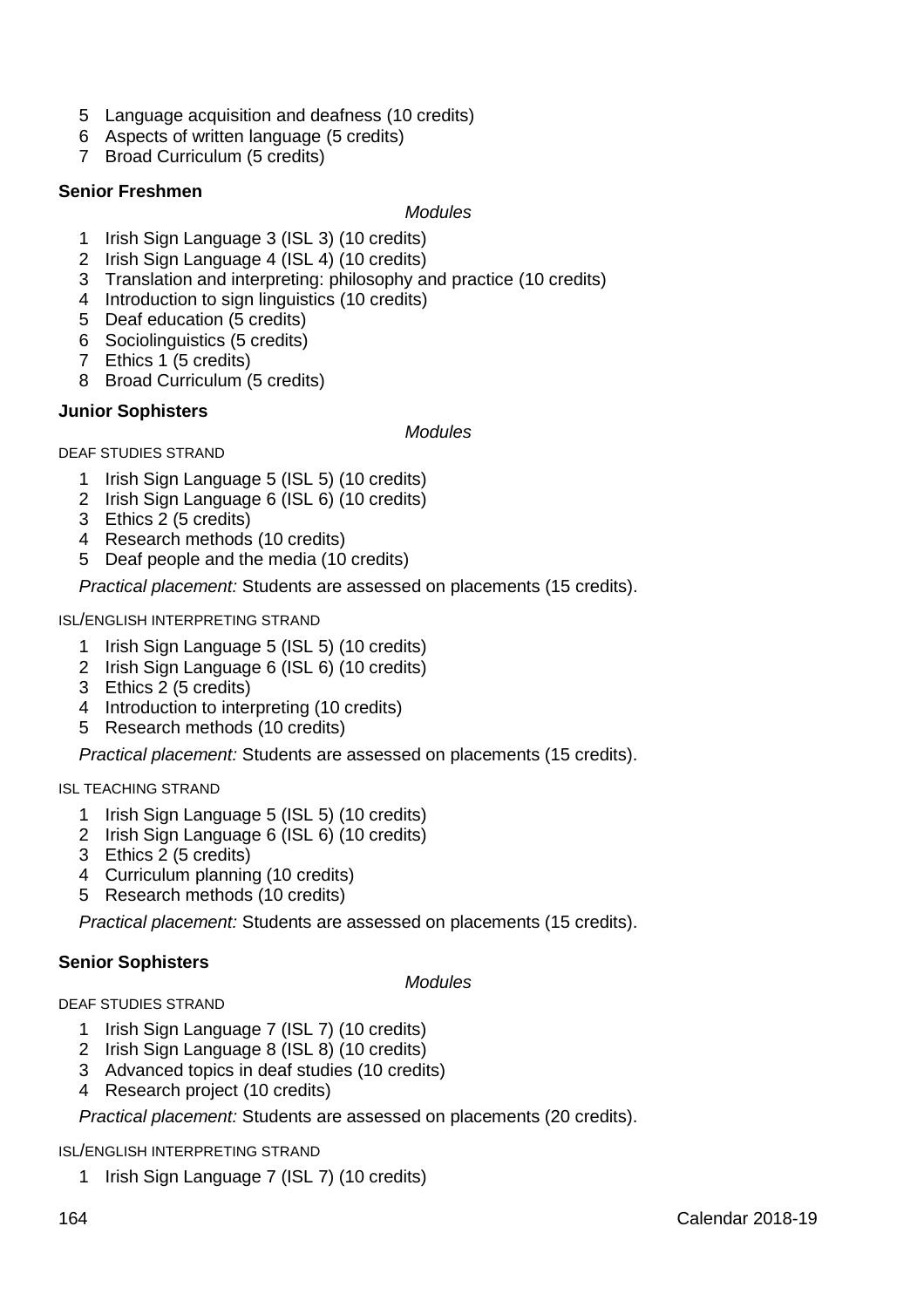- 2 Simultaneous interpreting 1 (10 credits)
- 3 Simultaneous interpreting 2 (10 credits)
- 4 Research project (10 credits)

*Practical placement:* Students are assessed on placements (20 credits).

# ISL TEACHING STRAND

- 1 Irish Sign Language 7 (ISL 7) (10 credits)
- 2 Teaching methods (10 credits)
- 3 Methods of assessment (10 credits)
- 4 Research project (10 credits)

*Practical placement:* Students are assessed on placements (20 credits).

# *X SCHOOL OF PSYCHOLOGY*

## MODERATORSHIP IN PSYCHOLOGY<sup>16</sup>

1 The undergraduate course is designed to provide a wide knowledge of the concepts, principles, theories and research methods of contemporary psychology; to develop skills of analysis and synthesis, research design, statistical description and evaluation, problem solving and computer-use and to provide practise in the design, execution, reporting and assessment of research.

The Freshman years of the course provide a broad foundation on which more advanced course work is built in the Sophister years. In the Junior Sophister year, students engage in a group project which explores applications of psychology in the community and develops the ability to work in a team. In the Senior Sophister year, each student undertakes an independent research project, the report of which constitutes a significant proportion of the final assessment. This preparation is designed to cultivate a high level of competence in scholarship and research, enabling the successful graduate to proceed directly to advanced postgraduate work and professional training.

The single honor degree currently confers eligibility for graduate membership of the Psychological Society of Ireland.

For professional work in psychology it is usually necessary to proceed to a higher degree by research or course work in the speciality of one's choice.

The ECTS value of each year of the course is 60 credits.

# 2 *Modules*

# **Junior Freshmen**

Foundations in psychology (5 credits) Statistics and methodology (10 credits) Research skills and methodology (10 credits)

- Academic skills tutorials (5 credits)
- Five foundation modules (5 credits each) from among the following: fundamentals of neuroscience and behaviour; evolutionary psychology; thinking; perception; social psychology; psychological disorder; brain, cognition and language. Foundation modules not taken in the Junior Freshman year will be taken in the Senior Freshman year.
- Students are required to attend and be assessed in one of the Broad Curriculum modules (5 credits), other than that provided by the School of Psychology.

# **Senior Freshmen**

Statistics and methodology (10 credits) Research skills and methodology (10 credits)

<u>.</u>

<sup>&</sup>lt;sup>16</sup>For details of psychology in combination with other subjects, see TWO-SUBJECT MODERATORSHIP COURSES.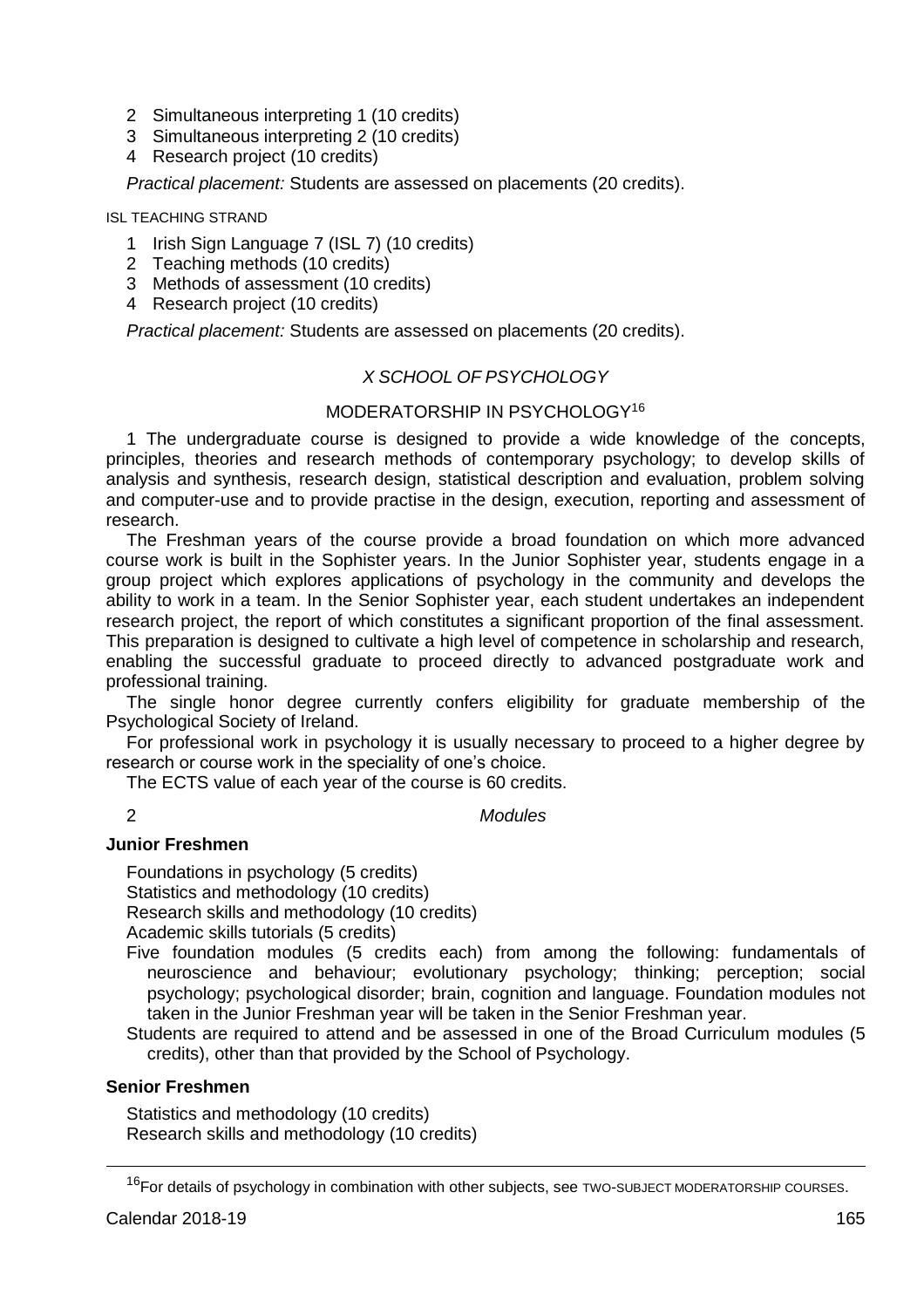Foundational texts in psychology (5 credits)

Personal and career development (5 credits)

- Five foundation modules (5 credits each) from among the following: fundamentals of neuroscience and behaviour; evolutionary psychology; developmental psychology; thinking; perception; social psychology; brain, cognition and language. Foundation modules not taken in the Junior Freshman year are taken in the Senior Freshman year.
- Students are required to attend and be assessed in one of the Broad Curriculum modules (5 credits), other than that provided by the School of Psychology.

## **Junior Sophisters**

Practicals, methodology and statistics (10 credits)

Group project (20 credits)

Six modules (5 credits each)<sup>17</sup> from: preclinical and clinical models of neuropsychiatric and neurological disorders; neurological rehabilitation; the brain through the life course; the theory and application of behaviour analysis; the psychology of criminal behaviour; child development in changing family contexts; applied issues in developmental psychology; human reasoning; creative cognition; development of perception throughout the lifespan; health psychology; perceptual neuroscience; moral development in childhood; the psychology of language; organisational psychology; qualitative research in psychology; child health and well-being; child and adolescent clinical psychology; making sense of action; human factors and organisational factors; social neuroscience.

# **Senior Sophisters**

Final year project (20 credits)

Theoretical issues (10 credits)

Advanced academic skills (5 credits)

Five modules (5 credits each) from: preclinical and clinical models of neuropsychiatric and neurological disorders; neurological rehabilitation; the brain through the life course; the theory and application of behaviour analysis; the psychology of criminal behaviour; child development in changing family contexts; applied issues in developmental psychology; human reasoning; creative cognition; development of perception throughout the lifespan; health psychology; perceptual neuroscience; moral development in childhood; the psychology of language; organisational psychology; qualitative research in psychology; child health and well-being; child and adolescent clinical psychology; making sense of action; human factors and organisational factors; social neuroscience; psychology and global health.

## *Notes*

The modules offered (and their corresponding assessment) may be restricted by the timetable and the availability of staff. Modules may be given in years other than those indicated. Additional modules may occasionally be provided for particular years of the course and credit for participation in these modules will be given in the assessment process. Details of such modules as become available and any requirements for attendance and participation will be published at the beginning of the academic year.

# *Academic progress and examinations*

3 To rise with their year, students are required to attend tutorials, seminars and practical classes as required by the University Council and the school committee. They must submit

-

<sup>&</sup>lt;sup>17</sup>Over the two Sophister years, students must take at least one module from each required area (biological, developmental, personality and individual differences, cognitive, social). Modules taken in Junior Sophister year may not be taken in Senior Sophister year. See School of Psychology undergraduate student handbook for details.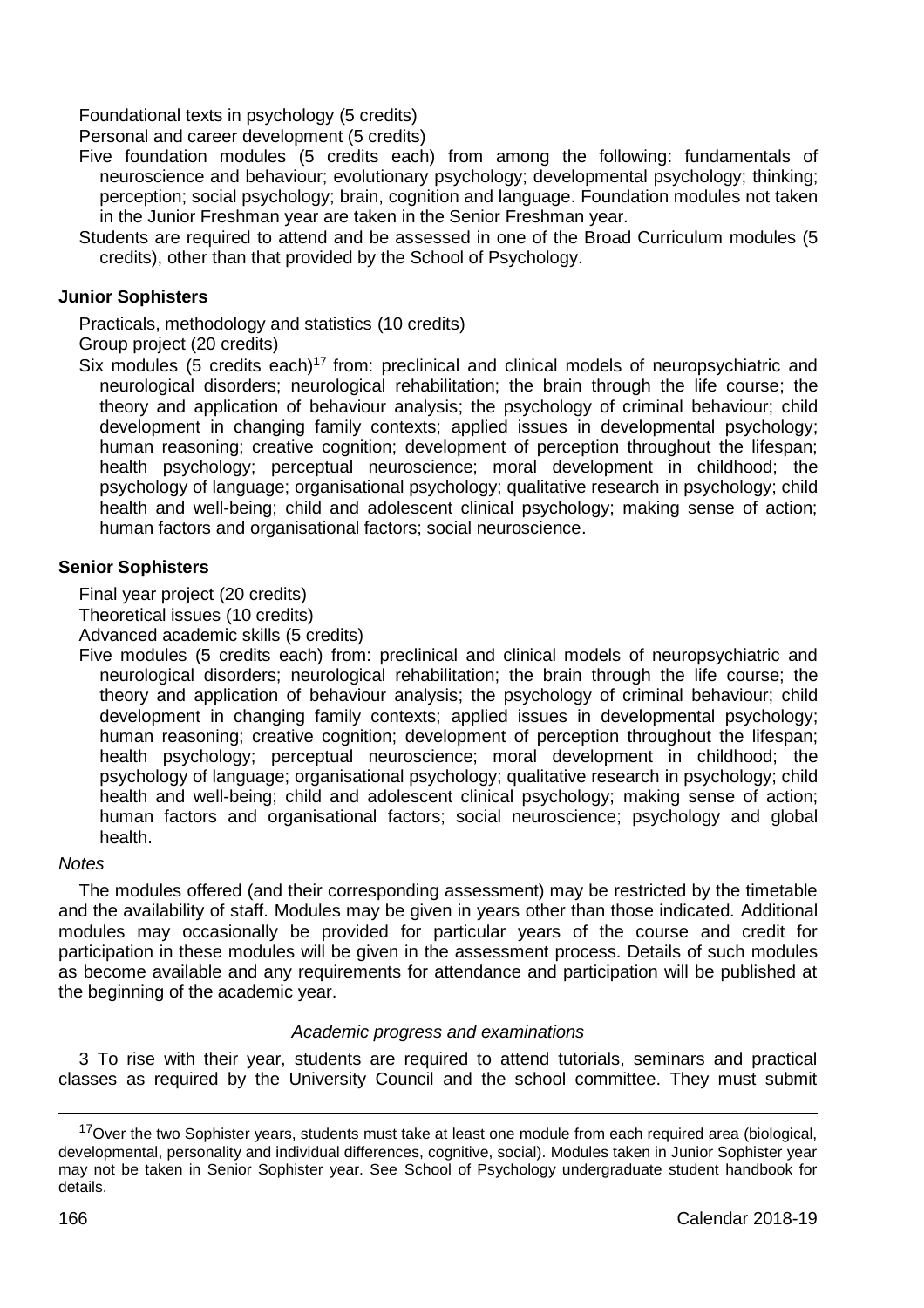satisfactory practical reports whenever required. Marks from practical work will be taken into account in the assessment of students' progress. Students must also satisfactorily complete and pass any exercises set in conjunction with particular modules, in accordance with the regulations of the school, and sit and pass prescribed examinations.

4 Single honor examinations are held during the examination periods at the end of each semester, except where advised in the School of Psychology undergraduate student handbook.

5 To pass each year of the course, students must achieve an overall credit-weighted average mark of at least 40 per cent (grade III) and accumulate 60 credits. Guidelines on passing by compensation are detailed in the student handbook.

6 See also section I for general faculty regulations regarding academic progress and examinations.

#### *Junior Freshman*

All examination papers are 2-hours in duration. Candidates take either examinations or complete continuous assessment assignments for each foundation module read in their Junior Freshman year. Work in statistics and methodology, research skills and methodology and in the academic skills tutorials is assessed by continuous assessment. Students who fail to present course work by the required deadline (without having sought and been granted permission for late submission) will be required to submit said work at the beginning of the reassessment session. Work in the Broad Curriculum module is assessed in a manner prescribed by that module's department or school. Modules are weighted according to their credit values.

#### *Senior Freshman*

All examination papers are 2-hours in duration. Candidates take either examinations or complete continuous assessment assignments for each foundation module read in their Senior Freshman year. Work in statistics and methodology, research skills and methodology, foundational texts in psychology and in personal and career development is assessed by continuous assessment. Students who fail to present course work by the required deadline (without having sought and been granted permission for late submission) will be required to submit said work at the beginning of the reassessment session. Work in the Broad Curriculum module is assessed in a manner prescribed by that module's department or school. Modules are weighted according to their credit values.

#### *Junior Sophister Moderatorship examination, part I*

All examination papers are 2½-3 hours in duration. Candidates take papers corresponding to the modules read in their Junior Sophister year. Candidates will also be required to complete continuous assessment work for practicals, methodology and statistics and for the group project and marks from such assessments will contribute to the overall mark for the course. Modules are weighted according to their credit values. Candidates may also be required to complete continuous assessment work for each of the other optional modules read. The result of the moderatorship examination, part I contributes 50 per cent to the overall degree result. Full details of course requirements and assessment procedures are available in the School of Psychology undergraduate student handbook.

## *Senior Sophister Moderatorship examination, part II*

All papers are 2½-3 hours in duration. Candidates take papers corresponding to the optional modules read in their Senior Sophister year and the general essay paper. Candidates will also be required to complete continuous assessment work for the advanced academic skills and theoretical issues modules and marks from such assessments will contribute to the overall mark for the course. Candidates may also be required to complete continuous assessment work for each of the other optional modules read. In addition, candidates must submit two typed copies of a practical project which has been carried out during the Senior Sophister year and may also be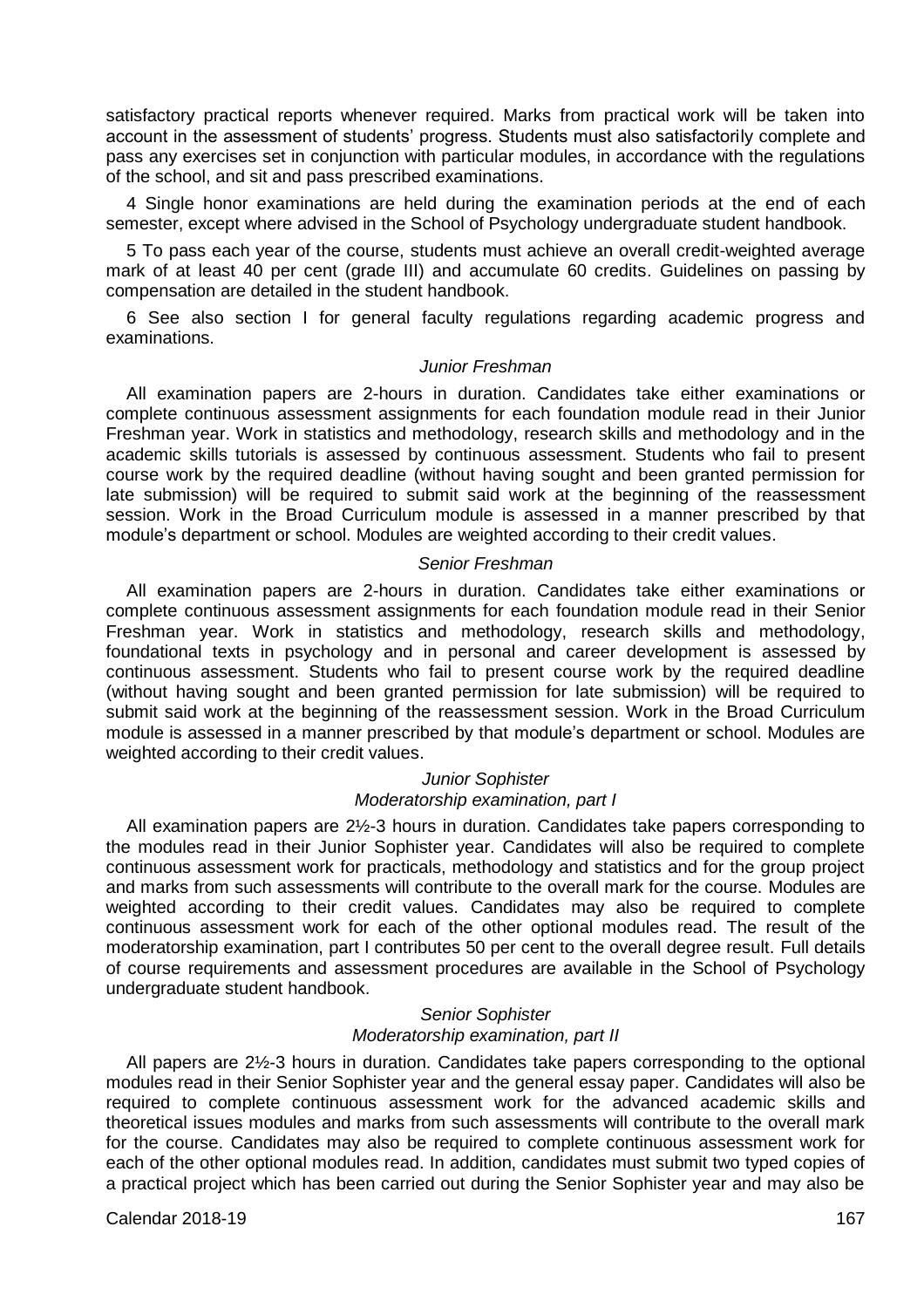required to attend a *viva voce* examination. Modules are weighted according to their credit values. The result of the moderatorship examination, part II contributes 50 per cent to the overall degree result. Full details of course requirements and assessment procedures are available in the School of Psychology undergraduate student handbook.

# *XI SCHOOL OF RELIGION*

# MODERATORSHIP IN WORLD RELIGIONS AND THEOLOGY<sup>18</sup>

The Junior Freshman year offers a range of modules which introduce students to world religions, theoretical approaches to religion, biblical studies, theology, philosophy and ethics. It sets the context for the various electives offered in the Senior Freshman and Junior Sophister years. The Senior Sophister year offers a series of electives and students write a dissertation. These electives are followed in seminars to which students contribute the results of their independent work. In both the dissertation and the electives emphasis is placed on the critical elaboration of new perspectives on particular issues, and assessment is based on demonstrated ability to present informed independent judgment.

The ECTS value of each of the four years of the course is 60 credits.

#### **Junior Freshmen**

#### *Modules*

All modules must be followed. 'A' and 'B' refer to the progression of modules in semester A and semester B within the same thematic areas designated by the preceding title.

- 1 Introduction to world religions
	- A: World religions (5 credits)
	- B: Approaches to the study of religion (5 credits)
- 2 Introduction to biblical studies A: Introduction to Jewish origins and the Hebrew Bible: texts and contexts (5 credits) B: Introduction to the New Testament: texts and contexts (5 credits)
- 3 Introduction to theology A: Eras and classical authors in the history of Christian thinking (5 credits) B: Key themes in theology (5 credits)
- 4 Religions in history A: Religions in the ancient Mediterranean (5 credits) B: The Qur'an and its history of reception (5 credits)
- 5 Religion in public A: Great speeches (5 credits) B: Great images (5 credits)
- 6 Introductions to philosophy and to key disputes
	- A: Introduction to philosophy (5 credits)
		- B: Great controversies in the histories of monotheism (5 credits)

# *Academic progress and assessment*

Modules shall be assessed by oral or written examination and one essay or a combination of other forms of written assessment per module as specified in the departmental handbook. Modules are weighted according to their credit values.

-

 $18$ For details of world religions and theology in combination with other subjects, see TWO-SUBJECT MODERATORSHIP COURSES.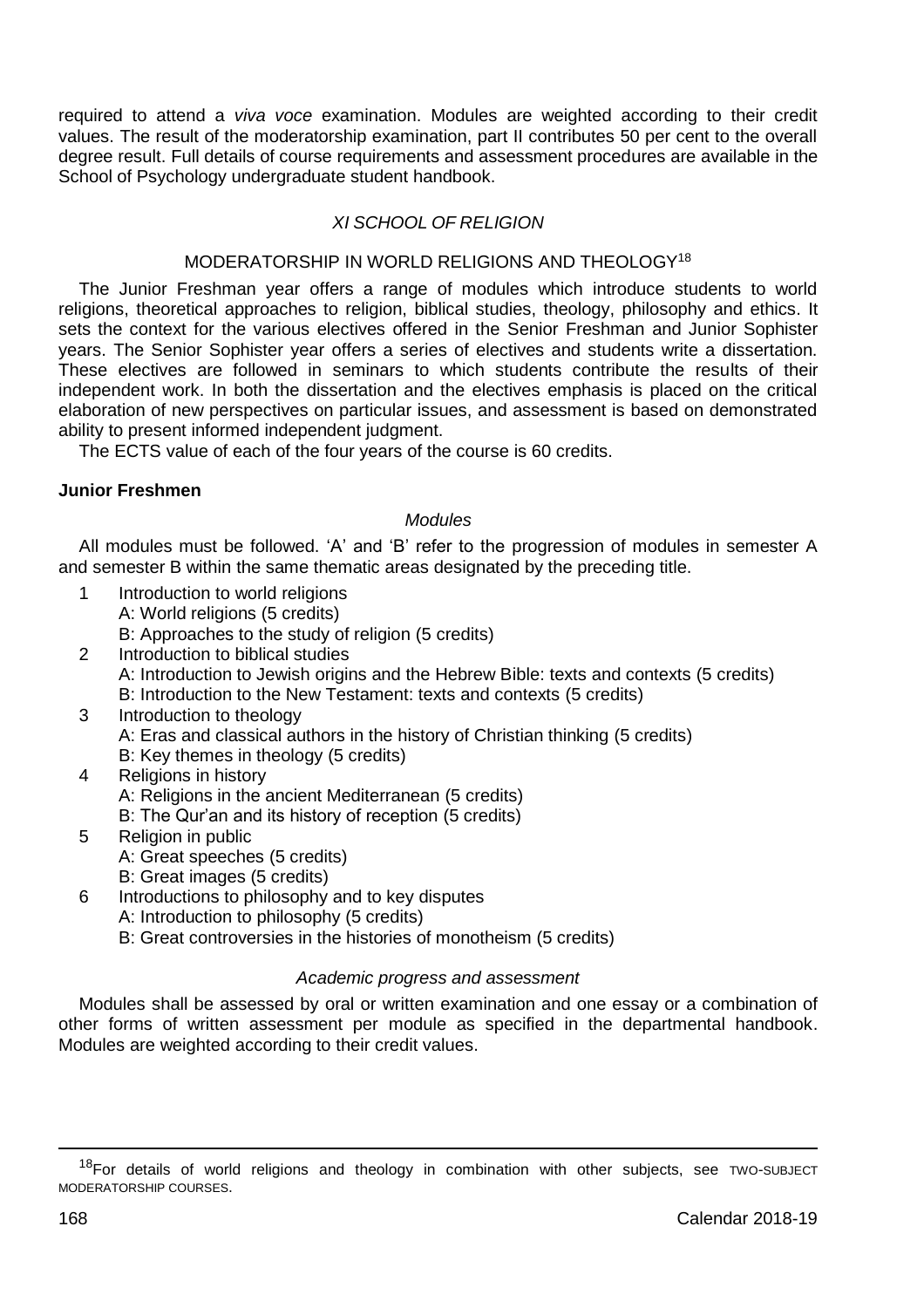#### **Senior Freshmen and Junior Sophisters**

#### *Modules*

Modules in the Senior Freshman and Junior Sophister years combine and offerings rotate every other year (i.e. they are offered on alternate years) with the exception of language modules, which do not rotate from year to year. Module offerings in this year consist of between 7-10 options per semester depending on staff availability. Students take six modules per semester. Students progress from 'A' modules to 'B' modules within the same thematic areas listed below. Modules have an ECTS value of 5. Language modules carry 10 credits over two semesters for TSM students, based on two hours of teaching, and 20 credits for single honors students based on three hours and additional assignments in the Senior Freshman year. They carry 10 credits in the Junior Sophister year, based on two hours of teaching for single honors and TSM students.

Rotation beginning 2018-19 academic year subject to availability of staff:

1 Hebrew Bible

A: Literary and historical approaches to the Torah/Pentateuch

B: From Joshua to the exile: the rise and fall of Israel and Judah

- 2 New Testament A: Paul and the development of early Christianity B: Pauline letters in context
- 3 The development of Christian thinking and practice A: The making of Catholic theology: the medieval period B: Christianity in the cultures of late antiquity
- 4 Systematic theology
	- A: Philosophical and theological approaches to God
	- B: Theological cosmology and anthropology
- 5 Ethics
	- A: Ethics in sport and media
	- B: Contemporary ethical issues
- 6 Religious studies
	- A: Classical thinkers on religion
	- B: World Christianities: Africa and Asia
- 7 World religions Islam
	- A: A survey of Islamic theology, mysticism and philosophy from its origins to the modern period
	- B: Classical Islamic religious thought in dialogue with philosophical, Jewish and Christian sources
- 8 Language offerings

Introduction to Koine Greek (Senior Freshman) Introduction to Arabic

Introduction to Classical Hebrew (Senior Freshman) (taught by the Department of Near and Middle Eastern Studies)

Intermediate Koine Greek (Junior Sophister)

Intermediate Arabic

Intermediate Classical Hebrew (Junior Sophister) (taught by the Department of Near and Middle Eastern Studies)

9 Broad Curriculum module and one of the modules listed under 1-6

#### *Academic progress and assessment*

Modules shall be assessed by oral or written examination and one essay or a combination of other forms of written assessment per module as specified in the departmental handbook. Modules are weighted according to their credit values. The Junior Sophister examination is part I of the moderatorship examination and carries 35 per cent of the total moderatorship mark.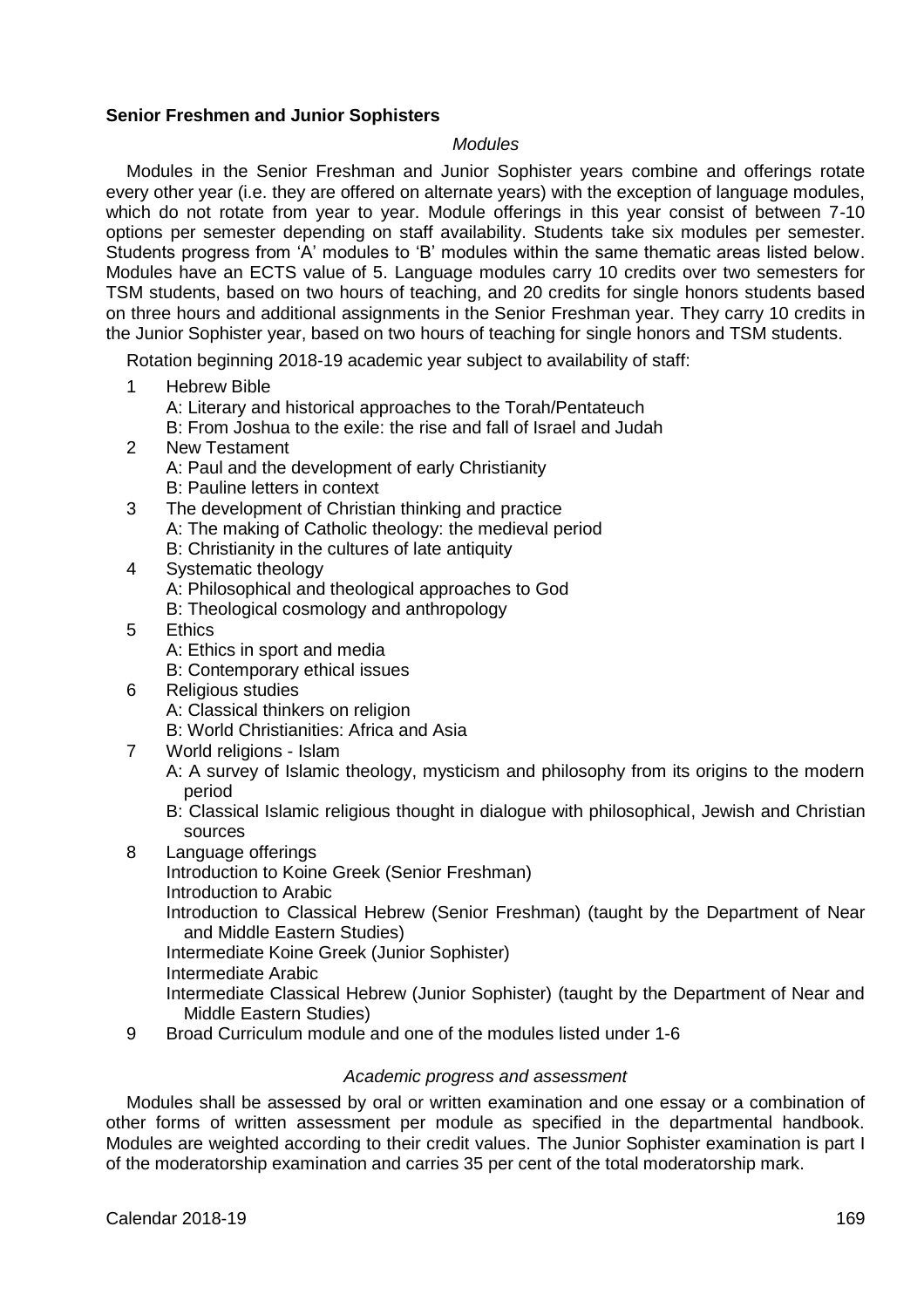# **Senior Sophisters**

#### *Modules*

A range of modules are offered in the Senior Sophister year depending upon staff availability and presence of research expertise. Students take a total of four modules, each with a 10 credit value, and write one 15,000 word dissertation (20 credits).

Selection of modules recently offered:

Sects and Sages: Dead Sea Scrolls Friendship in the New Testament and in early Christianity The sensory sacred: aesthetic and material approaches to religion Justice and mercy as attributes of God Ethics and politics Theological ethics and ecology Religions, gender and human rights Islamic political ethics from the Classical to the Modern Period Religion and multiple modernities Autonomy and disability, diversity and perfection Advanced Greek texts Advanced Arabic (Near and Middle Eastern Studies) Advanced Hebrew (Near and Middle Eastern Studies)

## *Examination and assessment*

The Senior Sophister examination is part II of the moderatorship examination and contributes 65 per cent to the overall degree result. Students follow four modules and write a dissertation (15,000 words maximum inclusive of footnotes or endnotes). Each module is assessed by examination only. Modules are weighted according to their credit values. Dissertation topics are to be approved by the department and written in consultation with an appropriate staff member. Dissertations are to be submitted by the Wednesday of the tenth week of semester B.

## MODERATORSHIP IN CATHOLIC THEOLOGICAL STUDIES 19

For details of Catholic theological studies in combination with other subjects, see TWO-SUBJECT-MODERATORSHIP COURSES).

The course is designed to provide students with knowledge of the Catholic theological, intellectual and cultural tradition and the critical issues that arise in the study of its origins, formative periods, and foundational documents. Students will be provided with the skills and ethical understanding to participate in current debates about the place of the Catholic intellectual tradition in a globalised world, including ecumenical dimensions of contemporary Catholic theology as it engages with other Christian traditions and other religious traditions of the world.

Each year of the course carries 60 ECTS.

## *Academic progress and examinations*

Assessment will take a variety of forms, these will include end-of-year examination and continuous assessment. A research dissertation will form part of the Senior Sophister assessment. To rise with their year, students must *(a)* attend satisfactorily the lectures, seminars and tutorials, *(b)* perform the prescribed assignments and *(c)* pass the prescribed in-course tests and end of semester examinations in accordance with the relevant rubrics and regulations.

The moderatorship result is based on the combined marks of the moderatorship part I and the moderatorship part II, which contribute 35 per cent and 65 per cent respectively.

-

<sup>&</sup>lt;sup>19</sup>Catholic theological studies ceased to admit students to the Junior Freshman year with effect from 2018-19.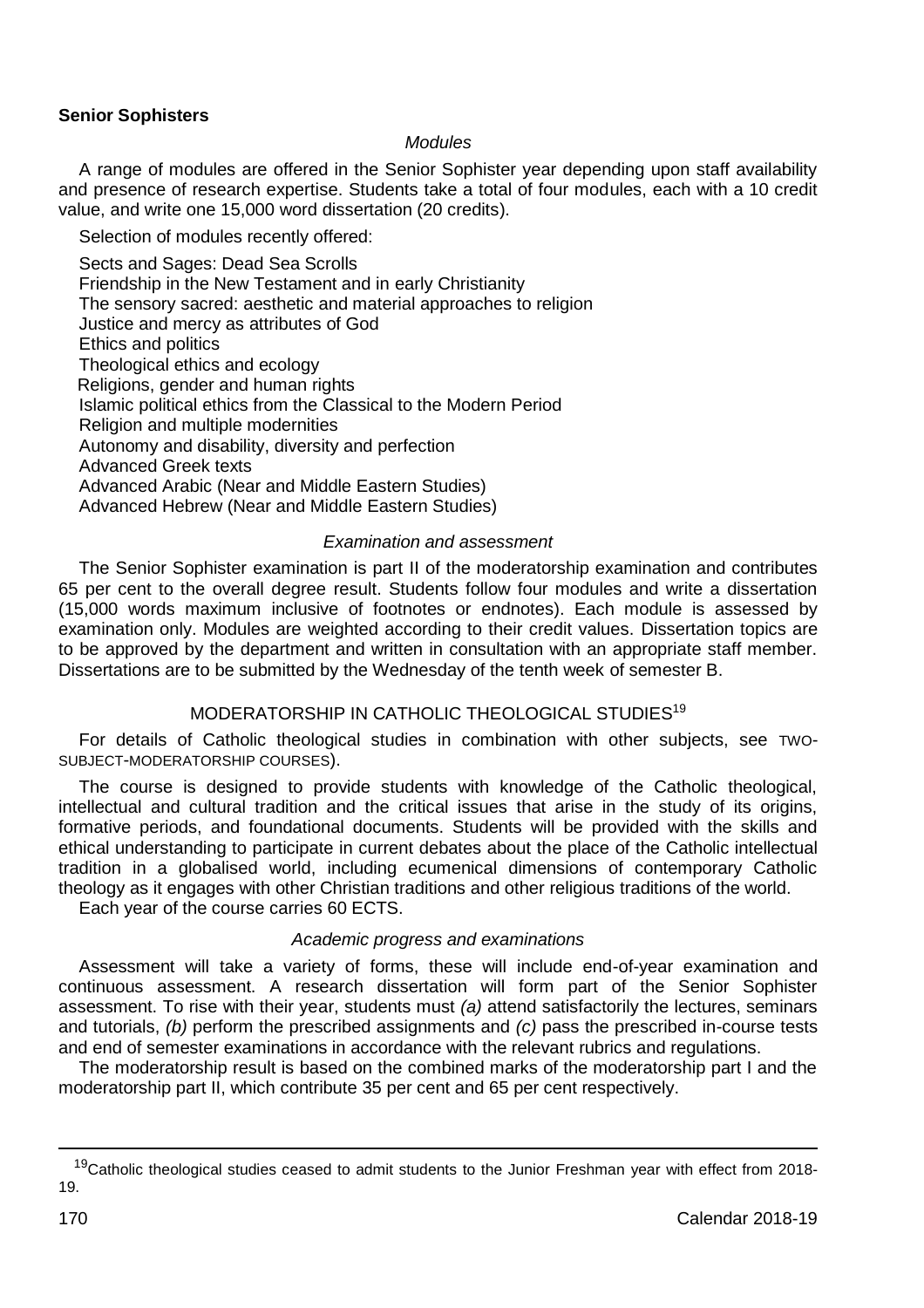# **Senior Freshmen**

#### *Modules*

- 1 The making of Catholic theology: the medieval period (5 credits)<br>2 Theology in Reformation and Counter Reformation (5 credits)
- 2 Theology in Reformation and Counter Reformation (5 credits)<br>3 Literary and historical approaches to Torah/Pentateuch (5 cre
- 3 Literary and historical approaches to Torah/Pentateuch (5 credits)<br>4 Erom Joshua to the exile: the rise and fall of Israel and Judah (5 cr
- 4 From Joshua to the exile: the rise and fall of Israel and Judah (5 credits)<br>5 Literary and historical approaches to the Gospels (5 credits)
- 5 Literary and historical approaches to the Gospels (5 credits)
- 6 End of the world: Johannine writings (5 credits)
- 7 Christology and eschatology (5 credits)
- 8 God: one and three (5 credits)
- 9 The ethics of embodiment (5 credits)
- 10 Ethical issues today (5 credits)
- 11 Optional modules (10 credits)

## *Examination and assessment*

Assessment will take a variety of forms, which will include end-of-semester examination and/or<br>
ntinuous assessment (e.g. essays, seminar presentations and team projects). continuous assessment (e.g. essays, seminar Modules are weighted according to their credit values.

#### **Junior Sophister**

# *Modules*

- 1 Catholic life and thought in the Age of Enlightenment (5 credits)
- 2 Mission, culture and diversity in a global world (5 credits)<br>3 Literary and historical approaches to Torah/Pentateuch (f
- Literary and historical approaches to Torah/Pentateuch (5 credits)
- 4 From Joshua to the exile: the rise and fall of Israel and Judah (5 credits)<br>5 Literary and historical approaches to the Gospels (5 credits)
- 5 Literary and historical approaches to the Gospels (5 credits)
- 6 End of the world: Johannine writings (5 credits)
- 7 Ecclesiology: unity and diversity in Catholic Christianity (5 credits)
- 8 Eucharistic theology (5 credits)<br>9 Optional modules (20 credits)
- Optional modules (20 credits)

## *Optional Modules*

The module offerings may vary from year to year.

- 1 Theology and social justice: community engagement in Dublin city (5 credits)
- 2 Philosophy II (5 credits)<br>3 Introduction to Latin (5 o
- Introduction to Latin (5 or 10 credits)
- 4 Introduction to Greek (5 or 10 credits)<br>5 Introduction to Hebrew (10 credits)
- 5 Introduction to Hebrew (10 credits)<br>6 Ecumenical theology (5 credits)
- Ecumenical theology (5 credits)
- 7 Ethics and ecology (5 credits)
- 8 The Book of Kells: a theological reading (5 credits)<br>9 Current expressions and movements in Christianity
- 9 Current expressions and movements in Christianity, Islam and Hinduism (5 credits)
- 10 The ten words: ancient ethics and contemporary issues (5 credits)
- 11 Great controversies (5 credits)
- 12 Religion, media and public sphere (5 credits)
- 13 The Qur'an and its history of reception (5 credits)

One 5 credit module from the Broad Curriculum may be submitted as an optional module requirement for Senior Freshman and Junior Sophister students.

## *Examination and assessment*

Assessment will take a variety of forms, which will include end-of-semester examination and/or continuous assessment (e.g. essays, seminar presentations and team projects).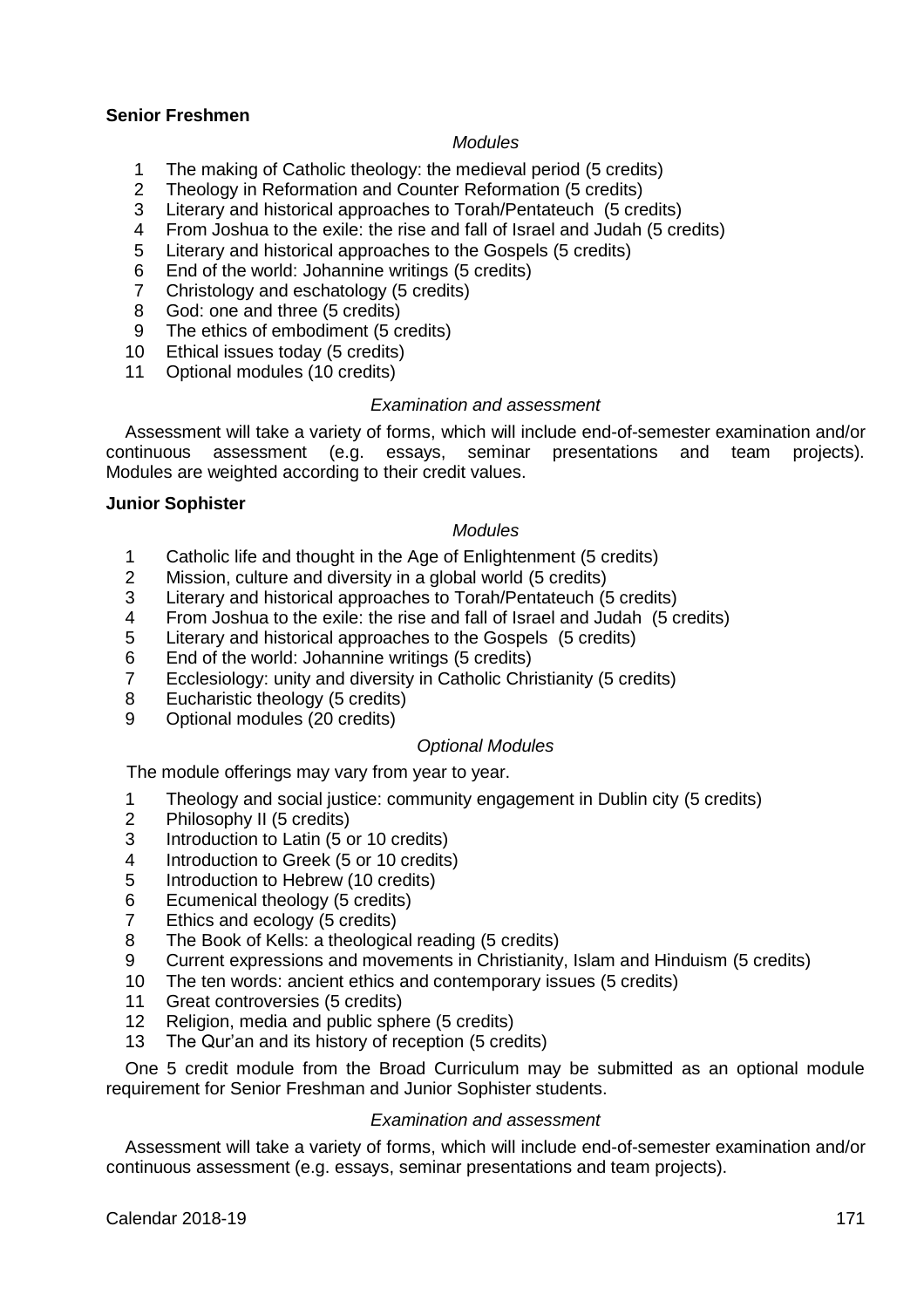Modules are weighted according to their credit values.

# **Senior Sophister**

Students undertake a research dissertation of 15,000 words to the value of 20 credits and take optional modules to the value of an additional 40 credits from both (a) and (b):

*(a)* Research interests of Loyola staff in the following thematic areas:

Advanced topics in scripture and exegesis (10 credits)

Advanced topics in systematic theology (10 credits)

Advanced topics in theological ethics (10 credits)

*(b)* Students choose from additional modules offered by the School of Religion as set out in its undergraduate course handbooks.

## *Examination*

Assessment will take a variety of forms, including a research dissertation.

# *XII SCHOOL OF SOCIAL SCIENCES AND PHILOSOPHY*

1 The School of Social Sciences and Philosophy offers honor courses in philosophy, political science, economics and sociology.

The School offers the degrees of Moderatorship in Philosophy, Political Science, Economics and Sociology and Moderatorship in Philosophy.

In conjunction with the Trinity Business School, the school offers the degree of Moderatorship in Economic and Social Studies. In conjunction with the School of Social Work and Social Policy, the school offers the degree of Moderatorship in Sociology and Social Policy. In conjunction with the School of Law, the school offers the degree of Bachelor in Laws and Political Science. In conjunction with the School of Histories and Humanities, the school offers the degree of Moderatorship in History and Political Science. In conjunction with the School of Natural Sciences, the school offers the degree of Moderatorship in Political Science and Geography.

Three subjects, economics, philosophy and sociology are also offered as part of two-subject moderatorship courses (for details see TWO-SUBJECT MODERATORSHIP COURSES).

# MODERATORSHIP IN HISTORY AND POLITICAL SCIENCE

2 Please see the full entry in the School of Histories and Humanities.

DEGREE OF BACHELOR IN LAWS AND POLITICAL SCIENCE (LL.B.)

3 Please see the full entry under the School of Law.

## MODERATORSHIP IN PHILOSOPHY, POLITICAL SCIENCE, ECONOMICS AND SOCIOLOGY

4 This course offers an interdisciplinary approach to the study of philosophy, political science, economics and sociology. The Junior Freshman year provides introductory modules in philosophy, political science, economics (including mathematics and statistics) and sociology. In the Senior Freshman year, modules from three of the subjects are taken; in the Junior Sophister year two subjects are taken and in the Senior Sophister year, students may choose to take either one or both of the subjects taken in the Junior Sophister year. The optional modules offered may vary from year to year.

In addition to the prescribed lectures, students must attend seminars and tutorials, write essays on selected topics and undertake prescribed assessments and tests. Their performance in these exercises will be taken into account in assessing the year's work.

Students are required to take modules to the value of 60 credits in each of the four years.

# *Progression regulations*

Students must satisfy the requirements for academic progress as set out in GENERAL REGULATIONS AND INFORMATION.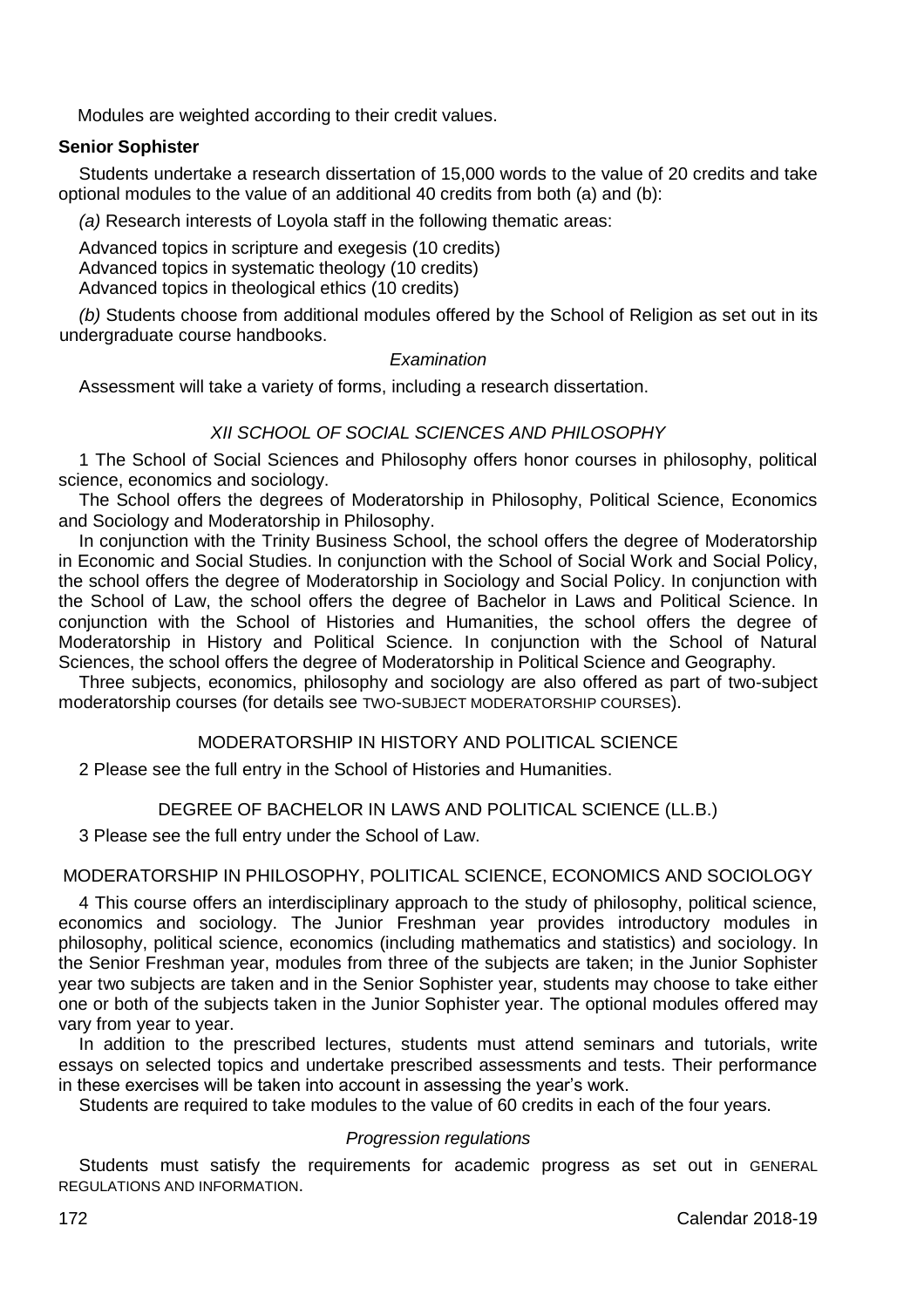The overall moderatorship result is based 100 per cent on the Senior Sophister year.

## **Junior Freshmen**

# *Modules*

Students must take 60 credits, with an even distribution of credits over the two semesters. Please see the programme handbook for module options.

## *Assessment*

Students are assessed as outlined in the module descriptions. Modules are weighted according to their credit values.

## **Senior Freshmen**

## *Modules*

Students must take 60 credits, 20 credits from each of their three subjects, with an even distribution of credits over the two semesters. Please see the programme handbook for module options, programme requirements and module prerequisites.

### *Assessment*

Senior Freshmen are assessed as outlined in the module descriptions. Modules are weighted according to their credit values.

### **Junior Sophisters**

To meet the College requirement that all students who are due to graduate from June 2018 onwards complete an independent project, or dissertation, in *either* their Junior Sophister or Senior Sophister years, modules identified as 'IRP' in the programme handbooks, across the two years, qualify as meeting this requirement. Students are only required to choose one such module, whether from the Junior Sophister or Senior Sophister years and it may be chosen from across any discipline.

## *Modules<sup>20</sup>*

Students intending to take a single subject in their Senior Sophister year may take 40 credits from that subject in their Junior Sophister year and 20 credits from their second subject, with an even distribution of credits over the two semesters; such students cannot take joint honors in their Senior Sophister year. Otherwise, students must take 60 credits, 30 credits from two subjects, with an even distribution of credits over the two semesters, and meet the course requirements and module prerequisites as outlined in the programme handbook.

### *Assessment*

Junior Sophisters are assessed as outlined in the module descriptions. Modules are weighted according to their credit values.

Students wishing to take the Economics dissertation in their Senior Sophister year should note that a dissertation proposal must be submitted to the Department of Economics for approval by the Monday of the final teaching week of Hilary term in the Junior Sophister year.

## **Senior Sophisters**

To meet the College requirement that all students who are due to graduate from June 2018 onwards complete an independent project, or dissertation, in *either* their Junior Sophister or Senior Sophister years, modules identified as 'IRP' in the programme handbooks, across the two years, qualify as meeting this requirement. Students are only required to choose one such module, whether from the Junior Sophister or Senior Sophister years and it may be chosen from across any discipline.

 $20$ Some of these options may not be available in a particular year.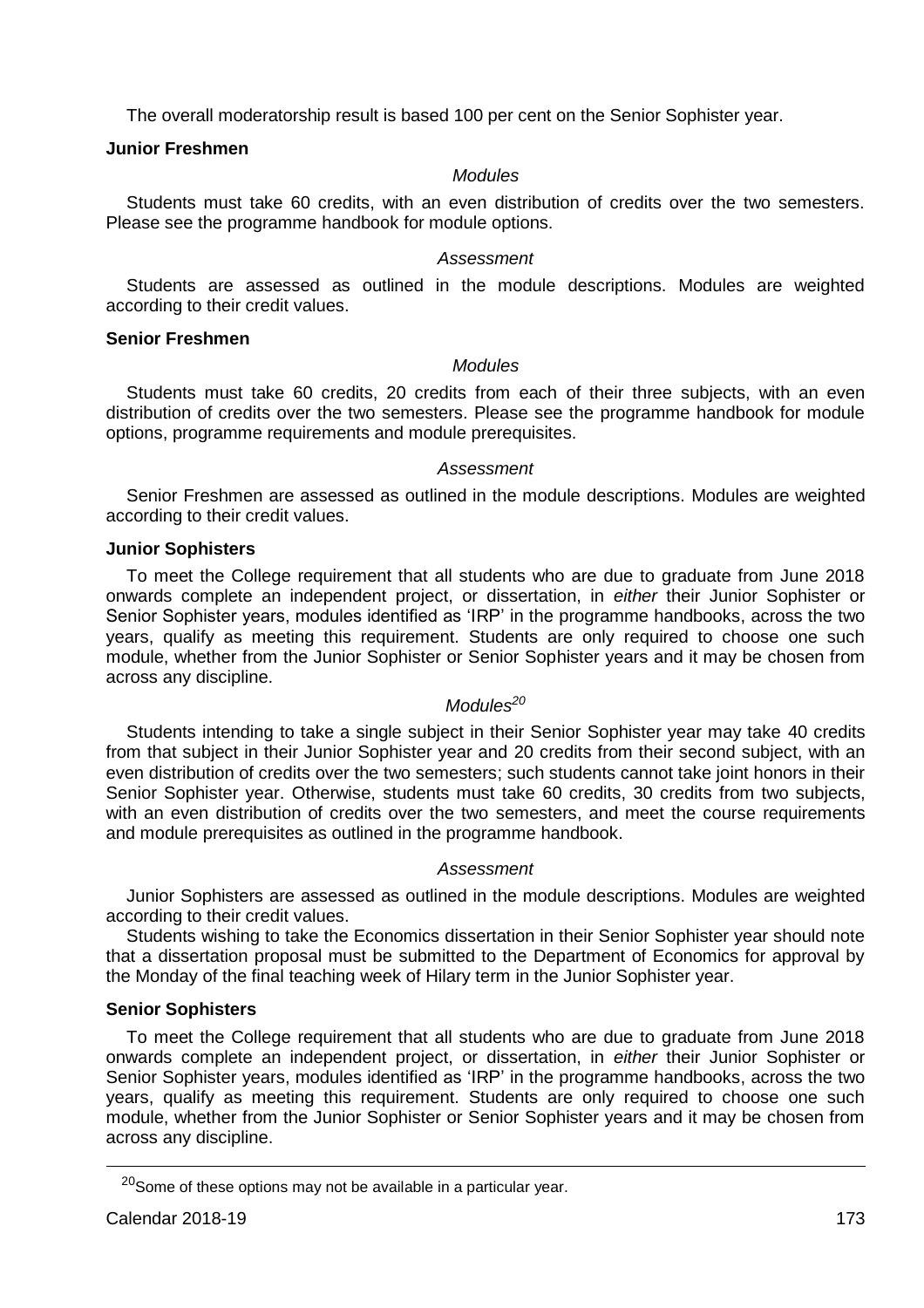*Modules<sup>21</sup>*

# **Single honors**

Students must take 60 credits from one of their subjects, with an even distribution of credits over the two semesters, taking note of the module options, programme requirements and module prerequisites as outlined in the programme handbook.

## **Joint honors**

Students must take 60 credits, 30 from each of their two subjects, with an even distribution of credits over the two semesters, taking note of the module options, programme requirements and module prerequisites as outlined in the programme handbook.

# MODERATORSHIP IN PHILOSOPHY

5 The objectives of the moderatorship in philosophy are to develop in students the ability to reason clearly, express views lucidly, and support claims cogently regarding fundamental philosophical issues, as well as to introduce students to the important ideas of the ancient and modern philosophers who have helped to shape western culture.

## *Progression regulations*

Students must satisfy the requirements for academic progress as set out in GENERAL REGULATIONS AND INFORMATION.

The Junior Sophister examinations and assessments constitute part I of the moderatorship examination and contribute 35 per cent to the total moderatorship mark.

The Senior Sophister examinations and assessments constitute part II of the moderatorship examination and contribute 65 per cent to the total moderatorship mark.

### *Modules*

# **Junior Freshmen**

Students must take 60 credits, with an even distribution of credits over the two semesters. Please see the programme handbook for module options.

## *Assessment*

Modules are assessed as outlined in the module descriptions. Modules are weighted according to their credit values.

# **Senior Freshmen**<sup>22</sup>

Students must take 60 credits, 50 credits in philosophy modules and 10 credits in Broad Curriculum or language modules, with an even distribution of credits over the two semesters. Please see the programme handbook for module options.

## *Assessment*

Modules are assessed as outlined in the module descriptions. Modules are weighted according to their credit values.

# **Junior Sophisters**<sup>23</sup>

Students must take 60 credits, with an even distribution of credits over the two semesters. Please see the programme handbook for module options.

<sup>&</sup>lt;sup>21</sup> Some of these options may not be available in a particular year.

<sup>&</sup>lt;sup>22</sup>Students may, with the permission of the head of Philosophy, take a Broad Curriculum module in the Senior Freshman year. Details are available from the head of Philosophy.

 $^{23}$ It may not be possible to offer all the options every year.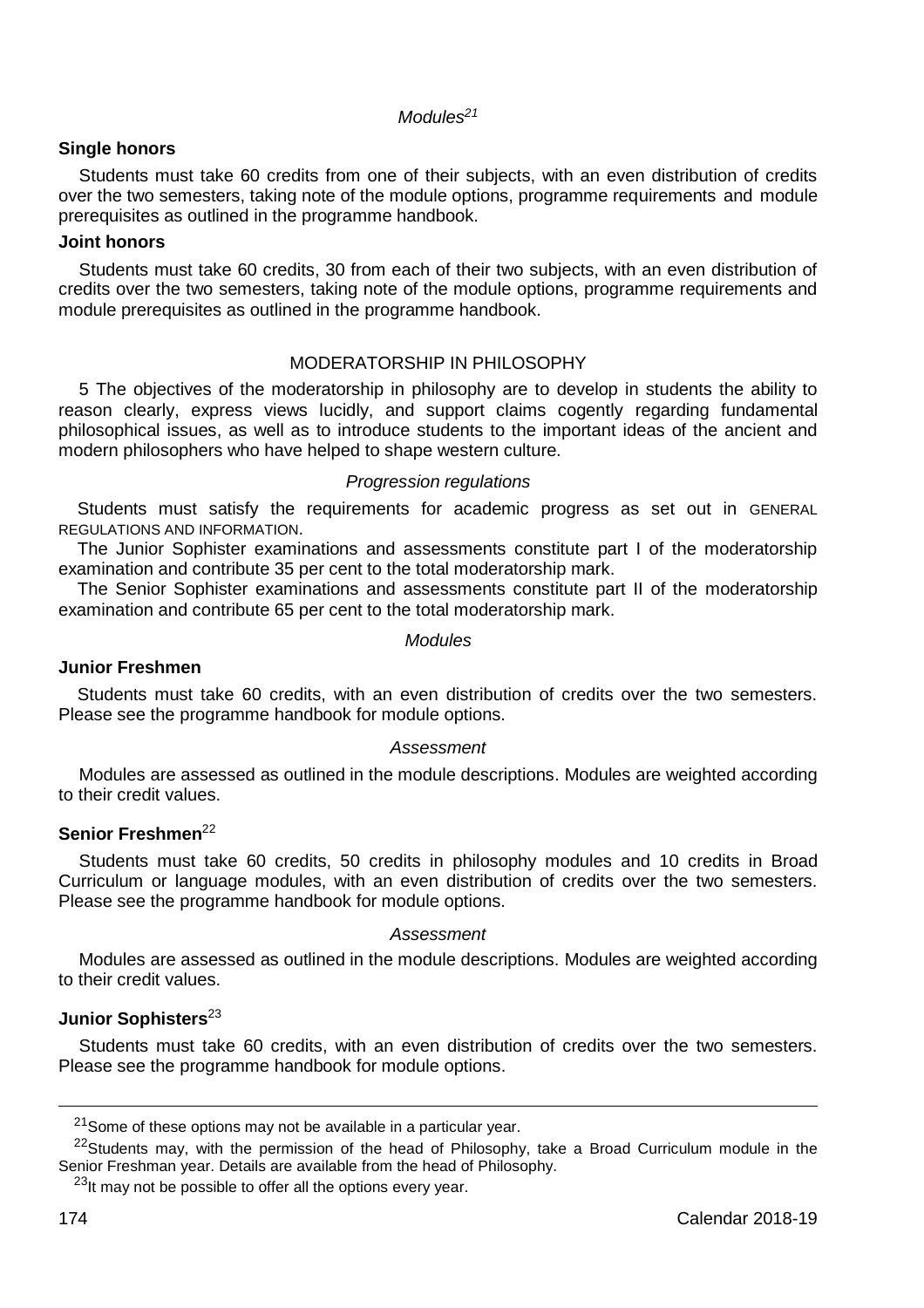## *Assessment*

Modules are assessed as outlined in the module descriptions. Modules are weighted according to their credit values.

# **Senior Sophisters**

The Senior Sophister year emphasises independent work by the students. Students must take modules to the value of 60 credits, with an even distribution of credits over the two semesters, as outlined in the programme handbook.

## *Assessment*

Modules are assessed as outlined in the module descriptions. Modules are weighted according to their credit values.

## MODERATORSHIP IN ECONOMIC AND SOCIAL STUDIES or BACHELOR IN BUSINESS STUDIES

# *Introduction<sup>24</sup>*

6 The Junior Freshman year provides introductory modules in economics, politics, sociology, mathematics and statistics, management and language, law and social policy options. In the Senior Freshman and Junior Sophister years, students read modules from the fields of economics, politics, mathematical and statistical methods, sociology, accounting, management, philosophy, law, languages and social policy. Module choices in the Senior Freshman year will determine the subject(s) students may study to degree level. From the Junior Sophister year onwards, students are formally coded to the single or joint honors subjects of their choice, provided that all relevant pre-requisite modules have been completed successfully. In addition to the prescribed lectures, students must attend seminars and classes, write essays on selected topics and undertake prescribed assessments and tests. Their performance in these exercises will be taken into account in assessing their year's work.

The following courses are offered:

- *(a)* Moderatorship (B.A.) in Economic and Social Studies either
	- (i) Single honors in one of economics, political science, sociology
	- or
	- (ii) Joint honors in two of business studies, economics, political science, sociology
- *(b)* Bachelor in Business Studies (B.B.S.)

Students are required to complete the compulsory modules for their course and to take the required number of elective modules from those offered in the relevant year. In any year, the range of elective modules offered may be limited by staff availability and certain combinations of elective modules may not be available because of timetabling constraints.

### *Progression regulations*

Students must satisfy the requirements for academic progress as set out in GENERAL REGULATIONS AND INFORMATION.

The overall moderatorship result is based 100 per cent on the Senior Sophister year.

## ACCESS TO SPECIAL DEGREE COURSE

Through credit transfer agreements with the Ecole des Hautes Etudes Commerciales (H.E.C.) a limited number of places are available on a course involving an extended period of study

<sup>&</sup>lt;sup>24</sup>This overall programme is commonly referred to as B.E.S.S. in College.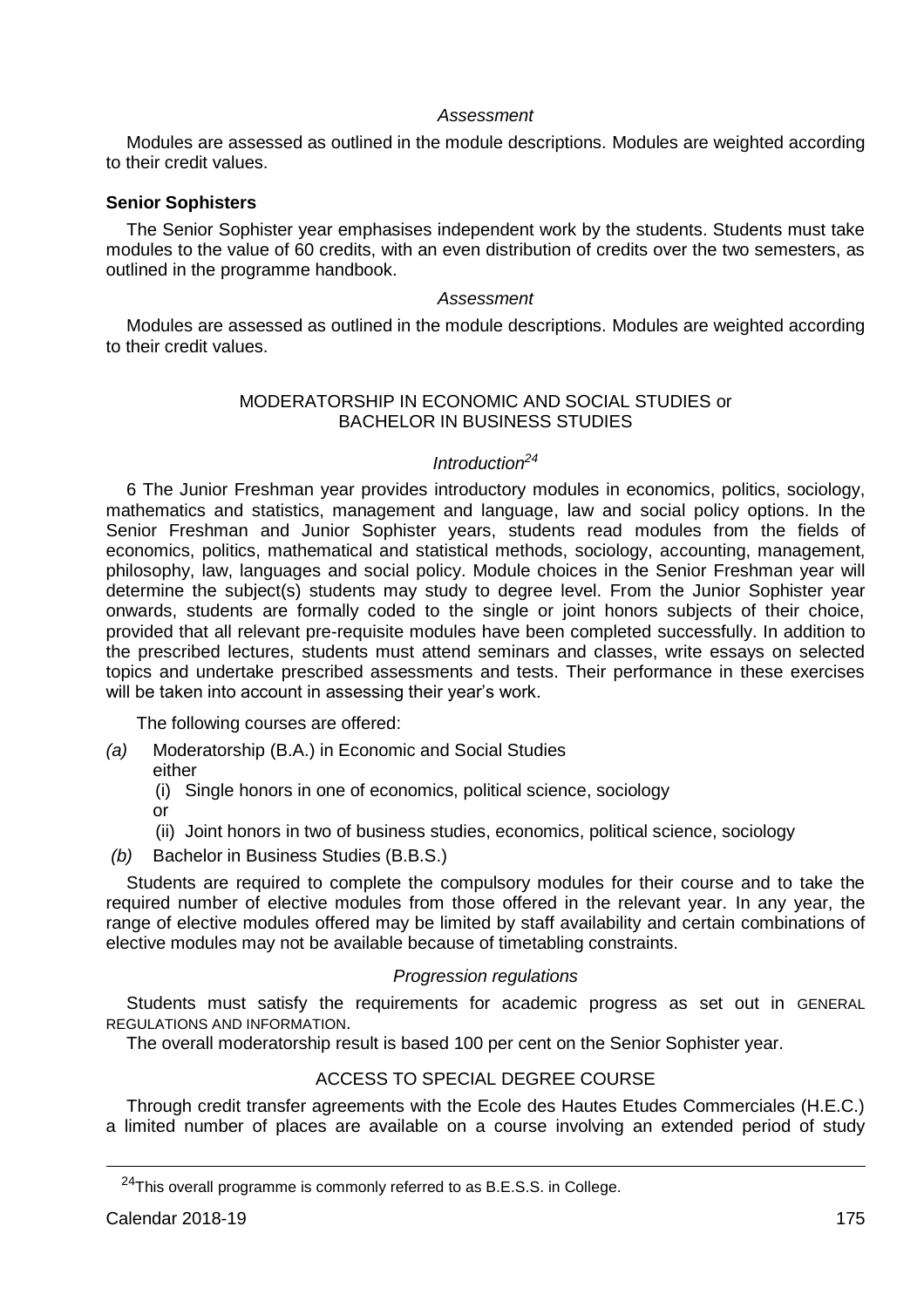abroad leading to the double award of the degree of B.A. (Moderatorship) with honors or the Bachelor in Business Studies (B.B.S.) from the University of Dublin and a postgraduate qualification from the H.E.C.

# *H.E.C. course*

Students in the Junior Sophister year of the Moderatorship in Economic and Social Studies who are reading for joint honors in business studies and economics or for the Bachelor in Business Studies may apply for admission to the H.E.C. diplôme course which offers a two-year course of study in France. Upon successful completion of this course, students are eligible for the award of either the Moderatorship (B.A.) in Economic and Social Studies or the Bachelor in Business Studies from the University of Dublin together with the Diplôme de Grande Ecole from the H.E.C. Admission to the course will be on the basis of an interview and the results of the Junior Sophister examination in which applicants are required to obtain a second class (second division) result or better. Applicants should also have successfully completed the French language module at both Junior Freshman and Senior Freshman level. Students admitted to the H.E.C. course must continue to register annually at Trinity College and pay the appropriate fees to Trinity College and the H.E.C. Details of registration requirements and fees payable are available on request from the Department of Economics. Applications should be submitted on the prescribed form to the Department of Economics not later than the end of January of the proposed year of entry.

## **Junior Freshmen**

## *Modules*

Students must take 60 credits, 50 credits in compulsory modules and 10 credits in optional modules, with an even distribution of credits over the two semesters. Please see the programme handbook for module options, module prerequisites and programme requirements.

### *Assessment*

Modules are assessed as outlined in the module descriptions. Modules are weighted according to their credit values.

## **Senior Freshmen**

### *Modules*

Students must take 60 credits, with an even distribution of credits over the two semesters. Please see the programme handbook for module options, module prerequisites and programme requirements.

#### *Assessment*

Modules are assessed as outlined in the module descriptions. Modules are weighted according to their credit values.

## *Regulations*

At the end of the Hilary term, Senior Freshman students are required to notify the B.E.S.S. programme administration of the degree pathway (single honor or joint honor) and subjects which will be followed in the Sophister years. Students must have fulfilled the degree pathway requirements in the Senior Freshman year for their chosen pathway, as set out in the programme handbook. Subsequent transfer to a different degree pathway within the course may be permitted up to the end of the second week of the Michaelmas term of their Junior Sophister year, subject to the approval of the programme director and provided that the student fulfils the requirements of the new degree pathway.

## **Sophister students Moderatorship in Economic and Social Studies**

To meet the College requirement that all students who are due to graduate from June 2018 onwards complete an independent project, or dissertation, in *either* their Junior Sophister or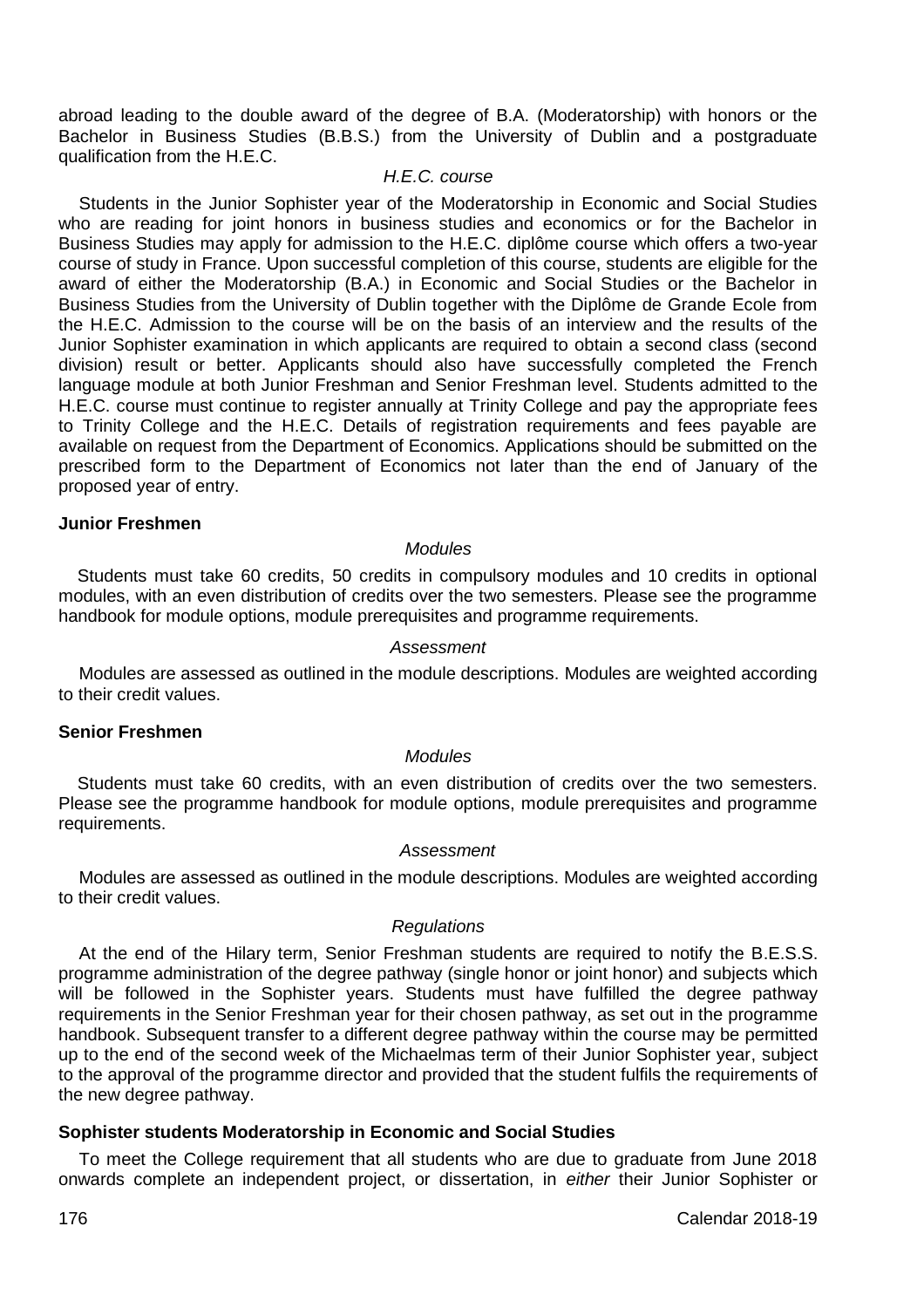Senior Sophister years, modules identified as 'IRP' in the programme handbooks, across the two years, qualify as meeting this requirement. Students are only required to choose one such module, whether from the Junior Sophister or Senior Sophister years and it may be chosen from across any discipline.

## **Junior Sophisters**

# *Modules*

Students must take 60 credits, with an even distribution of credits over the two semesters. Please see the programme handbook for module options, module prerequisites and programme requirements.

### *Assessment*

Modules are assessed as outlined in the module descriptions. Modules are weighted according to their credit values.

## **Senior Sophisters**

### *Modules*

Students must take 60 credits, with an even distribution of credits over the two semesters. Please see the programme handbook for module options, module prerequisites and programme requirements.

### *Assessment*

Modules are assessed as outlined in the module descriptions. Modules are weighted according to their credit values.

## **Sophister students Bachelor in Business Studies**

To meet the College requirement that all students who are due to graduate from June 2018 onwards complete an independent project, or dissertation, in *either* their Junior Sophister or Senior Sophister years, modules identified as 'IRP' in the programme handbooks, across the two years, qualify as meeting this requirement. Students are only required to choose one such module, whether from the Junior Sophister or Senior Sophister years and it may be chosen from across any discipline.

### **Junior Sophisters**

# *Modules*

Students must take 60 credits, with an even distribution of credits over the two semesters. Please see the programme handbook for module options, module prerequisites and programme requirements.

## *Assessment*

Modules are assessed as outlined in the module descriptions. Modules are weighted according to their credit values.

# **Senior Sophisters**

# *Modules*

Students must take 60 credits, with an even distribution of credits over the two semesters. Please see the programme handbook for module options, module prerequisites and programme requirements.

### *Assessment*

Modules are assessed as outlined in the module descriptions. Modules are weighted according to their credit values.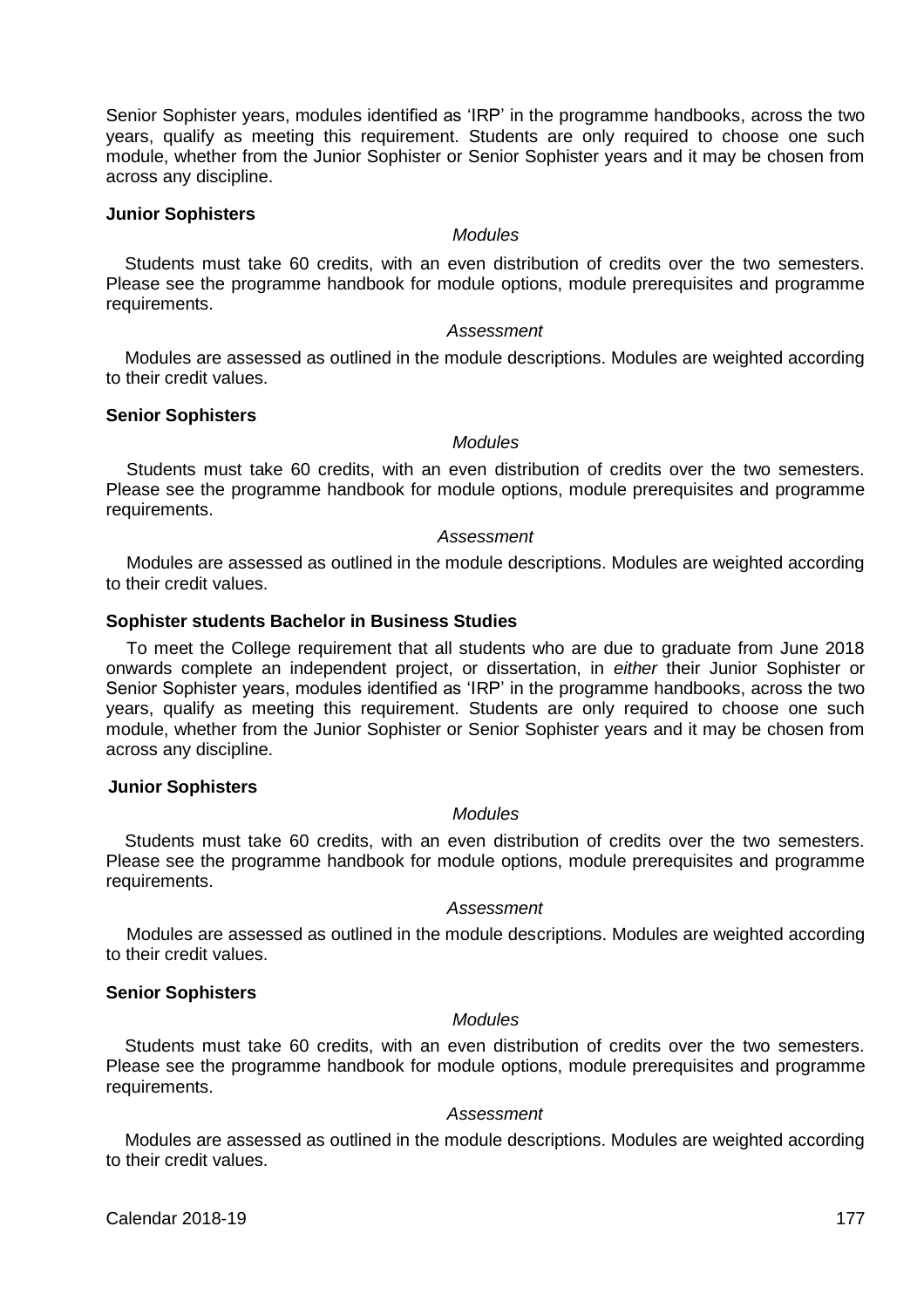# MODERATORSHIP IN SOCIOLOGY AND SOCIAL POLICY

### *Introduction*

7 The degree in sociology and social policy combines the study of social policy, social theory and social research. It is particularly relevant for those wishing to pursue a career in management, planning and evaluation within the social services field as well as those with a general interest in society and social policy.

Students are required to complete the compulsory modules for their course and to take the required number of elective modules from those offered in the relevant year. In any year, the range of elective modules offered may be limited by staff availability and certain combinations of elective modules may not be available because of timetabling constraints.

### *Progression regulations*

Students must satisfy the requirements for academic progress as set out in GENERAL REGULATIONS AND INFORMATION.

The overall moderatorship result is based 100 per cent on the Senior Sophister year.

## **Junior Freshmen**

### *Modules*

Students must take modules totalling 60 credits, with an even distribution of credits over the two semesters. Please see the programme handbook for module options, module prerequisites and programme requirements.

### *Assessment*

Modules are assessed as outlined in the module descriptions. Modules are weighted according to their credit values.

### **Senior Freshmen**

## *Modules*

Students must take modules totalling 60 credits, with an even distribution of credits over the two semesters. Please see the programme handbook for module options, module prerequisites and programme requirements.

## *Assessment*

Modules are assessed as outlined in the module descriptions. Modules are weighted according to their credit values.

### **Junior Sophisters**

# *Modules*

Students must take modules totalling 60 credits, with an even distribution of credits over the two semesters. Please see the programme handbook for module options, module prerequisites and programme requirements.

## *Assessment*

Modules are assessed as outlined in the module descriptions. Modules are weighted according to their credit values.

## **Senior Sophisters**

## *Modules*

Students must take modules totalling 60 credits, with an even distribution of credits over the two semesters. Please see the programme handbook for module options, module prerequisites and programme requirements.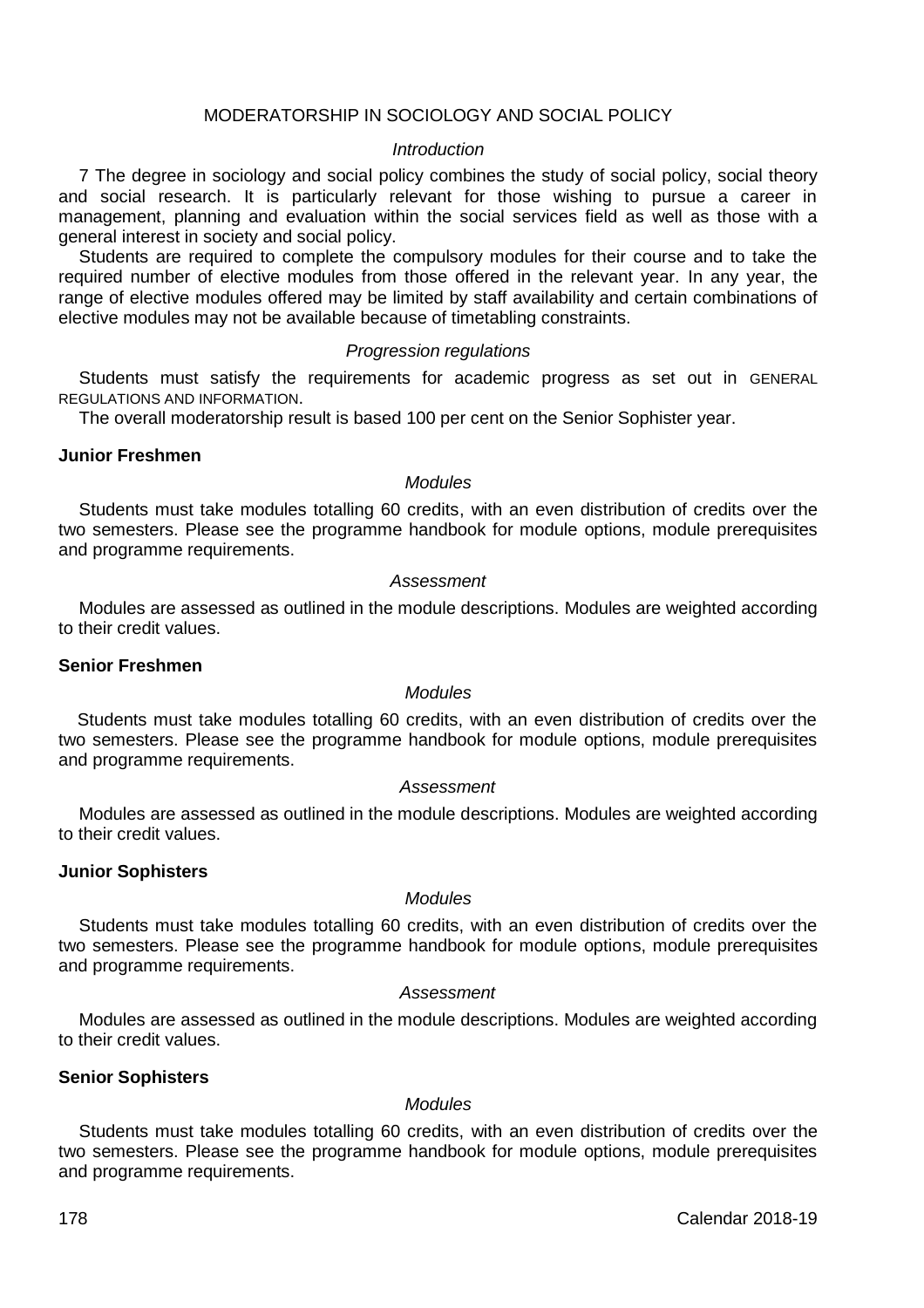# *Assessment*

Modules are assessed as outlined in the module descriptions. Modules are weighted according to their credit values.

# MODERATORSHIP IN POLITICAL SCIENCE AND GEOGRAPHY

8 Students may follow this course in one of three ways. They may take both subjects on an equal basis throughout the four years of the course; they may take both subjects on an equal basis for three years and concentrate exclusively on political science in the fourth year; or they may take both subjects on an equal basis for three years and concentrate exclusively on geography in the fourth year.

Module options may change and in any particular year may be limited by the availability of staff and timetable constraints.

The ECTS value of each year of the course is as follows: Junior Freshman 60 credits; Senior Freshman 60 credits; Junior Sophister 60 credits; Senior Sophister 60 credits.

### *Progression regulations*

Students must satisfy the requirements for academic progress as set out in GENERAL REGULATIONS AND INFORMATION.

## **Joint honor students**

The moderatorship result for students taking geography and political science equally is based entirely on the Senior Sophister year.

## **Single honor students**

The Junior Sophister year constitutes part I of the moderatorship and the Senior Sophister year part II. Each year contributes 50 per cent to the overall moderatorship mark.

## *Modules and examinations*

# **Junior Freshmen**

POLITICAL SCIENCE

Students must take 30 credits, with an even distribution of credits over the two semesters. Please see the programme handbook for module options.

### **GEOGRAPHY**

Students must take 30 credits, with an even distribution of credits over the two semesters. Please see the programme handbook for module options.

## *Assessment*

POLITICAL SCIENCE

Students will be assessed as outlined in the module descriptions.

## GEOGRAPHY

Assessment is through a combination of course work and examination. Details of examinations and assessments are available from the Geography website and course handbook. Methods and the breakdown of assessments vary from module to module. Assessment methods include essays, group and individual work, on-line assessments, oral presentations and written examinations.

## **Senior Freshmen**

#### POLITICAL SCIENCE

Students must take 30 credits, with an even distribution of credits over the two semesters. Please see the programme handbook for module options, programme requirements and module prerequisite information.

Calendar 2018-19 179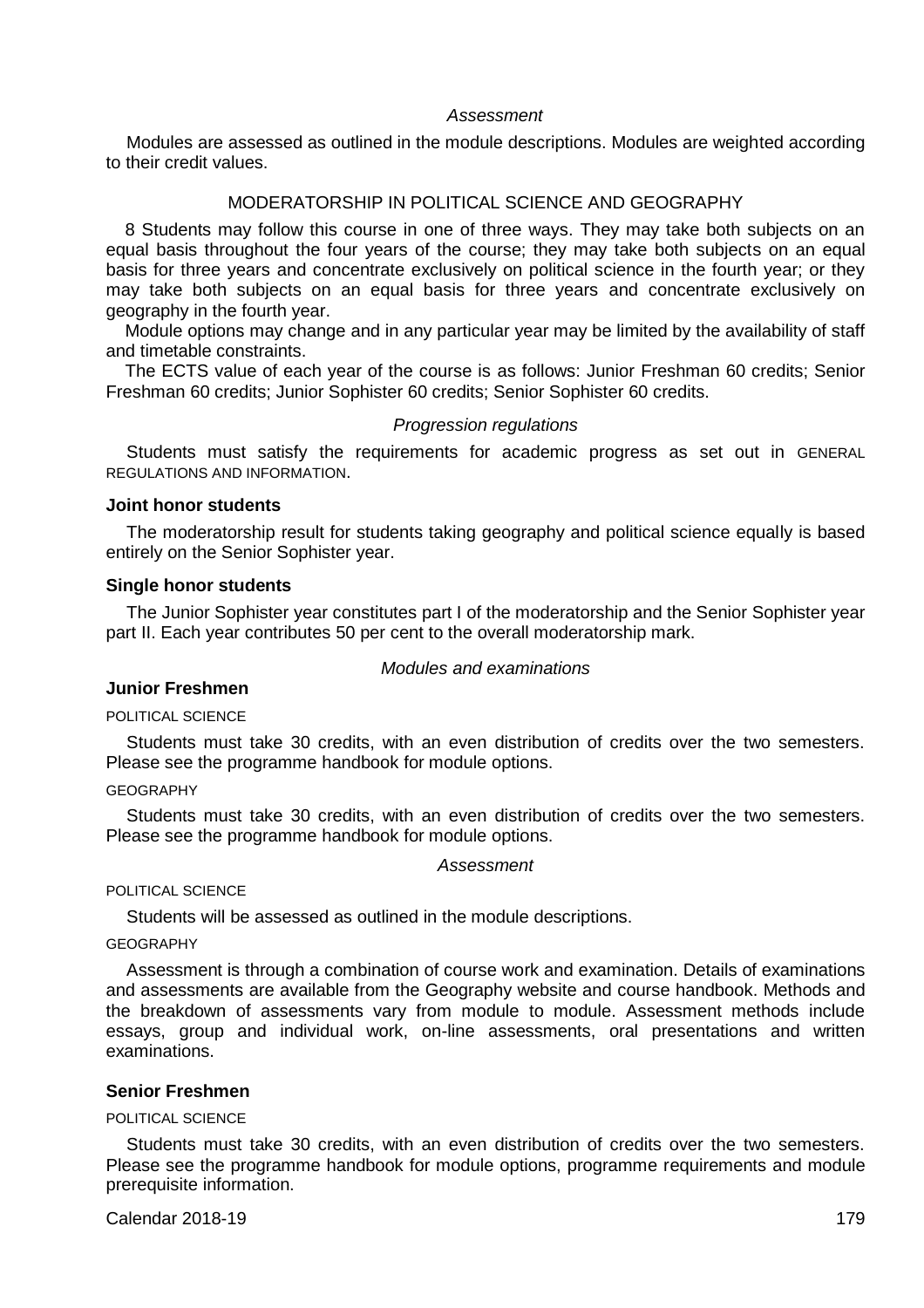Note: Students may replace a maximum of 10 credits in political science with Broad Curriculum and language options (5 credits each)

## GEOGRAPHY

Students must take 30 credits, with an even distribution of credits over the two semesters. Please see the programme handbook for module options, programme requirements and module prerequisite information.

#### *Assessment*

### POLITICAL SCIENCE

Students will be assessed as outlined in the module descriptions.

### GEOGRAPHY

Students are assessed by course work and examinations.

### **Junior Sophisters**

To meet the College requirement that all students who are due to graduate from June 2018 onwards complete an independent project, or dissertation, in *either* their Junior Sophister or Senior Sophister years, modules identified as 'IRP' in the programme handbooks, across the two years, qualify as meeting this requirement. Students are only required to choose one such module, whether from the Junior Sophister or Senior Sophister years and it may be chosen from across any discipline.

Students must take modules to the value of 60 credits, 30 from each subject.

#### POLITICAL SCIENCE

Students must take 30 credits, with an even distribution of credits over the two semesters. Please see the programme handbook for module options, programme requirements and module prerequisite information.

## **GEOGRAPHY**

Students must take 30 credits, with an even distribution over the two semesters. Please see the programme handbook for module options, programme requirements and module prerequisite information.

Note: Students may replace a maximum of 10 credits in geography with Broad Curriculum and language options (5 credits each) spread across the Sophister years.

Students may also choose optional modules in areas such as urban geography, globalisation, hydrology, coastal geomorphology, and quaternary geomorphology.

#### *Assessment*

### POLITICAL SCIENCE

Students will be assessed as outlined in the module descriptions.

#### **GEOGRAPHY**

Students will be assessed through a combination of examinations, essays and practical work. All modules are weighted according to their credit values.

### **Senior Sophisters**

To meet the College requirement that all students who are due to graduate from June 2018 onwards complete an independent project, or dissertation, in *either* their Junior Sophister or Senior Sophister years, modules identified as 'IRP' in the programme handbooks, across the two years, qualify as meeting this requirement. Students are only required to choose one such module, whether from the Junior Sophister or Senior Sophister years and it may be chosen from across any discipline.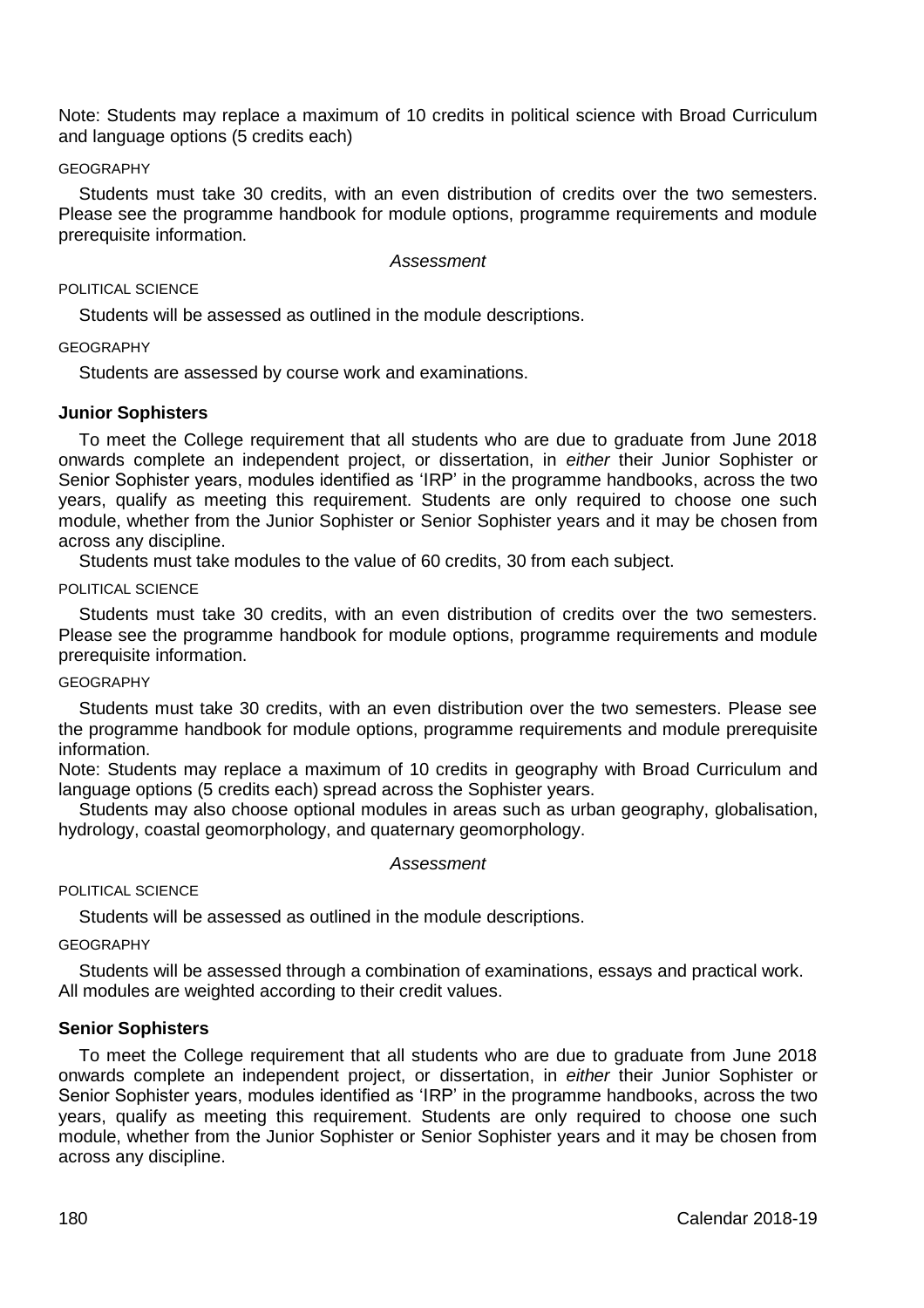## **For students taking both geography and political science**

Students taking both subjects equally must take 60 credits, 30 credits from each subject.

### POLITICAL SCIENCE

Students must take 30 credits, with an even distribution of credits over the two semesters. Please see the programme handbook for module options, programme requirements and module prerequisite information.

## GEOGRAPHY

In the Senior Sophister year, students may choose a combination of modules totalling 30 credits. Please see the programme handbook for module options, programme requirements and module prerequisite information.

Note: Students may replace a maximum of 10 credits in geography with Broad Curriculum and language options (5 credits each) spread across the Sophister years.

### *Assessment*

Students taking both subjects equally throughout the four years will be examined in political science as outlined in the programme handbook. Geography will be assessed by course work and examinations. Modules are weighted according to their credit values.

# **For students taking geography only**

In the Senior Sophister year, students taking geography only must undertake a research dissertation (20 credits) which is assessed as part of the final examination and is an important feature of the degree. In addition they take modules totalling 40 credits in the following areas: environmental change, environmental governance, historical geography, globalisation and African development, urban geography, climate change, and geomorphic processes, amongst others. Note: Students may replace a maximum of 20 credits in geography with Broad Curriculum and language options (5 credits each) spread across the Sophister years.

### *Assessment*

A satisfactory research proposal must be devised during the Junior Sophister year and the completed dissertation is submitted towards the end of the first semester of the Senior Sophister year.

## **For students taking political science only**

Students taking only political science must take 60 credits, with an even distribution of credits over the two semesters. Please see the programme handbook for module options, programme requirements and module prerequisite information.

#### *Assessment*

Students taking political science only will be assessed as outlined in the module descriptions.

## *XIII SCHOOL OF SOCIAL WORK AND SOCIAL POLICY*

1 The School of Social Work and Social Policy offers the degree of Bachelor in Social Studies as described below. The school also offers the Moderatorship in Sociology and Social Policy in conjunction with the School of Social Sciences and Philosophy.

## MODERATORSHIP IN SOCIOLOGY AND SOCIAL POLICY

Please refer to the full entry in the School of Social Sciences and Philosophy.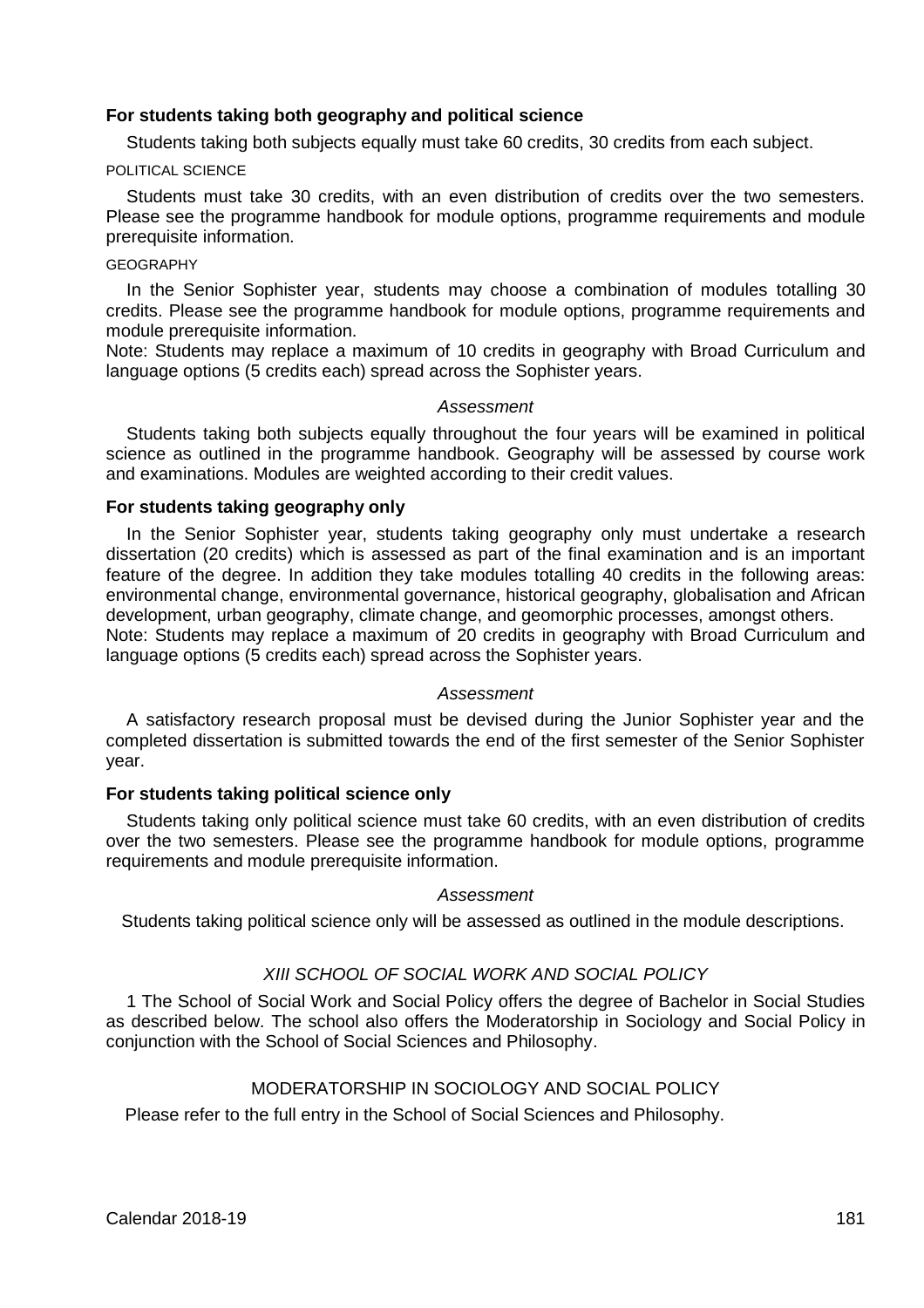## DEGREE OF BACHELOR IN SOCIAL STUDIES

2 The B.S.S. degree is intended for those wishing to pursue a career in social work. Applicants for admission must satisfy a selection procedure which may include an interview. Professional training is integrated with, and indivisible from, academic study. Students must therefore perform satisfactorily in both academic modules and professional practice to rise with their year. Those who graduate with honors will be eligible to apply to register as a professionally qualified social worker with the Health and Social Care Professionals Council (CORU).

Successful applicants who have had no prior relevant voluntary or paid social service experience may be required to undertake voluntary social work during the Junior Freshman year.

As the B.S.S. is a professional degree, students are expected to adhere to normal professional ethics and standards of conduct. Students in each year group are given written notification of expectations in relation to professional ethics and conduct, including regular attendance at required academic modules and practice placements, and are required to observe these regulations throughout the degree course.

The ECTS value of each year of the course is as follows: Junior Freshman 70 credits; Senior Freshman 80 credits; Junior Sophister 75 credits; Senior Sophister 75 credits.

## 3 **Junior Freshmen**

### *Modules*

Students must take modules totalling 70 credits. Please see the programme handbook for module options, module prerequisites, progression regulations and programme requirements.

## 4 **Senior Freshmen**

### *Modules*

Students must take modules totalling 80 credits. Please see the programme handbook for module options, module prerequisites, progression regulations and programme requirements.

### 5 **Junior Sophisters**

### *Modules*

Students must take mandatory modules totalling 75 credits. Please see the programme handbook for module options, module prerequisites, progression regulations and programme requirements.

## 6 **Senior Sophisters**

# *Modules*

Students must take mandatory modules totalling 75 credits. Please see the programme handbook for module options, module prerequisites, progression regulations and programme requirements.

### *Professional practice*

7 Each student must satisfactorily complete a minimum of two hundred and twenty days on supervised placements. These placements will be arranged in consultation with the Director of the B.S.S. programme and the school fieldwork co-ordinators. Students who fail a placement in any year, and are fit to continue, may be permitted to repeat the placement and the related practice project. Only one attempt at a repeat placement is normally permitted. Repeat placements normally take place during a repeat year and must be passed before students rise to the subsequent year. Senior Sophister placements may be repeated after semester two examinations. These requirements regarding professional practice form part of the Bachelor in Social Studies with honors. Students who do not reach the required standard in social work practice will not be eligible for the award of the B.S.S. degree with honors.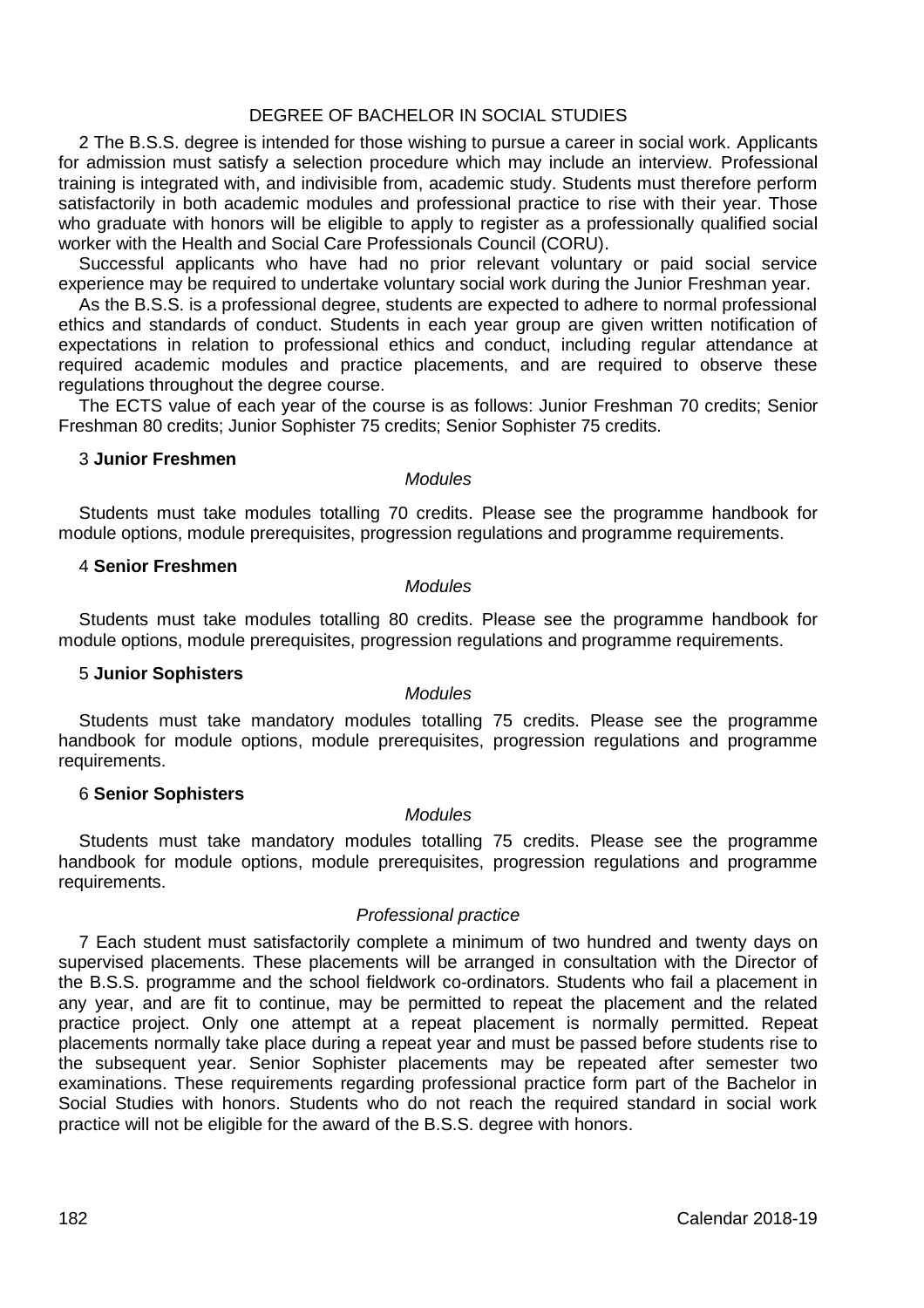## *Health screening and vaccination*

All health care professionals have a duty of care to the public. In the interests of reducing the risk of the transmission of infectious disease from patients to students or students to patients, all new social studies entrants to the School of Social Work and Social Policy must attend a registered general practitioner or the College Health Service and submit the completed required health screening and vaccination documents to the school prior to the first Friday in October to certify their vaccination status or immunity to tuberculosis, measles, mumps, rubella and chickenpox. In addition, students must produce evidence of their hepatitis B and C status and, where appropriate, confirmation that they do not have active disease. Students who are hepatitis B negative but not already deemed to be immune to hepatitis B will be required to undergo a course of vaccination. Complete details of the vaccination programmes and the blood borne viruses (BBV) policy must be adhered to and are communicated to applicants as part of the admissions process (in the health screening and vaccination information booklet) and are available from the school office and website. Students will be also be advised to seek vaccination against influenza each year for the duration of their course of studies. Students who fail to complete the above requirements will be made withdrawn from their course of study and a readmission fee may apply.

In the rare circumstances where during their studies a student acquires a BBV infection, the school will consider reasonable accommodations in accordance with statutory requirements. Details of the management of students who become infected with a BBV during their course are outlined in the BBV policy. In the event that a student has, or during the course of study becomes aware of any life threatening infectious condition that could be transmitted to a patient or fellow health worker such as HIV, hepatitis B, hepatitis C, tuberculosis, chickenpox, influenza, measles or rubella, they should advise their school office and consult a registered general practitioner or the College Health Service to confirm they are not contagious. If they are contagious they should obtain a medical certificate confirming the diagnosis and should refrain from patient contact until cleared medically.

Advice for applicants who test positive for a BBV can be arranged through the College Health Service. Applicants with active infection who successfully undergo treatment, which renders them no longer an infectious risk to patients may then continue with their course. Students should be advised that restricted practice and monitoring arrangements including re-testing requirements may apply. In order to ensure that students are properly supported and monitored and to minimise any detrimental effects on the provision of training to other students and most importantly to ensure protection of all patients, the University will only admit and retain students that it can reasonably accommodate who are positive with a BBV at any one time. If the University is unable to reasonably accommodate a student with a BBV, the offer of a place for new entrants or re-registration for those previously registered will be rescinded and all fees paid will be refunded.

If Irish law or official guidance changes between the date of publication of this documentation and the date of registration of new applicants to this course, the School of Social Work and Social Policy reserves the right to require that the criteria adopted in relation to the ability to practise in Ireland be satisfied before registration is permitted. All costs associated with tests for health screening and vaccination must be met by the student.

#### *Degrees*

8 Successful candidates at the degree examinations are placed in three classes: first class honors, second class honors (with two divisions, first and second), and third class honors.

### *XIV MODERATORSHIP IN COMPUTER SCIENCE AND LANGUAGE*

### *Admission*

1 Qualifications for entry will be identical to those for the existing language and computer science courses (see also ADMISSION REQUIREMENTS) except in the case of Irish for which grade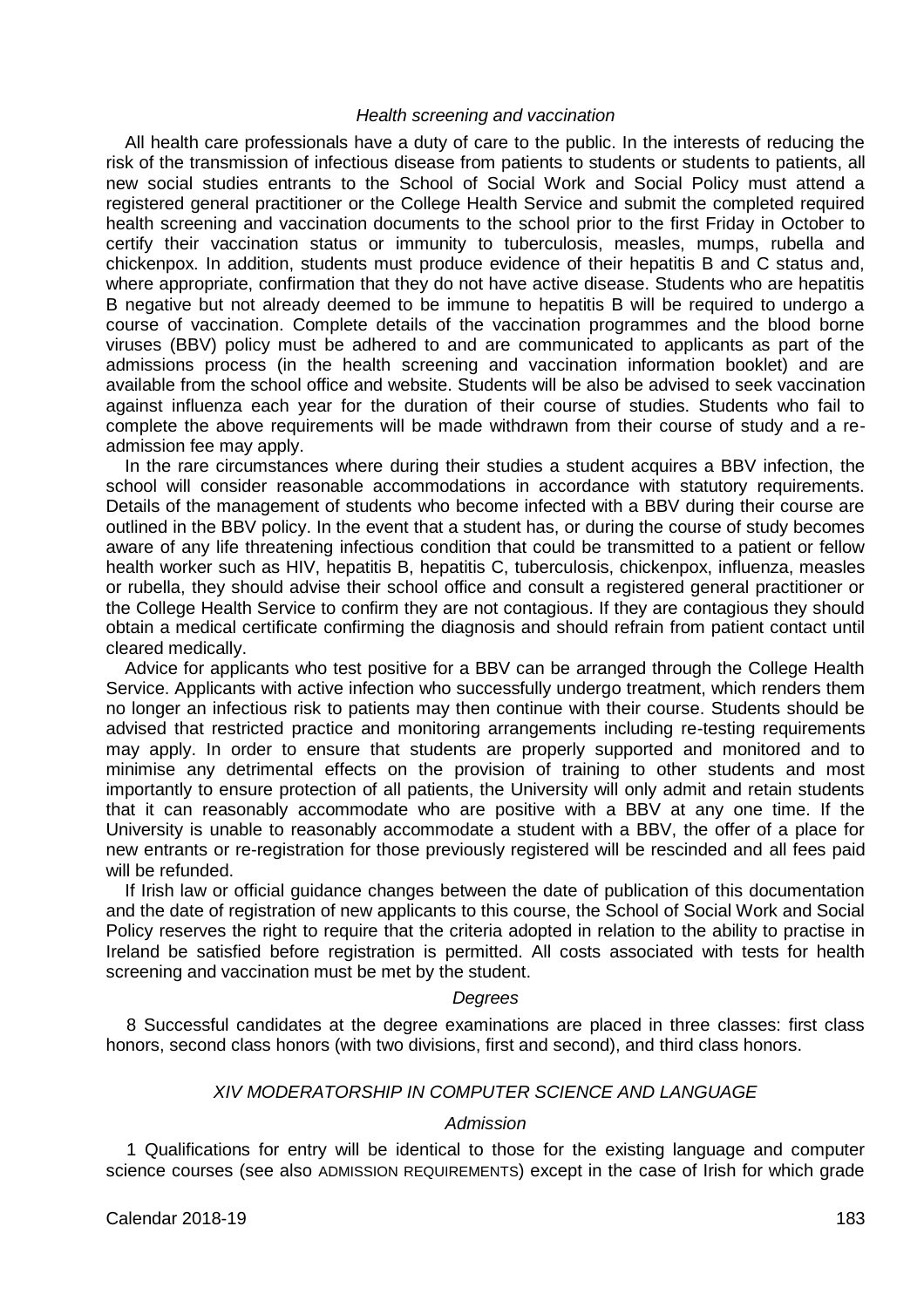H3 in Irish at Leaving Certificate or grade B at General Certificate of Education ('A' level) is required.

## *Course*

2 The duration of the course is four years. It consists of core elements and options in computer science, linguistics and a language. It provides basic training in the study of a language, techniques of linguistic description and analysis, the mathematical aspects of computer science and computer software. In the later years of the course special emphasis is placed on the integration of these areas of study. In the final year students undertake a substantial project.

3 Students study one of the following languages: French, German, Irish. A year's study abroad is an integral part of the course and students will normally spend their Junior Sophister year abroad as part of an ERASMUS funded inter-university exchange.<sup>25</sup>

### *Progression*

4 The pass mark in each year of this programme is 40 per cent.

### *Moderatorship degree*

5 Students who pass the Senior Sophister year are awarded the B.A. (moderatorship) degree. The degree result is based entirely on a credit-weighted average of marks attained on Senior Sophister modules.

6 A distinction in spoken language may be awarded in the moderatorship, at the discretion of the examiners, to candidates in modern languages. In the Discipline of Irish and Celtic Languages distinctions in the spoken language may be awarded in all years.

*Modules*

## 7 **Junior Freshmen**

COMPUTER SCIENCE

Mathematics (CS1003) (10 credits) Introduction to programming (CS1010) (10 credits) Introduction to computing I (CS1021) (5 credits)

COMPUTATIONAL LINGUISTICS

Research seminar series (5 credits)

LINGUISTICS

Language, the individual and society (LI1008) (5 credits) Introduction to phonetics and phonology (LI1230) (5 credits) Introduction to syntax (LI1031) (5 credits)

LANGUAGE

Language fluency, taking the form for each language of two modules, worth 10 and 5 credits (15 credits)

## 8 **Senior Freshmen**

COMPUTER SCIENCE

Discrete mathematics (MA2C03) (10 credits) Algorithms and data structures (CS2010) (10 credits) Intermediate programming and natural language processing (CS2LL3) (10 credits)

### COMPUTATIONAL LINGUISTICS

Students are expected to attend the research seminar series

-

 $25$ Applicants should bear in mind that although no fees are payable to the exchange university, financing the year abroad may be more expensive than in the case of a normal year's study.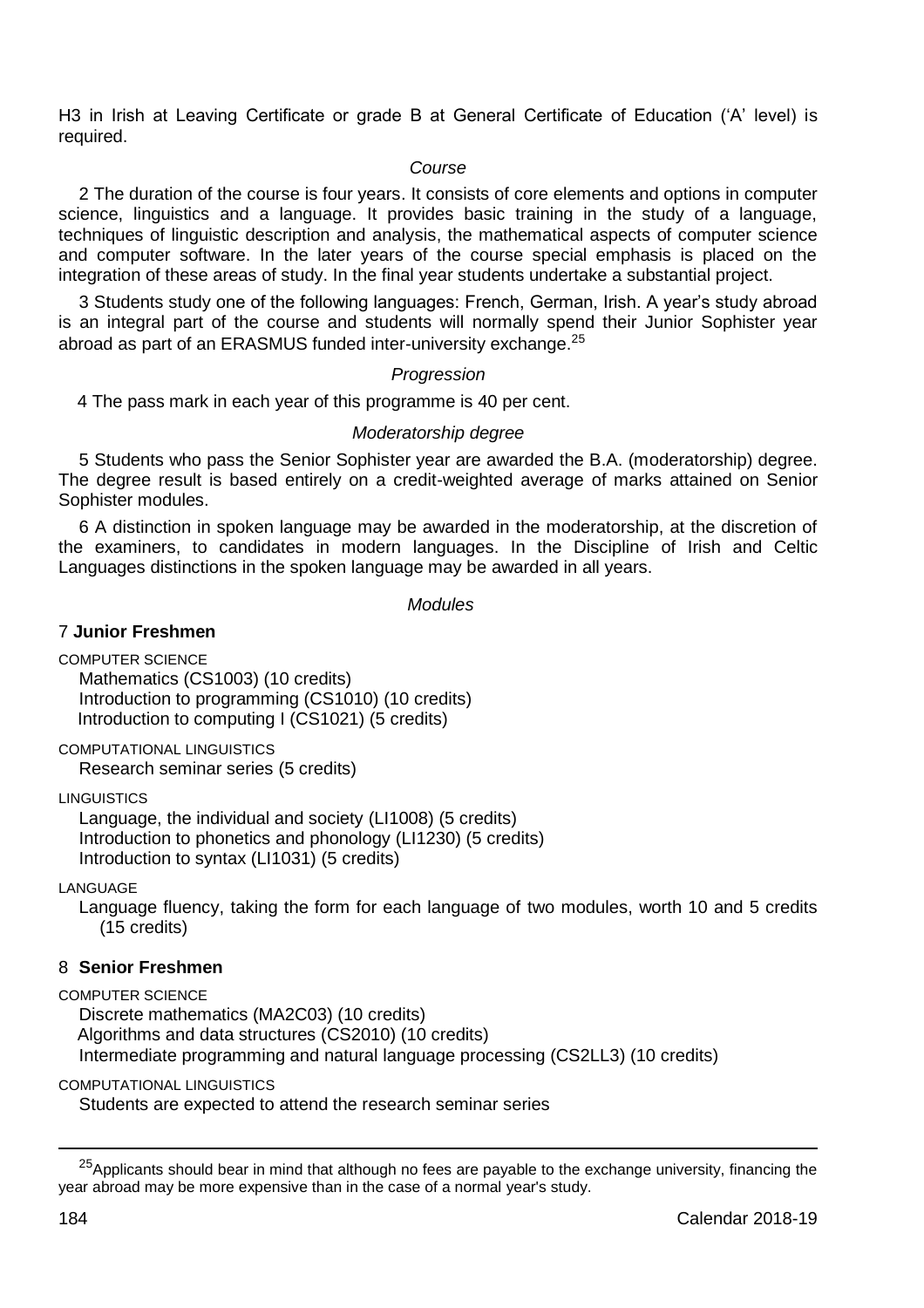LINGUISTICS

Syntax and semantics (LI2034) (5 credits) Speech science and phonetics (LI2035) (5 credits) Computational morphology and statistics (LI2036) (5 credits)

LANGUAGE

Language fluency, taking the form for each language of two modules, worth 10 and 5 credits (15 credits)

## 9 **Junior Sophisters**

Normally, Junior Sophister students spend the year abroad at a partner institution under the auspices of ERASMUS. Should a student be undertaking the year in Trinity College the following syllabus will apply:

COMPUTER SCIENCE

Applied probability I (ST2004) (5 credits) Symbolic programming (CS3011) (5 credits) Software engineering (CS3012) (5 credits) Software engineering group project (CS3013) (5 credits) Artificial intelligence I (CS3061) (5 credits) Compiler design I (CS3071) (5 credits)

### COMPUTATIONAL LINGUISTICS

Students are expected to attend the research seminar series

LINGUISTICS

Three modules totalling 15 credits to be chosen from the following options:

Aspects of written language (LI2307) (5 credits) Language learning (LI2303) (5 credits) Aspects of vocabulary (LI2301) (5 credits) Sociolinguistics (LI2304) (5 credits)

LANGUAGE

Language fluency, taking the form for each language of two modules, worth 10 and 5 credits (15 credits)

## 10 **Senior Sophisters**

COMPUTER SCIENCE

Information systems (CS4LL1) (5 credits) Knowledge representation and automata (CS4060) (5 credits) Machine learning (CS4404) (5 credits)

COMPUTATIONAL LINGUISTICS

Students are expected to attend the research seminar series

**LINGUISTICS** 

Speech analysis and synthesis (LI4031) (5 credits) Computational linguistics (LI4032) (5 credits)

### LANGUAGE

Language fluency, taking the form for each language of two modules, worth 10 and 5 credits (15 credits)

OPTIONS (10 credits)

One or two options from relevant Sophister modules provided by computer science, linguistics or the language departments, amounting to 10 credits in total.

PROJECT (10 credits)

Students select a project from relevant offerings from computer science, linguistics and the language departments and produce a substantial dissertation.

**Calendar 2018-19** 185